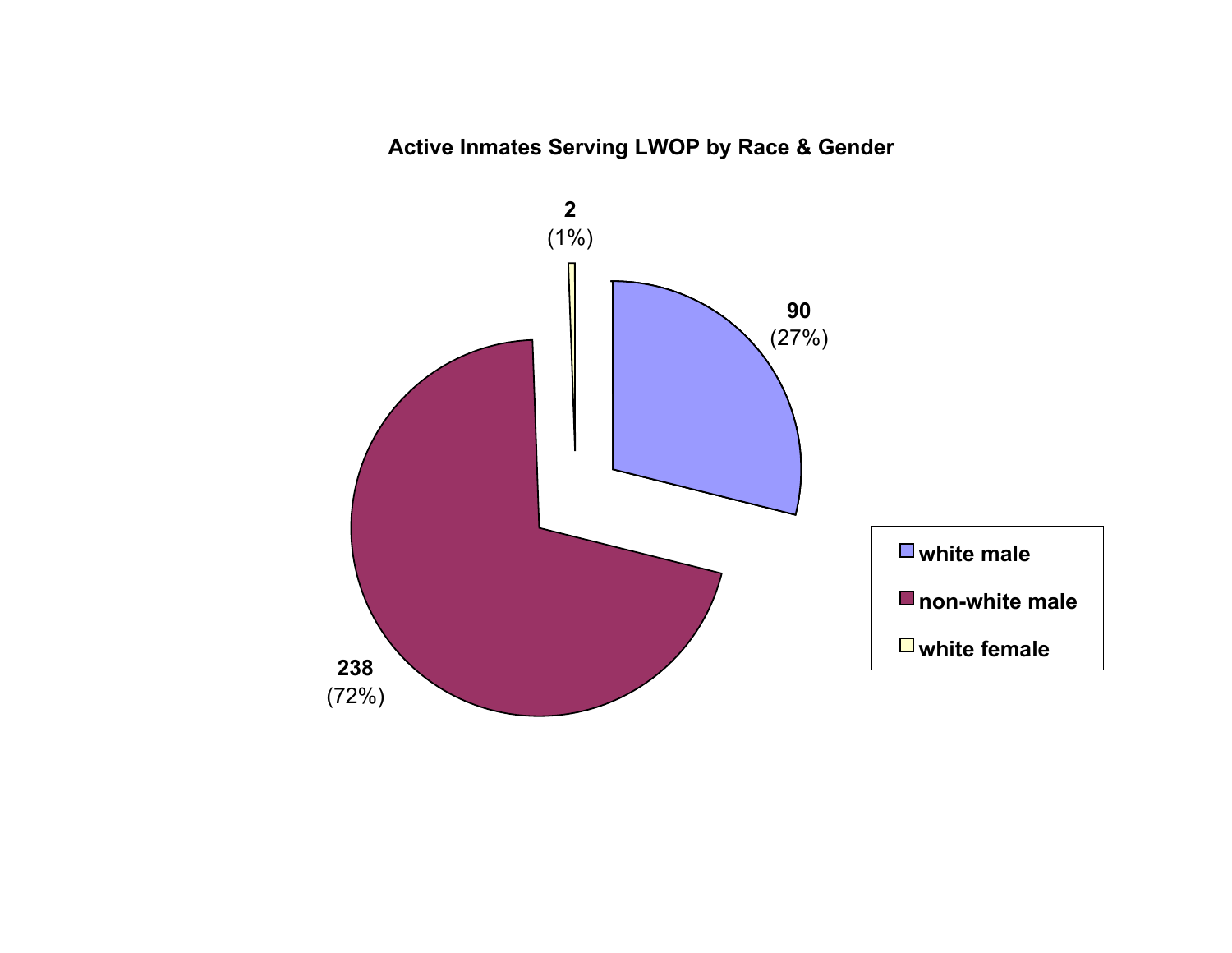# **Active Inmates Serving LWOP By Prior Incarcerations**

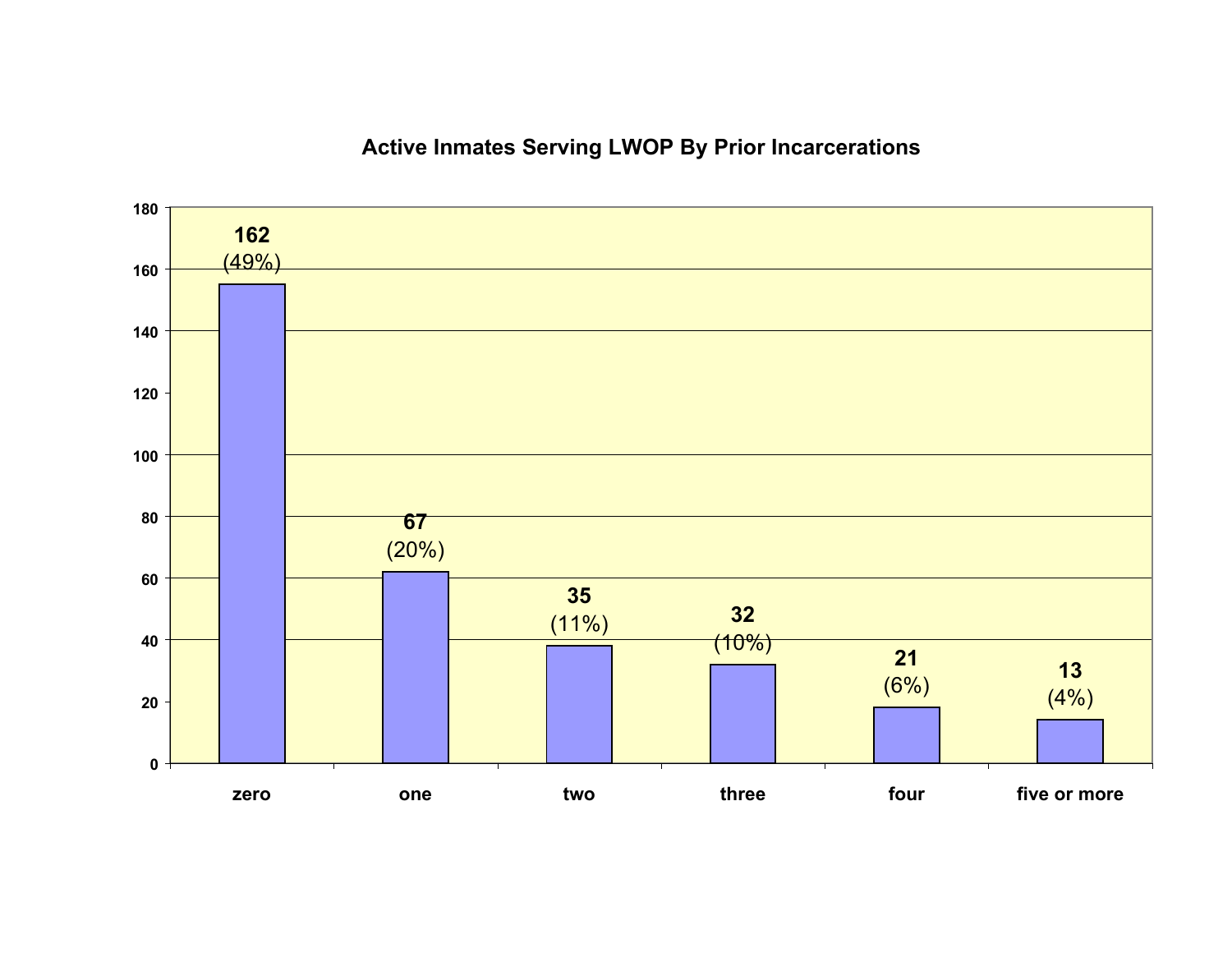**Active Inmates Serving LWOP by Crime Type**

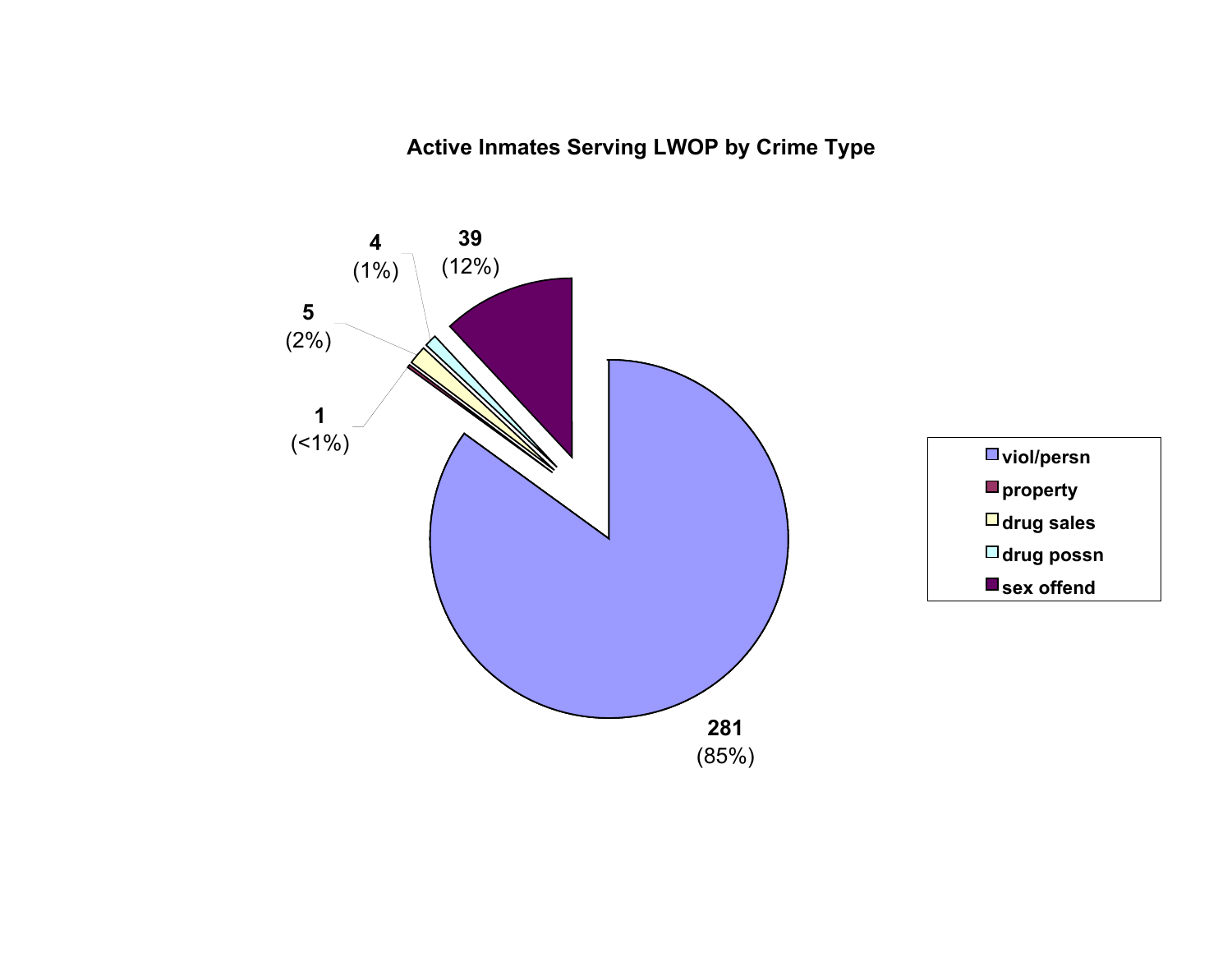Georgia Department of Corrections Page 1 Run 07/22/03 10:07 am Office of Planning and Analysis

#### Inmate statistical profile

TABLE OF CONTENTS FOR ACTIVE PRISONERS EXCLUDING JAIL

Title PAGE ----- ---- RACE AND SEX............................ 2 Culture Fair IQ Scores.................. 3 Self-Rpt Socioeconomic Class............ 4 Self-Rpt Environment To Age 16.......... 5 Self-Rpt Education Level................ 6 Functional Reading Level (WRAT Scores).. 7 Functional Math Level (WRAT Scores)..... 8 Functional Spelling Level (WRAT Scores). 9 Self-Rpt Guardian Status To Age 16......10 Self-Rpt Employment Status Before Prison11 Self-Rpt Marital Status At Admission....12 Self-Rpt Number Of Children At Admission13 Self-Rpt Religious Affiliation..........14 Self-Rpt Family Behavior Patterns \*.....15 Inmate Diagnostic Behavior Problem \*....16 Physical Profile (General Condition)....17 Security Status...........................18 Number Of Sentences.....................19 Number Of Disciplinaries................20 Number Of Escapes........................21 Number Of Prior Georgia Incarcerations \*22 Number Of Transfers.....................23 County Of Conviction....................24 Circ Of Conviction......................27 Home County.............................29 Prison Sentence In Years.................32 Probation To Follow Prison..............33 Admission Type............................34 Release Type..............................35 Inst By Group..............................36 Institution.............................37 Misdemeanors And Felonies...............38 Crimes By Group............................39 Most Serious Offense....................40 Most Serious Crime Type.................41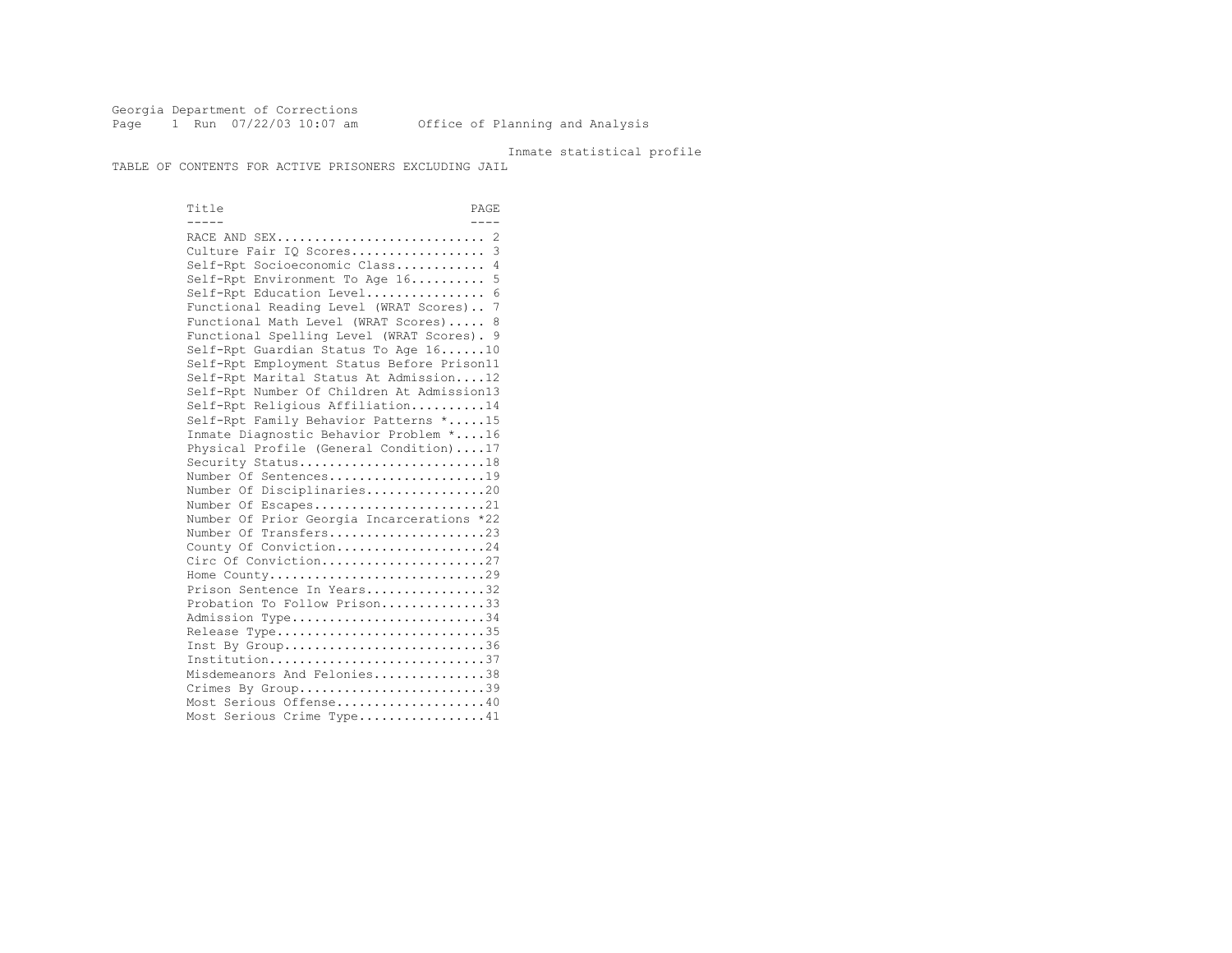#### Georgia Department of Corrections Page 2 Run 07/22/03 10:07 am Office of Planning and Analysis

# Inmate statistical profile

Sample: ACTIVE PRISONERS EXCLUDING JAIL **Requestor:** Statistics Active inmates 07/22/2003

RACE AND SEX by current age & sex

|                  |                   |                |                    |                | M E N              |                |                    |                |                |       |             |        |                |                    |                | WOMEN              |                |                    |                |                  |       |                    |        |
|------------------|-------------------|----------------|--------------------|----------------|--------------------|----------------|--------------------|----------------|----------------|-------|-------------|--------|----------------|--------------------|----------------|--------------------|----------------|--------------------|----------------|------------------|-------|--------------------|--------|
| RACE AND SEX     | Age<br>$100 - 21$ |                | Age<br>$8122 - 39$ |                | Age<br>$8140 - 54$ |                | Age<br>$8155 - 99$ |                | Men<br>% Total |       | $8100 - 21$ | Age    |                | Age<br>$8122 - 39$ |                | Age<br>$8140 - 54$ |                | Age<br>$8155 - 99$ |                | Women<br>% Total |       | Grand<br>%   Total | - 양    |
| WHITE MALE       |                   | 14             | 43                 | 24             | 33                 | 281            | 13                 | 54             | 90             | 27    |             | $\cup$ | 01             | $\circ$            | $\cup$         | $\circ$            | O              |                    | 01             |                  | ()    | 90                 | -27    |
| NON WHITE MALE   | 6                 | 86             | 136                | 761            | 85                 | 721            | 11                 | 461            | 238            | 73    |             |        | 0              | $\circ$            | 0              | 0                  | 0              |                    | 0              |                  | 0     | 238                | 72     |
| WHITE FEMALE     |                   | $\circ$        | 0                  | 0 <sub>1</sub> |                    | 0 <sub>1</sub> | $\left( \right)$   | 01             |                |       |             |        | 0 <sub>1</sub> |                    | 2 100          | $\circ$            | 0 <sub>1</sub> | 0                  | 0 <sup>1</sup> |                  | 2 100 | 2                  |        |
| NON WHITE FEMALE | $\Omega$          | 0 <sub>1</sub> | $\Omega$           | 0 <sub>1</sub> | $\Omega$           | 0 <sub>1</sub> | $\Omega$           | 0 <sup>1</sup> |                | 0     |             | 0      | $\circ$        | $\circ$            | 0 <sup>1</sup> | $\circ$            | 0              | 0.                 | 0 <sup>1</sup> | 0                | 0     | $\Omega$           | $\cap$ |
| Total reported   |                   | 7100           | 179                | 1001           | 118                | 1001           |                    | 24 100         | 328            | 100   |             | 0      | 01             |                    | 2 100          | $\Omega$           | 0              |                    | 0 I            |                  | 2 100 | 330 100            |        |
| Percent reported |                   | 100.0          |                    | 100.0          |                    | 100.0          |                    | 100.0          |                | 100.0 |             |        | .01            |                    | 100.0          |                    | $\cdot$ 0      |                    | .01            |                  | 100.0 |                    | 100.0  |
|                  |                   |                |                    |                |                    |                |                    |                |                |       |             |        |                |                    |                |                    |                |                    |                |                  |       |                    |        |
|                  |                   |                |                    |                |                    |                |                    |                |                |       |             |        |                |                    |                |                    |                |                    |                |                  |       |                    |        |
| NOT REPORTED     | $\Omega$          |                |                    |                |                    |                |                    |                |                |       |             | O      |                | $\Omega$           |                | $\Omega$           |                | 0                  |                | $\Omega$         |       |                    |        |
| Total            |                   |                | 179                |                | 118                |                | 24                 |                | 328            |       |             |        |                |                    |                | $\bigcap$          |                |                    |                | 2                |       | 330                |        |
|                  |                   |                |                    |                |                    |                |                    |                |                |       |             |        |                |                    |                |                    |                |                    |                |                  |       |                    |        |
|                  |                   |                |                    |                |                    |                |                    |                |                |       |             |        |                |                    |                |                    |                |                    |                |                  |       |                    |        |
|                  |                   |                |                    |                |                    |                |                    |                |                |       |             |        |                |                    |                |                    |                |                    |                |                  |       |                    |        |
|                  |                   |                |                    |                |                    |                |                    |                |                |       |             |        |                |                    |                |                    |                |                    |                |                  |       |                    |        |
|                  |                   |                |                    |                |                    |                |                    |                |                |       |             |        |                |                    |                |                    |                |                    |                |                  |       |                    |        |
| AVERAGE AGE      | 20.14             |                | 31.27              |                | 45.91              |                | 60.54              |                | 38.44          |       |             | .00    |                | 33.00              |                | .00                |                | .00                |                | 33.00            |       | 38.41              |        |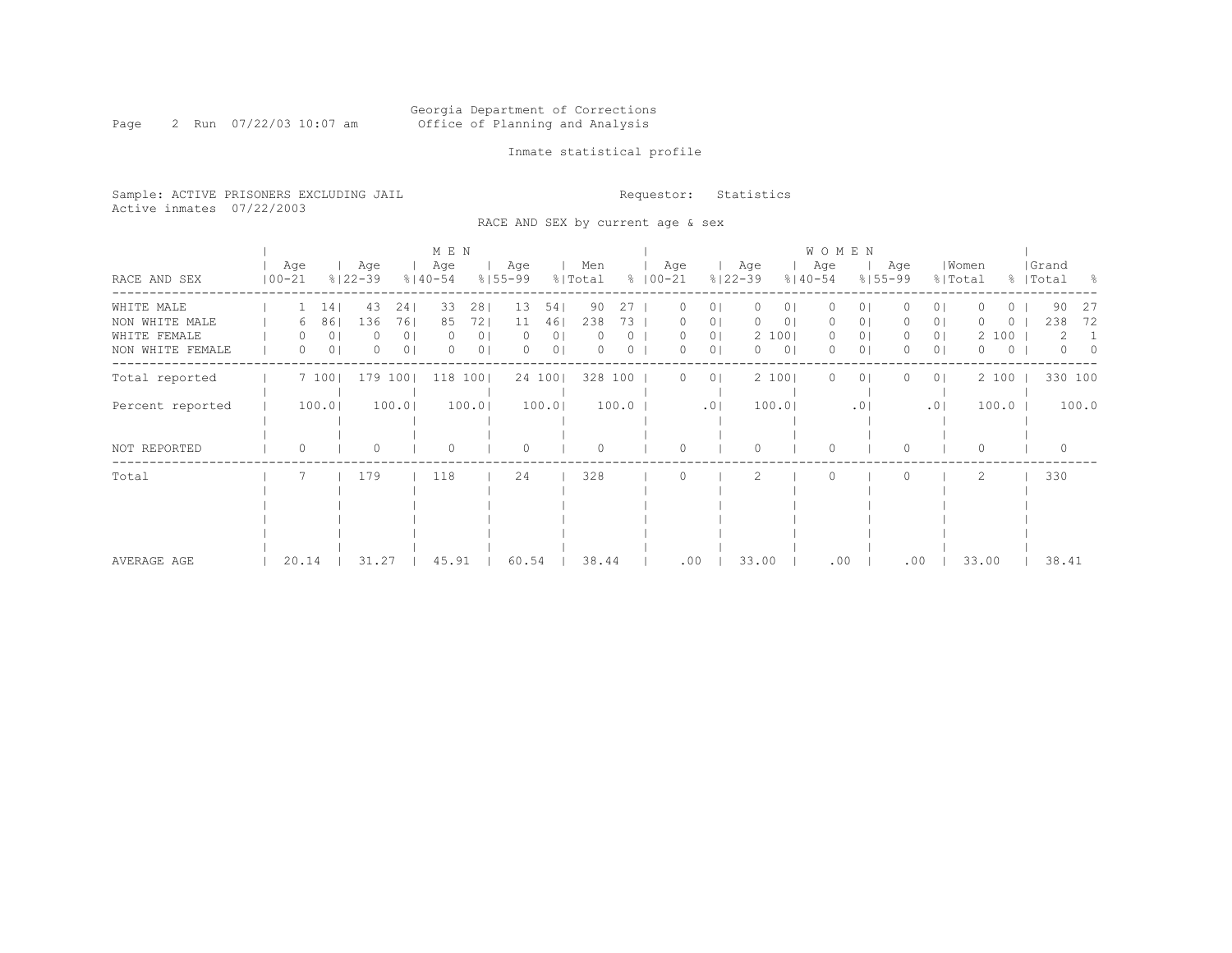#### Georgia Department of Corrections Page 3 Run 07/22/03 10:07 am Office of Planning and Analysis

# Inmate statistical profile

|  |                           | Sample: ACTIVE PRISONERS EXCLUDING JAIL |  | Requestor: Statistics |  |
|--|---------------------------|-----------------------------------------|--|-----------------------|--|
|  | Active inmates 07/22/2003 |                                         |  |                       |  |

Culture Fair IQ Scores by current age & sex

|                           |                   |                         |           | M E N              |                        |                                      |                |      |                      |                                  |                    | <b>WOMEN</b>                      |                      |                    |                                  |                   |                    |                                  |
|---------------------------|-------------------|-------------------------|-----------|--------------------|------------------------|--------------------------------------|----------------|------|----------------------|----------------------------------|--------------------|-----------------------------------|----------------------|--------------------|----------------------------------|-------------------|--------------------|----------------------------------|
| IQ Score                  | Age<br>$100 - 21$ | Age<br>$8122 - 39$      |           | Age<br>$8140 - 54$ | $8155 - 99$            | Age                                  | Men<br>% Total |      | Age<br>$8   00 - 21$ |                                  | Age<br>$8122 - 39$ | Age<br>$8140 - 54$                |                      | Age<br>$8155 - 99$ | % Total                          | Women             | Grand<br>%   Total | - 왕                              |
| LESS THAN 70<br>70 AND UP | 0                 | $\circ$<br>159<br>6 100 | 21<br>981 | 10<br>93           | 101<br>90 <sub>1</sub> | 0 <sub>1</sub><br>$\Omega$<br>21 100 | 14<br>279      | 95   | 0                    | 0 <sub>1</sub><br>0 <sub>1</sub> | 2 100              | 01<br>$\left( \right)$<br>$\circ$ | 01<br>0 <sub>1</sub> |                    | 0 <sub>1</sub><br>0 <sub>1</sub> | $\Omega$<br>2 100 |                    | 14<br>$\mathcal{D}$<br>281<br>95 |
| Total reported            |                   | 6 100                   | 163 1001  | 103 1001           |                        | 21 100                               | 293 100        |      | 0.                   | 0 <sub>1</sub>                   | 2 100              | $\Omega$                          | 01                   |                    | 0 <sub>1</sub>                   | 2 100             |                    | 295 100                          |
| Percent reported          |                   | 85.7                    | 91.1      |                    | 87.3                   | 87.5                                 |                | 89.3 |                      | $.0$                             | 100.01             |                                   | .01                  |                    | .01                              | 100.0             |                    | 89.4                             |
| NOT REPORTED              |                   | 16                      |           | 15                 |                        | 3                                    | 35             |      |                      |                                  |                    | $\Omega$                          |                      |                    |                                  | 0                 |                    | 35                               |
| Total                     |                   | 179                     |           | 118                |                        | 24                                   | 328            |      |                      |                                  |                    |                                   |                      |                    |                                  | 2                 |                    | 330                              |
| AVERAGE IO                | 97.00             | 100.84                  |           | 95.29              |                        | 98.10                                | 98.61          |      |                      | .00                              | 107.00             |                                   | .00                  | .00                |                                  | 107.00            |                    | 98.67                            |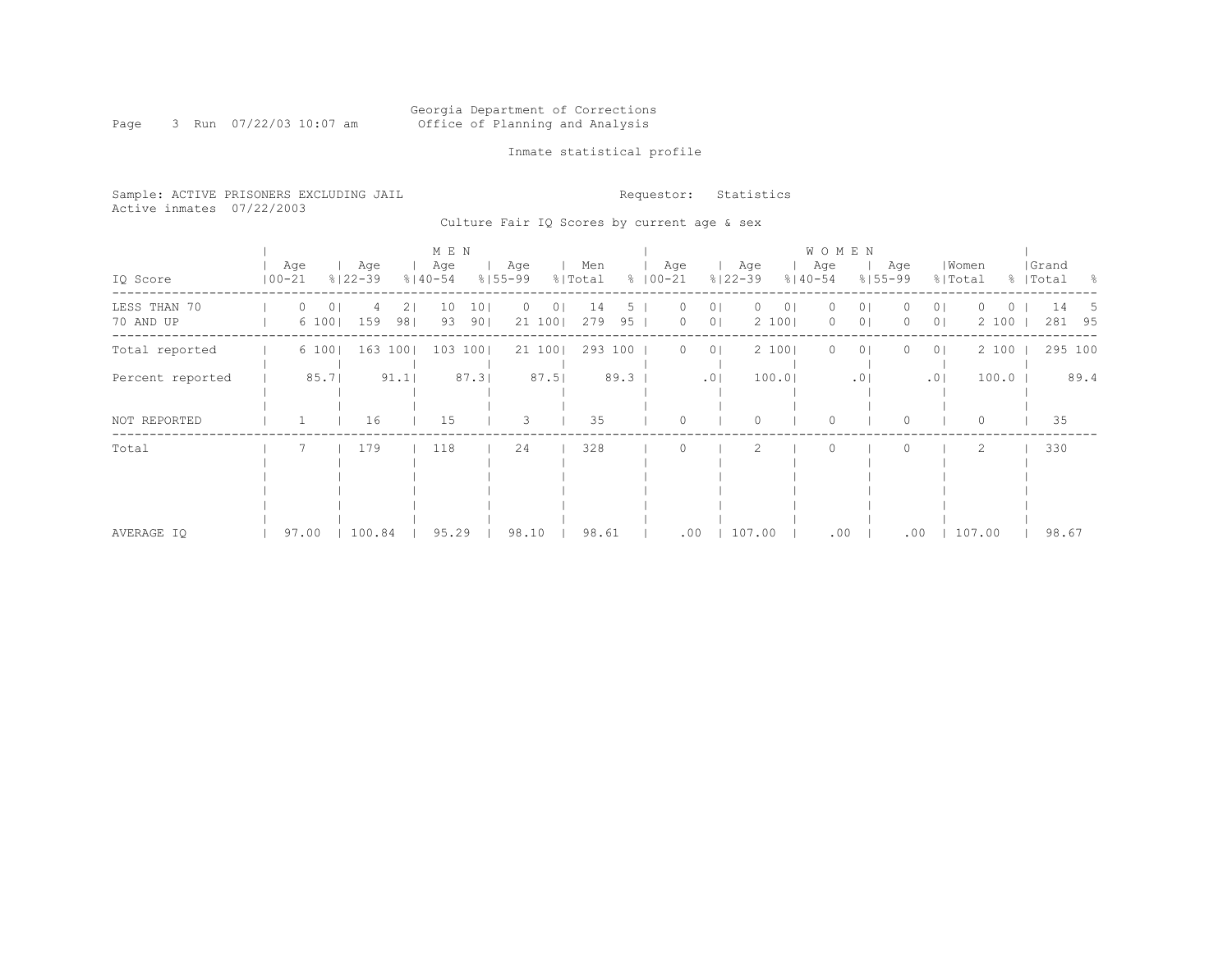#### Georgia Department of Corrections Page 4 Run 07/22/03 10:07 am Office of Planning and Analysis

## Inmate statistical profile

Sample: ACTIVE PRISONERS EXCLUDING JAIL **Requestor:** Statistics Active inmates 07/22/2003

Self-Rpt Socioeconomic Class by current age & sex

|                             |     |       |                    |                | M E N            |       |                    |                |                |      |                    |                 |                    |                | W O M E N          |                |                    |                |       |       |                    |                |
|-----------------------------|-----|-------|--------------------|----------------|------------------|-------|--------------------|----------------|----------------|------|--------------------|-----------------|--------------------|----------------|--------------------|----------------|--------------------|----------------|-------|-------|--------------------|----------------|
| Socioeconomic Class   00-21 | Age |       | Age<br>$8122 - 39$ |                | Age<br>$%140-54$ |       | Age<br>$8155 - 99$ |                | Men<br>% Total |      | Age<br>$8100 - 21$ |                 | Age<br>$8122 - 39$ |                | Age<br>$8140 - 54$ |                | Aqe<br>$8155 - 99$ | % Total        | Women |       | Grand<br>%   Total | - 양            |
| WELFARE                     |     |       | 8                  | 5 <sub>1</sub> | 4                | 31    |                    | 41             | 14             |      |                    | 0 <sub>1</sub>  |                    | 01             | $\Omega$           | 01             |                    | 0 <sub>1</sub> |       | 0     | 14                 | 4              |
| OCC EMPLOY                  | 0   | 0     | 10                 | 61             |                  | 4     | 0                  | 0 <sub>1</sub> | 15             |      |                    | 0 <sub>1</sub>  | 0                  | 0 <sub>1</sub> | 0                  | 0 <sub>1</sub> | 0                  | 0 <sub>1</sub> |       | 0     | 15                 |                |
| MINIMUM STD                 | 4   | 67    | 98                 | 56             | 59               | 51    | 11                 | 48             | 172            | 54   |                    | 0 <sub>1</sub>  |                    | 0 <sub>1</sub> | 0                  | 0 <sub>1</sub> |                    | 0 <sub>1</sub> |       | 0     | 172                | -53            |
| MIDDLE                      |     | 17    | 58                 | 331            | 43               | 371   | 11                 | 481            | 113            | 35   | $\left( \right)$   | 0 <sub>1</sub>  |                    | 501            | 0                  | 0 <sub>1</sub> | 0                  | 0 <sub>1</sub> |       | 50    | 114                | -35            |
| OTHER                       | 0   | 0     | 2.                 | $\mathbf{1}$   | 5                | 4     | 0                  | 0 <sup>1</sup> |                | 2    | 0.                 | 0 <sup>1</sup>  |                    | 501            | 0                  | 0 <sub>1</sub> | $\Omega$           | 0 <sup>1</sup> |       | 50    | 8                  | $\overline{2}$ |
| Total reported              |     | 6 100 | 176                | 1001           | 116              | 1001  |                    | 23 100         | 321            | 100  | $\Omega$           | 0 <sub>1</sub>  |                    | 2 100          | $\Omega$           | 0 <sub>1</sub> | $\Omega$           | 0 <sup>1</sup> |       | 2 100 | 323 100            |                |
|                             |     |       |                    |                |                  |       |                    |                |                |      |                    |                 |                    |                |                    |                |                    |                |       |       |                    |                |
| Percent reported            |     | 85.71 |                    | 98.31          |                  | 98.31 |                    | 95.81          |                | 97.9 |                    | .0 <sub>1</sub> |                    | 100.01         |                    | .01            |                    | .01            |       | 100.0 |                    | 97.9           |
|                             |     |       |                    |                |                  |       |                    |                |                |      |                    |                 |                    |                |                    |                |                    |                |       |       |                    |                |
|                             |     |       |                    |                |                  |       |                    |                |                |      |                    |                 |                    |                |                    |                |                    |                |       |       |                    |                |
| NOT RPTD                    |     |       |                    |                | 2                |       |                    |                |                |      |                    |                 |                    |                | $\Omega$           |                |                    |                |       |       |                    |                |
| Total                       |     |       | 179                |                | 118              |       | 24                 |                | 328            |      |                    |                 |                    |                | $\circ$            |                |                    |                |       |       | 330                |                |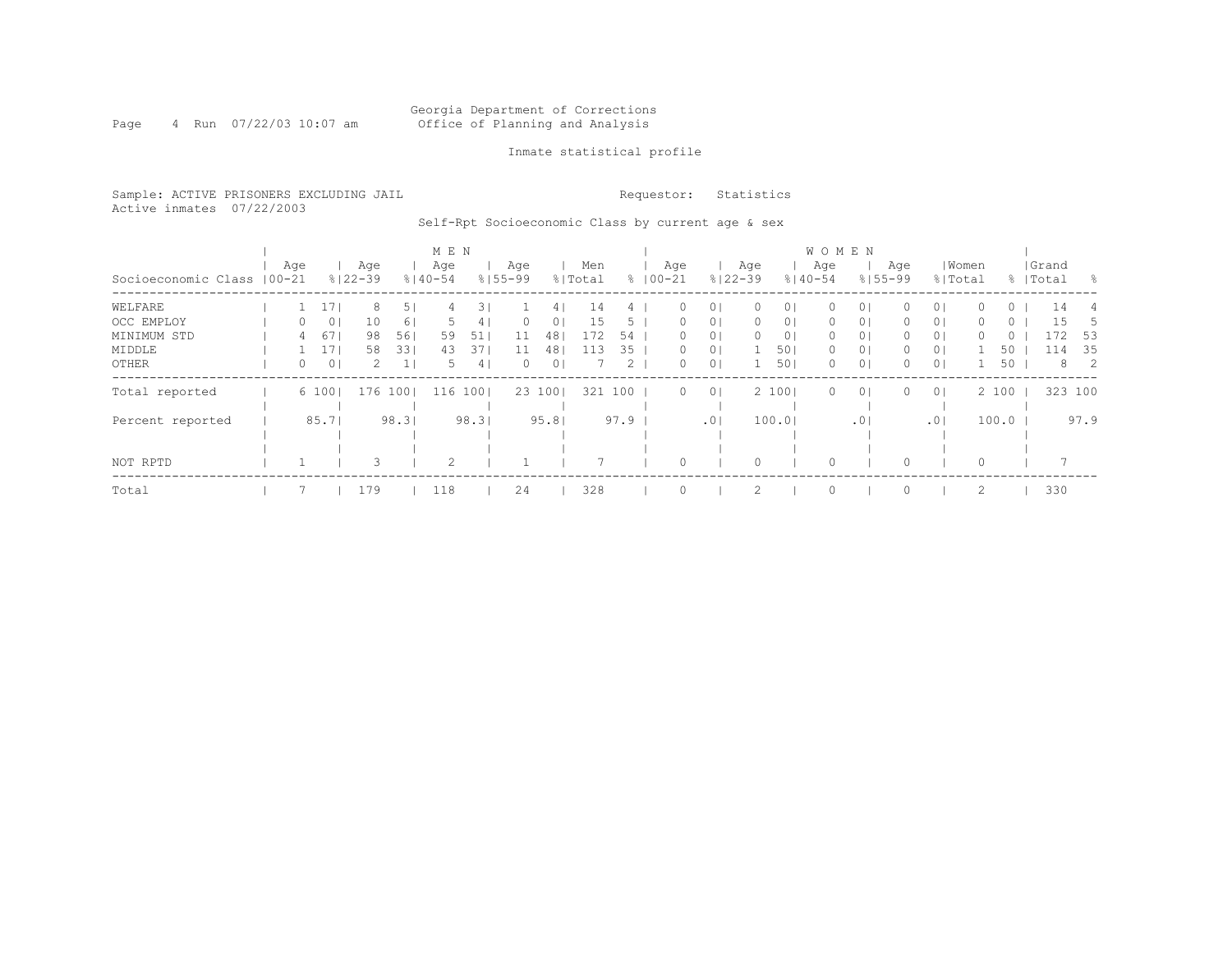#### Georgia Department of Corrections Page 5 Run 07/22/03 10:07 am Office of Planning and Analysis

## Inmate statistical profile

Sample: ACTIVE PRISONERS EXCLUDING JAIL **Requestor:** Statistics Active inmates 07/22/2003

Self-Rpt Environment To Age 16 by current age & sex

|                  |                   |        |                    |      | M E N              |      |                    |                |                |      |                    |                 |                    |                | <b>WOMEN</b>       |                 |                    |                |       |         |                    |      |
|------------------|-------------------|--------|--------------------|------|--------------------|------|--------------------|----------------|----------------|------|--------------------|-----------------|--------------------|----------------|--------------------|-----------------|--------------------|----------------|-------|---------|--------------------|------|
| Environment      | Age<br>$100 - 21$ |        | Age<br>$8122 - 39$ |      | Age<br>$8140 - 54$ |      | Aqe<br>$8155 - 99$ |                | Men<br>% Total |      | Age<br>$8100 - 21$ |                 | Age<br>$8122 - 39$ |                | Age<br>$8140 - 54$ |                 | Age<br>$8155 - 99$ | % Total        | Women |         | Grand<br>%   Total | - 옹  |
| RURAL/FARM       | 0                 | 0      |                    |      | 4                  | 31   | 4                  |                | 9              | 3.   |                    | 0 <sub>1</sub>  |                    | 01             | 0                  | 01              |                    | 0 <sub>1</sub> |       | $\circ$ | 9                  |      |
| RURAL/NFARM      | 0                 | 0      | 8                  | 5    | 9                  | 81   |                    | 8 <sup>1</sup> | 19             | 6    |                    | 0 <sub>1</sub>  |                    | 501            | 0                  | 0 <sub>1</sub>  | 0                  | 01             |       | 50      | 20                 | 6    |
| S.M.S.A          |                   | 43     | 76                 | 44   | 39                 | 341  |                    | 291            | 125            | 39   |                    | 0 <sub>1</sub>  |                    | 0 <sub>1</sub> | 0                  | 0 <sub>1</sub>  |                    | 0 <sub>1</sub> |       | $\circ$ | 125                | 39   |
| URBAN            |                   | 29     | 35                 | 20   | 21                 | 18   |                    | 8 <sup>1</sup> | 60             | 19   |                    | 0 <sup>1</sup>  |                    | 0 <sub>1</sub> | 0                  | 0 <sub>1</sub>  |                    | 0 <sub>1</sub> |       | O       | 60                 | 19   |
| SMALL TOWN       |                   | 29     | 53                 | 30   | 42                 | 361  | 9                  | 38             | 106            | 33   | 0.                 | 0 <sub>1</sub>  |                    | 501            | 0                  | 0 <sub>1</sub>  | 0                  | 0 <sub>1</sub> |       | 50      | 107                | -33  |
| OTHER            | 0                 | 0      |                    |      |                    |      | 0                  | 0 <sub>1</sub> | 2              |      | 0.                 | 0 <sup>1</sup>  | $\Omega$           | 0 <sub>1</sub> | $\Omega$           | $\circ$         |                    | 0 <sub>1</sub> | 0     | $\circ$ | 2                  |      |
| Total reported   |                   | 7 100  | 174                | 1001 | 116                | 1001 |                    | 24 100         | 321 100        |      | $\Omega$           | 0 <sup>1</sup>  |                    | 2 100          | $\circ$            | $\circ$         |                    | 0 <sup>1</sup> |       | 2 100   | 323 100            |      |
|                  |                   |        |                    |      |                    |      |                    |                |                |      |                    |                 |                    |                |                    |                 |                    |                |       |         |                    |      |
| Percent reported |                   | 100.01 |                    | 97.2 |                    | 98.3 |                    | 100.0          |                | 97.9 |                    | .0 <sub>1</sub> |                    | 100.0          |                    | .0 <sub>1</sub> |                    | .01            |       | 100.0   |                    | 97.9 |
|                  |                   |        |                    |      |                    |      |                    |                |                |      |                    |                 |                    |                |                    |                 |                    |                |       |         |                    |      |
|                  |                   |        |                    |      |                    |      |                    |                |                |      |                    |                 |                    |                |                    |                 |                    |                |       |         |                    |      |
| NOT RPTD         | $\circ$           |        | 5                  |      | 2                  |      | $\Omega$           |                |                |      |                    |                 |                    |                | $\Omega$           |                 |                    |                | 0     |         |                    |      |
| Total            |                   |        | 179                |      | 118                |      | 24                 |                | 328            |      |                    |                 | 2                  |                | $\Omega$           |                 |                    |                | 2     |         | 330                |      |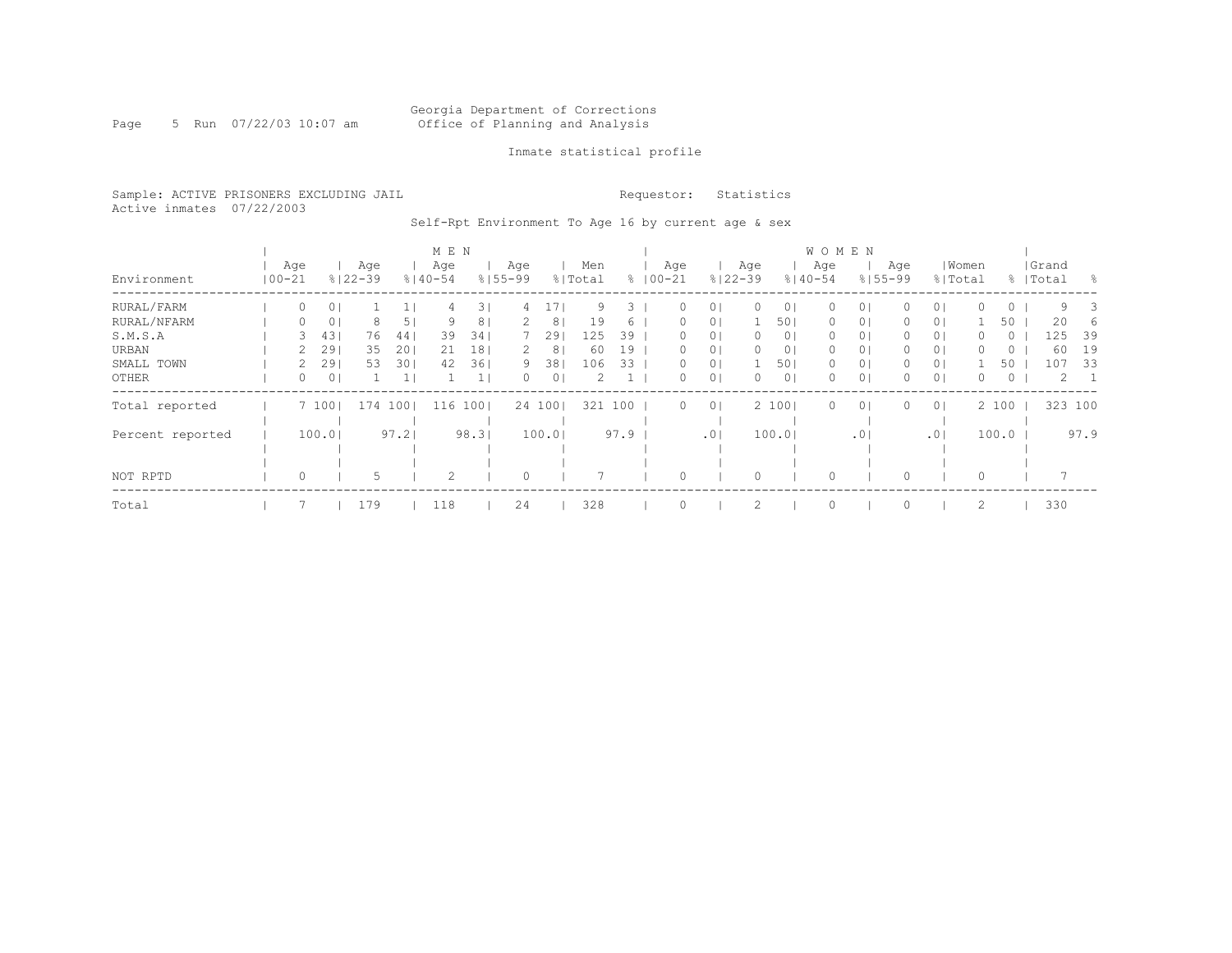#### Georgia Department of Corrections Page 6 Run 07/22/03 10:07 am Office of Planning and Analysis

## Inmate statistical profile

Sample: ACTIVE PRISONERS EXCLUDING JAIL **Requestor:** Statistics Active inmates 07/22/2003

Self-Rpt Education Level by current age & sex

|                       |                   |                  |         |                    |                 | M E N              |                |                    |                 |                |      |                     |                |                    |                | WOMEN              |                 |                    |                |                  |       |          |                    |         |
|-----------------------|-------------------|------------------|---------|--------------------|-----------------|--------------------|----------------|--------------------|-----------------|----------------|------|---------------------|----------------|--------------------|----------------|--------------------|-----------------|--------------------|----------------|------------------|-------|----------|--------------------|---------|
| Education Level       | Age<br>$100 - 21$ |                  |         | Age<br>$8122 - 39$ |                 | Aqe<br>$8140 - 54$ |                | Age<br>$8155 - 99$ |                 | Men<br>% Total |      | Aqe<br>$% 100 - 21$ |                | Aqe<br>$8122 - 39$ |                | Age<br>$8140 - 54$ |                 | Aqe<br>$8155 - 99$ |                | Women<br>% Total |       |          | Grand<br>%   Total | - 옹     |
| LESS THAN GRADE       |                   | 0                | 0       | 6                  | 31              | 5                  | 4              | 3                  | 13              | 14             | 4    | Ω                   | 0 <sup>1</sup> | $\Omega$           | 01             | $\Omega$           | 0 <sub>1</sub>  |                    | 0 <sub>1</sub> |                  |       | 0        | 14                 |         |
| GRADE 7               |                   |                  | 29      |                    | 2               | 8                  | 7              |                    | $\circ$         | 14             |      |                     | 01             |                    |                |                    | 0.              |                    | 01             |                  |       | ()       | 14                 |         |
| GRADE 8               |                   |                  | 29      | 20                 | 11              |                    | 5 <sub>1</sub> |                    | 171             | 32             | 10   |                     | 0 <sub>1</sub> | $\bigcap$          | 0 <sub>1</sub> | O.                 | 01              |                    | 0 <sup>1</sup> |                  |       | 0        | 32                 | 10      |
| GRADE 9               |                   |                  | 14      | 28                 | 161             | 13                 | 11             |                    | 131             | 45             | 14   |                     | 01             |                    | 0 <sub>1</sub> |                    | 01              |                    | 0 <sub>1</sub> |                  |       | 0        | 45                 | 14      |
| GRADE 10              |                   |                  | 14      | 40                 | 221             | 26                 | 221            |                    | 4               | 68             | 21   |                     | 0 <sub>1</sub> |                    | 0 <sub>1</sub> | $\Omega$           | 01              |                    | 0 <sub>1</sub> |                  |       | 0        | 68                 | 21      |
| GRADE 11              |                   | $\left( \right)$ | $\circ$ | 31                 | 171             | 10                 | 9 <sub>1</sub> |                    | 17 <sub>1</sub> | 45             | 14   |                     | 0 <sub>1</sub> |                    | 2 100          | $\Omega$           | 01              |                    | 0 <sup>1</sup> |                  | 100   |          | 47                 | 14      |
| GRADE 12              |                   |                  | 14      | 32                 | 18              | 16                 | 141            | 3.                 | 13              | 52             | 16   |                     | 0 <sub>1</sub> | O                  | 0 <sub>1</sub> | 0                  | 01              |                    | 0 <sub>1</sub> |                  |       | 0        | 52                 | 16      |
| MORE THAN GRADE<br>12 |                   | 0                | $\circ$ | 17                 | 10 <sub>1</sub> | 32                 | 281            | 6                  | 251             | 55             | 17   |                     | 0 <sub>1</sub> |                    | 0 <sub>1</sub> | $\Omega$           | $\Omega$        |                    | 0 <sub>1</sub> |                  |       | $\Omega$ | 55                 | 17      |
| Total reported        |                   | 7 100            |         | 178 100            |                 |                    | 116 100        |                    | 24 100          | 325 100        |      | $\bigcap$           | 0 <sup>1</sup> |                    | 2 100          | $\Omega$           | $\circ$         |                    | 0 <sub>1</sub> |                  | 2 100 |          |                    | 327 100 |
| Percent reported      |                   | 100.0            |         |                    | 99.4            |                    | 98.3           |                    | 100.0           |                | 99.1 |                     | .01            |                    | 100.0          |                    | .0 <sub>1</sub> |                    | .01            |                  | 100.0 |          |                    | 99.1    |
| NOT REPORTED          |                   | 0                |         |                    |                 | 2                  |                | $\Omega$           |                 |                |      |                     |                |                    |                | $\bigcap$          |                 |                    |                | O                |       |          |                    |         |
| Total                 |                   |                  |         | 179                |                 | 118                |                | 24                 |                 | 328            |      |                     |                | 2                  |                | $\cap$             |                 |                    |                | $\mathfrak{D}$   |       |          | 330                |         |
|                       |                   |                  |         |                    |                 |                    |                |                    |                 |                |      |                     |                |                    |                |                    |                 |                    |                |                  |       |          |                    |         |
|                       |                   |                  |         |                    |                 |                    |                |                    |                 |                |      |                     |                |                    |                |                    |                 |                    |                |                  |       |          |                    |         |
|                       |                   |                  |         |                    |                 |                    |                |                    |                 |                |      |                     |                |                    |                |                    |                 |                    |                |                  |       |          |                    |         |
|                       |                   |                  |         |                    |                 |                    |                |                    |                 |                |      |                     |                |                    |                |                    |                 |                    |                |                  |       |          |                    |         |
| AVG EDUCATION LEVEL   |                   | 8.71             |         | 11.14              |                 | 12.03              |                | 11.46              |                 | 11.43          |      | .00                 |                | 11.00              |                | .00                |                 |                    | .00            | 11.00            |       |          | 11.43              |         |

\* NOTE: THE FIELD LABLED "LESS THAN GRADE 7" WAS CORRECTED IN MARCH 1989: MISSING DATA FOR INMATES STILL IN DIAGNOSTICS NOW HAS BEEN REMOVED FROM THIS FIELD AND IDENTIFIED AS "NOT REPORTED" INFORMATION.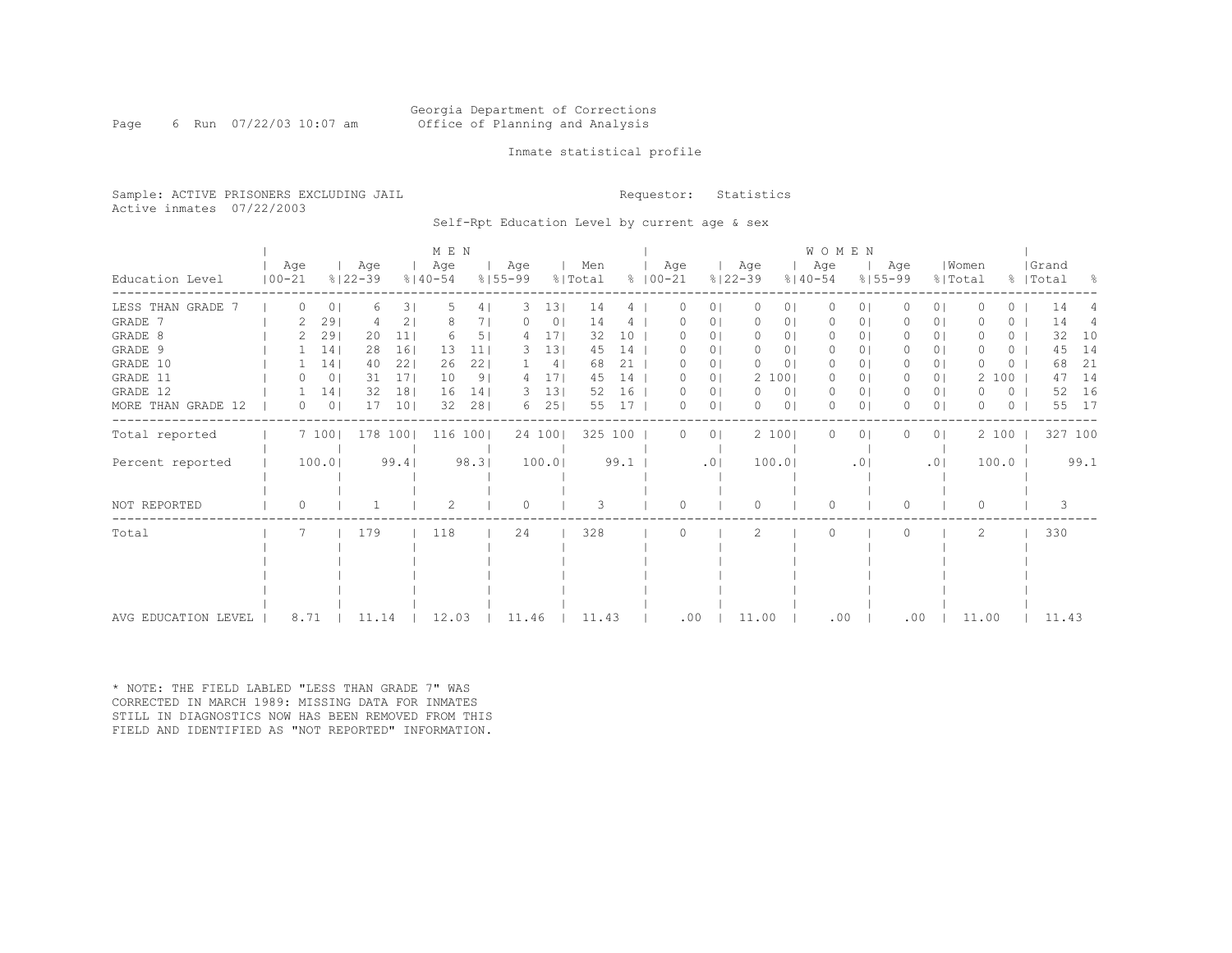#### Georgia Department of Corrections Page 7 Run 07/22/03 10:07 am Office of Planning and Analysis

## Inmate statistical profile

Sample: ACTIVE PRISONERS EXCLUDING JAIL **Requestor:** Statistics Active inmates 07/22/2003

Functional Reading Level (WRAT Scores) by current age & sex

|                    |                   |                |                    |                | M E N              |      |                    |                 |                |      |                      |                |                    |                | WOMEN              |                 |                    |                |                  |       |                    |      |
|--------------------|-------------------|----------------|--------------------|----------------|--------------------|------|--------------------|-----------------|----------------|------|----------------------|----------------|--------------------|----------------|--------------------|-----------------|--------------------|----------------|------------------|-------|--------------------|------|
| WRAT Reading Score | Age<br>$100 - 21$ |                | Age<br>$8122 - 39$ |                | Age<br>$8140 - 54$ |      | Age<br>$8155 - 99$ |                 | Men<br>% Total |      | Age<br>$8   00 - 21$ |                | Age<br>$8122 - 39$ |                | Age<br>$8140 - 54$ |                 | Age<br>$8155 - 99$ |                | Women<br>% Total |       | Grand<br>%   Total | - 옹  |
| LESS THAN GRADE 6  | 2.                | 331            | 52                 | 32             | 38                 | 361  | 8                  | 38              | 100            | 34   |                      | $\circ$        |                    | 501            | 0                  | 0               |                    | 0 <sub>1</sub> |                  | 50    | 101                | 34   |
| 6TH THRU 8TH GRADE |                   | 67             | 35                 | 211            | 20                 | 191  | 4                  | 19              | 63             | 21   |                      | 0 <sub>1</sub> | $\Omega$           | 0 <sub>1</sub> | $\left( \right)$   | 01              |                    | 0 <sub>1</sub> |                  | 0     | 63                 | 21   |
| GRADE 9            |                   | 0 <sub>1</sub> | 15                 | 9 <sub>1</sub> | 15                 | 14   | 2                  | 10 <sub>1</sub> | 32             | 11   |                      | 0 <sub>1</sub> |                    | 0 <sub>1</sub> | 0                  | 01              |                    | 0 <sub>1</sub> |                  | 0     | 32                 | 11   |
| GRADE 10           | $\Omega$          | 0              | 5                  | 31             |                    | 4    |                    | 5 <sub>1</sub>  | 10             | 3    |                      | 0 <sub>1</sub> | $\Omega$           | 0 <sub>1</sub> | 0                  | 01              | 0                  | 0 <sub>1</sub> | O                | 0     | 10                 | 3    |
| GRADE 11           | 0                 | 0              |                    | 41             | 6                  | 6    |                    | 5               | 14             |      |                      | 01             | 0                  | 0              | 0                  | 01              | 0                  | 01             | O                | 0     | 14                 | 5    |
| GRADE 12           | $\Omega$          | 0 <sub>1</sub> | 31                 | 19             | 12                 | 11   | 4                  | 19              | 47             | 16   |                      | 0              | 0                  | 0 <sub>1</sub> | 0                  | $\circ$         | 0                  | 0 <sub>1</sub> |                  | 0     | 47                 | 16   |
| MORE THAN GRADE 12 | 0                 | 0 <sub>1</sub> | 19                 | 12             | 10                 | 101  |                    | 5               | 30             | 10   | 0                    | 0 <sub>1</sub> |                    | 501            | 0                  | 0               | O                  | 0 <sub>1</sub> |                  | 50    | 31                 | 10   |
| Total reported     |                   | 6 100          |                    | 164 100        | 105                | 1001 |                    | 21 100          | 296 100        |      | 0                    | 0 <sub>1</sub> |                    | 2 100          | $\Omega$           | $\circ$         |                    | 0 <sup>1</sup> |                  | 2 100 | 298 100            |      |
| Percent reported   |                   | 85.7           |                    | 91.6           |                    | 89.0 |                    | 87.5            |                | 90.2 |                      | .01            |                    | 100.0          |                    | .0 <sub>1</sub> |                    | .01            |                  | 100.0 |                    | 90.3 |
| NOT REPORTED       |                   |                | 15                 |                | 13                 |      | 3                  |                 | 32             |      | $\cap$               |                | $\bigcap$          |                | $\Omega$           |                 | 0                  |                | $\Omega$         |       | 32                 |      |
| Total              |                   |                | 179                |                | 118                |      | 24                 |                 | 328            |      |                      |                | $\mathcal{L}$      |                | $\Omega$           |                 |                    |                | $\overline{c}$   |       | 330                |      |
|                    |                   |                |                    |                |                    |      |                    |                 |                |      |                      |                |                    |                |                    |                 |                    |                |                  |       |                    |      |
|                    |                   |                |                    |                |                    |      |                    |                 |                |      |                      |                |                    |                |                    |                 |                    |                |                  |       |                    |      |
|                    |                   |                |                    |                |                    |      |                    |                 |                |      |                      |                |                    |                |                    |                 |                    |                |                  |       |                    |      |
|                    |                   |                |                    |                |                    |      |                    |                 |                |      |                      |                |                    |                |                    |                 |                    |                |                  |       |                    |      |
| AVG READING SCORE  | 6.67              |                | 8.44               |                | 7.58               |      | 7.73               |                 | 8.05           |      | .00                  |                | 9.10               |                | .00                |                 | .00                |                | 9.10             |       | 8.06               |      |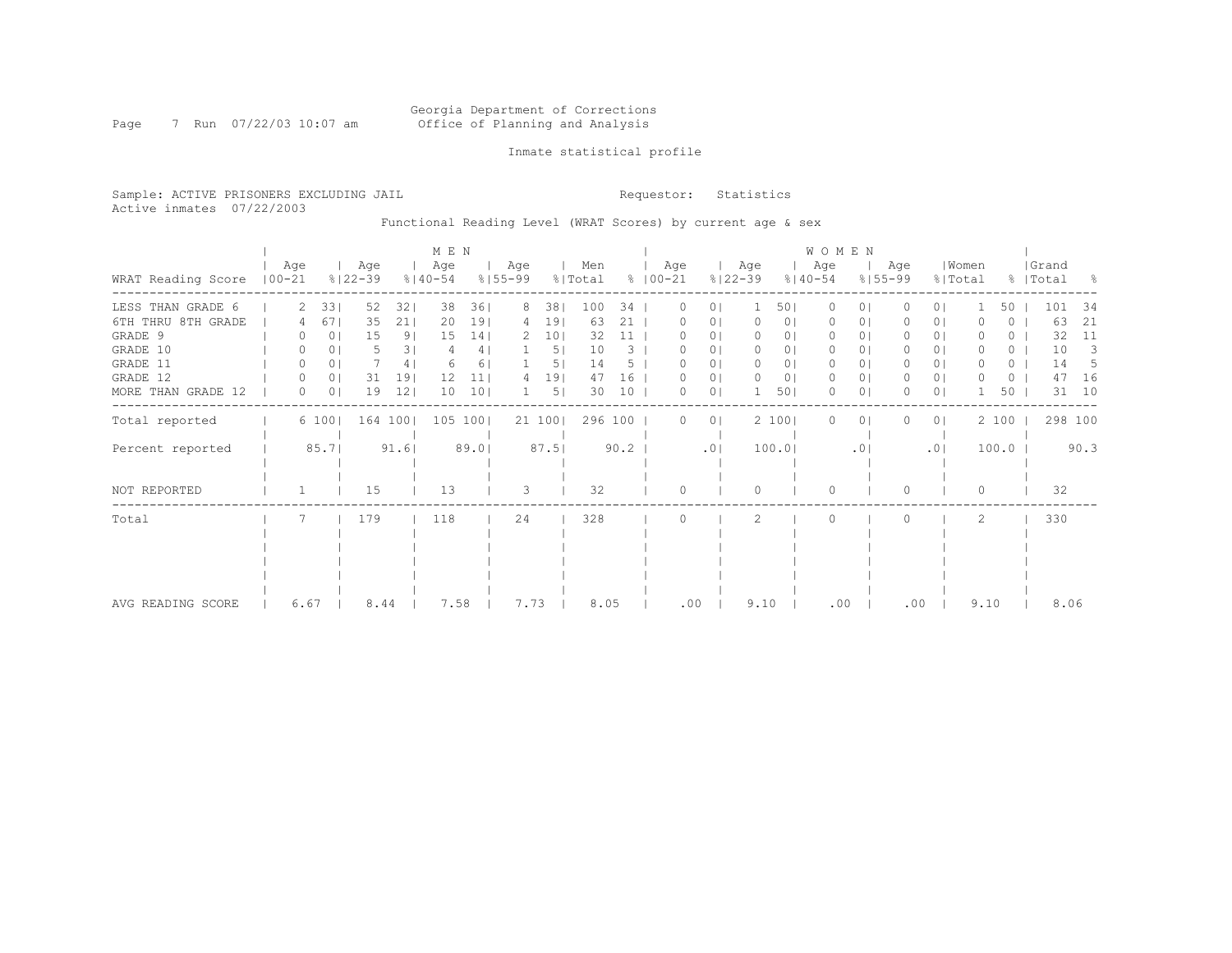#### Georgia Department of Corrections Page 8 Run 07/22/03 10:07 am Office of Planning and Analysis

## Inmate statistical profile

Sample: ACTIVE PRISONERS EXCLUDING JAIL **Requestor:** Statistics Active inmates 07/22/2003

Functional Math Level (WRAT Scores) by current age & sex

|                    |                   |       |                    |                | M E N            |                |                    |                 |                |      |                      |                 |                    |                | WOMEN              |                |                    |                |                  |       |                    |      |
|--------------------|-------------------|-------|--------------------|----------------|------------------|----------------|--------------------|-----------------|----------------|------|----------------------|-----------------|--------------------|----------------|--------------------|----------------|--------------------|----------------|------------------|-------|--------------------|------|
| WRAT Math Score    | Age<br>$100 - 21$ |       | Age<br>$8122 - 39$ |                | Age<br>$%140-54$ |                | Age<br>$8155 - 99$ |                 | Men<br>% Total |      | Age<br>$8   00 - 21$ |                 | Age<br>$8122 - 39$ |                | Age<br>$8140 - 54$ |                | Aqe<br>$8155 - 99$ |                | Women<br>% Total |       | Grand<br>%   Total | - 옹  |
| LESS THAN GRADE 6  |                   | 33    | 49                 | 301            | 44               | 42             | 11                 | 52              | 106            | 36   |                      | 0 <sub>1</sub>  | 0                  | 01             | $\Omega$           | 01             |                    | 0 <sub>1</sub> |                  | ()    | 106                | 36   |
| 6TH THRU 8TH GRADE |                   | 50    | 76                 | 461            | 40               | 381            | .5.                | 241             | 124            | 42   |                      | 0 <sub>1</sub>  |                    | 01             | 0                  | 01             |                    | 0 <sub>1</sub> |                  | 0     | 124                | 42   |
| GRADE 9            |                   | 171   | 19                 | 12             | 11               | 101            |                    | 0 <sup>1</sup>  | 31             | 10   |                      | 0 <sub>1</sub>  |                    | 501            | 0                  | 01             |                    | 0 <sub>1</sub> |                  | 50    | 32                 | 11   |
| GRADE 10           | 0                 | 0     | 12                 | 7 <sub>1</sub> |                  | 41             |                    | 10 <sub>1</sub> | 18             | 6    |                      | 01              |                    | 0 <sub>1</sub> | $\Omega$           | 01             |                    | 01             |                  | 0     | 18                 | 6    |
| GRADE 11           | 0                 | 0     | 5                  | 31             |                  | 01             |                    | 5 <sub>1</sub>  | 6              |      |                      | 01              |                    | 01             | 0                  | 01             |                    | 01             |                  | 0     | 6                  | 2    |
| GRADE 12           | 0                 | 0     |                    |                |                  | 4              |                    | 5               |                |      |                      | 0 <sub>1</sub>  |                    | 0 <sub>1</sub> | 0                  | 0 <sub>1</sub> |                    | 0 <sub>1</sub> |                  | 0     |                    | 2    |
| MORE THAN GRADE 12 | 0                 | 0     |                    |                |                  | 2 <sub>1</sub> |                    | 5 <sub>1</sub>  |                |      |                      | 0 <sub>1</sub>  |                    | 501            | $\Omega$           | $\circ$        |                    | 0 <sub>1</sub> |                  | 50    | 5.                 | 2    |
| Total reported     |                   | 6 100 |                    | 164 1001       | 105              | 1001           |                    | 21 1001         | 296 100        |      |                      | 0 <sub>1</sub>  |                    | 2 100          | $\Omega$           | 01             |                    | 0 <sub>1</sub> |                  | 2 100 | 298 100            |      |
| Percent reported   |                   | 85.7  |                    | 91.6           |                  | 89.0           |                    | 87.5            |                | 90.2 |                      | .0 <sub>1</sub> |                    | 100.01         |                    | .01            |                    | .01            |                  | 100.0 |                    | 90.3 |
| NOT REPORTED       |                   |       | 15                 |                | 13               |                | 3                  |                 | 32             |      |                      |                 | $\cap$             |                | $\Omega$           |                |                    |                | $\Omega$         |       | 32                 |      |
| Total              |                   |       | 179                |                | 118              |                | 24                 |                 | 328            |      |                      |                 | 2                  |                | $\bigcap$          |                |                    |                | 2                |       | 330                |      |
|                    |                   |       |                    |                |                  |                |                    |                 |                |      |                      |                 |                    |                |                    |                |                    |                |                  |       |                    |      |
|                    |                   |       |                    |                |                  |                |                    |                 |                |      |                      |                 |                    |                |                    |                |                    |                |                  |       |                    |      |
|                    |                   |       |                    |                |                  |                |                    |                 |                |      |                      |                 |                    |                |                    |                |                    |                |                  |       |                    |      |
| AVG MATH SCORE     | 6.57              |       | 7.15               |                | 6.56             |                | 6.55               |                 | 6.89           |      | .00                  |                 | 11.40              |                | .00                |                | .00                |                | 11.40            |       | 6.92               |      |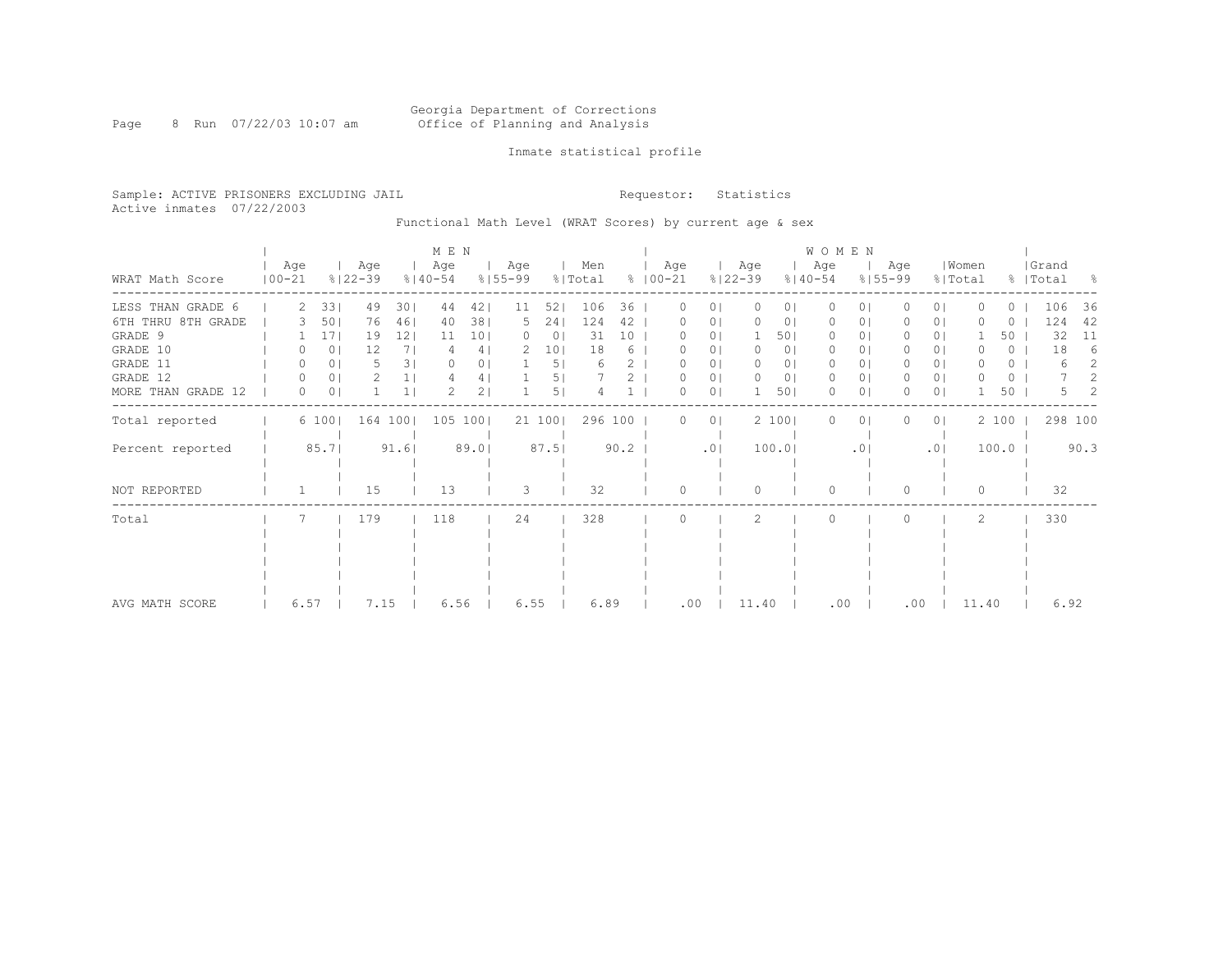#### Georgia Department of Corrections Page 9 Run 07/22/03 10:07 am Office of Planning and Analysis

## Inmate statistical profile

Sample: ACTIVE PRISONERS EXCLUDING JAIL **Requestor:** Statistics Active inmates 07/22/2003

# Functional Spelling Level (WRAT Scores) by current age & sex

|                             |      |                |                    |                | M E N              |      |                    |        |                |      |                      |                |                    |                | WOMEN              |                 |                    |                |                  |                  |                    |      |
|-----------------------------|------|----------------|--------------------|----------------|--------------------|------|--------------------|--------|----------------|------|----------------------|----------------|--------------------|----------------|--------------------|-----------------|--------------------|----------------|------------------|------------------|--------------------|------|
| WRAT Spelling Score   00-21 | Age  |                | Age<br>$8122 - 39$ |                | Age<br>$8140 - 54$ |      | Age<br>$8155 - 99$ |        | Men<br>% Total |      | Age<br>$8   00 - 21$ |                | Age<br>$8122 - 39$ |                | Age<br>$8140 - 54$ |                 | Age<br>$8155 - 99$ |                | Women<br>% Total |                  | Grand<br>%   Total | - 양  |
| LESS THAN GRADE 6           |      | 17             | 54                 | 331            | 48                 | 46   | 11                 | 52     | 114            | 39   |                      | $\circ$        | $\Omega$           | $\circ$        | $\Omega$           | $\Omega$        |                    | 0 <sub>1</sub> |                  | $\left( \right)$ | 114                | 38   |
| 6TH THRU 8TH GRADE          |      | 67             | 49                 | 301            | 28                 | 271  | 6                  | 29     | 87             | 29   |                      | $\circ$        |                    | 501            | 0                  | $\circ$         |                    | 0 <sub>1</sub> |                  | 50               | 88                 | 30   |
| GRADE 9                     |      | 171            | 18                 | 11             |                    | 5    |                    | 5      | 25             | 8    |                      | 01             |                    | 0 <sub>1</sub> | 0                  | 01              |                    | 0 <sub>1</sub> |                  | $\left( \right)$ | 25                 | 8    |
| GRADE 10                    |      | 0 <sup>1</sup> | 12                 | 71             |                    | 51   |                    | 0      | 17             |      |                      | 01             |                    | 0              | 0                  | 0               |                    | 01             |                  | 0                | 17                 |      |
| GRADE 11                    |      | 0              |                    | 4              |                    |      |                    | 5.     | 13             |      |                      | 01             |                    | 0              | $\circ$            | 0               |                    | 0 <sub>1</sub> |                  | 0                | 13                 |      |
| GRADE 12                    | 0    | 0 <sub>1</sub> | 14                 | 9              |                    |      |                    | 5      | 22             |      |                      | 0              |                    | 0 <sub>1</sub> | 0                  | 01              | 0                  | $\circ$        |                  | 0                | 22                 |      |
| MORE THAN GRADE 12          | 0    | 0 <sub>1</sub> | 10                 | 6 <sup>1</sup> |                    |      |                    | 5.     | 18             | 6    |                      | 0 <sub>1</sub> |                    | 501            | $\Omega$           | $\circ$         | 0                  | 0 <sub>1</sub> |                  | 50               | 19                 | 6    |
| Total reported              |      | 6 100          |                    | 164 100        | 105                | 1001 |                    | 21 100 | 296 100        |      | 0                    | 0 <sub>1</sub> |                    | 2 100          | $\Omega$           | $\circ$         |                    | 0 <sub>1</sub> |                  | 2 100            | 298 100            |      |
| Percent reported            |      | 85.7           |                    | 91.6           |                    | 89.0 |                    | 87.5   |                | 90.2 |                      | .01            |                    | 100.01         |                    | .0 <sub>1</sub> |                    | .01            |                  | 100.0            |                    | 90.3 |
| NOT REPORTED                |      |                | 15                 |                | 13                 |      | 3                  |        | 32             |      | $\Omega$             |                | $\Omega$           |                | $\Omega$           |                 | $\Omega$           |                | $\Omega$         |                  | 32                 |      |
| Total                       |      |                | 179                |                | 118                |      | 24                 |        | 328            |      |                      |                | 2                  |                | $\Omega$           |                 |                    |                | 2                |                  | 330                |      |
|                             |      |                |                    |                |                    |      |                    |        |                |      |                      |                |                    |                |                    |                 |                    |                |                  |                  |                    |      |
|                             |      |                |                    |                |                    |      |                    |        |                |      |                      |                |                    |                |                    |                 |                    |                |                  |                  |                    |      |
|                             |      |                |                    |                |                    |      |                    |        |                |      |                      |                |                    |                |                    |                 |                    |                |                  |                  |                    |      |
|                             |      |                |                    |                |                    |      |                    |        |                |      |                      |                |                    |                |                    |                 |                    |                |                  |                  |                    |      |
| AVG SPELLING SCORE          | 7.13 |                | 7.69               |                | 6.59               |      | 6.47               |        | 7.20           |      | .00                  |                | 9.70               |                | .00                |                 | .00                |                | 9.70             |                  | 7.22               |      |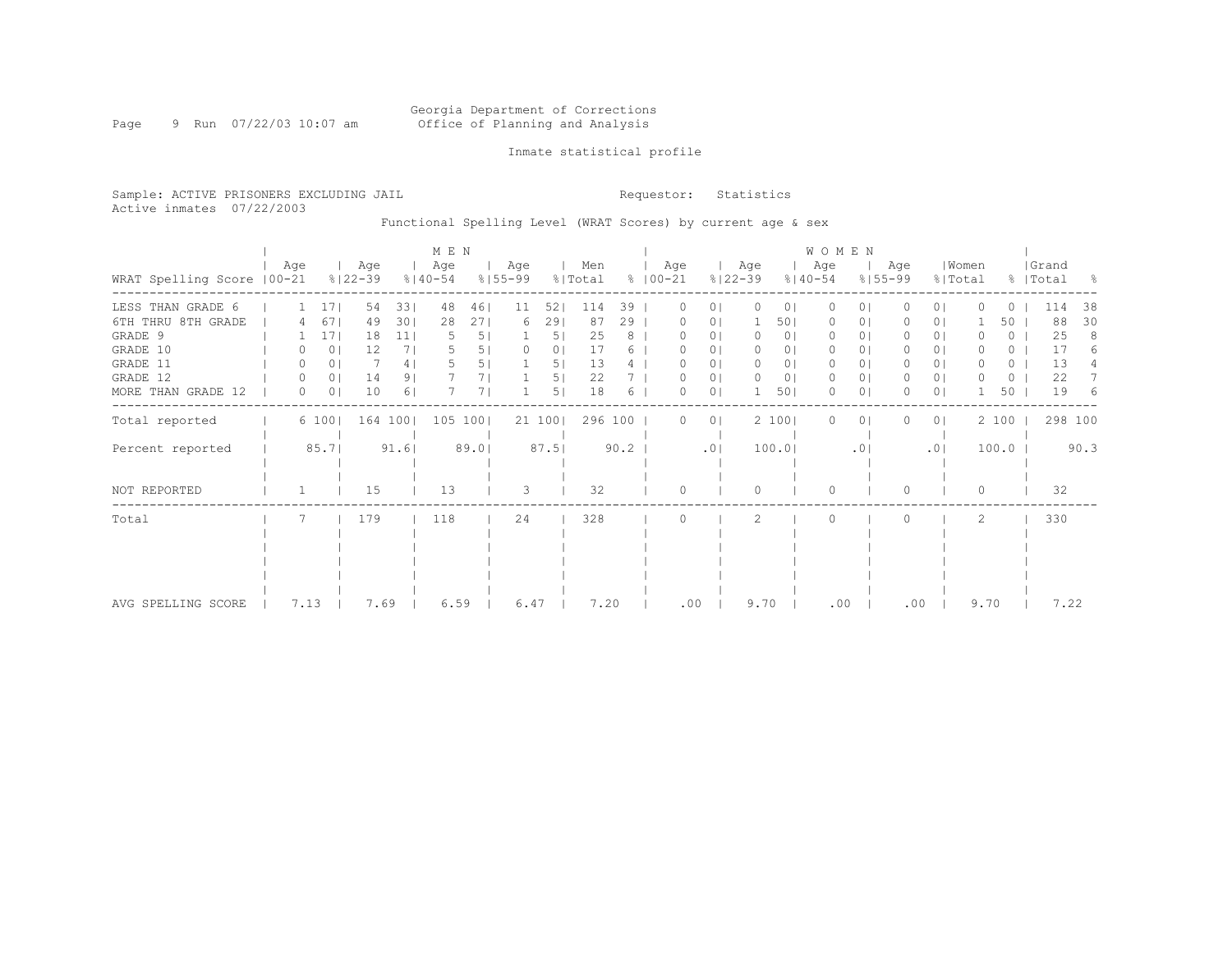#### Georgia Department of Corrections Page 10 Run 07/22/03 10:07 am Office of Planning and Analysis

## Inmate statistical profile

Sample: ACTIVE PRISONERS EXCLUDING JAIL **Requestor:** Statistics Active inmates 07/22/2003

Self-Rpt Guardian Status To Age 16 by current age & sex

|                  |                   |          |     |                    |                | M E N              |       |                    |        |                |      |                    |                |                    |                | WOMEN              |           |                    |                |          |          |                    |         |     |
|------------------|-------------------|----------|-----|--------------------|----------------|--------------------|-------|--------------------|--------|----------------|------|--------------------|----------------|--------------------|----------------|--------------------|-----------|--------------------|----------------|----------|----------|--------------------|---------|-----|
| Guardian Status  | Age<br>$100 - 21$ |          |     | Age<br>$8122 - 39$ |                | Age<br>$8140 - 54$ |       | Age<br>$8155 - 99$ |        | Men<br>% Total |      | Age<br>$8100 - 21$ |                | Age<br>$8122 - 39$ |                | Age<br>$8140 - 54$ |           | Age<br>$8155 - 99$ | % Total        | Women    |          | Grand<br>%   Total |         | - 옹 |
| ORPHANAGE        |                   | $\Omega$ | 0   |                    | 0 <sup>1</sup> | $\Omega$           | 01    |                    | 0      |                |      |                    | 0              |                    | 01             | $\Omega$           | 0         |                    | 01             |          | 0        |                    |         |     |
| FATHER ONLY      |                   |          | 0   | 6                  | 31             |                    | 2     |                    | 0      |                |      |                    | 01             | $\Omega$           | 01             | 0                  | 0         |                    | 0 <sub>1</sub> |          | 0        |                    |         |     |
| FTR MTR HD       |                   |          | 0   | 15                 | 8              | $\sqrt{2}$         | 5.    |                    | 8      | 23             |      |                    | $\Omega$       | $\Omega$           | 01             | $\Omega$           | 0         |                    | 0 <sub>1</sub> |          | 0        |                    | 23      |     |
| MOTHER ONLY      |                   |          | 29  | 68                 | 381            | 44                 | 38    | 5                  | 21     | 119            | 37   |                    | 01             | $\Omega$           | 01             | 0                  | 0         |                    | 01             | O        | 0        | 119                |         | 36  |
| MTR FTR HD       |                   |          | 431 | 50                 | 281            | 49                 | 42    | 10                 | 42     | 112            | 34   |                    | 0 <sub>1</sub> |                    | 2 100          | $\Omega$           | 0         |                    | 0 <sub>1</sub> | 2        | 100      | 114                |         | 35  |
| OTH FEMALE       |                   |          | 0   | 6                  | 31             | 4                  | 31    |                    | 8      | 12             | 4    |                    | 01             | 0                  | 0 <sub>1</sub> | 0                  | 0         |                    | 01             |          | 0        |                    | 12      | 4   |
| OTH MALE         |                   |          | 0   |                    |                |                    | 0     | O.                 | 0      |                |      |                    | $\circ$        | $\Omega$           | 01             | 0                  | 0         |                    | 0 <sub>1</sub> |          | 0        |                    |         |     |
| STEP-PARNTS      |                   |          | 14  |                    | 3.             |                    |       |                    | 8      |                |      |                    | 01             | $\Omega$           | 0              | 0                  | 0         |                    | 01             |          | 0.       |                    |         |     |
| FOSTER HOME      |                   |          | 0   | 6                  | 31             |                    | 0     |                    | 4      |                |      |                    | 0              | 0                  | 0              | 0                  | 0         |                    | 01             |          | 0        |                    |         |     |
| GRAND PRNTS      |                   |          | 14  | 11                 | 6.             |                    | 6.    |                    | 4      | 20             |      |                    | 01             | 0                  | 0              | 0                  | 0         |                    | 0 <sub>1</sub> |          | 0        |                    | 20      |     |
| OTHER            |                   | 0        | 0   | 8                  | 5              |                    | 3     |                    | 4      | 13             | 4    |                    | $\circ$        |                    | 0              | 0                  | 0         |                    | 0 <sub>1</sub> | O        | $\Omega$ |                    | 13      |     |
| Total reported   |                   | 7 100    |     | 177                | 1001           | 117                | 1001  |                    | 24 100 | 325            | 100  |                    | 0 <sup>1</sup> |                    | 2 100          | $\Omega$           | 0         |                    | 0 <sup>1</sup> |          | 2 100    |                    | 327 100 |     |
| Percent reported |                   | 100.01   |     |                    | 98.9           |                    | 99.21 |                    | 100.01 |                | 99.1 |                    | .01            |                    | 100.01         |                    | $\cdot$ 0 |                    | .01            |          | 100.0    |                    | 99.1    |     |
|                  |                   |          |     |                    |                |                    |       |                    |        |                |      |                    |                |                    |                |                    |           |                    |                |          |          |                    |         |     |
| NOT RPTD         |                   | $\Omega$ |     |                    |                |                    |       | $\bigcap$          |        | २              |      | ∩                  |                | $\Omega$           |                | $\Omega$           |           | O                  |                | $\Omega$ |          |                    |         |     |
| Total            |                   |          |     | 179                |                | 118                |       | 24                 |        | 328            |      |                    |                |                    |                | $\Omega$           |           |                    |                | 2        |          | 330                |         |     |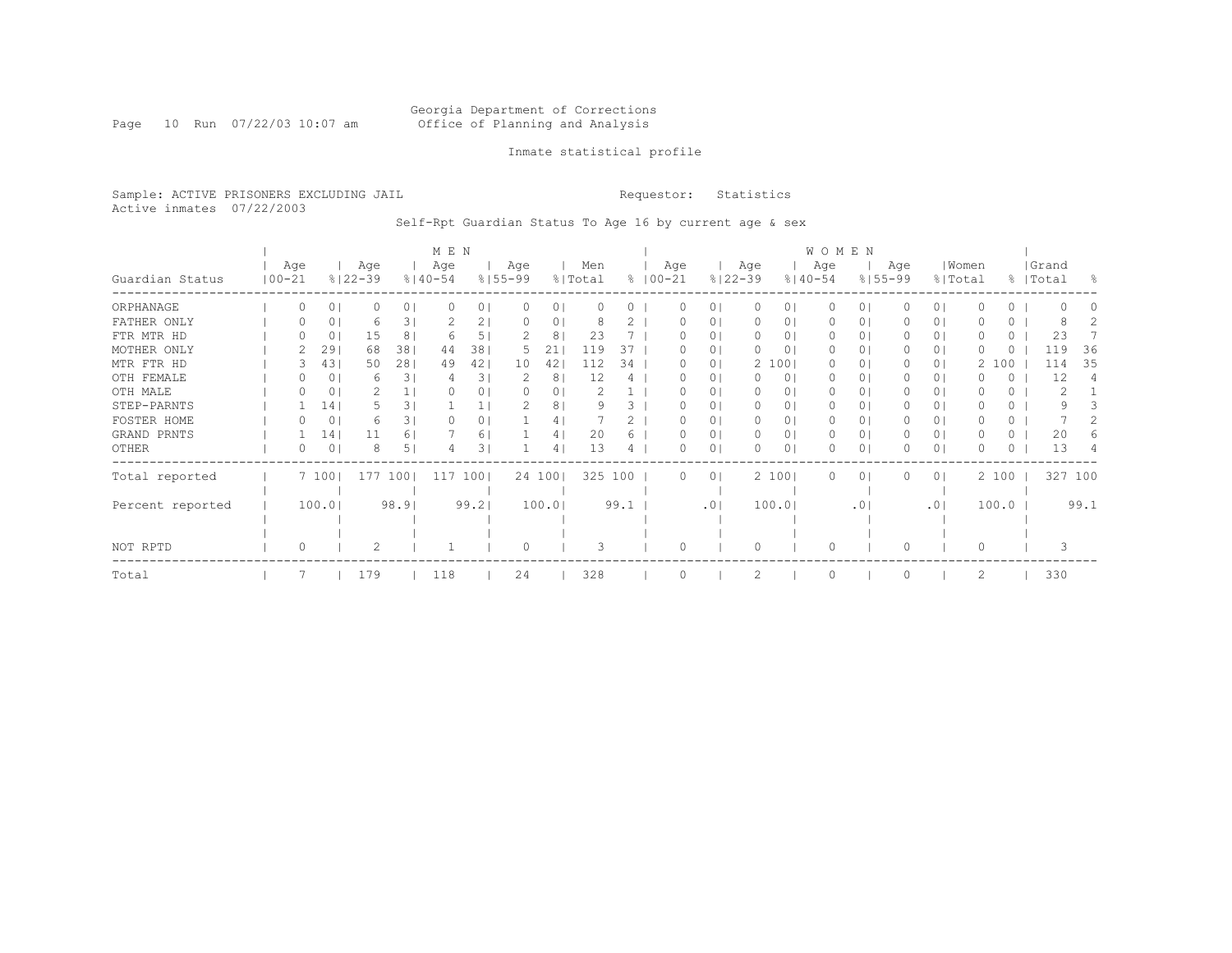# Georgia Department of Corrections<br>Office of Planning and Analysis

Page 11 Run 07/22/03 10:07 am

## Inmate statistical profile

Sample: ACTIVE PRISONERS EXCLUDING JAIL **Requestor:** Statistics Active inmates 07/22/2003

Self-Rpt Employment Status Before Prison by current age & sex

|                  |                  |       |                    |                | M E N              |                |                    |                |                |      |             |     |                 |           |                | <b>WOMEN</b>       |                |     |                |       |         |           |          |                  |
|------------------|------------------|-------|--------------------|----------------|--------------------|----------------|--------------------|----------------|----------------|------|-------------|-----|-----------------|-----------|----------------|--------------------|----------------|-----|----------------|-------|---------|-----------|----------|------------------|
| Employment       | Age<br>  00-21   |       | Age<br>$8122 - 39$ |                | Age<br>$8140 - 54$ |                | Age<br>$8155 - 99$ |                | Men<br>% Total |      | $8100 - 21$ | Age | $8122 - 39$     | Age       |                | Age<br>$8140 - 54$ | $8155 - 99$    | Age | % Total        | Women |         | %   Total | Grand    | - 옹              |
| FULL TIME        |                  | 17    | 82                 | 491            | 69                 | 661            | 15                 | 651            | 167            | 55   |             | 0   | $\circ$         |           | 2 100          | $\circ$            | 01             |     | 0 <sub>1</sub> |       | 2 100   |           | 169      | 56               |
| PART TIME        |                  | 0     | 12                 | 71             | 3                  | 31             |                    | 01             | 15             | د.   |             |     | $\circ$         | $\Omega$  | 0 <sub>1</sub> | 0                  | 0 <sub>1</sub> |     | 0 <sub>1</sub> |       | $\circ$ |           | 15       | -5               |
| UNEMPL < 6M      |                  | 17    | 20                 | 12             | 10                 | 101            |                    | 4              | 32             |      |             |     | $\circ$         |           | 01             |                    | 0              |     | 0 <sub>1</sub> |       | Ü       |           | 32       | -11              |
| UNEMPL > 6M      |                  | 0     | 32                 | 191            | 16                 | 151            |                    | 41             | 49             | 16   |             | 0   | $\circ$         | $\bigcap$ | 0 <sup>1</sup> | 0                  | 01             |     | 0 <sub>1</sub> |       | 0       |           | 49       | 16               |
| NEVER WORKD      |                  | 67    | 18                 | 11             |                    |                |                    | 4              | 24             | 8    |             | 0   | 0               | $\Omega$  |                | $\Omega$           | 0              |     | 0 <sub>1</sub> |       | 0       |           | 24       | 8                |
| STUDENT          | $\left( \right)$ | 0     |                    |                |                    | 0              |                    | 0              |                |      |             |     | $\circ$         | $\Omega$  | 0 <sup>1</sup> | 0                  | 01             |     | 0 <sub>1</sub> |       | 0       |           |          | $\left( \right)$ |
| INCAPABLE        | 0                | 0     |                    | 2              |                    |                | 5                  | 22'            | 13             |      |             |     | $\circ$         | $\Omega$  | 0              | 0                  | 0              |     | 0 <sub>1</sub> |       |         |           | 13       |                  |
| OTHER            | 0                | 0     |                    | 0 <sub>1</sub> | 0                  | 0 <sub>1</sub> |                    | 0 <sub>1</sub> | $\Omega$       | 0    |             | 0   | $\circ$         | $\Omega$  | 0 <sup>1</sup> | $\circ$            | 0 <sub>1</sub> |     | 0 <sub>1</sub> | 0     | 0       |           | $\Omega$ | $\Omega$         |
| Total reported   |                  | 6 100 | 168                | 1001           | 104                | 1001           |                    | 23 1001        | 301            | 100  |             | 0   | $\circ$         |           | 2 1001         | $\Omega$           | 0 <sub>1</sub> |     | 0 <sub>1</sub> |       | 2 100   |           | 303 100  |                  |
|                  |                  |       |                    |                |                    |                |                    |                |                |      |             |     |                 |           |                |                    |                |     |                |       |         |           |          |                  |
| Percent reported |                  | 85.7  |                    | 93.9           |                    | 88.1           |                    | 95.81          |                | 91.8 |             |     | .0 <sub>1</sub> |           | 100.01         |                    | .01            |     | .01            |       | 100.0   |           |          | 91.8             |
|                  |                  |       |                    |                |                    |                |                    |                |                |      |             |     |                 |           |                |                    |                |     |                |       |         |           |          |                  |
|                  |                  |       |                    |                |                    |                |                    |                |                |      |             |     |                 |           |                |                    |                |     |                |       |         |           |          |                  |
| NOT RPTD         |                  |       | 11                 |                | 14                 |                |                    |                | 27             |      |             |     |                 | 0         |                |                    |                |     |                | 0     |         |           | 27       |                  |
| Total            |                  |       | 179                |                | 118                |                | 24                 |                | 328            |      |             |     |                 |           |                |                    |                |     |                | 2     |         |           | 330      |                  |

\* NOTE: THE FIELD LABELD "OTHER" WAS CORRECTED IN APRIL 1989; INMATES CODED "PRE-OTIS NOT REPORTED" NOW HAVE BEEN REMOVED FROM THIS FIELD AND IDENTIFIED AS "NOT REPORTED".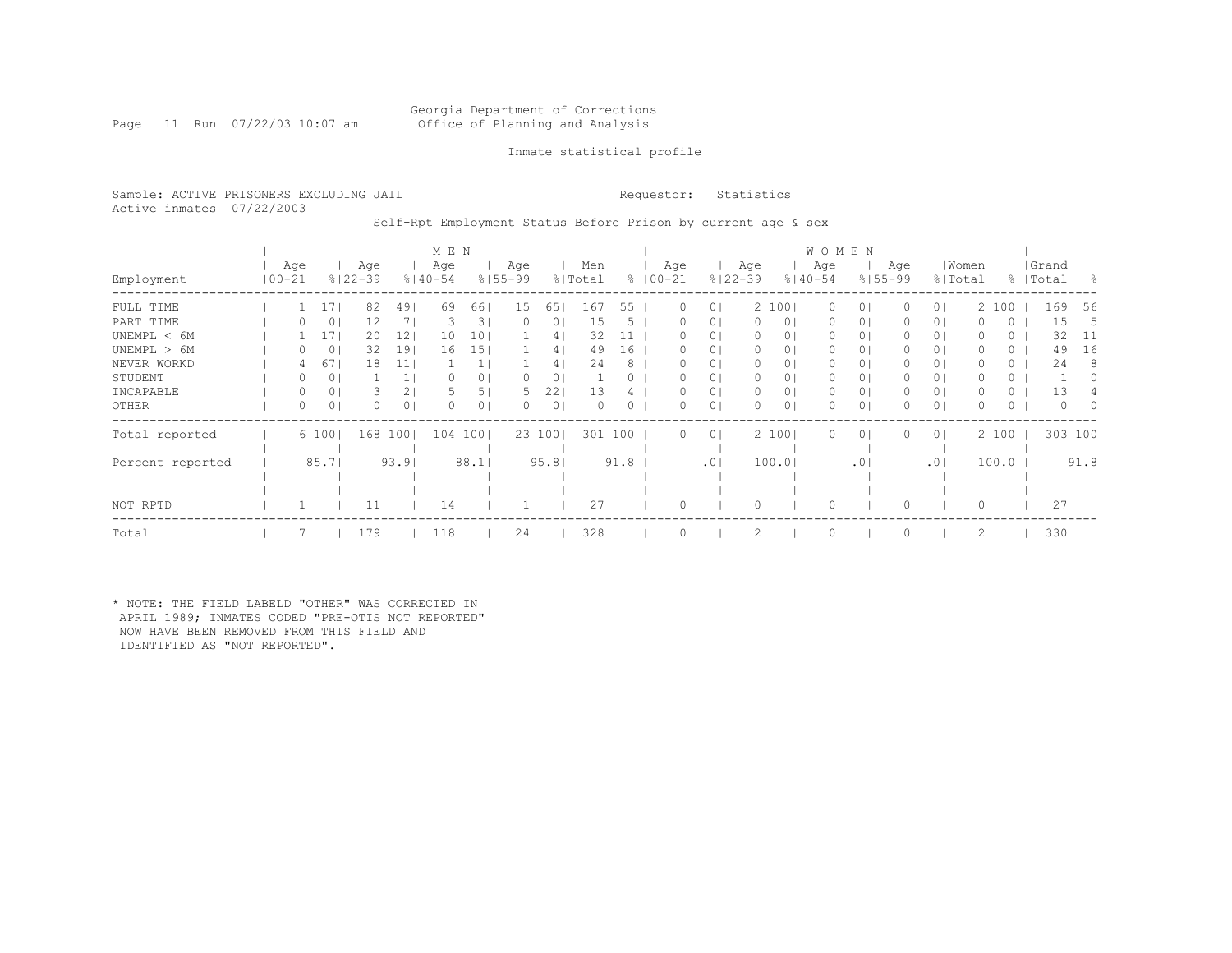#### Georgia Department of Corrections Page 12 Run 07/22/03 10:07 am Office of Planning and Analysis

## Inmate statistical profile

Sample: ACTIVE PRISONERS EXCLUDING JAIL **Requestor:** Statistics Active inmates 07/22/2003

Self-Rpt Marital Status At Admission by current age & sex

|                  |                   |                |                    |                | M E N              |       |                    |        |                |      |                    |                |                    |                | W O M E N          |                |                    |                |       |          |                    |            |
|------------------|-------------------|----------------|--------------------|----------------|--------------------|-------|--------------------|--------|----------------|------|--------------------|----------------|--------------------|----------------|--------------------|----------------|--------------------|----------------|-------|----------|--------------------|------------|
| Marital Status   | Age<br>$100 - 21$ |                | Age<br>$8122 - 39$ |                | Age<br>$8140 - 54$ |       | Age<br>$8155 - 99$ |        | Men<br>% Total |      | Age<br>$8100 - 21$ |                | Age<br>$8122 - 39$ |                | Age<br>$8140 - 54$ |                | Age<br>$8155 - 99$ | % Total        | Women |          | Grand<br>%   Total | - 옹        |
| SINGLE           | 6                 | 86             | 128                | 72             | 48                 | 41    | 3                  | 13     | 185            | 57   | 0                  | $\Omega$       |                    | 501            | $\Omega$           | 01             |                    | 0 <sub>1</sub> |       | 50       | 186                | 57         |
| MARRIED          |                   | 14             |                    | 101            | 15                 | 13    | 12                 | 50     | 45             | 14   |                    | 01             |                    | 0 <sub>1</sub> | 0                  | 01             |                    | 0 <sub>1</sub> |       | 0        | 45                 | 14         |
| SEPARATED        |                   | 0              |                    | 2 <sub>1</sub> | 8                  |       | 0                  | 0      | 11             | 3    | 0                  | 0              | 0                  | 01             | 0                  | 0 <sub>1</sub> |                    | 0 <sub>1</sub> |       | 0        | 11                 | - 3        |
| DIVORCED         |                   | 01             |                    | 4              | 27                 | 23    | 4                  |        | 38             | L2.  | 0                  | 0 <sup>1</sup> | $\Omega$           | 0 <sub>1</sub> | 0                  | 0 <sub>1</sub> |                    | 0 <sub>1</sub> | 0     | $\circ$  | 38                 | 12         |
| WIDOWED          | 0                 | 0              |                    | Ψ.             |                    | 61    |                    | 4      | 10             | 3.   | $\left( \right)$   | 0 <sup>1</sup> |                    | 501            | 0                  | 01             | 0                  | 0 <sub>1</sub> |       | 50       | 11                 | - 3        |
| COMMON LAW       |                   | 0              | 21                 | 12             | 12                 | 10    |                    |        | 37             |      |                    | 0              |                    | 0 <sub>1</sub> | 0                  | 0 <sub>1</sub> |                    | 0 <sub>1</sub> |       | 0        | 37                 | 11         |
| OTHER            |                   | 0 <sub>1</sub> |                    | 0 <sub>1</sub> | $\Omega$           | 0     | 0                  | 0      | $\Omega$       | 0    | 0                  | 0 <sub>1</sub> |                    | 0 <sub>1</sub> | $\Omega$           | 0 <sub>1</sub> |                    | 0 <sub>1</sub> | 0     | $\Omega$ | $\Omega$           | $\bigcirc$ |
| Total reported   |                   | 7 100          | 178                | 1001           | 117                | 100   |                    | 24 100 | 326            | 100  | 0                  | $\circ$        |                    | 2 1001         | U                  | 0 <sub>1</sub> |                    | 0 <sup>1</sup> |       | 2 100    | 328 100            |            |
| Percent reported |                   | 100.01         |                    | 99.41          |                    | 99.21 |                    | 100.01 |                | 99.4 |                    | .01            |                    | 100.01         |                    | .01            |                    | .01            |       | 100.0    |                    | 99.4       |
|                  |                   |                |                    |                |                    |       |                    |        |                |      |                    |                |                    |                |                    |                |                    |                |       |          |                    |            |
|                  |                   |                |                    |                |                    |       |                    |        |                |      |                    |                |                    |                |                    |                |                    |                |       |          |                    |            |
| NOT RPTD         |                   |                |                    |                |                    |       | $\Omega$           |        | $\mathcal{D}$  |      |                    |                |                    |                |                    |                |                    |                |       |          |                    |            |
| Total            |                   |                | 179                |                | 118                |       | 24                 |        | 328            |      |                    |                |                    |                |                    |                |                    |                | 2     |          | 330                |            |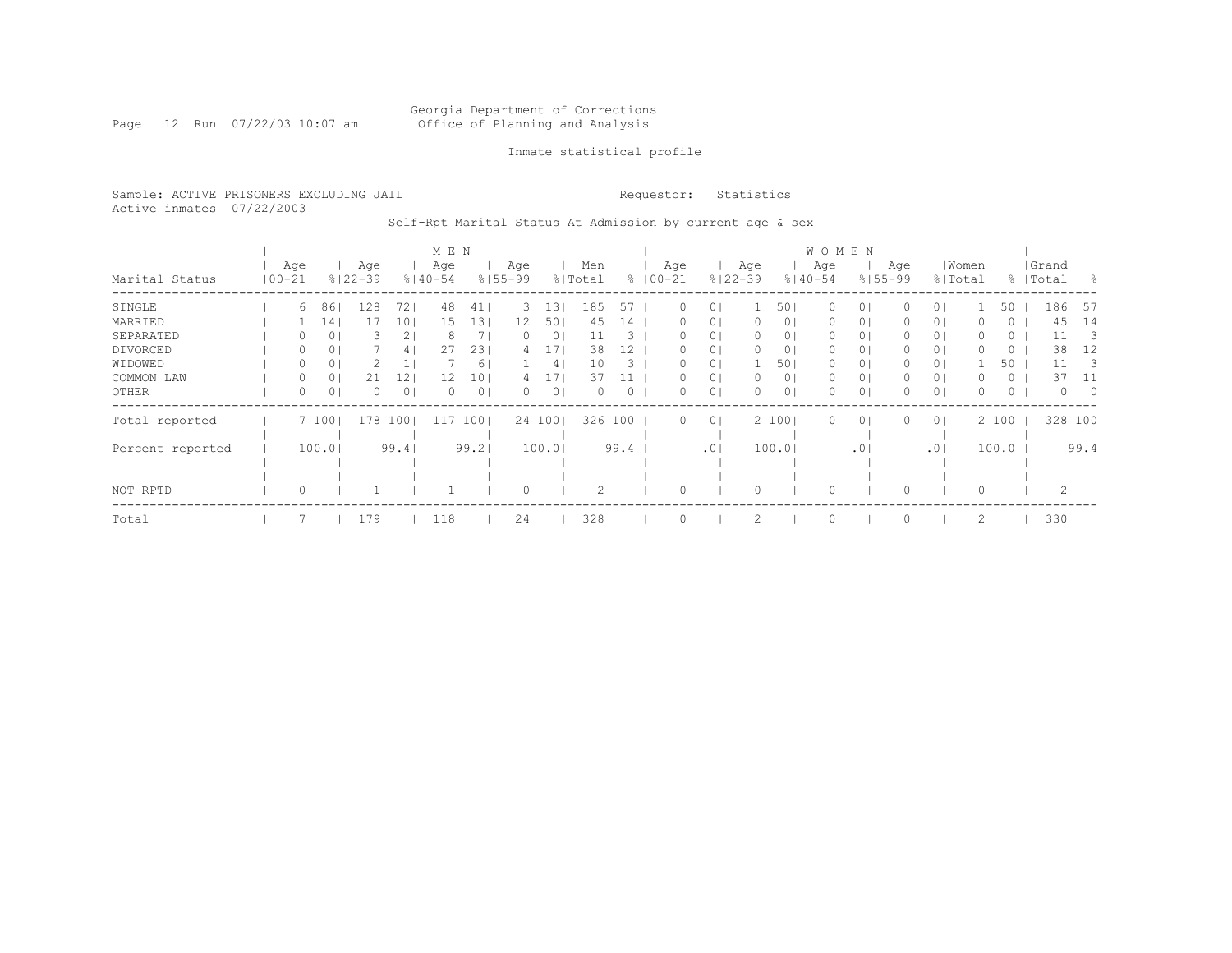# Georgia Department of Corrections<br>Office of Planning and Analysis

Page 13 Run 07/22/03 10:07 am

## Inmate statistical profile

Sample: ACTIVE PRISONERS EXCLUDING JAIL **Requestor:** Statistics Active inmates 07/22/2003

Self-Rpt Number Of Children At Admission by current age & sex

|                      |            |          |                |                    |                | M E N              |          |                    |                |                |      |                      |                |                    |                | WOMEN              |                 |                    |                |                  |       |          |                    |                |
|----------------------|------------|----------|----------------|--------------------|----------------|--------------------|----------|--------------------|----------------|----------------|------|----------------------|----------------|--------------------|----------------|--------------------|-----------------|--------------------|----------------|------------------|-------|----------|--------------------|----------------|
| Number Of Children   | $100 - 21$ | Age      |                | Age<br>$8122 - 39$ |                | Age<br>$8140 - 54$ |          | Age<br>$8155 - 99$ |                | Men<br>% Total |      | Age<br>$8   00 - 21$ |                | Age<br>$8122 - 39$ |                | Age<br>$8140 - 54$ |                 | Age<br>$8155 - 99$ |                | Women<br>% Total |       |          | Grand<br>%   Total | $\frac{6}{10}$ |
| NO CHILDREN          |            |          | 0              |                    |                | O                  | $\Omega$ | $\Omega$           | 0              |                |      |                      | 0              | $\mathbf{0}$       | $\circ$        | 0                  | 0               | 0                  | $\Omega$       | O                |       | 0        |                    |                |
| ONE CHILD            |            |          | 40             | 48                 | 46             | 27                 | 331      |                    | 32             | 84             | 39   | O                    | $\circ$        | $\Omega$           | $\circ$        | 0                  | $\circ$         | 0                  | 0 <sup>1</sup> | O                |       | 0        | 84                 | 39             |
| TWO CHILDREN         |            |          | 601            | 28                 | 271            | 25                 | 301      | 5                  | 231            | 61             | 29   |                      | $\circ$        |                    | 1 100          | $\mathbf{0}$       | 01              |                    | 0 <sup>1</sup> |                  | 100   |          | 62                 | 29             |
| THREE CHILDREN       |            |          | 0 <sub>1</sub> | 15                 | 141            | 19                 | 231      | 4                  | 181            | 38             | 18   |                      | $\circ$        | $\mathbf{0}$       | 0 <sub>1</sub> | $\mathbf{0}$       | $\circ$         | 0                  | 0 <sub>1</sub> | O                |       | $\Omega$ | 38                 | 18             |
| FOUR CHILDREN        |            |          | 0              | 8                  | 8 <sup>1</sup> |                    | 5        | 2                  | 9 <sub>1</sub> | 14             |      | O                    | 01             | 0                  | 0              | $\mathbf{0}$       | $\circ$         | 0                  | 0 I            | $\Omega$         |       | 0        | 14                 | 7              |
| FIVE CHILDREN        |            |          | 0 <sub>1</sub> | 3.                 | 31             |                    | 5        |                    | 91             | 9              |      | O                    | 0              | $\circ$            | 0 <sub>1</sub> | $\mathbf{0}$       | $\circ$         | 0                  | 0 <sub>1</sub> | $\Omega$         |       | 0        | 9                  |                |
| MORE THAN 5 CHILDREN |            | $\Omega$ | $\Omega$       |                    |                |                    | 5 I      | 2                  | 9 <sub>1</sub> |                | 3    | 0                    | $\circ$        | $\Omega$           | 01             | $\Omega$           | 0               | 0                  | 0 <sup>1</sup> | O                |       | 0        |                    | 3              |
| Total reported       |            |          | 5 100          | 104 100            |                |                    | 83 100   |                    | 22 100         | 214 100        |      | $\Omega$             | 0 <sup>1</sup> |                    | 1 100          | $\Omega$           | $\circ$         | 0                  | 0 <sup>1</sup> |                  | 1 100 |          |                    | 215 100        |
| Percent reported     |            |          | 71.4           |                    | 58.1           |                    | 70.3     |                    | 91.7           |                | 65.2 |                      | .01            |                    | 50.0           |                    | .0 <sub>1</sub> |                    | .01            |                  | 50.0  |          |                    | 65.2           |
| NOT REPORTED         |            | 2        |                | 75                 |                | 35                 |          | 2                  |                | 114            |      | $\bigcap$            |                |                    |                | $\Omega$           |                 | $\Omega$           |                |                  |       |          | 115                |                |
| Total                |            |          |                | 179                |                | 118                |          | 24                 |                | 328            |      | $\Omega$             |                | 2                  |                | $\Omega$           |                 | $\Omega$           |                | 2                |       |          | 330                |                |
|                      |            |          |                |                    |                |                    |          |                    |                |                |      |                      |                |                    |                |                    |                 |                    |                |                  |       |          |                    |                |
|                      |            |          |                |                    |                |                    |          |                    |                |                |      |                      |                |                    |                |                    |                 |                    |                |                  |       |          |                    |                |
|                      |            |          |                |                    |                |                    |          |                    |                |                |      |                      |                |                    |                |                    |                 |                    |                |                  |       |          |                    |                |
|                      |            |          |                |                    |                |                    |          |                    |                |                |      |                      |                |                    |                |                    |                 |                    |                |                  |       |          |                    |                |
| AVG NUM CHILDREN     |            | 1.60     |                | 1.94               |                | 2.48               |          | 3.05               |                | 2.26           |      | .00                  |                | 2.00               |                | .00                |                 | .00                |                | 2.00             |       |          | 2.26               |                |

\* NOTE: THE FIELD LABLED "NO CHILDREN" WAS CORRECTED IN MARCH 1989: MISSING DATA FOR INMATES STILL IN DIAGNOSTICS NOW HAS BEEN REMOVED FROM THIS FIELD AND IDENTIFIED AS "NOT REPORTED" INFORMATION.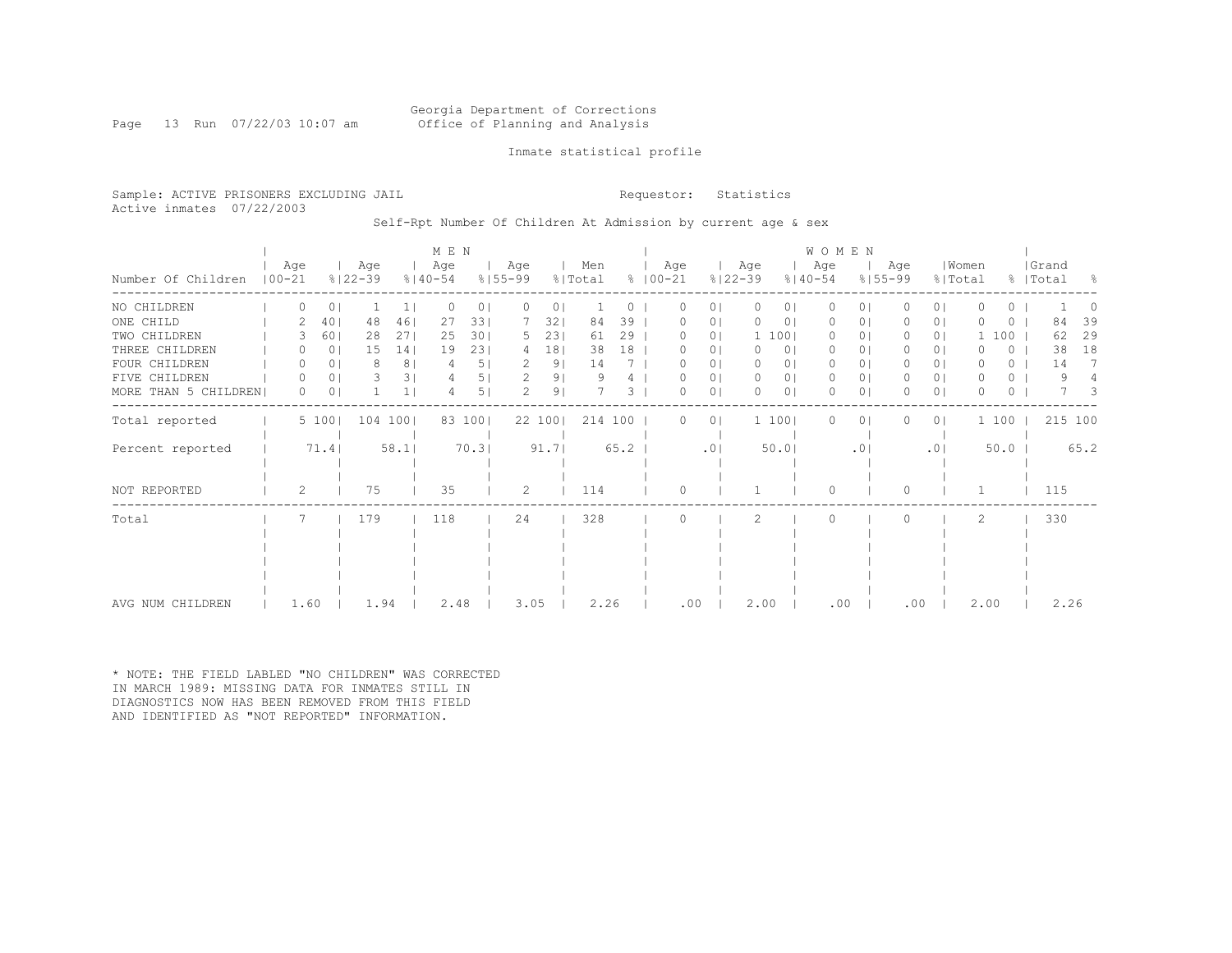#### Georgia Department of Corrections Page 14 Run 07/22/03 10:07 am Office of Planning and Analysis

## Inmate statistical profile

Sample: ACTIVE PRISONERS EXCLUDING JAIL **Requestor:** Statistics Active inmates 07/22/2003

# Self-Rpt Religious Affiliation by current age & sex

|                  |            |          |                |             |                | M E N       |                |             |                |          |          |             |                |             |                | <b>WOMEN</b> |           |             |                |          |          |                  |          |
|------------------|------------|----------|----------------|-------------|----------------|-------------|----------------|-------------|----------------|----------|----------|-------------|----------------|-------------|----------------|--------------|-----------|-------------|----------------|----------|----------|------------------|----------|
|                  |            | Age      |                | Age         |                | Age         |                | Age         |                | Men      |          | Age         |                | Age         |                | Age          |           | Age         |                | Women    |          | Grand            |          |
| Religion         | $100 - 21$ |          |                | $8122 - 39$ |                | $8140 - 54$ |                | $8155 - 99$ |                | % Total  |          | $8100 - 21$ |                | $8122 - 39$ |                | $8140 - 54$  |           | $8155 - 99$ |                | % Total  |          | %   Total        | ႜ        |
| ISLAM            |            | 0        | 0 <sup>1</sup> | 16          | 9 <sub>1</sub> |             | 61             | 2           | 8              | 25       | 8        | 0           | 0              | 0           | 0 <sub>1</sub> | 0            | 0         | 0           | 0 <sub>1</sub> | 0        | $\Omega$ | 25               | 8        |
| CATHOLIC         |            |          | 14             | 3           | 2              |             | $\mathbf{1}$   | $\Omega$    | 0              | 5        | 2        | 0           | $\circ$        | 0           | 0 <sub>1</sub> | 0            | $\circ$   | 0           | 0 <sup>1</sup> | $\Omega$ | 0        | 5                | 2        |
| BAPTIST          |            |          | 14             | 59          | 341            | 66          | 561            | 10          | 42             | 136      | 42       | O           | 0 <sub>1</sub> | -1          | 501            | $\circ$      | $\circ$   | 0           | 0 <sub>1</sub> | -1       | 50       | 137              | 42       |
| METHODIST        |            | O        | 0              | 3           | 2 <sub>1</sub> | $\Omega$    | 0 <sub>1</sub> | 2           | 8              | 5        | 2        | 0           | $\Omega$       | 0           | 0 <sub>1</sub> | 0            | 0         | 0           | 0 <sup>1</sup> | 0        | 0        | 5                | 2        |
| EPISCOPLN        |            | $\Omega$ | 0 <sub>1</sub> | 0           | 0 <sub>1</sub> | $\Omega$    | 0 <sub>1</sub> | 0           | 0              | 0        | $\Omega$ | 0           | $\circ$        | 0           | 0 <sub>1</sub> | 0            | 0         | 0           | 0 <sub>1</sub> | 0        | 0        | 0                | $\Omega$ |
| PRESBYTRN        |            | 0        | 0 <sub>1</sub> | 0           | 0 <sub>1</sub> | $\Omega$    | 0 <sub>1</sub> | 0           | 0 <sub>1</sub> |          | 0        | 0           | $\circ$        | 0           | 0 <sub>1</sub> | 0            | $\circ$   | 0           | 0 <sup>1</sup> | $\Omega$ | 0        | 0                | 0        |
| CHC OF GOD       |            | O        | 0 <sup>1</sup> |             | 11             |             | $1\vert$       | $\Omega$    | 0              | 2        |          | 0           | $\circ$        | 0           | 0 <sub>1</sub> | 0            | $\circ$   | 0           | 0 <sup>1</sup> | 0        | 0        | 2                |          |
| HOLINESS         |            | $\Omega$ | $\Omega$       | 3           | 2 <sub>1</sub> | 3           | 31             | 2           | 8              | 8        | 2        | O           | $\Omega$       | -1          | 501            | $\Omega$     | $\Omega$  | $\Omega$    | 0 <sup>1</sup> | 1        | 50       | q                | 3        |
| JEWISH           |            | O        | 0              |             | 1 <sup>1</sup> | 0           | 0 <sub>1</sub> | 0           | 0              |          | 0        | 0           | $\circ$        | 0           | 0 <sub>1</sub> | 0            | $\circ$   | 0           | 0 <sup>1</sup> | 0        | 0        |                  | $\Omega$ |
| ANGLICAN         |            |          | 0              | 0           | 0 <sub>1</sub> | $\Omega$    | 0 <sub>1</sub> | $\Omega$    | 0 <sub>1</sub> |          | 0        | O           | $\circ$        | 0           | 01             | 0            | 0         | 0           | 0 <sup>1</sup> | O        | 0        |                  | O        |
| GRK ORTHDX       |            | $\Omega$ | 0 <sup>1</sup> | 0           | 0 <sub>1</sub> | $\Omega$    | 0 <sub>1</sub> | $\Omega$    | 0 <sub>1</sub> |          | 0        | 0           | $\circ$        | 0           | 0              | 0            | 0         | 0           | 0 <sub>1</sub> | 0        | 0        | O                | 0        |
| HINDU            |            | $\Omega$ | 0 <sup>1</sup> | 0           | 0 <sub>1</sub> | $\Omega$    | 0 <sub>1</sub> | $\Omega$    | 0 <sub>1</sub> | O        | $\Omega$ | O           | $\Omega$       | $\circ$     | 0 <sub>1</sub> | 0            | 0         | 0           | 0 <sub>1</sub> | O        | 0        |                  | 0        |
| <b>BUDDHIST</b>  |            | $\Omega$ | 0 <sub>1</sub> | 0           | 0 <sub>1</sub> | $\Omega$    | 0 <sub>1</sub> | $\Omega$    | 0 <sub>1</sub> | 0        | $\Omega$ | 0           | $\circ$        | 0           | 0 <sub>1</sub> | $\mathbf{0}$ | 0         | 0           | 0 <sub>1</sub> | 0        | 0        |                  | 0        |
| TAOIST           |            |          | 0 <sub>1</sub> | 0           | $\Omega$       | $\Omega$    | 0 <sub>1</sub> | $\Omega$    | 0 <sub>1</sub> |          | $\Omega$ | 0           | $\Omega$       | $\circ$     | 0 <sub>1</sub> | 0            | $\circ$   | 0           | 0 <sub>1</sub> | 0        | $\Omega$ |                  | U        |
| SHINTOIST        |            | $\Omega$ | $\Omega$       | 0           | $\Omega$       | $\Omega$    | 0 <sub>1</sub> | $\Omega$    | $\Omega$       | $\Omega$ | $\Omega$ | 0           | $\Omega$       | 0           | $\circ$        | 0            | 0         | 0           | 0 <sup>1</sup> | $\Omega$ | $\Omega$ | $\left( \right)$ | Λ        |
| SEVEN D AD       |            | $\Omega$ | $\Omega$       |             | 1 <sub>1</sub> | 2           | 2 <sub>1</sub> | $\Omega$    | 0              | 3        |          | O           | $\Omega$       | 0           | $\Omega$       | 0            | $\Omega$  | $\Omega$    | 0 <sup>1</sup> | $\Omega$ | 0        | 3                |          |
| JEHOVAH WT       |            | $\Omega$ | 0              | 2           | 1 <sub>1</sub> |             | $1\vert$       |             | 4              |          |          | 0           | $\Omega$       | 0           | 01             | 0            | 0         | $\Omega$    | 0 <sup>1</sup> | $\Omega$ | 0        |                  |          |
| LATR DAY S       |            | O        | 0              | 0           | 0 <sub>1</sub> | O           | 0 <sub>1</sub> | $\Omega$    | 0              |          | 0        | O           | 01             | 0           | 01             | 0            | 0         | 0           | 0 <sub>1</sub> | 0        | 0        |                  | U        |
| QUAKER           |            | 0        | 0              | 0           | 0 <sup>1</sup> | $\Omega$    | 0 <sub>1</sub> | $\Omega$    | 0 <sub>1</sub> | O        | 0        | 0           | $\circ$        | 0           | 01             | 0            | 0         | 0           | 0 <sup>1</sup> | 0        | 0        | $\Omega$         | $\Omega$ |
| OTHER PROD       |            |          | 14             | 27          | 16             | -9          | 8 <sup>1</sup> | -1          | 4              | 38       | 12       | 0           | $\circ$        | $\circ$     | 0 <sub>1</sub> | 0            | $\circ$   | 0           | 0 <sub>1</sub> | 0        | 0        | 38               | 12       |
| $\rm{NONE}$      |            | 3        | 431            | 38          | 22             | 19          | 161            | 6           | 251            | 66       | 21       | 0           | $\circ$        | $\circ$     | 01             | $\circ$      | $\circ$   | 0           | 0 <sup>1</sup> | $\Omega$ | 0        | 66               | 20       |
| OTHER            |            |          | 14             | 19          | 11             | 8           | 71             | 0           | 0              | 28       | 9        | 0           | $\circ$        | $\circ$     | 0 <sub>1</sub> | 0            | 0         | 0           | 0 <sup>1</sup> | $\Omega$ | 0        | 28               | 9        |
| Total reported   |            |          | 7 1001         | 173 100     |                | 117         | 1001           |             | 24 100         |          | 321 100  | $\Omega$    | $\circ$        |             | 2 100          | 0            | 0         | $\Omega$    | 0 <sub>1</sub> |          | 2 100    | 323 100          |          |
|                  |            |          |                |             |                |             |                |             |                |          |          |             |                |             |                |              |           |             |                |          |          |                  |          |
| Percent reported |            |          | 100.0          |             | 96.6           |             | 99.2           |             | 100.0          |          | 97.9     |             | .01            |             | 100.0          |              | $\cdot$ 0 |             | .01            |          | 100.0    |                  | 97.9     |
|                  |            |          |                |             |                |             |                |             |                |          |          |             |                |             |                |              |           |             |                |          |          |                  |          |
|                  |            |          |                |             |                |             |                |             |                |          |          |             |                |             |                |              |           |             |                |          |          |                  |          |
| NOT RPTD         |            | $\circ$  |                | 6           |                |             |                | 0           |                |          |          | $\circ$     |                | $\circ$     |                | $\circ$      |           | $\circ$     |                | $\circ$  |          | 7                |          |
| Total            |            | 7        |                | 179         |                | 118         |                | 24          |                | 328      |          | $\circ$     |                | 2           |                | $\circ$      |           | $\circ$     |                | 2        |          | 330              |          |
|                  |            |          |                |             |                |             |                |             |                |          |          |             |                |             |                |              |           |             |                |          |          |                  |          |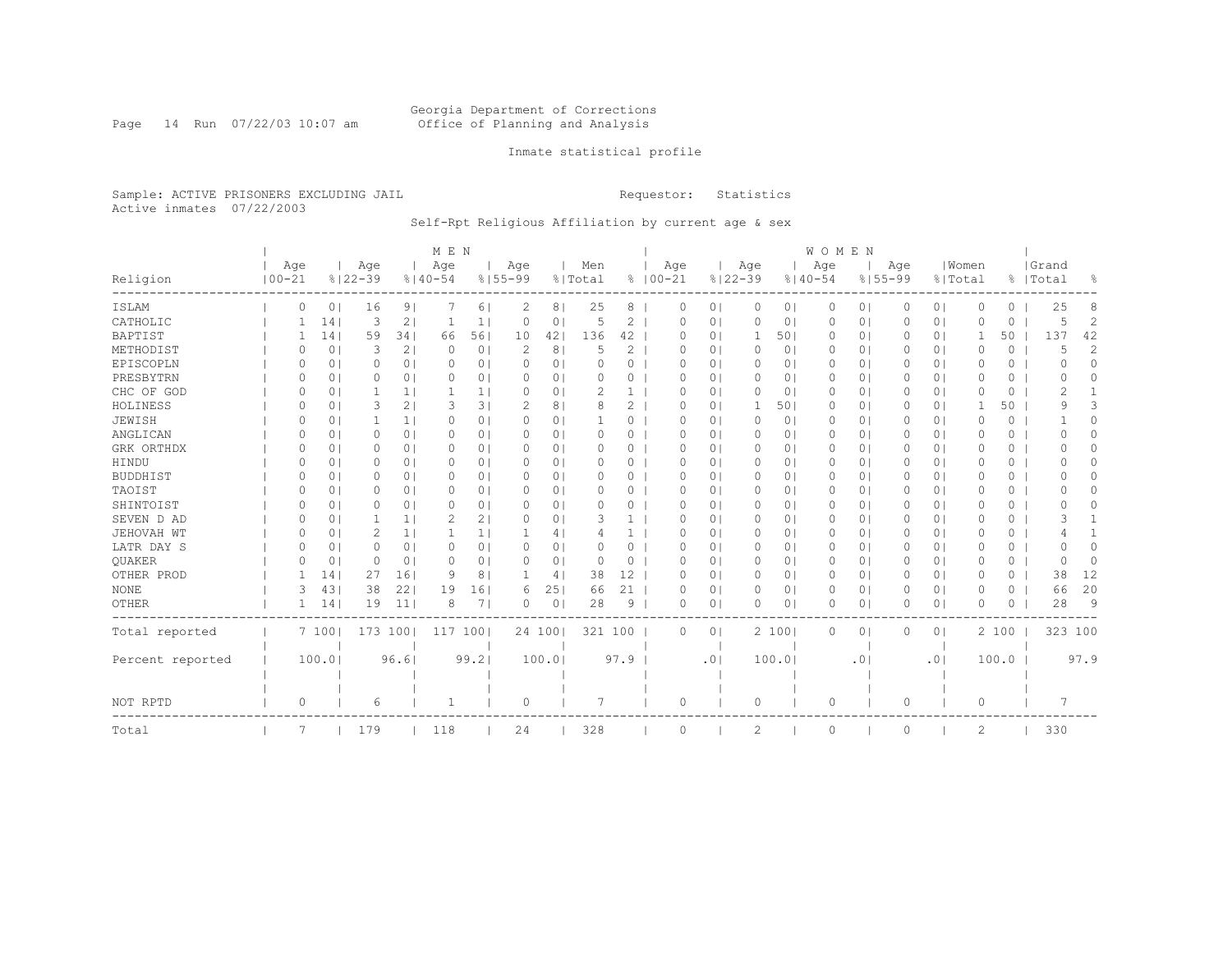## Georgia Department of Corrections Page 15 Run 07/22/03 10:07 am Office of Planning and Analysis

## Inmate statistical profile

Sample: ACTIVE PRISONERS EXCLUDING JAIL **Requestor:** Statistics Active inmates 07/22/2003

Self-Rpt Family Behavior Patterns \* by current age & sex

|                  |                   |                 |                    |                | M E N              |                |                    |        |                |      |                     |                |                    |                 | <b>WOMEN</b>       |                |                    |                |       |           |                    |         |      |
|------------------|-------------------|-----------------|--------------------|----------------|--------------------|----------------|--------------------|--------|----------------|------|---------------------|----------------|--------------------|-----------------|--------------------|----------------|--------------------|----------------|-------|-----------|--------------------|---------|------|
| Family Behavior  | Age<br>$100 - 21$ |                 | Age<br>$8122 - 39$ |                | Age<br>$8140 - 54$ |                | Age<br>$8155 - 99$ |        | Men<br>% Total |      | Age<br>$% 100 - 21$ |                | Age<br>$8122 - 39$ |                 | Age<br>$8140 - 54$ |                | Age<br>$8155 - 99$ | % Total        | Women |           | Grand<br>%   Total |         | - 옹  |
| CRIMINLTY        | 4                 | 22              | 53                 | 191            | 42                 | 26             | 5.                 | 20     | 104            | 22   | 0                   | $\Omega$       |                    | 171             | 0                  | 0 <sub>1</sub> |                    | 0 <sub>1</sub> |       | 17        |                    | 105     | 22   |
| ALCOHOLISM       | 4                 | 22              | 39                 | 14             | 26                 | 161            | 3.                 | 12     | 72             | 15   | 0                   | 01             |                    | 171             | $\Omega$           | 0 <sub>1</sub> |                    | 0 <sub>1</sub> |       | 17        |                    | 73      | 15   |
| DRUG ABUSE       |                   | 11 <sup>1</sup> | 26                 | 9 <sub>1</sub> | 13                 | 8 <sup>1</sup> |                    | 4      | 42             | 9    | $\left( \right)$    | 01             |                    | 171             | $\Omega$           | 0 <sub>1</sub> |                    | 0 <sub>1</sub> |       | 17        |                    | 43      | 9    |
| DOMINERING       |                   | 0               |                    | 0 <sub>1</sub> | $\Omega$           | 0              | 0                  | 0      |                |      |                     | $\Omega$       |                    | 17 <sub>1</sub> | $\Omega$           | 0 <sub>1</sub> |                    | 0 <sub>1</sub> |       | $\perp$ 7 |                    | 2       |      |
| MIGRANT          |                   | 0               |                    |                |                    | 2              |                    | 0      | 6              |      |                     | 0              |                    | 0 <sub>1</sub>  | 0                  | 01             |                    | 0 <sub>1</sub> |       | 0         |                    | 6       |      |
| INFL BTGS        |                   | 6               | 12                 | 4              | 6                  | 4              |                    | 8      | 21             |      |                     | 0              |                    | 01              | 0                  | 01             |                    | 0 <sub>1</sub> |       | 0         |                    | 21      |      |
| PERMISSIVE       |                   | 0               |                    | 0 <sub>1</sub> |                    | 0              | 0                  | 0      |                |      |                     | 0              |                    | 171             | 0                  | 01             |                    | 0 <sub>1</sub> |       | 17        |                    | 2       |      |
| FATH ABSNT       |                   | 28              | 102                | 37             | 53                 | 33             | 11                 | 44     | 171            | 36   | $^{(1)}$            | 01             |                    | 01              | $\Omega$           | 01             |                    | 0 <sub>1</sub> |       | 0         |                    |         | 35   |
| MOTH ABSNT       |                   | 11              | 33                 | 121            | 14                 | 91             | 3                  | 12     | 52             |      | 0                   | 0 <sup>1</sup> |                    | 01              | $\Omega$           | 0 <sub>1</sub> |                    | 0 <sup>1</sup> |       | $\Omega$  |                    | 52      | 11   |
| <b>NONE</b>      |                   | 0               |                    | 1              | 3                  | 2 <sub>1</sub> | 0                  | 0      |                |      | 0                   | $\circ$        |                    | 17 <sub>1</sub> | 0                  | 0 <sub>1</sub> |                    | 0 <sub>1</sub> |       | 17        |                    | 8       | 2    |
| Total reported   |                   | 18 100          | 274 100            |                | 160 100            |                |                    | 25 100 | 477 100        |      | $\circ$             | 0 <sub>1</sub> |                    | 6 100           | 0                  | 0 <sub>1</sub> |                    | 0 <sub>1</sub> |       | 6 100     |                    | 483 100 |      |
|                  |                   |                 |                    |                |                    |                |                    |        |                |      |                     |                |                    |                 |                    |                |                    |                |       |           |                    |         |      |
| Percent reported |                   | 100.0           |                    | 77.7           |                    | 75.4           |                    | 66.71  |                | 76.5 |                     | .01            |                    | 100.0           |                    | .01            |                    | .01            |       | 100.0     |                    |         | 76.7 |
|                  |                   |                 |                    |                |                    |                |                    |        |                |      |                     |                |                    |                 |                    |                |                    |                |       |           |                    |         |      |
| OTHER            | 0                 |                 | 40                 |                | 29                 |                | 8                  |        | 77             |      | 0                   |                | $\Omega$           |                 | $\Omega$           |                |                    |                | 0     |           |                    | 77      |      |
| Total            |                   |                 | 179                |                | 118                |                | 24                 |        | 328            |      | $\Omega$            |                | 2                  |                 | $\circ$            |                |                    |                | 2     |           |                    | 330     |      |

\* NOTE: SINCE THERE CAN BE UP TO FIVE BEHAVIOR CODES PER INMATE, THE NUMBER OF CASES REPORTED IN THE DETAIL LINES AND THE TOTAL REPORTED LINE MAY EXCEED THE TOTAL NUMBER OF CASES. IN SHORT, THIS TABLE COUNTS THE NUMBER OF BEHAVIOR PROBLEMS, NOT INMATES.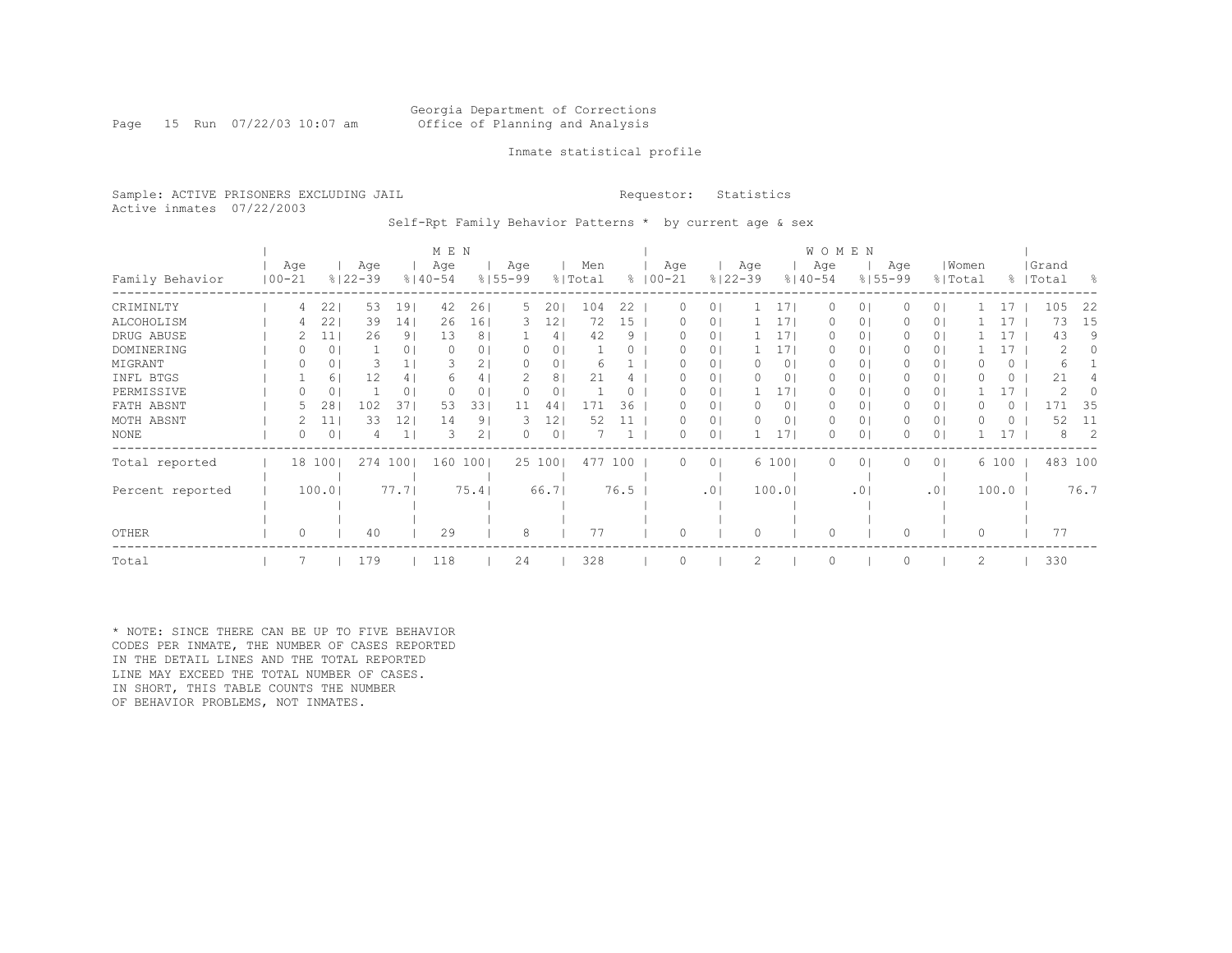## Georgia Department of Corrections Page 16 Run 07/22/03 10:07 am Office of Planning and Analysis

## Inmate statistical profile

Sample: ACTIVE PRISONERS EXCLUDING JAIL **Requestor:** Statistics Active inmates 07/22/2003

Inmate Diagnostic Behavior Problem \* by current age & sex

|                    |            |          |          |                    |                 | M E N              |                 |                    |                |                |      |             |          |          |                    |                | WOMEN              |           |                    |                |                  |          |                    |                |
|--------------------|------------|----------|----------|--------------------|-----------------|--------------------|-----------------|--------------------|----------------|----------------|------|-------------|----------|----------|--------------------|----------------|--------------------|-----------|--------------------|----------------|------------------|----------|--------------------|----------------|
| Diagnostic Problem | $100 - 21$ | Age      |          | Age<br>$8122 - 39$ |                 | Age<br>$8140 - 54$ |                 | Age<br>$8155 - 99$ |                | Men<br>% Total |      | $8100 - 21$ | Age      |          | Age<br>$8122 - 39$ |                | Age<br>$8140 - 54$ |           | Age<br>$8155 - 99$ |                | Women<br>% Total |          | Grand<br>%   Total | $\frac{6}{10}$ |
| ALCOHOLIC          |            |          | 61       | 11                 | 3               | 8                  | 3               | 3                  | 71             | 23             | 3    |             | 0        | $\circ$  |                    | 251            | $\circ$            | 0         | 0                  | 0 <sup>1</sup> |                  | 25       | 24                 | 3              |
| ALCOH ABSE         |            |          | 6        | 41                 | 91              | 28                 | 101             |                    |                | 73             | 10   |             | O        | 0        | $\Omega$           | 0              | $\Omega$           | 0         | U                  | 0 <sup>1</sup> | O                | 0        | 73                 | 9              |
| DRUG EXP           |            |          | 18       | 56                 | 131             | 36                 | 131             | 6                  | 131            | 101            | 13   |             |          | $\circ$  | 0                  | 0              | 0                  | $\circ$   | 0                  | 0 <sup>1</sup> | O                | 0        | 101                | 13             |
| DRUG ABSE          |            |          | 12       | 73                 | 171             | 42                 | 15 <sub>1</sub> |                    | 7              | 120            | 16   |             | O        | $\circ$  |                    | 251            | 0                  | 0         | 0                  | 0 <sup>1</sup> |                  | 25       | 121                | 16             |
| NARC ADDCT         |            |          | $\Omega$ | 6                  | $\mathbf{1}$    | 3                  | 1 <sub>1</sub>  |                    | $\Omega$       | 9              |      |             |          | $\Omega$ | $\Omega$           | $\circ$        | $\Omega$           | 0         | 0                  | $\Omega$       | $\Omega$         | $\Omega$ | 9                  |                |
| EPILEPTIC          |            |          | 0        | 3                  | 1 <sup>1</sup>  | 3                  | 1               | <sup>o</sup>       | 0              | 6              |      |             | O        | 0        | 0                  | $\circ$        | $\mathbf{0}$       | 0         | 0                  | 0 <sup>1</sup> | O                | 0        | 6                  |                |
| MANIPULTVE         |            |          | 18       | 43                 | 10 <sup>°</sup> | 20                 | 71              | З                  | 7              | 69             | 9    |             | O        | 0        | $\Omega$           | 0              | $\Omega$           | 0         | 0                  | 0 I            | O                | 0        | 69                 | 9              |
| ASSAULTIVE         |            | 6        | 35       | 144                | 331             | 93                 | 341             | 18                 | 40             | 261            | 34   |             | O        | $\circ$  | 2                  | 501            | $\mathbf{0}$       | 0         | 0                  | 0 <sup>1</sup> | 2                | 50       | 263                | 34             |
| ESCPE TEND         |            |          | 0        | 17                 | 4               | 17                 | 6               | 4                  | 9              | 38             | 5    |             | O        | $\Omega$ | $\Omega$           | $\Omega$       | $\Omega$           | $\Omega$  | $\Omega$           | 0 <sup>1</sup> | $\Omega$         | $\Omega$ | 38                 | 5.             |
| SUICIDAL           |            |          | 0        | 16                 | 4 <sup>1</sup>  | 5                  | 2 <sub>1</sub>  | 2                  | 4              | 23             | 3    |             | 0        | $\circ$  | 0                  | $\circ$        | $\mathbf{0}$       | 0         | 0                  | 0 <sup>1</sup> | 0                | $\Omega$ | 23                 | 3              |
| WITHDRAWN          |            | 0        | 0        | 2                  | $\Omega$        | O                  | 0 <sub>1</sub>  | $\Omega$           | 0 <sup>1</sup> | $\mathcal{D}$  | 0    |             | O        | 0        | 0                  | 0 <sub>1</sub> | $\Omega$           | 0         | 0                  | 0 <sup>1</sup> | O                | $\Omega$ |                    |                |
| PR RLTY CT         |            | O        | 0        | 4                  |                 |                    |                 | $\Omega$           | $\Omega$       | 6              |      |             |          | 0        | 0                  | 01             | 0                  | 0         | 0                  | 0 <sup>1</sup> | O                | 0        | 6                  |                |
| HOMOSEXUAL         |            |          | 6        | 0                  | $\Omega$        |                    | 0 <sub>1</sub>  | $\Omega$           | 0 <sup>1</sup> |                |      |             | O        | 0        | 0                  | $\circ$        | 0                  | 0         | 0                  | 0 <sup>1</sup> | O                | 0        |                    |                |
| <b>NONE</b>        |            |          | 0        | 3                  |                 |                    | 0 <sub>1</sub>  |                    | 2              |                |      |             |          | 0        | 0                  | 01             | $\mathbf{0}$       | 0         | 0                  | 0 <sup>1</sup> | O                | 0        |                    |                |
| OTHER              |            | $\Omega$ | 0        |                    | 2               | q                  | 3 <sub>1</sub>  | $\Omega$           | $\Omega$       | 16             | 2    |             | O        | $\Omega$ | $\circ$            | 0 <sub>1</sub> | $\Omega$           | $\Omega$  | 0                  | 0 <sup>1</sup> | O                | $\Omega$ | 16                 | 2              |
| NOT RPTD           |            | O        | $\Omega$ | 5                  |                 | 3                  |                 | 2                  | 4              | 10             |      |             | O        | 0        | $\Omega$           | $\Omega$       | $\Omega$           | 0         | U                  | $\circ$        | O                | 0        | 10                 |                |
| Total reported     |            | 17       | 1001     | 432 100            |                 | 271 1001           |                 |                    | 45 100         | 765 100        |      |             | 0        | $\circ$  |                    | 4 100          | 0                  | 0         | $\Omega$           | 0 <sup>1</sup> |                  | 4 100    | 769 100            |                |
|                    |            |          |          |                    |                 |                    |                 |                    |                |                |      |             |          |          |                    |                |                    |           |                    |                |                  |          |                    |                |
| Percent reported   |            |          | 100.0    |                    | 99.4            |                    | 100.01          |                    | 100.01         |                | 99.7 |             |          | .01      |                    | 100.0          |                    | $\cdot$ 0 |                    | .01            |                  | 100.0    |                    | 99.7           |
|                    |            |          |          |                    |                 |                    |                 |                    |                |                |      |             |          |          |                    |                |                    |           |                    |                |                  |          |                    |                |
|                    |            |          |          |                    |                 |                    |                 |                    |                |                |      |             |          |          |                    |                |                    |           |                    |                |                  |          |                    |                |
| UNKNOWN            |            | $\Omega$ |          |                    |                 | $\Omega$           |                 | $\Omega$           |                |                |      |             | $\Omega$ |          | $\Omega$           |                | $\Omega$           |           | $\Omega$           |                | $\Omega$         |          |                    |                |
| Total              |            |          |          | 179                |                 | 118                |                 | 24                 |                | 328            |      |             |          |          | $\mathcal{D}$      |                | $\Omega$           |           |                    |                | 2                |          | 330                |                |

\* NOTE: SINCE THERE CAN BE UP TO FIVE BEHAVIOR CODES PER INMATE, THE NUMBER OF CASES REPORTED IN THE DETAIL LINES AND THE TOTAL REPORTED LINE MAY EXCEED THE TOTAL NUMBER OF CASES. IN SHORT, THIS TABLE COUNTS THE NUMBER OF BEHAVIOR PROBLEMS, NOT INMATES.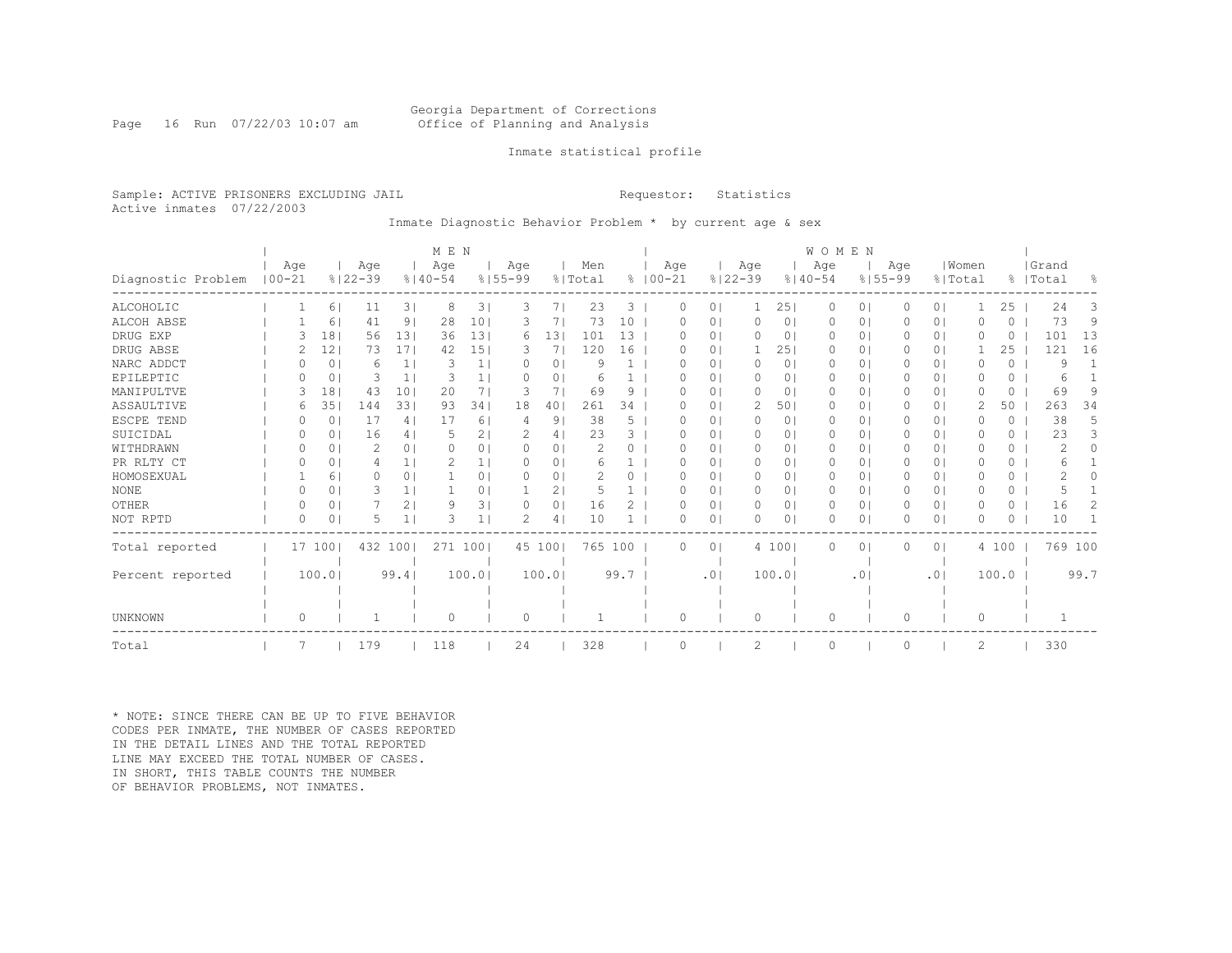#### Georgia Department of Corrections Page 17 Run 07/22/03 10:07 am Office of Planning and Analysis

## Inmate statistical profile

Sample: ACTIVE PRISONERS EXCLUDING JAIL **Requestor:** Statistics Active inmates 07/22/2003

# Physical Profile (General Condition) by current age & sex

|                      |                   |   |        |                    |                | M E N              |       |                    |                |                |      |                    |                 |                    |                | W O M E N          |                 |                    |                |          |         |                    |             |
|----------------------|-------------------|---|--------|--------------------|----------------|--------------------|-------|--------------------|----------------|----------------|------|--------------------|-----------------|--------------------|----------------|--------------------|-----------------|--------------------|----------------|----------|---------|--------------------|-------------|
| Physical Profile     | Age<br>$100 - 21$ |   |        | Age<br>$8122 - 39$ |                | Age<br>$8140 - 54$ |       | Aqe<br>$8155 - 99$ |                | Men<br>% Total |      | Age<br>$8100 - 21$ |                 | Age<br>$8122 - 39$ |                | Age<br>$8140 - 54$ |                 | Aqe<br>$8155 - 99$ | % Total        | Women    |         | Grand<br>%   Total | - 옹         |
| NO LIMITATION        |                   | 6 | 86     | 135                | 761            | 54                 | 461   | 9                  | 381            | 204            | 62   | $\Omega$           | 0 <sup>1</sup>  |                    | 2 1001         | $\Omega$           | 0 <sub>1</sub>  | $\Omega$           | 0 <sub>1</sub> |          | 2 100   | 206 63             |             |
| DEFECT NO MAJOR LIMT |                   |   | 14     | 22                 | 12             | 38                 | 321   | 10                 | 421            | 71             | 22   | 0.                 | 0 <sup>1</sup>  | $\Omega$           | 0 <sub>1</sub> | 0                  | 0 <sup>1</sup>  | $\Omega$           | 0 <sub>1</sub> | 0        | $\circ$ | 71                 | 22          |
| DEFECT MAJOR LIMIT   |                   | 0 | 0      | 21                 | 12             | 25                 | 21    | 4                  |                | 50             | 15   | 0.                 | 0 <sub>1</sub>  | 0                  | 0 <sub>1</sub> | 0                  | 0 <sub>1</sub>  | 0                  | 0 <sup>1</sup> | $\Omega$ | $\circ$ | 50                 | 15          |
| VERY MAJOR DEFECT    |                   | 0 | 0      | 0                  | 0 <sup>1</sup> |                    |       |                    | 4 <sub>1</sub> | 2.             |      | 0.                 | 0 <sup>1</sup>  | $\Omega$           | 0 <sub>1</sub> | 0                  | 0 <sub>1</sub>  | 0                  | 0 <sup>1</sup> | $\Omega$ | 0       |                    | $2 \quad 1$ |
| Total reported       |                   |   | 7 1001 | 178                | 1001           | 118                | 1001  |                    | 24 100         | 327            | 100  | $\Omega$           | 0 <sup>1</sup>  |                    | 2 1001         | $\Omega$           | 0 <sub>1</sub>  | 0                  | 0 <sub>1</sub> |          | 2 100   | 329 100            |             |
| Percent reported     |                   |   | 100.0  |                    | 99.4           |                    | 100.0 |                    | 100.01         |                | 99.7 |                    | .0 <sub>1</sub> |                    | 100.01         |                    | .0 <sub>1</sub> |                    | .01            |          | 100.0   |                    | 99.7        |
|                      |                   |   |        |                    |                |                    |       |                    |                |                |      |                    |                 |                    |                |                    |                 |                    |                |          |         |                    |             |
| NOT REPORTED         |                   | 0 |        |                    |                | $\Omega$           |       | $\Omega$           |                |                |      |                    |                 |                    |                | $\Omega$           |                 |                    |                | $\Omega$ |         |                    |             |
| Total                |                   |   |        | 179                |                | 118                |       | 24                 |                | 328            |      |                    |                 |                    |                | $\Omega$           |                 |                    |                | 2        |         | 330                |             |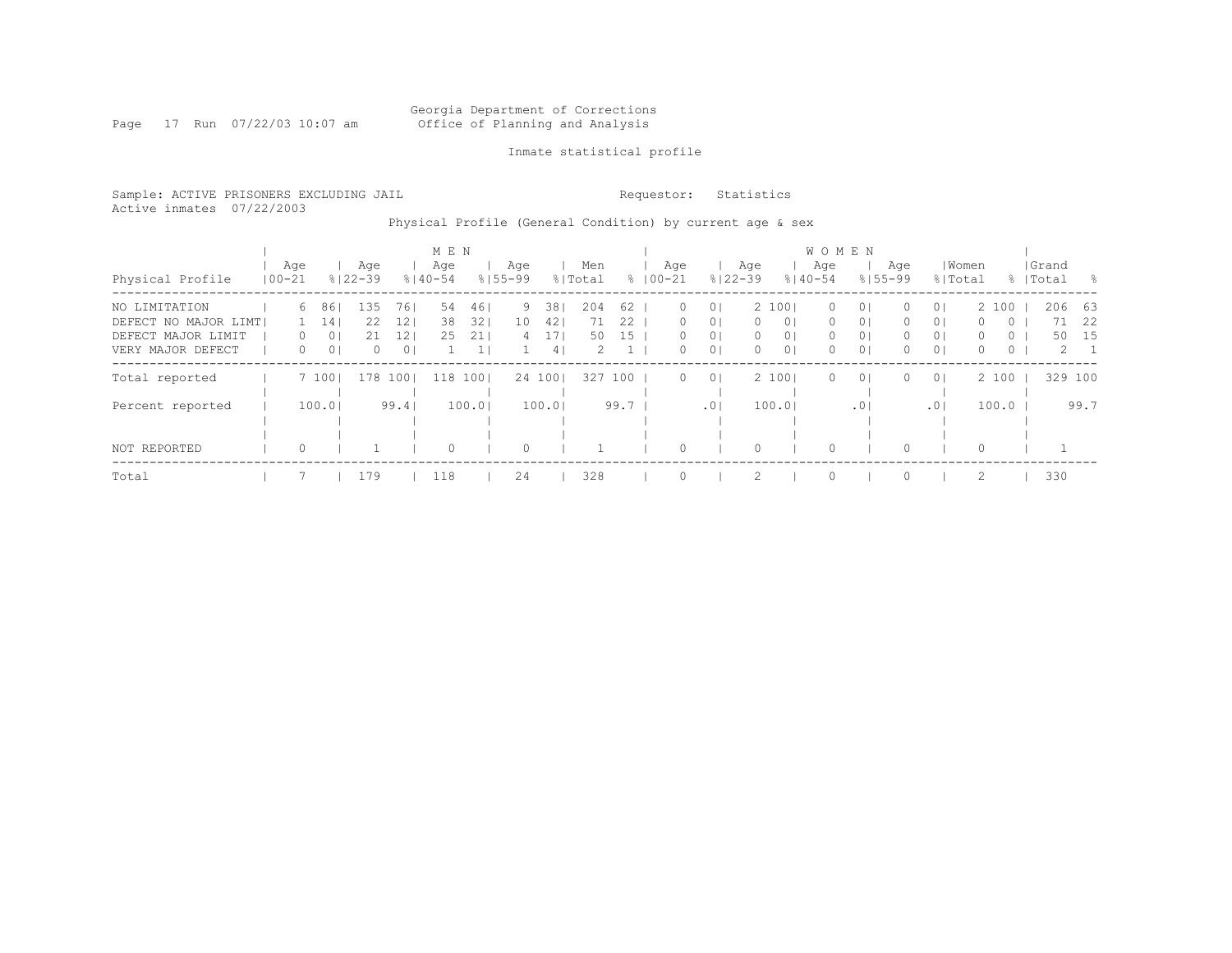#### Georgia Department of Corrections Page 18 Run 07/22/03 10:07 am Office of Planning and Analysis

## Inmate statistical profile

Sample: ACTIVE PRISONERS EXCLUDING JAIL **Requestor:** Statistics Active inmates 07/22/2003

Security Status by current age & sex

|                  |                   |        |                    |                | M E N              |       |                    |        |                |               |                   |                |                    |                | <b>WOMEN</b>       |                |                    |                |       |         |                    |         |     |
|------------------|-------------------|--------|--------------------|----------------|--------------------|-------|--------------------|--------|----------------|---------------|-------------------|----------------|--------------------|----------------|--------------------|----------------|--------------------|----------------|-------|---------|--------------------|---------|-----|
| Security         | Age<br>$100 - 21$ |        | Age<br>$8122 - 39$ |                | Age<br>$8140 - 54$ |       | Age<br>$8155 - 99$ |        | Men<br>% Total | $\approx$     | Age<br>$100 - 21$ |                | Age<br>$8122 - 39$ |                | Age<br>$8140 - 54$ |                | Age<br>$8155 - 99$ | % Total        | Women |         | Grand<br>%   Total |         | - 양 |
| DIAG INCOM       | 0                 | 0      |                    | 0 <sub>1</sub> |                    | U     | 0                  | 0      |                |               |                   | 0              |                    | 0              |                    | 0              |                    | 0 <sub>1</sub> |       | 0       |                    |         |     |
| WRK RELEAS       |                   | 0      |                    | 0 <sub>1</sub> |                    | 0     |                    | 0      |                |               |                   | 0              |                    | 01             |                    | 01             |                    | 0 <sub>1</sub> |       | 0       |                    |         |     |
| TRUSTY           |                   | 01     |                    | 0 <sub>1</sub> |                    | 0     |                    | 0      |                |               |                   | 01             |                    | 01             | $\Omega$           | 01             |                    | 0 <sub>1</sub> |       | 0       |                    |         |     |
| MINIMUM          |                   | 0      |                    | 0 <sub>1</sub> |                    | 2.    |                    | 0      |                |               |                   | 0              |                    | 501            | 0                  | 01             |                    | 0 <sub>1</sub> |       | 50      |                    |         |     |
| MEDIUM           |                   | 0      | 58                 | 321            | 49                 | 42    | 15                 | 63     | 122            | 37            | 0                 | 0 <sub>1</sub> | $\Omega$           | 0 <sub>1</sub> | 0                  | 0 <sub>1</sub> |                    | 0 <sub>1</sub> |       | $\circ$ |                    | 122     | -37 |
| CLOSE            |                   | 7 100  | 106                | 591            | 65                 | 55    |                    | 29     | 185            | 56            |                   | 01             |                    | 0 <sub>1</sub> | 0                  | 01             |                    | 0 <sub>1</sub> |       | Ü       |                    | 185     | 56  |
| MAXIMUM          |                   | 0      | 12                 |                |                    | 2     |                    | 8      | 16             | $\mathcal{D}$ | 0                 | 01             |                    | 501            | 0                  | 01             |                    | 0 <sub>1</sub> |       | 50      |                    | 17      | 5.  |
| DIAGNOSTIC       |                   | 0      |                    | 2 <sub>1</sub> |                    | 0     |                    | 0      |                |               |                   | 0 <sup>1</sup> |                    | 0 <sub>1</sub> |                    | 0              |                    | 0 <sub>1</sub> |       | 0       |                    |         |     |
| Total reported   |                   | 7 100  | 179 1001           |                | 118                | 1001  |                    | 24 100 | 328 100        |               | $\circ$           | 0 <sub>1</sub> |                    | 2 100          | 0                  | 0 <sub>1</sub> |                    | 0 <sub>1</sub> |       | 2 100   |                    | 330 100 |     |
| Percent reported |                   | 100.01 |                    | 100.01         |                    | 100.0 |                    | 100.0  |                | 100.0         |                   | .01            |                    | 100.01         |                    | .01            |                    | .01            |       | 100.0   |                    | 100.0   |     |
|                  |                   |        |                    |                |                    |       |                    |        |                |               |                   |                |                    |                |                    |                |                    |                |       |         |                    |         |     |
| NOT RPTD         |                   |        |                    |                |                    |       | 0                  |        |                |               |                   |                |                    |                |                    |                |                    |                |       |         |                    |         |     |
| Total            |                   |        | 179                |                | 118                |       | 24                 |        | 328            |               |                   |                |                    |                | $\cap$             |                |                    |                | 2     |         |                    | 330     |     |

\* NOTE: BEGINNING IN JULY 1987, THE FACILITIES DIVISION NO LONGER CODED INMATES AS BEING WORK RELEASE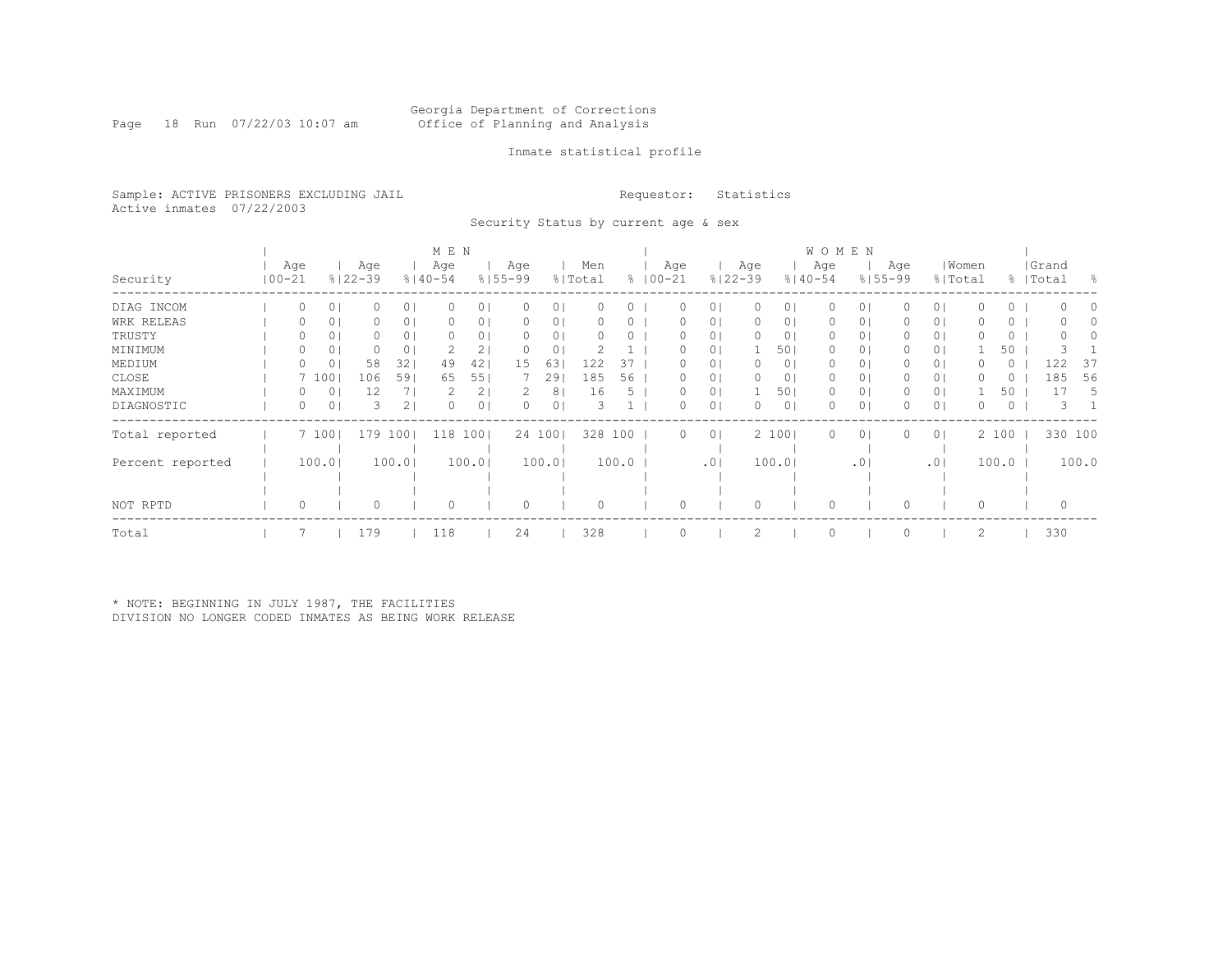#### Georgia Department of Corrections Page 19 Run 07/22/03 10:07 am Office of Planning and Analysis

## Inmate statistical profile

Sample: ACTIVE PRISONERS EXCLUDING JAIL **Requestor:** Statistics Active inmates 07/22/2003

Number Of Sentences by current age & sex

|                             |     |      |                |                    |                 | M E N              |       |                    |                 |                |         |                     |                |                    |                | WOMEN              |           |                    |                |                  |          |                    |       |
|-----------------------------|-----|------|----------------|--------------------|-----------------|--------------------|-------|--------------------|-----------------|----------------|---------|---------------------|----------------|--------------------|----------------|--------------------|-----------|--------------------|----------------|------------------|----------|--------------------|-------|
| Number Of Sentences   00-21 | Age |      |                | Age<br>$8122 - 39$ |                 | Age<br>$8140 - 54$ |       | Age<br>$8155 - 99$ |                 | Men<br>% Total |         | Age<br>$% 100 - 21$ |                | Age<br>$8122 - 39$ |                | Age<br>$8140 - 54$ |           | Age<br>$8155 - 99$ |                | Women<br>% Total |          | Grand<br>%   Total | - 양   |
| $_{\rm ONE}$                |     |      | 14             | 19                 | 11              | 22                 | 19    | 4                  | 171             | 46             | 14      | 0                   | 0              | $\circ$            | $\circ$        | $\circ$            | 0         |                    | 0 <sup>1</sup> | $\Omega$         | 0        | 46                 | 14    |
| TWO                         |     |      | 14             | 33                 | 181             | 23                 | 191   | 6                  | 251             | 63             | 19      | $^{(1)}$            | 01             |                    | 501            | $\Omega$           | 0         |                    | 0 <sub>1</sub> |                  | 50       | 64                 | 19    |
| THREE                       |     |      | 291            | 33                 | 18 <sub>1</sub> | 22                 | 19    | 4                  | 17 <sup>1</sup> | 61             | 19      |                     | 0              | 0                  | 0              | 0                  | Ü         |                    | 0              |                  | 0        | 61                 | 18    |
| FOUR                        |     |      | 0 <sub>1</sub> | 21                 | 12              | 18                 | 15    |                    | 4 <sup>1</sup>  | 40             | $12 \,$ | 0                   | $\circ$        | $\Omega$           | $\circ$        | $\Omega$           | 01        | 0                  | 0 <sub>1</sub> | U                | $\Omega$ | 40                 | 12    |
| FIVE                        |     |      | 0 <sub>1</sub> | 17                 | 9 <sub>1</sub>  |                    | 6     | З.                 | 131             | 27             | 8       | 0                   | 0 <sub>1</sub> |                    | 501            | $\circ$            | 0         | 0                  | 0 I            |                  | 50       | 28                 | -8    |
| MORE THAN FIVE              |     | 3    | 43             | 56                 | 31              | 26                 | 221   | 6                  | 25              | 91             | 28      | 0                   | 0 <sub>1</sub> | $\circ$            | 0 <sub>1</sub> | $\circ$            | 0         | 0.                 | $\circ$        | O                | 0        | 91                 | 28    |
| Total reported              |     |      | 7100           | 179 100            |                 | 118                | 1001  |                    | 24 100          | 328 100        |         | 0                   | $\circ$        |                    | 2 100          | $\circ$            | 0         | 0                  | 0 <sub>1</sub> |                  | 2 100    | 330 100            |       |
| Percent reported            |     |      | 100.0          |                    | 100.01          |                    | 100.0 |                    | 100.0           |                | 100.0   |                     | .01            |                    | 100.0          |                    | $\cdot$ 0 |                    | .01            |                  | 100.0    |                    | 100.0 |
| NOT REPORTED                |     | O    |                |                    |                 |                    |       |                    |                 |                |         | O                   |                | $\Omega$           |                | $\Omega$           |           | O                  |                | 0                |          |                    |       |
| Total                       |     |      |                | 179                |                 | 118                |       | 24                 |                 | 328            |         |                     |                | $\mathcal{P}$      |                | $\bigcap$          |           |                    |                | $\mathfrak{D}$   |          | 330                |       |
|                             |     |      |                |                    |                 |                    |       |                    |                 |                |         |                     |                |                    |                |                    |           |                    |                |                  |          |                    |       |
|                             |     |      |                |                    |                 |                    |       |                    |                 |                |         |                     |                |                    |                |                    |           |                    |                |                  |          |                    |       |
|                             |     |      |                |                    |                 |                    |       |                    |                 |                |         |                     |                |                    |                |                    |           |                    |                |                  |          |                    |       |
|                             |     |      |                |                    |                 |                    |       |                    |                 |                |         |                     |                |                    |                |                    |           |                    |                |                  |          |                    |       |
| AVG NUM SENTENCES           |     | 4.86 |                | 4.83               |                 | 4.14               |       | 4.54               |                 | 4.56           |         | .00                 |                | 3.50               |                | .00                |           | .00                |                | 3.50             |          | 4.55               |       |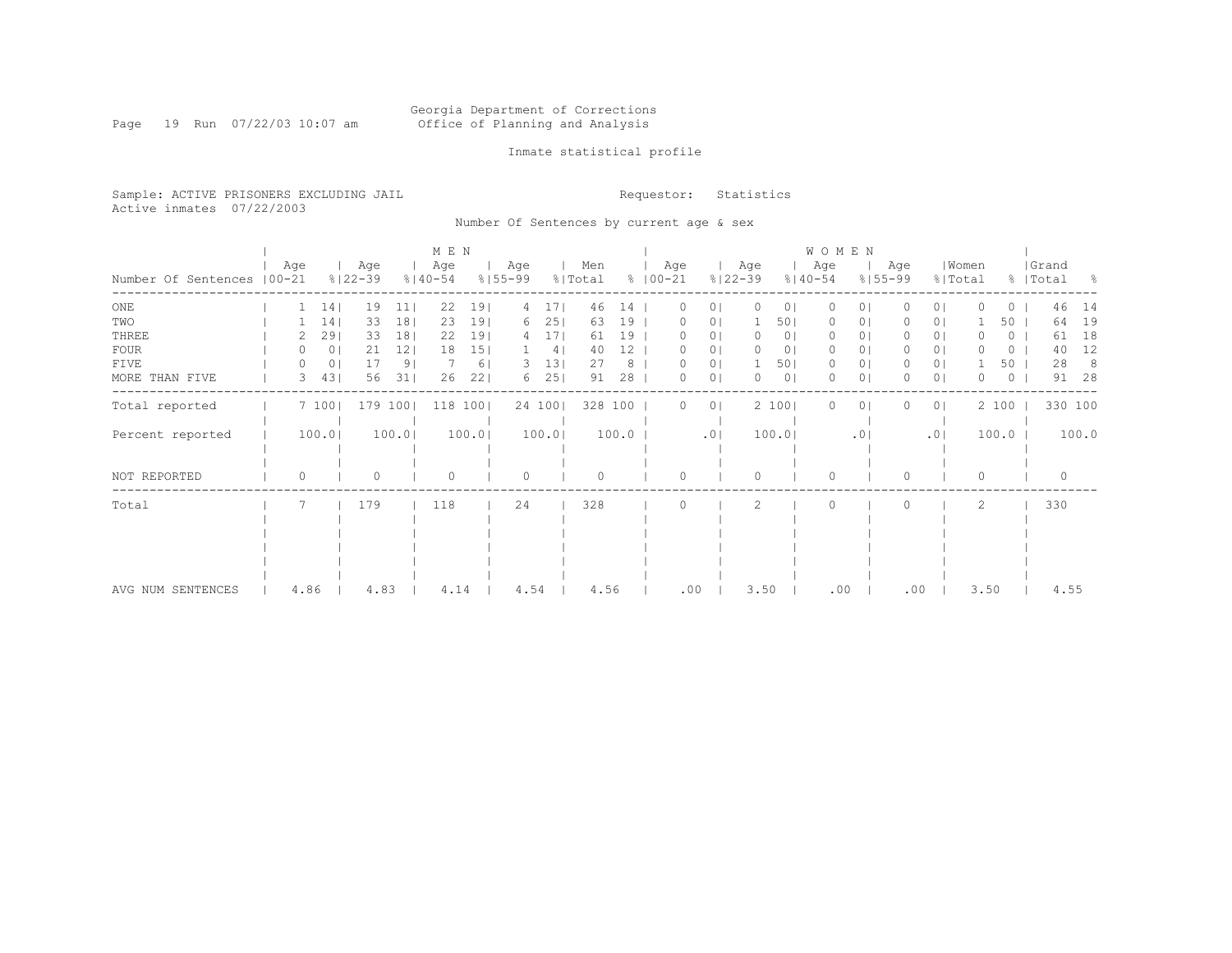#### Georgia Department of Corrections Page 20 Run 07/22/03 10:07 am Office of Planning and Analysis

## Inmate statistical profile

Sample: ACTIVE PRISONERS EXCLUDING JAIL **Requestor:** Statistics Active inmates 07/22/2003

Number Of Disciplinaries by current age & sex

|                  |                   |       |                    |                | M E N              |                |                    |                |                |       |                    |                |                    |                | WOMEN              |          |                    |                |                  |       |                    |       |
|------------------|-------------------|-------|--------------------|----------------|--------------------|----------------|--------------------|----------------|----------------|-------|--------------------|----------------|--------------------|----------------|--------------------|----------|--------------------|----------------|------------------|-------|--------------------|-------|
| Disciplinaries   | Age<br>$100 - 21$ |       | Age<br>$8122 - 39$ |                | Age<br>$8140 - 54$ |                | Age<br>$8155 - 99$ |                | Men<br>% Total |       | Age<br>$8100 - 21$ |                | Age<br>$8122 - 39$ |                | Age<br>$8140 - 54$ |          | Age<br>$8155 - 99$ |                | Women<br>% Total |       | Grand<br>%   Total | - 옹   |
| ZERO             |                   | 14    | 33                 | 181            | 38                 | 321            | 8                  | 331            | 80             | 24    | $\Omega$           | 0 <sup>1</sup> | 0                  | 0 <sub>1</sub> | 0                  | $\Omega$ |                    | 0 <sub>1</sub> | O                | 0     | 80                 | 24    |
| $_{\rm ONE}$     |                   | 29    | 22                 | 12             | 15                 | 131            | 5.                 | 211            | 44             | 13    |                    | 0 <sub>1</sub> |                    | 0              | 0                  | 01       |                    | 0 <sub>1</sub> |                  | 0     | 44                 | 13    |
| TWO              |                   | 14    | 11                 | 6              | 9                  | 8 <sub>1</sub> | 4                  | 17             | 25             | 8     |                    | 0 <sub>1</sub> |                    | 01             | 0                  | 01       |                    | 0 <sub>1</sub> |                  | 0     | 25                 | 8     |
| THREE            | $^{(1)}$          | 0     | 14                 | 8 <sup>1</sup> | 11                 | 9              | 3.                 | 13             | 28             | 9     |                    | 0 <sub>1</sub> |                    | 01             | $\Omega$           | 01       |                    | 0 <sub>1</sub> |                  | 0     | 28                 | 8     |
| FOUR             | 0                 | 0     | 14                 | 81             | 14                 | 12             |                    | 4              | 29             | 9     |                    | 0 <sub>1</sub> |                    | 501            | $\Omega$           | 01       |                    | 0 <sub>1</sub> |                  | 50    | 30                 | 9     |
| FIVE             |                   | 14    | 12                 | 7 I            |                    | 61             |                    | 0 <sub>1</sub> | 20             |       |                    | 0 <sub>1</sub> |                    | 0 <sub>1</sub> | 0                  | 01       |                    | 0 <sub>1</sub> |                  | 0     | 20                 |       |
| MORE THAN FIVE   | 2                 | 29    | 73                 | 41             | 24                 | 201            | 3                  | 131            | 102            | 31    |                    | 0 <sub>1</sub> |                    | 501            | $\Omega$           | $\circ$  |                    | 0 <sub>1</sub> |                  | 50    | 103                | 31    |
| Total reported   |                   | 7100  |                    | 179 100        |                    | 118 100        |                    | 24 100         | 328 100        |       | $\Omega$           | 0 <sup>1</sup> |                    | 2 100          | $\Omega$           | $\circ$  |                    | 0 <sub>1</sub> |                  | 2 100 | 330 100            |       |
| Percent reported |                   | 100.0 |                    | 100.01         |                    | 100.01         |                    | 100.0          |                | 100.0 |                    | .01            |                    | 100.01         |                    | .01      |                    | .01            |                  | 100.0 |                    | 100.0 |
| NOT REPORTED     | $\Omega$          |       | 0                  |                | $\circ$            |                | $\circ$            |                | $\Omega$       |       | Λ                  |                |                    |                | $\Omega$           |          | O                  |                | 0                |       | $\Omega$           |       |
| Total            | 7                 |       | 179                |                | 118                |                | 24                 |                | 328            |       |                    |                | $\mathcal{L}$      |                | $\Omega$           |          |                    |                | 2                |       | 330                |       |
|                  |                   |       |                    |                |                    |                |                    |                |                |       |                    |                |                    |                |                    |          |                    |                |                  |       |                    |       |
|                  |                   |       |                    |                |                    |                |                    |                |                |       |                    |                |                    |                |                    |          |                    |                |                  |       |                    |       |
|                  |                   |       |                    |                |                    |                |                    |                |                |       |                    |                |                    |                |                    |          |                    |                |                  |       |                    |       |
| AVG NUM DISCIP   | 3.86              |       | 8.15               |                | 3.71               |                | 2.21               |                | 6.03           |       | .00                |                | 15.50              |                | .00                |          | .00                |                | 15.50            |       | 6.08               |       |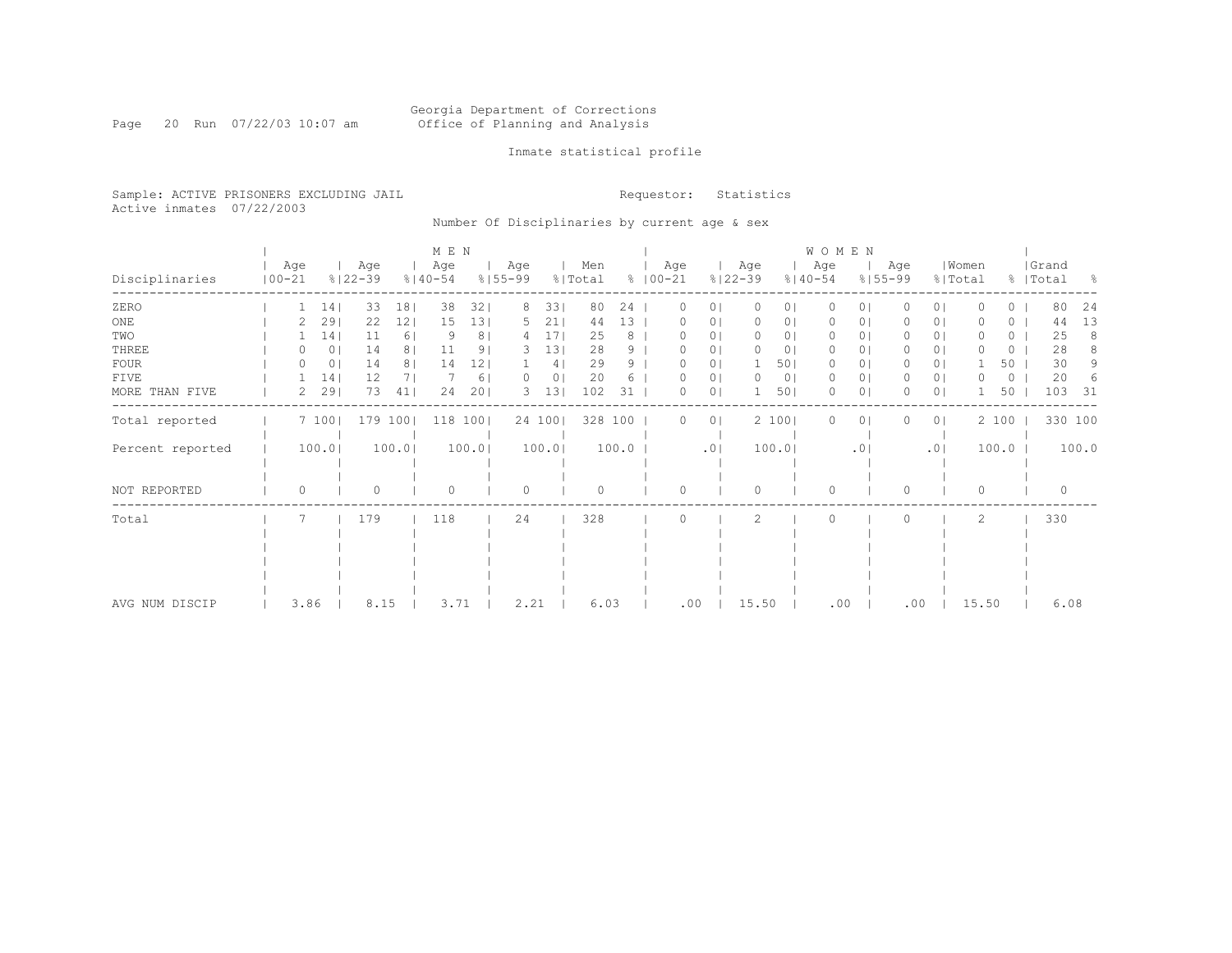#### Georgia Department of Corrections Page 21 Run 07/22/03 10:07 am Office of Planning and Analysis

## Inmate statistical profile

Sample: ACTIVE PRISONERS EXCLUDING JAIL **Requestor:** Statistics Active inmates 07/22/2003

Number Of Escapes by current age & sex

|                  |                   |                |                    |                | M E N              |        |                    |                |                |       |                    |                |                    |       | WOMEN                      |     |                |          |                |                  |          |                    |         |
|------------------|-------------------|----------------|--------------------|----------------|--------------------|--------|--------------------|----------------|----------------|-------|--------------------|----------------|--------------------|-------|----------------------------|-----|----------------|----------|----------------|------------------|----------|--------------------|---------|
| Escapes          | Age<br>$100 - 21$ |                | Age<br>$8122 - 39$ |                | Age<br>$8140 - 54$ |        | Age<br>$8155 - 99$ |                | Men<br>% Total |       | Age<br>$8100 - 21$ |                | Age<br>$8122 - 39$ |       | Age<br>$8140 - 54$         |     | $8155 - 99$    | Age      |                | Women<br>% Total |          | Grand<br>%   Total | - 옹     |
| ZERO             |                   | 7 1001         | 178                | 991            | 118                | 1001   |                    | 24 100         | 327            | 100   | 0                  | 0 <sub>1</sub> |                    | 2 100 | $\circ$                    |     | 0 <sub>1</sub> |          | 0 <sup>1</sup> |                  | 2 100    |                    | 329 100 |
| $_{\rm ONE}$     |                   | 0              |                    | 1 <sub>1</sub> |                    | 0      | 0                  | 0              |                | 0     |                    | 01             |                    |       | 0 <sub>1</sub><br>0        |     | 0 <sub>1</sub> |          | 0 <sub>1</sub> |                  | 0        |                    | 0       |
| TWO              |                   | 01             |                    | 0 <sup>1</sup> | 0                  | 01     | 0                  | 0              |                | 0     | 0                  | 01             | O                  |       | 0 <sub>1</sub><br>$\Omega$ |     | 01             |          | 0 <sub>1</sub> |                  | 0        |                    |         |
| THREE            |                   | ΟI             |                    | 0 <sub>1</sub> |                    | O.     | 0                  | 0              |                |       | $^{(1)}$           | 01             | $\left($           |       | 0 <sub>1</sub><br>$\Omega$ |     | 01             |          | 0 <sub>1</sub> |                  | 0        |                    |         |
| <b>FOUR</b>      |                   | 01             |                    | 0 <sup>1</sup> |                    | 01     | 0                  | $\circ$        |                | n     | 0                  | 01             | <sup>0</sup>       |       | 01<br>$\Omega$             |     | 0 <sub>1</sub> |          | 0 <sub>1</sub> |                  | 0        |                    |         |
| FIVE             | 0                 | 0 <sub>1</sub> |                    | 0 <sub>1</sub> | 0                  | 0      | 0                  | 0 <sub>1</sub> | 0              | 0     | 0                  | 0 <sub>1</sub> | $\Omega$           |       | 0 <sub>1</sub><br>$\Omega$ |     | 0 <sub>1</sub> |          | 0 <sub>1</sub> |                  | 0        |                    |         |
| MORE THAN FIVE   | 0                 | 0 <sub>1</sub> |                    | 0 <sub>1</sub> | 0                  | 0      | 0                  | 0 <sub>1</sub> | $\Omega$       | 0     | 0                  | 0 <sub>1</sub> | $\Omega$           |       | 0 <sub>1</sub><br>$\Omega$ |     | 0 <sub>1</sub> |          | 0 <sub>1</sub> | O                | $\Omega$ |                    |         |
| Total reported   |                   | 7 100          | 179 100            |                | 118                | 100    |                    | 24 100         | 328 100        |       | 0                  | 0 <sub>1</sub> |                    | 2 100 | $\Omega$                   |     | 0 <sub>1</sub> |          | 0 <sub>1</sub> |                  | 2 100    |                    | 330 100 |
| Percent reported |                   | 100.0          |                    | 100.0          |                    | 100.01 |                    | 100.0          |                | 100.0 |                    | .01            |                    | 100.0 |                            |     | .01            |          | .01            |                  | 100.0    |                    | 100.0   |
| NOT REPORTED     | $\Omega$          |                | $\Omega$           |                | 0                  |        | $\circ$            |                | $\Omega$       |       | 0                  |                | $\Omega$           |       | $\Omega$                   |     |                | $\Omega$ |                | 0                |          | $\Omega$           |         |
| Total            | 7                 |                | 179                |                | 118                |        | 24                 |                | 328            |       | 0                  |                | 2                  |       | $\Omega$                   |     |                |          |                | 2                |          | 330                |         |
|                  |                   |                |                    |                |                    |        |                    |                |                |       |                    |                |                    |       |                            |     |                |          |                |                  |          |                    |         |
|                  |                   |                |                    |                |                    |        |                    |                |                |       |                    |                |                    |       |                            |     |                |          |                |                  |          |                    |         |
|                  |                   |                |                    |                |                    |        |                    |                |                |       |                    |                |                    |       |                            |     |                |          |                |                  |          |                    |         |
|                  |                   |                |                    |                |                    |        |                    |                |                |       |                    |                |                    |       |                            |     |                |          |                |                  |          |                    |         |
| AVG NUM ESCAPES  | .00               |                | .01                |                | .00                |        | .00                |                | .00            |       | .00                |                |                    | .00   |                            | .00 |                | .00      |                | .00              |          |                    | .00     |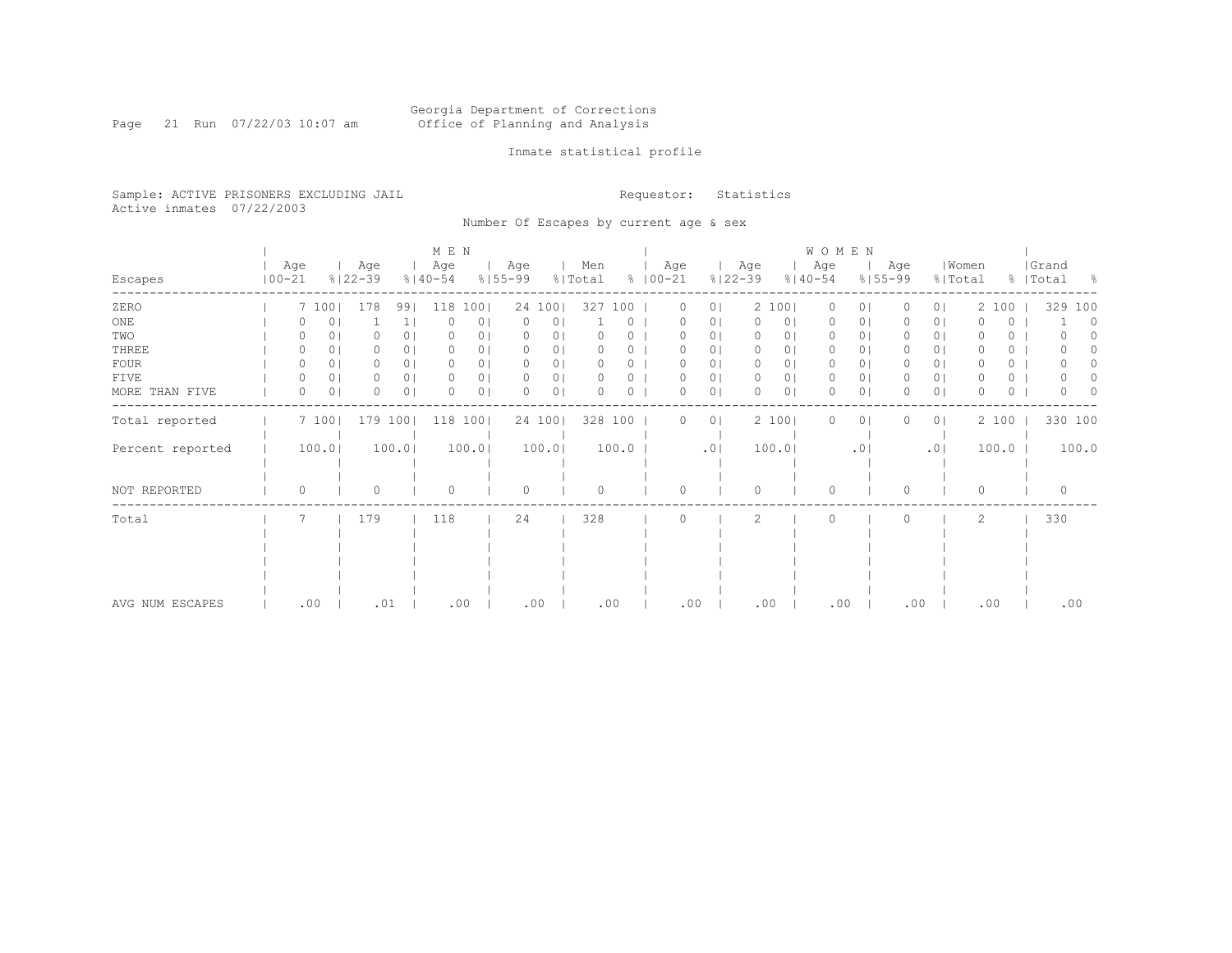## Georgia Department of Corrections Page 22 Run 07/22/03 10:07 am 60 Office of Planning and Analysis

#### Inmate statistical profile

|                           | Sample: ACTIVE PRISONERS EXCLUDING JAIL | Requestor: Statistics |  |
|---------------------------|-----------------------------------------|-----------------------|--|
| Active inmates 07/22/2003 |                                         |                       |  |

Number Of Prior Georgia Incarcerations \* by current age & sex

|                              |          |                |                    |                | M E N              |       |                    |        |                |       |                      |                |                    |                | <b>WOMEN</b>       |                 |                    |                |                  |       |           |           |       |
|------------------------------|----------|----------------|--------------------|----------------|--------------------|-------|--------------------|--------|----------------|-------|----------------------|----------------|--------------------|----------------|--------------------|-----------------|--------------------|----------------|------------------|-------|-----------|-----------|-------|
| Prior Incarcerations   00-21 | Age      |                | Age<br>$8122 - 39$ |                | Age<br>$8140 - 54$ |       | Age<br>$8155 - 99$ |        | Men<br>% Total |       | Age<br>$8   00 - 21$ |                | Age<br>$8122 - 39$ |                | Age<br>$8140 - 54$ |                 | Age<br>$8155 - 99$ |                | Women<br>% Total |       | %   Total | Grand     | - 옹   |
| ZERO                         | 5        | 71             | 101                | 561            | 42                 | 361   | 12                 | 501    | 160            | 49    | 0                    | 0 <sub>1</sub> |                    | 2 1001         | 0                  | 0               |                    | 0 <sup>1</sup> |                  | 2 100 |           | 162       | 49    |
| ONE                          |          | 14             | 37                 | 211            | 24                 | 201   | 5                  | 211    | 67             | 20    | 0                    | 0 <sub>1</sub> | $\circ$            | 0 <sub>1</sub> | 0                  | $\circ$         | 0                  | 0 <sup>1</sup> | O                | 0     |           | 67        | 20    |
| TWO                          |          | 14             | 16                 | 9 <sub>1</sub> | 16                 | 14    |                    | 8      | 35             | 11    |                      | 0 <sub>1</sub> | 0                  | 01             | 0                  | 01              |                    | 0 <sup>1</sup> |                  | 0.    |           | 35        | 11    |
| THREE                        |          | 0 <sub>1</sub> | 16                 | 9 <sub>1</sub> | 13                 | 11    | 3                  | 13     | 32             | 10    |                      | 01             | 0                  | 01             | 0                  | 0               |                    | 0 <sub>1</sub> |                  | 0.    |           | 32        | 10    |
| FOUR                         |          | 01             |                    | 4              | 13                 | 11    |                    | 41     | 21             | 6     |                      | 0              | 0                  | 0              | $\mathbf{0}$       | 0               | 0                  | 0 <sup>1</sup> | 0                | 0     |           | 21        | 6     |
| FIVE                         | $\Omega$ | 0 <sub>1</sub> |                    |                |                    | 6     |                    | 01     |                |       | O                    | 0 <sub>1</sub> | 0                  | 0              | $\mathbf{0}$       | 0               | 0                  | $\circ$        | O                | 0     |           |           | 2     |
| MORE THAN FIVE               |          | 0 <sub>1</sub> |                    |                | 3                  | 31    |                    | 4      |                | 2     | $\Omega$             | 0 <sub>1</sub> | $\Omega$           | 0              | $\Omega$           | 0               | O                  | $\circ$        | O                | 0     |           |           | 2     |
| Total reported               |          | 7100           | 179 100            |                | 118                | 100   |                    | 24 100 | 328 100        |       | 0                    | 0 <sub>1</sub> |                    | 2 100          | $\Omega$           | 0               | 0                  | 0 <sub>1</sub> |                  | 2 100 |           | 330 100   |       |
| Percent reported             |          | 100.0          |                    | 100.0          |                    | 100.0 |                    | 100.0  |                | 100.0 |                      | .01            |                    | 100.0          |                    | .0 <sub>1</sub> |                    | .01            |                  | 100.0 |           |           | 100.0 |
| NOT REPORTED                 | $\Omega$ |                | Λ                  |                | ∩                  |       | $\bigcap$          |        |                |       | ∩                    |                | $\Omega$           |                | $\Omega$           |                 | 0                  |                | $\Omega$         |       |           | $\bigcap$ |       |
| Total                        |          |                | 179                |                | 118                |       | 24                 |        | 328            |       | $\Omega$             |                | 2                  |                | $\Omega$           |                 | 0                  |                | 2                |       |           | 330       |       |
|                              |          |                |                    |                |                    |       |                    |        |                |       |                      |                |                    |                |                    |                 |                    |                |                  |       |           |           |       |
|                              |          |                |                    |                |                    |       |                    |        |                |       |                      |                |                    |                |                    |                 |                    |                |                  |       |           |           |       |
|                              |          |                |                    |                |                    |       |                    |        |                |       |                      |                |                    |                |                    |                 |                    |                |                  |       |           |           |       |
|                              |          |                |                    |                |                    |       |                    |        |                |       |                      |                |                    |                |                    |                 |                    |                |                  |       |           |           |       |
| INCARCERATIONS<br>AVG #      | .43      |                | .88                |                | 1.73               |       | 1.17               |        | 1.20           |       | .00                  |                | .00                |                | .00                |                 | .00                |                | .00              |       |           | 1.19      |       |

\* This data counts a parole revocation on an existing sentenCE AS A prior incarceration. Also, this data counts, for any cohort of inmates, the total number of Georgia incarcerations the inmate has had during his entire criminal career. For example, if an inmate was admitted to prison first in FY72, and then re-admitted in FY79 and FY85, he had two prior incarcerations before the FY85 admission. This inmate's records show two prior incarcerations in all three of his records since he has had two prior incarcerations in his criminal career. If the cohort of FY72 admissions is selected for analysis, two prior incarcerations will be listed for this inmate even though in FY72, he had no prior incarcerations.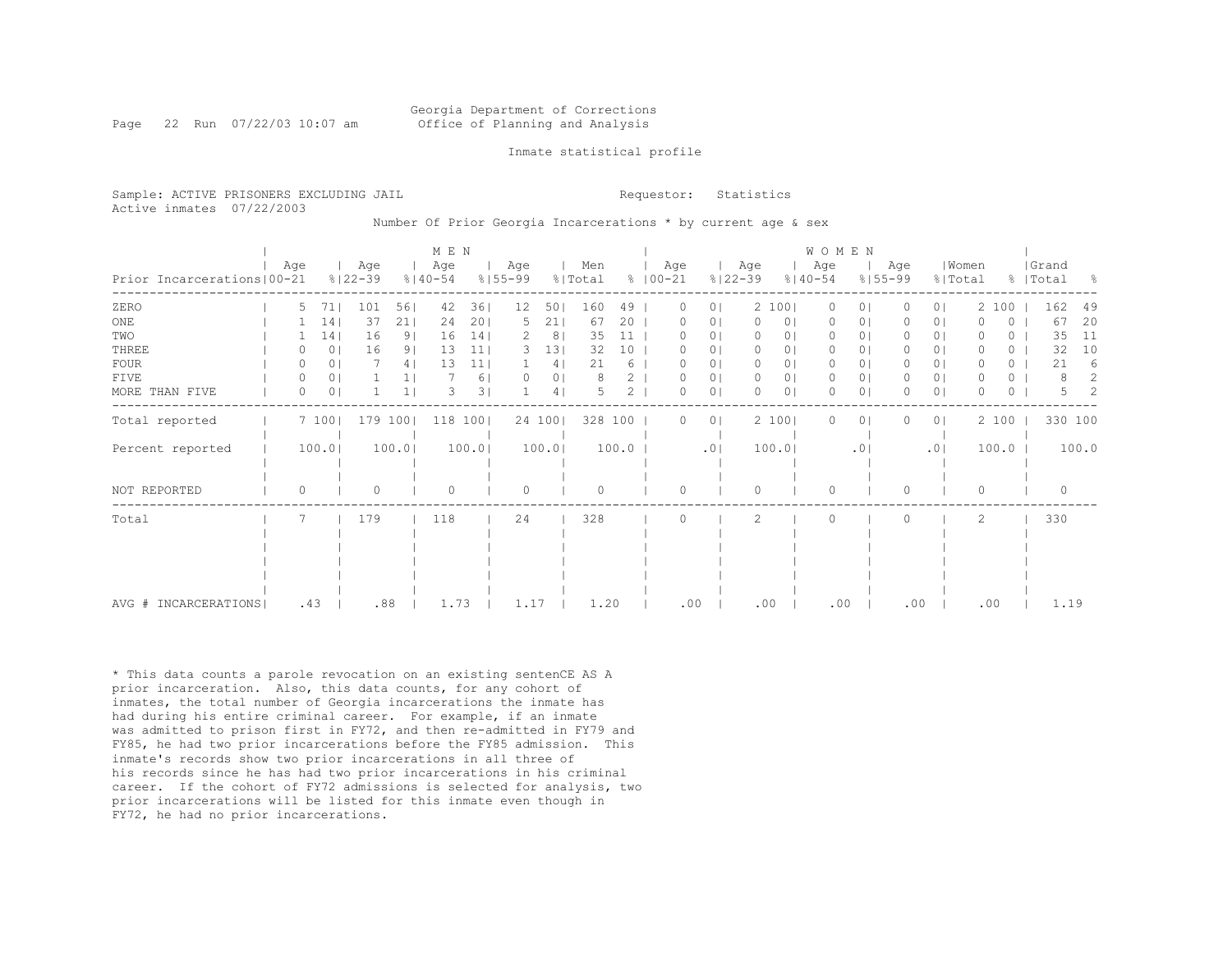#### Georgia Department of Corrections Page 23 Run 07/22/03 10:07 am Office of Planning and Analysis

## Inmate statistical profile

Sample: ACTIVE PRISONERS EXCLUDING JAIL **Requestor:** Statistics Active inmates 07/22/2003

Number Of Transfers by current age & sex

|                   |            |          |                 |                    |         | M E N              |                |                    |                |                |       |                      |          |                    |                | W O M E N          |                |                    |                |                  |          |                    |       |
|-------------------|------------|----------|-----------------|--------------------|---------|--------------------|----------------|--------------------|----------------|----------------|-------|----------------------|----------|--------------------|----------------|--------------------|----------------|--------------------|----------------|------------------|----------|--------------------|-------|
| Transfers         | $100 - 21$ | Age      |                 | Age<br>$8122 - 39$ |         | Age<br>$8140 - 54$ |                | Age<br>$8155 - 99$ |                | Men<br>% Total |       | Age<br>$8   00 - 21$ |          | Age<br>$8122 - 39$ |                | Age<br>$8140 - 54$ |                | Age<br>$8155 - 99$ |                | Women<br>% Total |          | Grand<br>%   Total | - 옹   |
| ZERO              |            |          | 01              | 5                  | 3       | 2                  | 2 <sub>1</sub> | $\Omega$           | 0              |                | 2.    | 0                    | $\Omega$ |                    | 501            | $\Omega$           | 0 <sup>1</sup> |                    | 0 <sub>1</sub> |                  | 50       | 8                  |       |
| ONE               |            |          | 71              | 76                 | 421     | 49                 | 42             | 11                 | 46             | 141            | 43    |                      | O.       |                    | 501            | 0                  | 01             |                    | 0 <sub>1</sub> |                  | 50       | 142                | 43    |
| TWO               |            |          | 0 <sub>1</sub>  | 42                 | 231     | 30                 | 251            | 6                  | 25             | 78             | 24    |                      | 01       |                    | 0 <sub>1</sub> | $\Omega$           | 01             |                    | 01             |                  | 0        | 78                 | 24    |
| THREE             |            |          | 14 <sub>1</sub> | 26                 | 151     | 23                 | 191            | 3.                 | 13             | 53             | 16    |                      | 01       |                    | 01             | $\Omega$           | 01             |                    | 0 <sub>1</sub> |                  | 0        | 53                 | 16    |
| <b>FOUR</b>       |            |          | 14              | 10                 | 6       |                    | 4              | 4                  | 17             | 20             | 6     | $^{(1)}$             | 01       | <sup>n</sup>       | 01             | $\Omega$           | 0              |                    | 0 <sub>1</sub> |                  | 0        | 20                 | 6     |
| FIVE              |            |          | 0 <sub>1</sub>  | 8                  | 4       |                    | 31             | $\left( \right)$   | 0 <sup>1</sup> | 11             |       | $^{(1)}$             | 01       | O                  | 0 <sub>1</sub> | $\Omega$           | 0 <sup>1</sup> |                    | 0 <sup>1</sup> |                  | 0        | 11                 | 3     |
| MORE THAN FIVE    |            | 0        | 0 <sub>1</sub>  | 12                 | 71      | 6                  | 5              | $\Omega$           | 0 <sup>1</sup> | 18             | 5     |                      | 01       |                    | 0 <sub>1</sub> | $\bigcap$          | 0 <sub>1</sub> |                    | 0 <sup>1</sup> |                  | $\Omega$ | 18                 | -5    |
| Total reported    |            |          | 7 100           |                    | 179 100 | 118 100            |                |                    | 24 100         | 328 100        |       | 0                    | $\circ$  |                    | 2 100          | 0                  | 01             |                    | 0 <sub>1</sub> |                  | 2 100    | 330 100            |       |
| Percent reported  |            |          | 100.0           |                    | 100.0   |                    | 100.0          |                    | 100.0          |                | 100.0 |                      | .01      |                    | 100.0          |                    | .01            |                    | .01            |                  | 100.0    |                    | 100.0 |
| NOT REPORTED      |            | $\Omega$ |                 |                    |         | $\Omega$           |                | $\Omega$           |                | $\Omega$       |       | 0                    |          | ∩                  |                | $\Omega$           |                |                    |                | $\Omega$         |          | $\Omega$           |       |
| Total             |            |          |                 | 179                |         | 118                |                | 24                 |                | 328            |       |                      |          | 2                  |                | $\Omega$           |                |                    |                | 2                |          | 330                |       |
|                   |            |          |                 |                    |         |                    |                |                    |                |                |       |                      |          |                    |                |                    |                |                    |                |                  |          |                    |       |
|                   |            |          |                 |                    |         |                    |                |                    |                |                |       |                      |          |                    |                |                    |                |                    |                |                  |          |                    |       |
|                   |            |          |                 |                    |         |                    |                |                    |                |                |       |                      |          |                    |                |                    |                |                    |                |                  |          |                    |       |
|                   |            |          |                 |                    |         |                    |                |                    |                |                |       |                      |          |                    |                |                    |                |                    |                |                  |          |                    |       |
|                   |            |          |                 |                    |         |                    |                |                    |                |                |       |                      |          |                    |                |                    |                |                    |                |                  |          |                    |       |
| AVG NUM TRANSFERS |            | 1.71     |                 | 2.25               |         | 2.14               |                | 2.00               |                | 2.18           |       | .00                  |          | .50                |                | .00                |                |                    | .00            | .50              |          | 2.17               |       |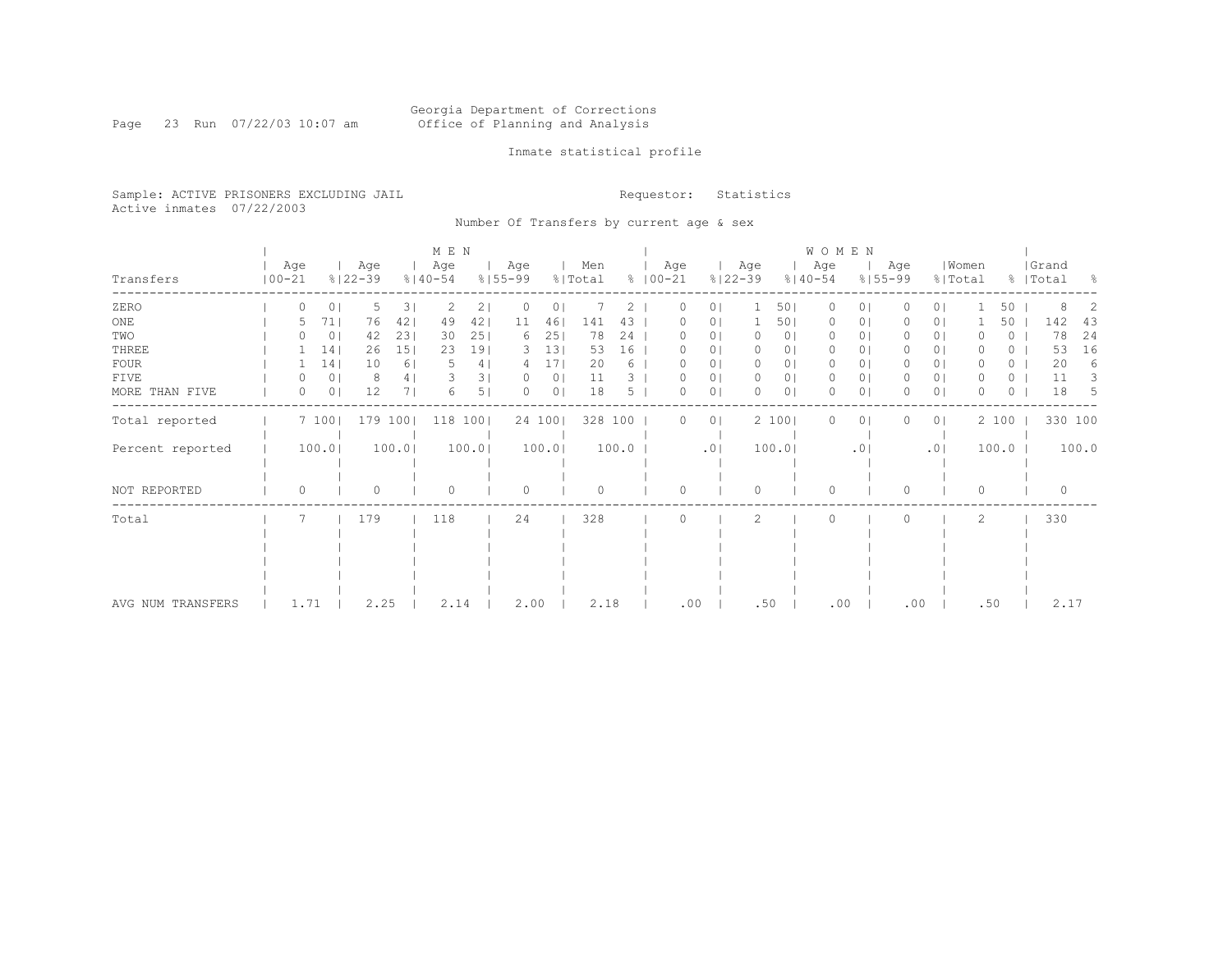#### Georgia Department of Corrections Page 24 Run 07/22/03 10:07 am Office of Planning and Analysis

## Inmate statistical profile

Sample: ACTIVE PRISONERS EXCLUDING JAIL **Requestor:** Statistics Active inmates 07/22/2003

County Of Conviction by current age & sex

| Age<br>Age<br>Age<br>Men<br>Age<br>Age<br>  Women<br>Age<br>Age<br>Age<br>County Of Conviction   00-21<br>$8122 - 39$<br>$%140-54$<br>$8155 - 99$<br>$8100 - 21$<br>$8122 - 39$<br>$8140 - 54$<br>$8155 - 99$<br>% Total<br>% Total<br>Appling<br>2<br>0<br>0 <sub>1</sub><br>0<br>$1 \mid$<br>0<br>0 <sub>1</sub><br>0<br>0 <sub>1</sub><br>0<br>0 <sub>1</sub><br>0<br>0<br>1 <br>$\mathbf{1}$<br>$1\vert$<br>0 <sub>1</sub><br>0<br>0 <sub>1</sub><br>1<br>0 <sub>1</sub><br>$\circ$<br>Atkinson<br>0<br>0 <sub>1</sub><br>$\circ$<br>$\circ$<br>0 <sup>1</sup><br>$\mathbf{1}$<br>4 <br>$\mathbf{1}$<br>$\mathbb O$<br>0 <sub>1</sub><br>$\mathbb O$<br>0 <sup>1</sup><br>$\mathsf{O}\xspace$<br>0 <sub>1</sub><br>0<br>0 <sub>1</sub><br>$\mathbb O$<br>$\circ$<br>0<br>0 <sub>1</sub><br>$\circ$<br>0 <sub>1</sub><br>1 <sub>1</sub><br>0<br>0 <sub>1</sub><br>$\mathbf{1}$<br>0<br>$\circ$<br>0 <sub>1</sub><br>$\circ$<br>0<br>0 <sub>1</sub><br>0<br>0 <sub>1</sub><br>0<br>0<br>Bacon<br>1<br>0  <br>Baldwin<br>0<br>3<br>3 <sup>1</sup><br>0 <sub>1</sub><br>0 <sub>1</sub><br>0 <sub>1</sub><br>1 <sub>1</sub><br>$\Omega$<br>4<br>$\mathbf{1}$<br>$\mathbf 0$<br>0 <sub>1</sub><br>$\circ$<br>0 <sub>1</sub><br>0<br>0 <sub>1</sub><br>0<br>$\circ$<br>$\circ$<br>Banks<br>$\Omega$<br>$\Omega$<br>0 <sup>1</sup><br>0 <sub>1</sub><br>0<br>$\Omega$<br>0 <sub>1</sub><br>0 <sub>1</sub><br>0<br>1<br>4 <sub>1</sub><br>$\Omega$<br>$\circ$<br>0 <sup>1</sup><br>0<br>0 <sub>1</sub><br>$\Omega$<br>$\Omega$<br>0<br>$\overline{2}$<br>0 <sub>1</sub><br>3<br>0 <sub>1</sub><br>Barrow<br>0<br>0 <sub>1</sub><br>1 <sup>1</sup><br>0<br>4 <sub>1</sub><br>$\mathbf{1}$<br>$\circ$<br>0 <sub>1</sub><br>$\circ$<br>0 <sup>1</sup><br>$\circ$<br>0 <sub>1</sub><br>$\Omega$<br>$\circ$<br>0<br>1<br>$\overline{c}$<br>$\circ$<br>0 <sub>1</sub><br>$\mathbf{2}$<br>2 <sub>1</sub><br>0 <sub>1</sub><br>$\mathbf{1}$<br>0 <sub>1</sub><br>$\mathbf{0}$<br>$\circ$<br>Bartow<br>0<br>0 <sub>1</sub><br>0<br>$\circ$<br>0 <sub>1</sub><br>$\circ$<br>0 <sub>1</sub><br>$\circ$<br>0 <sub>1</sub><br>$\Omega$<br>Ben Hill<br>$\mathbf{1}$<br>0<br>$\mathbb O$<br>0<br>0 <sub>1</sub><br>$\mathbf{1}$<br>1 <sub>1</sub><br>0<br>0 <sub>1</sub><br>0<br>0 <sub>1</sub><br>$\circ$<br>0 <sub>1</sub><br>$\circ$<br>0 <sub>1</sub><br>0<br>0 <sub>1</sub><br>0 <sub>1</sub><br>0<br>0<br>$\mathbf{1}$<br>Berrien<br>0<br>0 <sub>1</sub><br>$\mathbf{1}$<br>1 <sup>1</sup><br>0<br>0 <sub>1</sub><br>0<br>0 <sub>1</sub><br>0<br>$\circ$<br>0 <sub>1</sub><br>$\circ$<br>$\circ$<br>0 <sub>1</sub><br>0<br>0 <sup>1</sup><br>$\circ$<br>0<br>0 <sup>1</sup><br>Bibb<br>7<br>3<br>3 <br>$\overline{c}$<br>8 <sub>1</sub><br>12<br>$\Omega$<br>$\Omega$<br>0 <sub>1</sub><br>4 <br>4<br>$\Omega$<br>0 <sub>1</sub><br>$\circ$<br>0 <sub>1</sub><br>$\circ$<br>0 <sub>1</sub><br>0<br>0 <sub>1</sub><br>$\circ$<br>Bleckley<br>0 <sub>1</sub><br>0 <sub>1</sub><br>$\mathbf{1}$<br>$\Omega$<br>0 <sub>1</sub><br>$\Omega$<br>$\Omega$<br>0 <sub>1</sub><br>$\mathbf{1}$<br>1 <sup>1</sup><br>0<br>$\Omega$<br>0<br>0 <sub>1</sub><br>$\circ$<br>0 <sup>1</sup><br>0<br>0 <sub>1</sub><br>$\Omega$<br>0<br>Brantley<br>$\circ$<br>0 <sub>1</sub><br>0 <sub>1</sub><br>$\mathbf{0}$<br>0<br>0 <sub>1</sub><br>1 <sub>1</sub><br>0<br>0 <sub>1</sub><br>$\mathbf{1}$<br>0<br>$\circ$<br>0 <sub>1</sub><br>$\circ$<br>0 <sup>1</sup><br>0<br>0 <sub>1</sub><br>$\Omega$<br>0<br>1<br><b>Brooks</b><br>$\circ$<br>0 <sub>1</sub><br>0 <sub>1</sub><br>0 <sub>1</sub><br>0 <sub>1</sub><br>$\mathbb O$<br>0<br>0 <sub>1</sub><br>1<br>1 <br>$\Omega$<br>1<br>0<br>0<br>$\circ$<br>0 <sub>1</sub><br>0<br>0 <sub>1</sub><br>0<br>0<br>Burke<br>3<br>2<br>2 <sub>1</sub><br>5<br>2<br>$\mathbf{0}$<br>0<br>0 <sub>1</sub><br>2 <sub>1</sub><br>0<br>0 <sub>1</sub><br>$\circ$<br>0 <sub>1</sub><br>$\circ$<br>0<br>0 <sub>1</sub><br>0<br>0 <sub>1</sub><br>0<br>0  <br><b>Butts</b><br>0<br>$\mathbf{1}$<br>1 <sub>1</sub><br>3<br>0 <sub>1</sub><br>$\circ$<br>0 <sub>1</sub><br>$\mathbf{1}$<br>1 <sup>1</sup><br>$\mathbf{1}$<br>4 <br>$\mathbf{1}$<br>$\circ$<br>0 <sub>1</sub><br>$\circ$<br>0 <sup>1</sup><br>0<br>0 <sub>1</sub><br>0<br>0<br>Camden<br>$\circ$<br>$\circ$<br>0 <sub>1</sub><br>1 <br>0 <sub>1</sub><br>$\mathbf{0}$<br>0 <sub>1</sub><br>1<br>$\Omega$<br>1<br>0<br>$\Omega$<br>0 <sub>1</sub><br>$\circ$<br>0 <sub>1</sub><br>0<br>0 <sub>1</sub><br>0<br>0 <sub>1</sub><br>$\circ$<br>Carroll<br>$\overline{c}$<br>$\overline{2}$<br>0 <sub>1</sub><br>0 <sub>1</sub><br>$\mathbf{1}$<br>0 <sub>1</sub><br>$\Omega$<br>$\Omega$<br>0 <sub>1</sub><br>1 <sub>1</sub><br>$\circ$<br>0<br>$\Omega$<br>0 <sup>1</sup><br>$\circ$<br>$\circ$<br>0<br>0 <sub>1</sub><br>$\Omega$<br>0<br>Catoosa<br>$\circ$<br>$\overline{c}$<br>$\mathbf{1}$<br>0<br>0 <sub>1</sub><br>0 <sub>1</sub><br>1 <sub>1</sub><br>4 <br>$\circ$<br>0 <sub>1</sub><br>$\circ$<br>0 <sub>1</sub><br>$\circ$<br>0 <sub>1</sub><br>$\Omega$<br>0 <sub>1</sub><br>$\circ$<br>0<br>1<br>1<br>Chatham<br>3<br>3 <sup>1</sup><br>3<br>$\mathbb O$<br>0<br>0 <sub>1</sub><br>7<br>4 <br>1<br>4 <sub>1</sub><br>11<br>0<br>0 <sub>1</sub><br>$\circ$<br>0 <sub>1</sub><br>0 <sub>1</sub><br>0<br>0 <sub>1</sub><br>0<br>0<br>$\mathbf{1}$<br>0<br>$\mathbf{0}$<br>Chattooga<br>0<br>0 <sub>1</sub><br>$\mathbf{1}$<br>1 <sup>1</sup><br>$\circ$<br>0 <sub>1</sub><br>0<br>0 <sub>1</sub><br>$\circ$<br>0 <sub>1</sub><br>$\circ$<br>0<br>0 <sub>1</sub><br>0 <sub>1</sub><br>0<br>0 <sup>1</sup><br>0<br>Cherokee<br>2<br>$\Omega$<br>$\mathbf{1}$<br>1 <sub>1</sub><br>$\Omega$<br>0 <sub>1</sub><br>$\mathbf{1}$<br>$\mathbf{0}$<br>0 <sub>1</sub><br>$\circ$<br>$\circ$<br>0 <sub>1</sub><br>$\mathbf{0}$<br>0 <sup>1</sup><br>$\mathbf{0}$<br>$\circ$<br>0 <sub>1</sub><br>$\mathbf{1}$<br>1 <sub>1</sub><br>0 <sup>1</sup><br>Clarke<br>5<br>3 <br>6<br>5 <br>3 <sup>1</sup><br>$\mathbf{0}$<br>0<br>0 <sub>1</sub><br>$\Omega$<br>0 <sub>1</sub><br>11<br>$\Omega$<br>0 <sub>1</sub><br>$\circ$<br>0 <sub>1</sub><br>0<br>0 <sub>1</sub><br>0<br>0 <sub>1</sub><br>0<br>Clayton<br>8<br>$\mathbf{2}$<br>2 <sub>1</sub><br>11<br>$\mathbf{3}$<br>0 <sub>1</sub><br>$\mathbf{0}$<br>0<br>0 <sub>1</sub><br>4 <sup>1</sup><br>1<br>4 <sub>1</sub><br>$\Omega$<br>0 <sup>1</sup><br>$\circ$<br>0 <sub>1</sub><br>0<br>0 <sub>1</sub><br>$\Omega$<br>0<br>Cobb<br>5<br>3 <sup>1</sup><br>3<br>3 <sup>1</sup><br>10<br>$3-1$<br>1<br>14<br>1<br>4 <br>$\circ$<br>0 <sub>1</sub><br>$\circ$<br>0 <sub>1</sub><br>0 <sub>1</sub><br>0<br>0 <sub>1</sub><br>$\circ$<br>0<br>0 | Grand<br>%   Total<br>g.<br>$\overline{c}$<br>1<br>$\mathbf{1}$<br>$\circ$<br>$\circ$<br>$\mathbf 1$<br>1<br>4<br>$\Omega$<br>$\mathbf{1}$ |
|--------------------------------------------------------------------------------------------------------------------------------------------------------------------------------------------------------------------------------------------------------------------------------------------------------------------------------------------------------------------------------------------------------------------------------------------------------------------------------------------------------------------------------------------------------------------------------------------------------------------------------------------------------------------------------------------------------------------------------------------------------------------------------------------------------------------------------------------------------------------------------------------------------------------------------------------------------------------------------------------------------------------------------------------------------------------------------------------------------------------------------------------------------------------------------------------------------------------------------------------------------------------------------------------------------------------------------------------------------------------------------------------------------------------------------------------------------------------------------------------------------------------------------------------------------------------------------------------------------------------------------------------------------------------------------------------------------------------------------------------------------------------------------------------------------------------------------------------------------------------------------------------------------------------------------------------------------------------------------------------------------------------------------------------------------------------------------------------------------------------------------------------------------------------------------------------------------------------------------------------------------------------------------------------------------------------------------------------------------------------------------------------------------------------------------------------------------------------------------------------------------------------------------------------------------------------------------------------------------------------------------------------------------------------------------------------------------------------------------------------------------------------------------------------------------------------------------------------------------------------------------------------------------------------------------------------------------------------------------------------------------------------------------------------------------------------------------------------------------------------------------------------------------------------------------------------------------------------------------------------------------------------------------------------------------------------------------------------------------------------------------------------------------------------------------------------------------------------------------------------------------------------------------------------------------------------------------------------------------------------------------------------------------------------------------------------------------------------------------------------------------------------------------------------------------------------------------------------------------------------------------------------------------------------------------------------------------------------------------------------------------------------------------------------------------------------------------------------------------------------------------------------------------------------------------------------------------------------------------------------------------------------------------------------------------------------------------------------------------------------------------------------------------------------------------------------------------------------------------------------------------------------------------------------------------------------------------------------------------------------------------------------------------------------------------------------------------------------------------------------------------------------------------------------------------------------------------------------------------------------------------------------------------------------------------------------------------------------------------------------------------------------------------------------------------------------------------------------------------------------------------------------------------------------------------------------------------------------------------------------------------------------------------------------------------------------------------------------------------------------------------------------------------------------------------------------------------------------------------------------------------------------------------------------------------------------------------------------------------------------------------------------------------------------------------------------------------------------------------------------------------------------------------------------------------------------------------------------------------------------------------------------------------------------------------------------------------------------------------------------------------------------------------------------------------------------------------------------------------------------------------------------------------------------------------------------------------------------------------------------------------------------------------------------------------------------------------------------------------------------------------------------------------------------------------------------------------------------------------------------------------------------------------------------------------------------------------------------------------------------------------------------------------|--------------------------------------------------------------------------------------------------------------------------------------------|
|                                                                                                                                                                                                                                                                                                                                                                                                                                                                                                                                                                                                                                                                                                                                                                                                                                                                                                                                                                                                                                                                                                                                                                                                                                                                                                                                                                                                                                                                                                                                                                                                                                                                                                                                                                                                                                                                                                                                                                                                                                                                                                                                                                                                                                                                                                                                                                                                                                                                                                                                                                                                                                                                                                                                                                                                                                                                                                                                                                                                                                                                                                                                                                                                                                                                                                                                                                                                                                                                                                                                                                                                                                                                                                                                                                                                                                                                                                                                                                                                                                                                                                                                                                                                                                                                                                                                                                                                                                                                                                                                                                                                                                                                                                                                                                                                                                                                                                                                                                                                                                                                                                                                                                                                                                                                                                                                                                                                                                                                                                                                                                                                                                                                                                                                                                                                                                                                                                                                                                                                                                                                                                                                                                                                                                                                                                                                                                                                                                                                                                                                                                                                                                                        |                                                                                                                                            |
|                                                                                                                                                                                                                                                                                                                                                                                                                                                                                                                                                                                                                                                                                                                                                                                                                                                                                                                                                                                                                                                                                                                                                                                                                                                                                                                                                                                                                                                                                                                                                                                                                                                                                                                                                                                                                                                                                                                                                                                                                                                                                                                                                                                                                                                                                                                                                                                                                                                                                                                                                                                                                                                                                                                                                                                                                                                                                                                                                                                                                                                                                                                                                                                                                                                                                                                                                                                                                                                                                                                                                                                                                                                                                                                                                                                                                                                                                                                                                                                                                                                                                                                                                                                                                                                                                                                                                                                                                                                                                                                                                                                                                                                                                                                                                                                                                                                                                                                                                                                                                                                                                                                                                                                                                                                                                                                                                                                                                                                                                                                                                                                                                                                                                                                                                                                                                                                                                                                                                                                                                                                                                                                                                                                                                                                                                                                                                                                                                                                                                                                                                                                                                                                        |                                                                                                                                            |
|                                                                                                                                                                                                                                                                                                                                                                                                                                                                                                                                                                                                                                                                                                                                                                                                                                                                                                                                                                                                                                                                                                                                                                                                                                                                                                                                                                                                                                                                                                                                                                                                                                                                                                                                                                                                                                                                                                                                                                                                                                                                                                                                                                                                                                                                                                                                                                                                                                                                                                                                                                                                                                                                                                                                                                                                                                                                                                                                                                                                                                                                                                                                                                                                                                                                                                                                                                                                                                                                                                                                                                                                                                                                                                                                                                                                                                                                                                                                                                                                                                                                                                                                                                                                                                                                                                                                                                                                                                                                                                                                                                                                                                                                                                                                                                                                                                                                                                                                                                                                                                                                                                                                                                                                                                                                                                                                                                                                                                                                                                                                                                                                                                                                                                                                                                                                                                                                                                                                                                                                                                                                                                                                                                                                                                                                                                                                                                                                                                                                                                                                                                                                                                                        |                                                                                                                                            |
|                                                                                                                                                                                                                                                                                                                                                                                                                                                                                                                                                                                                                                                                                                                                                                                                                                                                                                                                                                                                                                                                                                                                                                                                                                                                                                                                                                                                                                                                                                                                                                                                                                                                                                                                                                                                                                                                                                                                                                                                                                                                                                                                                                                                                                                                                                                                                                                                                                                                                                                                                                                                                                                                                                                                                                                                                                                                                                                                                                                                                                                                                                                                                                                                                                                                                                                                                                                                                                                                                                                                                                                                                                                                                                                                                                                                                                                                                                                                                                                                                                                                                                                                                                                                                                                                                                                                                                                                                                                                                                                                                                                                                                                                                                                                                                                                                                                                                                                                                                                                                                                                                                                                                                                                                                                                                                                                                                                                                                                                                                                                                                                                                                                                                                                                                                                                                                                                                                                                                                                                                                                                                                                                                                                                                                                                                                                                                                                                                                                                                                                                                                                                                                                        |                                                                                                                                            |
|                                                                                                                                                                                                                                                                                                                                                                                                                                                                                                                                                                                                                                                                                                                                                                                                                                                                                                                                                                                                                                                                                                                                                                                                                                                                                                                                                                                                                                                                                                                                                                                                                                                                                                                                                                                                                                                                                                                                                                                                                                                                                                                                                                                                                                                                                                                                                                                                                                                                                                                                                                                                                                                                                                                                                                                                                                                                                                                                                                                                                                                                                                                                                                                                                                                                                                                                                                                                                                                                                                                                                                                                                                                                                                                                                                                                                                                                                                                                                                                                                                                                                                                                                                                                                                                                                                                                                                                                                                                                                                                                                                                                                                                                                                                                                                                                                                                                                                                                                                                                                                                                                                                                                                                                                                                                                                                                                                                                                                                                                                                                                                                                                                                                                                                                                                                                                                                                                                                                                                                                                                                                                                                                                                                                                                                                                                                                                                                                                                                                                                                                                                                                                                                        |                                                                                                                                            |
|                                                                                                                                                                                                                                                                                                                                                                                                                                                                                                                                                                                                                                                                                                                                                                                                                                                                                                                                                                                                                                                                                                                                                                                                                                                                                                                                                                                                                                                                                                                                                                                                                                                                                                                                                                                                                                                                                                                                                                                                                                                                                                                                                                                                                                                                                                                                                                                                                                                                                                                                                                                                                                                                                                                                                                                                                                                                                                                                                                                                                                                                                                                                                                                                                                                                                                                                                                                                                                                                                                                                                                                                                                                                                                                                                                                                                                                                                                                                                                                                                                                                                                                                                                                                                                                                                                                                                                                                                                                                                                                                                                                                                                                                                                                                                                                                                                                                                                                                                                                                                                                                                                                                                                                                                                                                                                                                                                                                                                                                                                                                                                                                                                                                                                                                                                                                                                                                                                                                                                                                                                                                                                                                                                                                                                                                                                                                                                                                                                                                                                                                                                                                                                                        |                                                                                                                                            |
|                                                                                                                                                                                                                                                                                                                                                                                                                                                                                                                                                                                                                                                                                                                                                                                                                                                                                                                                                                                                                                                                                                                                                                                                                                                                                                                                                                                                                                                                                                                                                                                                                                                                                                                                                                                                                                                                                                                                                                                                                                                                                                                                                                                                                                                                                                                                                                                                                                                                                                                                                                                                                                                                                                                                                                                                                                                                                                                                                                                                                                                                                                                                                                                                                                                                                                                                                                                                                                                                                                                                                                                                                                                                                                                                                                                                                                                                                                                                                                                                                                                                                                                                                                                                                                                                                                                                                                                                                                                                                                                                                                                                                                                                                                                                                                                                                                                                                                                                                                                                                                                                                                                                                                                                                                                                                                                                                                                                                                                                                                                                                                                                                                                                                                                                                                                                                                                                                                                                                                                                                                                                                                                                                                                                                                                                                                                                                                                                                                                                                                                                                                                                                                                        | 3<br>$\mathbf{1}$                                                                                                                          |
|                                                                                                                                                                                                                                                                                                                                                                                                                                                                                                                                                                                                                                                                                                                                                                                                                                                                                                                                                                                                                                                                                                                                                                                                                                                                                                                                                                                                                                                                                                                                                                                                                                                                                                                                                                                                                                                                                                                                                                                                                                                                                                                                                                                                                                                                                                                                                                                                                                                                                                                                                                                                                                                                                                                                                                                                                                                                                                                                                                                                                                                                                                                                                                                                                                                                                                                                                                                                                                                                                                                                                                                                                                                                                                                                                                                                                                                                                                                                                                                                                                                                                                                                                                                                                                                                                                                                                                                                                                                                                                                                                                                                                                                                                                                                                                                                                                                                                                                                                                                                                                                                                                                                                                                                                                                                                                                                                                                                                                                                                                                                                                                                                                                                                                                                                                                                                                                                                                                                                                                                                                                                                                                                                                                                                                                                                                                                                                                                                                                                                                                                                                                                                                                        | $\overline{c}$<br>$\mathbf{1}$                                                                                                             |
|                                                                                                                                                                                                                                                                                                                                                                                                                                                                                                                                                                                                                                                                                                                                                                                                                                                                                                                                                                                                                                                                                                                                                                                                                                                                                                                                                                                                                                                                                                                                                                                                                                                                                                                                                                                                                                                                                                                                                                                                                                                                                                                                                                                                                                                                                                                                                                                                                                                                                                                                                                                                                                                                                                                                                                                                                                                                                                                                                                                                                                                                                                                                                                                                                                                                                                                                                                                                                                                                                                                                                                                                                                                                                                                                                                                                                                                                                                                                                                                                                                                                                                                                                                                                                                                                                                                                                                                                                                                                                                                                                                                                                                                                                                                                                                                                                                                                                                                                                                                                                                                                                                                                                                                                                                                                                                                                                                                                                                                                                                                                                                                                                                                                                                                                                                                                                                                                                                                                                                                                                                                                                                                                                                                                                                                                                                                                                                                                                                                                                                                                                                                                                                                        | $\mathbf{1}$<br>0                                                                                                                          |
|                                                                                                                                                                                                                                                                                                                                                                                                                                                                                                                                                                                                                                                                                                                                                                                                                                                                                                                                                                                                                                                                                                                                                                                                                                                                                                                                                                                                                                                                                                                                                                                                                                                                                                                                                                                                                                                                                                                                                                                                                                                                                                                                                                                                                                                                                                                                                                                                                                                                                                                                                                                                                                                                                                                                                                                                                                                                                                                                                                                                                                                                                                                                                                                                                                                                                                                                                                                                                                                                                                                                                                                                                                                                                                                                                                                                                                                                                                                                                                                                                                                                                                                                                                                                                                                                                                                                                                                                                                                                                                                                                                                                                                                                                                                                                                                                                                                                                                                                                                                                                                                                                                                                                                                                                                                                                                                                                                                                                                                                                                                                                                                                                                                                                                                                                                                                                                                                                                                                                                                                                                                                                                                                                                                                                                                                                                                                                                                                                                                                                                                                                                                                                                                        | 0<br>$\mathbf{1}$                                                                                                                          |
|                                                                                                                                                                                                                                                                                                                                                                                                                                                                                                                                                                                                                                                                                                                                                                                                                                                                                                                                                                                                                                                                                                                                                                                                                                                                                                                                                                                                                                                                                                                                                                                                                                                                                                                                                                                                                                                                                                                                                                                                                                                                                                                                                                                                                                                                                                                                                                                                                                                                                                                                                                                                                                                                                                                                                                                                                                                                                                                                                                                                                                                                                                                                                                                                                                                                                                                                                                                                                                                                                                                                                                                                                                                                                                                                                                                                                                                                                                                                                                                                                                                                                                                                                                                                                                                                                                                                                                                                                                                                                                                                                                                                                                                                                                                                                                                                                                                                                                                                                                                                                                                                                                                                                                                                                                                                                                                                                                                                                                                                                                                                                                                                                                                                                                                                                                                                                                                                                                                                                                                                                                                                                                                                                                                                                                                                                                                                                                                                                                                                                                                                                                                                                                                        | 12<br>$\overline{4}$                                                                                                                       |
|                                                                                                                                                                                                                                                                                                                                                                                                                                                                                                                                                                                                                                                                                                                                                                                                                                                                                                                                                                                                                                                                                                                                                                                                                                                                                                                                                                                                                                                                                                                                                                                                                                                                                                                                                                                                                                                                                                                                                                                                                                                                                                                                                                                                                                                                                                                                                                                                                                                                                                                                                                                                                                                                                                                                                                                                                                                                                                                                                                                                                                                                                                                                                                                                                                                                                                                                                                                                                                                                                                                                                                                                                                                                                                                                                                                                                                                                                                                                                                                                                                                                                                                                                                                                                                                                                                                                                                                                                                                                                                                                                                                                                                                                                                                                                                                                                                                                                                                                                                                                                                                                                                                                                                                                                                                                                                                                                                                                                                                                                                                                                                                                                                                                                                                                                                                                                                                                                                                                                                                                                                                                                                                                                                                                                                                                                                                                                                                                                                                                                                                                                                                                                                                        | $\overline{1}$<br>$\Omega$                                                                                                                 |
|                                                                                                                                                                                                                                                                                                                                                                                                                                                                                                                                                                                                                                                                                                                                                                                                                                                                                                                                                                                                                                                                                                                                                                                                                                                                                                                                                                                                                                                                                                                                                                                                                                                                                                                                                                                                                                                                                                                                                                                                                                                                                                                                                                                                                                                                                                                                                                                                                                                                                                                                                                                                                                                                                                                                                                                                                                                                                                                                                                                                                                                                                                                                                                                                                                                                                                                                                                                                                                                                                                                                                                                                                                                                                                                                                                                                                                                                                                                                                                                                                                                                                                                                                                                                                                                                                                                                                                                                                                                                                                                                                                                                                                                                                                                                                                                                                                                                                                                                                                                                                                                                                                                                                                                                                                                                                                                                                                                                                                                                                                                                                                                                                                                                                                                                                                                                                                                                                                                                                                                                                                                                                                                                                                                                                                                                                                                                                                                                                                                                                                                                                                                                                                                        | 0<br>$\mathbf{1}$                                                                                                                          |
|                                                                                                                                                                                                                                                                                                                                                                                                                                                                                                                                                                                                                                                                                                                                                                                                                                                                                                                                                                                                                                                                                                                                                                                                                                                                                                                                                                                                                                                                                                                                                                                                                                                                                                                                                                                                                                                                                                                                                                                                                                                                                                                                                                                                                                                                                                                                                                                                                                                                                                                                                                                                                                                                                                                                                                                                                                                                                                                                                                                                                                                                                                                                                                                                                                                                                                                                                                                                                                                                                                                                                                                                                                                                                                                                                                                                                                                                                                                                                                                                                                                                                                                                                                                                                                                                                                                                                                                                                                                                                                                                                                                                                                                                                                                                                                                                                                                                                                                                                                                                                                                                                                                                                                                                                                                                                                                                                                                                                                                                                                                                                                                                                                                                                                                                                                                                                                                                                                                                                                                                                                                                                                                                                                                                                                                                                                                                                                                                                                                                                                                                                                                                                                                        | 0<br>$\mathbf{1}$                                                                                                                          |
|                                                                                                                                                                                                                                                                                                                                                                                                                                                                                                                                                                                                                                                                                                                                                                                                                                                                                                                                                                                                                                                                                                                                                                                                                                                                                                                                                                                                                                                                                                                                                                                                                                                                                                                                                                                                                                                                                                                                                                                                                                                                                                                                                                                                                                                                                                                                                                                                                                                                                                                                                                                                                                                                                                                                                                                                                                                                                                                                                                                                                                                                                                                                                                                                                                                                                                                                                                                                                                                                                                                                                                                                                                                                                                                                                                                                                                                                                                                                                                                                                                                                                                                                                                                                                                                                                                                                                                                                                                                                                                                                                                                                                                                                                                                                                                                                                                                                                                                                                                                                                                                                                                                                                                                                                                                                                                                                                                                                                                                                                                                                                                                                                                                                                                                                                                                                                                                                                                                                                                                                                                                                                                                                                                                                                                                                                                                                                                                                                                                                                                                                                                                                                                                        | 5<br>$\overline{c}$                                                                                                                        |
|                                                                                                                                                                                                                                                                                                                                                                                                                                                                                                                                                                                                                                                                                                                                                                                                                                                                                                                                                                                                                                                                                                                                                                                                                                                                                                                                                                                                                                                                                                                                                                                                                                                                                                                                                                                                                                                                                                                                                                                                                                                                                                                                                                                                                                                                                                                                                                                                                                                                                                                                                                                                                                                                                                                                                                                                                                                                                                                                                                                                                                                                                                                                                                                                                                                                                                                                                                                                                                                                                                                                                                                                                                                                                                                                                                                                                                                                                                                                                                                                                                                                                                                                                                                                                                                                                                                                                                                                                                                                                                                                                                                                                                                                                                                                                                                                                                                                                                                                                                                                                                                                                                                                                                                                                                                                                                                                                                                                                                                                                                                                                                                                                                                                                                                                                                                                                                                                                                                                                                                                                                                                                                                                                                                                                                                                                                                                                                                                                                                                                                                                                                                                                                                        | $\mathbf{1}$<br>3                                                                                                                          |
|                                                                                                                                                                                                                                                                                                                                                                                                                                                                                                                                                                                                                                                                                                                                                                                                                                                                                                                                                                                                                                                                                                                                                                                                                                                                                                                                                                                                                                                                                                                                                                                                                                                                                                                                                                                                                                                                                                                                                                                                                                                                                                                                                                                                                                                                                                                                                                                                                                                                                                                                                                                                                                                                                                                                                                                                                                                                                                                                                                                                                                                                                                                                                                                                                                                                                                                                                                                                                                                                                                                                                                                                                                                                                                                                                                                                                                                                                                                                                                                                                                                                                                                                                                                                                                                                                                                                                                                                                                                                                                                                                                                                                                                                                                                                                                                                                                                                                                                                                                                                                                                                                                                                                                                                                                                                                                                                                                                                                                                                                                                                                                                                                                                                                                                                                                                                                                                                                                                                                                                                                                                                                                                                                                                                                                                                                                                                                                                                                                                                                                                                                                                                                                                        | 0<br>$\mathbf{1}$                                                                                                                          |
|                                                                                                                                                                                                                                                                                                                                                                                                                                                                                                                                                                                                                                                                                                                                                                                                                                                                                                                                                                                                                                                                                                                                                                                                                                                                                                                                                                                                                                                                                                                                                                                                                                                                                                                                                                                                                                                                                                                                                                                                                                                                                                                                                                                                                                                                                                                                                                                                                                                                                                                                                                                                                                                                                                                                                                                                                                                                                                                                                                                                                                                                                                                                                                                                                                                                                                                                                                                                                                                                                                                                                                                                                                                                                                                                                                                                                                                                                                                                                                                                                                                                                                                                                                                                                                                                                                                                                                                                                                                                                                                                                                                                                                                                                                                                                                                                                                                                                                                                                                                                                                                                                                                                                                                                                                                                                                                                                                                                                                                                                                                                                                                                                                                                                                                                                                                                                                                                                                                                                                                                                                                                                                                                                                                                                                                                                                                                                                                                                                                                                                                                                                                                                                                        | 2<br>$\mathbf{1}$                                                                                                                          |
|                                                                                                                                                                                                                                                                                                                                                                                                                                                                                                                                                                                                                                                                                                                                                                                                                                                                                                                                                                                                                                                                                                                                                                                                                                                                                                                                                                                                                                                                                                                                                                                                                                                                                                                                                                                                                                                                                                                                                                                                                                                                                                                                                                                                                                                                                                                                                                                                                                                                                                                                                                                                                                                                                                                                                                                                                                                                                                                                                                                                                                                                                                                                                                                                                                                                                                                                                                                                                                                                                                                                                                                                                                                                                                                                                                                                                                                                                                                                                                                                                                                                                                                                                                                                                                                                                                                                                                                                                                                                                                                                                                                                                                                                                                                                                                                                                                                                                                                                                                                                                                                                                                                                                                                                                                                                                                                                                                                                                                                                                                                                                                                                                                                                                                                                                                                                                                                                                                                                                                                                                                                                                                                                                                                                                                                                                                                                                                                                                                                                                                                                                                                                                                                        | $\overline{2}$<br>$\mathbf{1}$                                                                                                             |
|                                                                                                                                                                                                                                                                                                                                                                                                                                                                                                                                                                                                                                                                                                                                                                                                                                                                                                                                                                                                                                                                                                                                                                                                                                                                                                                                                                                                                                                                                                                                                                                                                                                                                                                                                                                                                                                                                                                                                                                                                                                                                                                                                                                                                                                                                                                                                                                                                                                                                                                                                                                                                                                                                                                                                                                                                                                                                                                                                                                                                                                                                                                                                                                                                                                                                                                                                                                                                                                                                                                                                                                                                                                                                                                                                                                                                                                                                                                                                                                                                                                                                                                                                                                                                                                                                                                                                                                                                                                                                                                                                                                                                                                                                                                                                                                                                                                                                                                                                                                                                                                                                                                                                                                                                                                                                                                                                                                                                                                                                                                                                                                                                                                                                                                                                                                                                                                                                                                                                                                                                                                                                                                                                                                                                                                                                                                                                                                                                                                                                                                                                                                                                                                        | 3<br>11                                                                                                                                    |
|                                                                                                                                                                                                                                                                                                                                                                                                                                                                                                                                                                                                                                                                                                                                                                                                                                                                                                                                                                                                                                                                                                                                                                                                                                                                                                                                                                                                                                                                                                                                                                                                                                                                                                                                                                                                                                                                                                                                                                                                                                                                                                                                                                                                                                                                                                                                                                                                                                                                                                                                                                                                                                                                                                                                                                                                                                                                                                                                                                                                                                                                                                                                                                                                                                                                                                                                                                                                                                                                                                                                                                                                                                                                                                                                                                                                                                                                                                                                                                                                                                                                                                                                                                                                                                                                                                                                                                                                                                                                                                                                                                                                                                                                                                                                                                                                                                                                                                                                                                                                                                                                                                                                                                                                                                                                                                                                                                                                                                                                                                                                                                                                                                                                                                                                                                                                                                                                                                                                                                                                                                                                                                                                                                                                                                                                                                                                                                                                                                                                                                                                                                                                                                                        | $\mathbf{1}$<br>0                                                                                                                          |
|                                                                                                                                                                                                                                                                                                                                                                                                                                                                                                                                                                                                                                                                                                                                                                                                                                                                                                                                                                                                                                                                                                                                                                                                                                                                                                                                                                                                                                                                                                                                                                                                                                                                                                                                                                                                                                                                                                                                                                                                                                                                                                                                                                                                                                                                                                                                                                                                                                                                                                                                                                                                                                                                                                                                                                                                                                                                                                                                                                                                                                                                                                                                                                                                                                                                                                                                                                                                                                                                                                                                                                                                                                                                                                                                                                                                                                                                                                                                                                                                                                                                                                                                                                                                                                                                                                                                                                                                                                                                                                                                                                                                                                                                                                                                                                                                                                                                                                                                                                                                                                                                                                                                                                                                                                                                                                                                                                                                                                                                                                                                                                                                                                                                                                                                                                                                                                                                                                                                                                                                                                                                                                                                                                                                                                                                                                                                                                                                                                                                                                                                                                                                                                                        | 2<br>$\mathbf{1}$                                                                                                                          |
|                                                                                                                                                                                                                                                                                                                                                                                                                                                                                                                                                                                                                                                                                                                                                                                                                                                                                                                                                                                                                                                                                                                                                                                                                                                                                                                                                                                                                                                                                                                                                                                                                                                                                                                                                                                                                                                                                                                                                                                                                                                                                                                                                                                                                                                                                                                                                                                                                                                                                                                                                                                                                                                                                                                                                                                                                                                                                                                                                                                                                                                                                                                                                                                                                                                                                                                                                                                                                                                                                                                                                                                                                                                                                                                                                                                                                                                                                                                                                                                                                                                                                                                                                                                                                                                                                                                                                                                                                                                                                                                                                                                                                                                                                                                                                                                                                                                                                                                                                                                                                                                                                                                                                                                                                                                                                                                                                                                                                                                                                                                                                                                                                                                                                                                                                                                                                                                                                                                                                                                                                                                                                                                                                                                                                                                                                                                                                                                                                                                                                                                                                                                                                                                        | 3<br>11                                                                                                                                    |
|                                                                                                                                                                                                                                                                                                                                                                                                                                                                                                                                                                                                                                                                                                                                                                                                                                                                                                                                                                                                                                                                                                                                                                                                                                                                                                                                                                                                                                                                                                                                                                                                                                                                                                                                                                                                                                                                                                                                                                                                                                                                                                                                                                                                                                                                                                                                                                                                                                                                                                                                                                                                                                                                                                                                                                                                                                                                                                                                                                                                                                                                                                                                                                                                                                                                                                                                                                                                                                                                                                                                                                                                                                                                                                                                                                                                                                                                                                                                                                                                                                                                                                                                                                                                                                                                                                                                                                                                                                                                                                                                                                                                                                                                                                                                                                                                                                                                                                                                                                                                                                                                                                                                                                                                                                                                                                                                                                                                                                                                                                                                                                                                                                                                                                                                                                                                                                                                                                                                                                                                                                                                                                                                                                                                                                                                                                                                                                                                                                                                                                                                                                                                                                                        | 3<br>11                                                                                                                                    |
|                                                                                                                                                                                                                                                                                                                                                                                                                                                                                                                                                                                                                                                                                                                                                                                                                                                                                                                                                                                                                                                                                                                                                                                                                                                                                                                                                                                                                                                                                                                                                                                                                                                                                                                                                                                                                                                                                                                                                                                                                                                                                                                                                                                                                                                                                                                                                                                                                                                                                                                                                                                                                                                                                                                                                                                                                                                                                                                                                                                                                                                                                                                                                                                                                                                                                                                                                                                                                                                                                                                                                                                                                                                                                                                                                                                                                                                                                                                                                                                                                                                                                                                                                                                                                                                                                                                                                                                                                                                                                                                                                                                                                                                                                                                                                                                                                                                                                                                                                                                                                                                                                                                                                                                                                                                                                                                                                                                                                                                                                                                                                                                                                                                                                                                                                                                                                                                                                                                                                                                                                                                                                                                                                                                                                                                                                                                                                                                                                                                                                                                                                                                                                                                        | 3<br>10                                                                                                                                    |
| Coffee<br>0 <sub>1</sub><br>$\overline{c}$<br>$\mathbf{1}$<br>$\mathbb O$<br>0<br>1<br>1 <br>0 <sub>1</sub><br>0 <sub>1</sub><br>$\circ$<br>0 <sub>1</sub><br>0 <sub>1</sub><br>0<br>0 <sub>1</sub><br>0<br>1<br>1 <sub>1</sub><br>0<br>0<br>0                                                                                                                                                                                                                                                                                                                                                                                                                                                                                                                                                                                                                                                                                                                                                                                                                                                                                                                                                                                                                                                                                                                                                                                                                                                                                                                                                                                                                                                                                                                                                                                                                                                                                                                                                                                                                                                                                                                                                                                                                                                                                                                                                                                                                                                                                                                                                                                                                                                                                                                                                                                                                                                                                                                                                                                                                                                                                                                                                                                                                                                                                                                                                                                                                                                                                                                                                                                                                                                                                                                                                                                                                                                                                                                                                                                                                                                                                                                                                                                                                                                                                                                                                                                                                                                                                                                                                                                                                                                                                                                                                                                                                                                                                                                                                                                                                                                                                                                                                                                                                                                                                                                                                                                                                                                                                                                                                                                                                                                                                                                                                                                                                                                                                                                                                                                                                                                                                                                                                                                                                                                                                                                                                                                                                                                                                                                                                                                                         | $\mathbf{1}$<br>2                                                                                                                          |
| Colquit<br>$\mathbf{2}$<br>$\mathbf{1}$<br>$\circ$<br>0 <sub>1</sub><br>$\mathbf{1}$<br>1 <br>2 <sub>1</sub><br>$\Omega$<br>0 <sub>1</sub><br>3<br>$\mathbf{0}$<br>0 <sub>1</sub><br>$\circ$<br>$\Omega$<br>0 <sub>1</sub><br>$\mathbf{0}$<br>$\circ$<br>0 <sup>1</sup><br>0 <sub>1</sub><br>$\Omega$                                                                                                                                                                                                                                                                                                                                                                                                                                                                                                                                                                                                                                                                                                                                                                                                                                                                                                                                                                                                                                                                                                                                                                                                                                                                                                                                                                                                                                                                                                                                                                                                                                                                                                                                                                                                                                                                                                                                                                                                                                                                                                                                                                                                                                                                                                                                                                                                                                                                                                                                                                                                                                                                                                                                                                                                                                                                                                                                                                                                                                                                                                                                                                                                                                                                                                                                                                                                                                                                                                                                                                                                                                                                                                                                                                                                                                                                                                                                                                                                                                                                                                                                                                                                                                                                                                                                                                                                                                                                                                                                                                                                                                                                                                                                                                                                                                                                                                                                                                                                                                                                                                                                                                                                                                                                                                                                                                                                                                                                                                                                                                                                                                                                                                                                                                                                                                                                                                                                                                                                                                                                                                                                                                                                                                                                                                                                                  | 3<br>$\mathbf{1}$                                                                                                                          |
| Columbia<br>2<br>2 <sub>1</sub><br>3<br>$\circ$<br>$\mathbf{1}$<br>1 <br>0 <sub>1</sub><br>$\mathbf{1}$<br>$\mathbf{0}$<br>$\circ$<br>0 <sub>1</sub><br>$\mathbf{0}$<br>0 <sub>1</sub><br>0<br>0 <sub>1</sub><br>0 <sup>1</sup><br>0<br>0 <sub>1</sub><br>0<br>0                                                                                                                                                                                                                                                                                                                                                                                                                                                                                                                                                                                                                                                                                                                                                                                                                                                                                                                                                                                                                                                                                                                                                                                                                                                                                                                                                                                                                                                                                                                                                                                                                                                                                                                                                                                                                                                                                                                                                                                                                                                                                                                                                                                                                                                                                                                                                                                                                                                                                                                                                                                                                                                                                                                                                                                                                                                                                                                                                                                                                                                                                                                                                                                                                                                                                                                                                                                                                                                                                                                                                                                                                                                                                                                                                                                                                                                                                                                                                                                                                                                                                                                                                                                                                                                                                                                                                                                                                                                                                                                                                                                                                                                                                                                                                                                                                                                                                                                                                                                                                                                                                                                                                                                                                                                                                                                                                                                                                                                                                                                                                                                                                                                                                                                                                                                                                                                                                                                                                                                                                                                                                                                                                                                                                                                                                                                                                                                       | 3<br>$\mathbf{1}$                                                                                                                          |
| Cook<br>$\mathbf{2}$<br>$\overline{2}$<br>0<br>0 <sub>1</sub><br>1 <sub>1</sub><br>0<br>0 <sub>1</sub><br>0<br>0 <sub>1</sub><br>$\mathbf{1}$<br>$\circ$<br>0 <sub>1</sub><br>0 <sub>1</sub><br>0<br>0 <sub>1</sub><br>0<br>0 <sub>1</sub><br>$\circ$<br>0<br>0                                                                                                                                                                                                                                                                                                                                                                                                                                                                                                                                                                                                                                                                                                                                                                                                                                                                                                                                                                                                                                                                                                                                                                                                                                                                                                                                                                                                                                                                                                                                                                                                                                                                                                                                                                                                                                                                                                                                                                                                                                                                                                                                                                                                                                                                                                                                                                                                                                                                                                                                                                                                                                                                                                                                                                                                                                                                                                                                                                                                                                                                                                                                                                                                                                                                                                                                                                                                                                                                                                                                                                                                                                                                                                                                                                                                                                                                                                                                                                                                                                                                                                                                                                                                                                                                                                                                                                                                                                                                                                                                                                                                                                                                                                                                                                                                                                                                                                                                                                                                                                                                                                                                                                                                                                                                                                                                                                                                                                                                                                                                                                                                                                                                                                                                                                                                                                                                                                                                                                                                                                                                                                                                                                                                                                                                                                                                                                                        | 2<br>1                                                                                                                                     |
| $\overline{2}$<br>$\overline{2}$<br>$\mathbf{1}$<br>0 <sub>1</sub><br>Coweta<br>$\Omega$<br>0 <sub>1</sub><br>1 <sub>1</sub><br>0<br>0 <sub>1</sub><br>0<br>0 <sub>1</sub><br>$\Omega$<br>0 <sup>1</sup><br>$\circ$<br>0 <sup>1</sup><br>0<br>0 <sub>1</sub><br>$\Omega$<br>$\Omega$<br>0                                                                                                                                                                                                                                                                                                                                                                                                                                                                                                                                                                                                                                                                                                                                                                                                                                                                                                                                                                                                                                                                                                                                                                                                                                                                                                                                                                                                                                                                                                                                                                                                                                                                                                                                                                                                                                                                                                                                                                                                                                                                                                                                                                                                                                                                                                                                                                                                                                                                                                                                                                                                                                                                                                                                                                                                                                                                                                                                                                                                                                                                                                                                                                                                                                                                                                                                                                                                                                                                                                                                                                                                                                                                                                                                                                                                                                                                                                                                                                                                                                                                                                                                                                                                                                                                                                                                                                                                                                                                                                                                                                                                                                                                                                                                                                                                                                                                                                                                                                                                                                                                                                                                                                                                                                                                                                                                                                                                                                                                                                                                                                                                                                                                                                                                                                                                                                                                                                                                                                                                                                                                                                                                                                                                                                                                                                                                                              | 2<br>$\mathbf{1}$                                                                                                                          |
| $\circ$<br>Crisp<br>0<br>0 <sub>1</sub><br>0 <sub>1</sub><br>0 <sub>1</sub><br>$\mathbf{1}$<br>0<br>$\circ$<br>$\circ$<br>0 <sub>1</sub><br>0 <sub>1</sub><br>$\Omega$<br>0 <sub>1</sub><br>$\circ$<br>0<br>1<br>1 <sub>1</sub><br>0<br>0 <sub>1</sub><br>0                                                                                                                                                                                                                                                                                                                                                                                                                                                                                                                                                                                                                                                                                                                                                                                                                                                                                                                                                                                                                                                                                                                                                                                                                                                                                                                                                                                                                                                                                                                                                                                                                                                                                                                                                                                                                                                                                                                                                                                                                                                                                                                                                                                                                                                                                                                                                                                                                                                                                                                                                                                                                                                                                                                                                                                                                                                                                                                                                                                                                                                                                                                                                                                                                                                                                                                                                                                                                                                                                                                                                                                                                                                                                                                                                                                                                                                                                                                                                                                                                                                                                                                                                                                                                                                                                                                                                                                                                                                                                                                                                                                                                                                                                                                                                                                                                                                                                                                                                                                                                                                                                                                                                                                                                                                                                                                                                                                                                                                                                                                                                                                                                                                                                                                                                                                                                                                                                                                                                                                                                                                                                                                                                                                                                                                                                                                                                                                            | 0<br>$\mathbf 1$                                                                                                                           |
| 0 <sub>1</sub><br>$\mathbf{0}$<br>Dade<br>0<br>0 <sub>1</sub><br>$\circ$<br>0 <sub>1</sub><br>$\mathbf{1}$<br>0<br>$\circ$<br>0 <sub>1</sub><br>$\circ$<br>0 <sub>1</sub><br>0 <sub>1</sub><br>0<br>0 <sub>1</sub><br>0<br>$\mathbf{1}$<br>1 <sub>1</sub><br>0<br>0                                                                                                                                                                                                                                                                                                                                                                                                                                                                                                                                                                                                                                                                                                                                                                                                                                                                                                                                                                                                                                                                                                                                                                                                                                                                                                                                                                                                                                                                                                                                                                                                                                                                                                                                                                                                                                                                                                                                                                                                                                                                                                                                                                                                                                                                                                                                                                                                                                                                                                                                                                                                                                                                                                                                                                                                                                                                                                                                                                                                                                                                                                                                                                                                                                                                                                                                                                                                                                                                                                                                                                                                                                                                                                                                                                                                                                                                                                                                                                                                                                                                                                                                                                                                                                                                                                                                                                                                                                                                                                                                                                                                                                                                                                                                                                                                                                                                                                                                                                                                                                                                                                                                                                                                                                                                                                                                                                                                                                                                                                                                                                                                                                                                                                                                                                                                                                                                                                                                                                                                                                                                                                                                                                                                                                                                                                                                                                                    | 0<br>$\mathbf{1}$                                                                                                                          |
| $\mathbf{1}$<br>$\circ$<br>$\circ$<br>0 <sub>1</sub><br>$\mathbf{1}$<br>$\Omega$<br>0 <sub>1</sub><br>0<br>$\mathbf{0}$<br>0 <sub>1</sub><br>0 <sub>1</sub><br>$\mathbf{0}$<br>$\circ$<br>0 <sub>1</sub><br>1 <br>$\circ$<br>0 <sup>1</sup><br>0<br>0 <sub>1</sub><br>0<br>Decatur                                                                                                                                                                                                                                                                                                                                                                                                                                                                                                                                                                                                                                                                                                                                                                                                                                                                                                                                                                                                                                                                                                                                                                                                                                                                                                                                                                                                                                                                                                                                                                                                                                                                                                                                                                                                                                                                                                                                                                                                                                                                                                                                                                                                                                                                                                                                                                                                                                                                                                                                                                                                                                                                                                                                                                                                                                                                                                                                                                                                                                                                                                                                                                                                                                                                                                                                                                                                                                                                                                                                                                                                                                                                                                                                                                                                                                                                                                                                                                                                                                                                                                                                                                                                                                                                                                                                                                                                                                                                                                                                                                                                                                                                                                                                                                                                                                                                                                                                                                                                                                                                                                                                                                                                                                                                                                                                                                                                                                                                                                                                                                                                                                                                                                                                                                                                                                                                                                                                                                                                                                                                                                                                                                                                                                                                                                                                                                     | $\mathbf{1}$<br>0                                                                                                                          |
| DeKalb<br>$\circ$<br>16<br>9 <sub>1</sub><br>6<br>5 <br>$\mathbf{2}$<br>8 <sub>1</sub><br>24<br>$\mathbf{0}$<br>0 <sub>1</sub><br>$\mathbf{0}$<br>$\circ$<br>0 <sub>1</sub><br>7 <sub>1</sub><br>0 <sub>1</sub><br>$\circ$<br>$\circ$<br>$\circ$<br>0 <sub>1</sub><br>0                                                                                                                                                                                                                                                                                                                                                                                                                                                                                                                                                                                                                                                                                                                                                                                                                                                                                                                                                                                                                                                                                                                                                                                                                                                                                                                                                                                                                                                                                                                                                                                                                                                                                                                                                                                                                                                                                                                                                                                                                                                                                                                                                                                                                                                                                                                                                                                                                                                                                                                                                                                                                                                                                                                                                                                                                                                                                                                                                                                                                                                                                                                                                                                                                                                                                                                                                                                                                                                                                                                                                                                                                                                                                                                                                                                                                                                                                                                                                                                                                                                                                                                                                                                                                                                                                                                                                                                                                                                                                                                                                                                                                                                                                                                                                                                                                                                                                                                                                                                                                                                                                                                                                                                                                                                                                                                                                                                                                                                                                                                                                                                                                                                                                                                                                                                                                                                                                                                                                                                                                                                                                                                                                                                                                                                                                                                                                                                | 7<br>24                                                                                                                                    |
| Dodge<br>0<br>0 <sub>1</sub><br>1 <br>0<br>0 <sub>1</sub><br>0<br>0 <sub>1</sub><br>1<br>$\overline{0}$<br>$\circ$<br>0 <sub>1</sub><br>0 <sub>1</sub><br>$\circ$<br>0 <sub>1</sub><br>0<br>0 <sub>1</sub><br>$\circ$<br>0<br>1<br>0                                                                                                                                                                                                                                                                                                                                                                                                                                                                                                                                                                                                                                                                                                                                                                                                                                                                                                                                                                                                                                                                                                                                                                                                                                                                                                                                                                                                                                                                                                                                                                                                                                                                                                                                                                                                                                                                                                                                                                                                                                                                                                                                                                                                                                                                                                                                                                                                                                                                                                                                                                                                                                                                                                                                                                                                                                                                                                                                                                                                                                                                                                                                                                                                                                                                                                                                                                                                                                                                                                                                                                                                                                                                                                                                                                                                                                                                                                                                                                                                                                                                                                                                                                                                                                                                                                                                                                                                                                                                                                                                                                                                                                                                                                                                                                                                                                                                                                                                                                                                                                                                                                                                                                                                                                                                                                                                                                                                                                                                                                                                                                                                                                                                                                                                                                                                                                                                                                                                                                                                                                                                                                                                                                                                                                                                                                                                                                                                                   | 0<br>$\mathbf{1}$                                                                                                                          |
| Dougherty<br>3 <sup>1</sup><br>2 <sub>1</sub><br>3<br>1<br>5<br>2<br>1<br>4<br>9<br>$\Omega$<br>$\circ$<br>0 <sub>1</sub><br>$\Omega$<br>$\circ$<br>0<br>0 <sub>1</sub><br>$\circ$<br>$\circ$<br>14 <br>0                                                                                                                                                                                                                                                                                                                                                                                                                                                                                                                                                                                                                                                                                                                                                                                                                                                                                                                                                                                                                                                                                                                                                                                                                                                                                                                                                                                                                                                                                                                                                                                                                                                                                                                                                                                                                                                                                                                                                                                                                                                                                                                                                                                                                                                                                                                                                                                                                                                                                                                                                                                                                                                                                                                                                                                                                                                                                                                                                                                                                                                                                                                                                                                                                                                                                                                                                                                                                                                                                                                                                                                                                                                                                                                                                                                                                                                                                                                                                                                                                                                                                                                                                                                                                                                                                                                                                                                                                                                                                                                                                                                                                                                                                                                                                                                                                                                                                                                                                                                                                                                                                                                                                                                                                                                                                                                                                                                                                                                                                                                                                                                                                                                                                                                                                                                                                                                                                                                                                                                                                                                                                                                                                                                                                                                                                                                                                                                                                                              | 3<br>9                                                                                                                                     |
| 3 <sup>1</sup><br>3<br>3 <sup>1</sup><br>10<br>3 <sup>1</sup><br>0 <sub>1</sub><br>1<br>6<br>$\circ$<br>0 <sub>1</sub><br>$\circ$<br>0 <sub>1</sub><br>$\circ$<br>0 <sub>1</sub><br>0<br>0 <sub>1</sub><br>$\Omega$<br>$\circ$<br>Douglas<br>14 <br>0                                                                                                                                                                                                                                                                                                                                                                                                                                                                                                                                                                                                                                                                                                                                                                                                                                                                                                                                                                                                                                                                                                                                                                                                                                                                                                                                                                                                                                                                                                                                                                                                                                                                                                                                                                                                                                                                                                                                                                                                                                                                                                                                                                                                                                                                                                                                                                                                                                                                                                                                                                                                                                                                                                                                                                                                                                                                                                                                                                                                                                                                                                                                                                                                                                                                                                                                                                                                                                                                                                                                                                                                                                                                                                                                                                                                                                                                                                                                                                                                                                                                                                                                                                                                                                                                                                                                                                                                                                                                                                                                                                                                                                                                                                                                                                                                                                                                                                                                                                                                                                                                                                                                                                                                                                                                                                                                                                                                                                                                                                                                                                                                                                                                                                                                                                                                                                                                                                                                                                                                                                                                                                                                                                                                                                                                                                                                                                                                  | 3<br>10                                                                                                                                    |

(continued)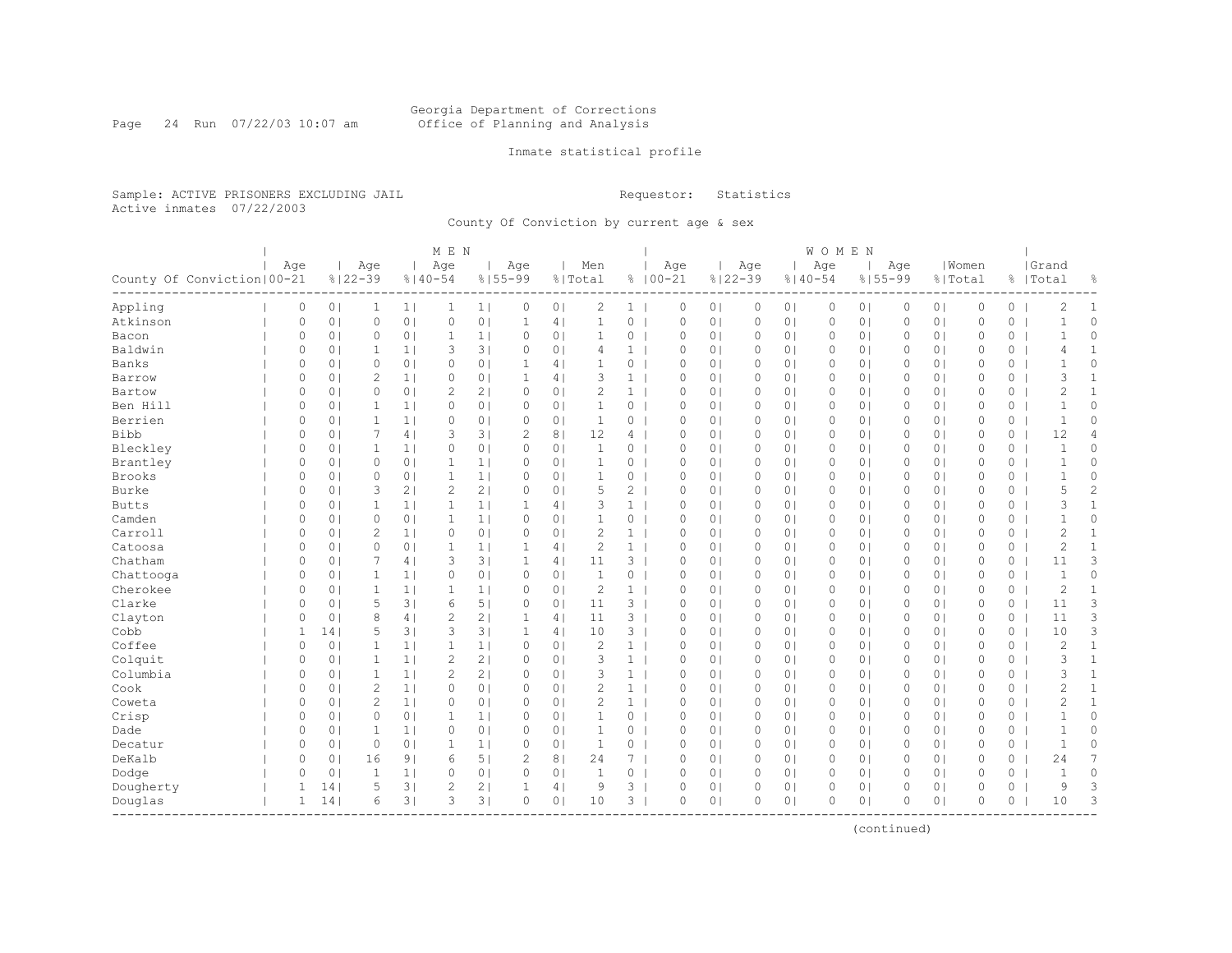#### Georgia Department of Corrections Page 25 Run 07/22/03 10:07 am Office of Planning and Analysis

## Inmate statistical profile

Sample: ACTIVE PRISONERS EXCLUDING JAIL **Requestor:** Statistics Active inmates 07/22/2003

County Of Conviction by current age & sex (continued)

|                              |          |                 |                |                | M E N          |                 |              |                |                |                |             |                |             |                | <b>WOMEN</b> |                |          |                |             |          |                |              |
|------------------------------|----------|-----------------|----------------|----------------|----------------|-----------------|--------------|----------------|----------------|----------------|-------------|----------------|-------------|----------------|--------------|----------------|----------|----------------|-------------|----------|----------------|--------------|
|                              | Age      |                 | Age            |                | Age            |                 | Age          |                | Men            |                | Age         |                | Age         |                | Age          |                | Age      |                | Women       |          | Grand          |              |
| County Of Conviction   00-21 |          |                 | $8122 - 39$    |                | $8140 - 54$    |                 | $8155 - 99$  |                | % Total        |                | $8100 - 21$ |                | $8122 - 39$ | $8140 - 54$    |              | $8155 - 99$    |          | % Total        |             |          | %   Total      | 옹            |
| Elbert                       | 0        | 0 <sub>1</sub>  | 0              | 0 <sub>1</sub> | $\circ$        | 0 <sub>1</sub>  | 1            | 4              | 1              | 0              | $\circ$     | 0 <sub>1</sub> | $\circ$     | 01             | 0            | $\circ$        | 0        | 0 <sub>1</sub> | $\circ$     | 0        | -1             | 0            |
| Emanuel                      | 0        | 0 <sub>1</sub>  | 1              | 1              | 0              | 0 <sub>1</sub>  | $\circ$      | 0 <sub>1</sub> | 1              | 0              | $\circ$     | 0 <sub>1</sub> | $\circ$     | 0 <sub>1</sub> | $\circ$      | 0 <sub>1</sub> | $\Omega$ | 0 <sub>1</sub> | $\mathbf 0$ | 0        | -1             | 0            |
| Fayette                      | 0        | 0 <sub>1</sub>  | $\circ$        | 0 <sub>1</sub> | $\mathbf 1$    | 1               | 1            | 4              | 2              | $\mathbf{1}$   | 0           | 0 <sub>1</sub> | 0           | 0 <sub>1</sub> | 0            | 0 <sub>1</sub> | 0        | 0 <sub>1</sub> | $\circ$     | 0        | $\mathbf{2}$   | $\mathbf{1}$ |
| Floyd                        | 0        | 0 <sub>1</sub>  | 3              | 2              | $\mathbf{1}$   | 1 <sub>1</sub>  | $\circ$      | 0 <sub>1</sub> | 4              | $\mathbf{1}$   | $\circ$     | 0 <sub>1</sub> | 0           | 0 <sub>1</sub> | $\circ$      | 0 <sub>1</sub> | 0        | 0 <sub>1</sub> | $\circ$     | 0        | 4              | $\mathbf{1}$ |
| Forsyth                      | 0        | 0 <sup>1</sup>  | $\mathbf 0$    | 0 <sub>1</sub> | $\mathbf{1}$   | 1 <sub>1</sub>  | $\circ$      | 0 <sub>1</sub> | $\mathbf{1}$   | $\circ$        | $\circ$     | 0 <sub>1</sub> | $\circ$     | 0 <sub>1</sub> | $\circ$      | 0 <sub>1</sub> | 0        | 0 <sub>1</sub> | $\circ$     | 0        | $\mathbf{1}$   | $\circ$      |
| Franklin                     | 0        | 0 <sup>1</sup>  | $\mathbf{1}$   | 1 <sub>1</sub> | $\circ$        | 0 <sub>1</sub>  | $\circ$      | 0 <sub>1</sub> | $\mathbf{1}$   | 0              | $\circ$     | 0 <sub>1</sub> | $\circ$     | 0 <sub>1</sub> | $\circ$      | 0 <sub>1</sub> | 0        | 0 <sub>1</sub> | $\circ$     | 0        | $\mathbf 1$    | $\circ$      |
| Fulton                       | 1        | 14 <sub>1</sub> | 17             | 9 <sub>1</sub> | 13             | 11 <sub>1</sub> | 2            | 8 <sub>1</sub> | 33             | 10             | $\circ$     | 0 <sub>1</sub> | 0           | 0 <sub>1</sub> | $\circ$      | 0 <sub>1</sub> | 0        | 0 <sub>1</sub> | $\mathbf 0$ | 0        | 33             | 10           |
| Gilmer                       | 0        | 0               | $\mathbf{1}$   | 1 <sub>1</sub> | $\Omega$       | 0 <sub>1</sub>  | $\Omega$     | 0 <sub>1</sub> | $\mathbf 1$    | 0              | $\Omega$    | 0 <sub>1</sub> | 0           | 0 <sup>1</sup> | $\Omega$     | 0 <sup>1</sup> | $\Omega$ | 0 <sub>1</sub> | $\circ$     | 0        | $\mathbf{1}$   | 0            |
| Glynn                        | 1        | 14              | 5              | 3 <sub>1</sub> | 3              | 3 <sup>1</sup>  | $\mathbf{1}$ | 4              | 10             | 3              | $\circ$     | 0 <sub>1</sub> | $\circ$     | 0 <sup>1</sup> | $\circ$      | $\circ$        | 0        | 0 <sub>1</sub> | $\circ$     | 0        | 10             | 3            |
| Gordon                       | 0        | 0 <sup>1</sup>  | $\circ$        | 0 <sub>1</sub> | 0              | 0 <sub>1</sub>  | 1            | 4 <sub>1</sub> | $\mathbf{1}$   | 0              | $\circ$     | 0 <sub>1</sub> | $\circ$     | 0 <sup>1</sup> | $\circ$      | 0 <sub>1</sub> | 0        | 0 <sub>1</sub> | $\circ$     | 0        | 1              | 0            |
| Greene                       | 0        | 0 <sub>1</sub>  | $\mathbf{1}$   | 1 <sub>1</sub> | 0              | 0 <sub>1</sub>  | $\circ$      | 0 <sub>1</sub> | $\mathbf{1}$   | 0              | $\circ$     | 0 <sub>1</sub> | $\circ$     | 0 <sub>1</sub> | $\circ$      | 0 <sub>1</sub> | 0        | 0 <sub>1</sub> | $\mathbf 0$ | 0        | $\mathbf{1}$   | 0            |
| Gwinnett                     | $\circ$  | 0 <sup>1</sup>  | $\overline{c}$ | 1 <sub>1</sub> | $\mathbf{1}$   | 1 <sub>1</sub>  | $\circ$      | 0 <sub>1</sub> | 3              | $\mathbf{1}$   | $\circ$     | 0 <sub>1</sub> | $\circ$     | 0 <sub>1</sub> | $\circ$      | 0 <sub>1</sub> | 0        | 0 <sub>1</sub> | $\mathbf 0$ | 0        | 3              | $\mathbf{1}$ |
| Habersham                    | $\circ$  | 0 <sub>1</sub>  | $\circ$        | 0 <sub>1</sub> | $\mathbf{1}$   | 1 <sub>1</sub>  | $\circ$      | 0 <sub>1</sub> | $\mathbf{1}$   | 0              | $\mathbf 0$ | 0 <sub>1</sub> | 0           | 0 <sub>1</sub> | 0            | 0 <sub>1</sub> | 0        | 0 <sub>1</sub> | $\mathbf 0$ | 0        | $\mathbf{1}$   | 0            |
| Hall                         | 0        | 0 <sub>1</sub>  | 3              | 2 <sub>1</sub> | 1              | 1 <sub>1</sub>  | $\circ$      | 0 <sub>1</sub> | 4              | 1 <sup>1</sup> | $\circ$     | 0 <sub>1</sub> | 0           | 0 <sub>1</sub> | $\circ$      | 0 <sub>1</sub> | 0        | 0 <sub>1</sub> | $\mathbf 0$ | 0        | 4              | $\mathbf{1}$ |
| Harris                       | 0        | 0 <sup>1</sup>  | $\mathbf{1}$   | 1 <sub>1</sub> | $\circ$        | 0 <sub>1</sub>  | $\circ$      | 0 <sub>1</sub> | 1              | $\circ$        | $\circ$     | 0 <sub>1</sub> | $\circ$     | 0 <sub>1</sub> | $\circ$      | 0 <sub>1</sub> | 0        | 0 <sub>1</sub> | $\circ$     | 0        |                | 0            |
| Hart                         | 0        | 0               | $\overline{c}$ | 1 <sub>1</sub> | $\overline{c}$ | 2 <sub>1</sub>  | $\circ$      | 0 <sub>1</sub> | 4              | $\mathbf{1}$   | $\circ$     | 0 <sub>1</sub> | $\circ$     | 0 <sub>1</sub> | $\circ$      | 0 <sub>1</sub> | 0        | 0 <sub>1</sub> | $\mathbf 0$ | 0        | 4              | $\mathbf{1}$ |
| Henry                        | 0        | 0               | $\overline{4}$ | 2 <sub>1</sub> | $\circ$        | 0 <sub>1</sub>  | $\Omega$     | 0 <sub>1</sub> | 4              | $\mathbf{1}$   | $\circ$     | 0 <sub>1</sub> | 0           | 0 <sub>1</sub> | $\circ$      | 0 <sub>1</sub> | 0        | 0 <sub>1</sub> | $\mathbf 0$ | 0        | 4              | $\mathbf{1}$ |
| Houston                      | 0        | 0               | $\overline{2}$ | 1 <sub>1</sub> | 5              | 4               | $\circ$      | 0 <sub>1</sub> | 7              | 2              | $\mathbf 0$ | 0 <sub>1</sub> | $\circ$     | 0 <sup>1</sup> | $\circ$      | $\circ$        | $\Omega$ | 0 <sub>1</sub> | $\mathbf 0$ | 0        | 7              | 2            |
| Jackson                      | 1        | 14              | $\mathbf{1}$   | 1 <sub>1</sub> | $\overline{c}$ | 2 <sub>1</sub>  | $\circ$      | 0 <sub>1</sub> | 4              | $\mathbf{1}$   | $\circ$     | 0 <sub>1</sub> | 0           | 0 <sub>1</sub> | 0            | 0 <sub>1</sub> | 0        | 0 <sub>1</sub> | $\mathbf 0$ | 0        | 4              | $\mathbf{1}$ |
| Jasper                       | 0        | 0 <sup>1</sup>  | $\mathbf{1}$   | 1 <sub>1</sub> | 0              | 0 <sub>1</sub>  | $\circ$      | 0 <sub>1</sub> | 1              | 0              | $\circ$     | 0 <sub>1</sub> | $\circ$     | 0 <sub>1</sub> | $\circ$      | 0 <sub>1</sub> | 0        | 0 <sub>1</sub> | $\circ$     | 0        |                | 0            |
| Jeff Davis                   | $\circ$  | 0 <sub>1</sub>  | $\mathbf{1}$   | 1              | $\circ$        | 0 <sub>1</sub>  | 0            | 0 <sub>1</sub> | 1              | 0              | 0           | 0 <sub>1</sub> | 0           | 0 <sub>1</sub> | 0            | 0 <sub>1</sub> | 0        | 0 <sub>1</sub> | $\circ$     | 0        | $\mathbf{1}$   | 0            |
| Jones                        | $\circ$  | 0 <sup>1</sup>  | $\mathbf{1}$   | 1              | 0              | 0 <sub>1</sub>  | $\circ$      | 0 <sub>1</sub> | $\mathbf{1}$   | 0              | $\mathbf 0$ | 0 <sub>1</sub> | 0           | 0 <sub>1</sub> | $\circ$      | $\circ$        | 0        | 0 <sub>1</sub> | $\mathbf 0$ | 0        | $\mathbf{1}$   | 0            |
| Laurens                      | $\circ$  | 0 <sub>1</sub>  | $\mathbf{1}$   | 1              | 0              | 0 <sub>1</sub>  | $\circ$      | 0 <sub>1</sub> | $\mathbf{1}$   | 0              | $\mathbf 0$ | 0 <sub>1</sub> | 0           | 0 <sub>1</sub> | $\circ$      | 0 <sub>1</sub> | 0        | 0 <sub>1</sub> | $\mathbf 0$ | 0        | $\mathbf 1$    | 0            |
| Lee                          | $\circ$  | 0 <sup>1</sup>  | $\mathbf{1}$   | 1              | $\Omega$       | 0 <sub>1</sub>  | $\circ$      | 0 <sub>1</sub> | 1              | 0              | $\circ$     | 0 <sub>1</sub> | 0           | 0 <sub>1</sub> | 0            | 0 <sub>1</sub> | 0        | 0 <sub>1</sub> | $\mathbf 0$ | 0        |                | 0            |
| Liberty                      | 0        | 0               | 1              | 1              | $\mathbf{1}$   | 1               | $\circ$      | 0 <sub>1</sub> | 2              | $\mathbf{1}$   | $\circ$     | 0 <sub>1</sub> | $\circ$     | 0 <sub>1</sub> | $\circ$      | 0 <sub>1</sub> | 0        | 0 <sub>1</sub> | $\circ$     | 0        | $\overline{c}$ | 1            |
| Long                         | $\circ$  | 0               | 3              | 2 <sub>1</sub> | $\circ$        | 0 <sub>1</sub>  | $\circ$      | 0 <sub>1</sub> | 3              | $\mathbf{1}$   | $\mathbf 0$ | 0 <sub>1</sub> | $\circ$     | 0 <sub>1</sub> | $\circ$      | 0 <sub>1</sub> | $\Omega$ | 0 <sub>1</sub> | $\mathbf 0$ | 0        | 3              | $\mathbf{1}$ |
| Lowndes                      | $\circ$  | 0 <sup>1</sup>  | $\mathbf{1}$   | 1 <sub>1</sub> | $\mathbf{1}$   | 1 <sub>1</sub>  | $\circ$      | 0 <sub>1</sub> | $\overline{2}$ | $\mathbf{1}$   | $\circ$     | 0 <sub>1</sub> | $\circ$     | 0 <sup>1</sup> | $\circ$      | $\circ$        | $\Omega$ | 0 <sub>1</sub> | $\mathbf 0$ | 0        | 2              | $\mathbf{1}$ |
| Madison                      | $\circ$  | 0 <sub>1</sub>  | $\mathbf{1}$   | 1 <sub>1</sub> | $\circ$        | 0 <sub>1</sub>  | $\circ$      | 0 <sub>1</sub> | 1              | 0              | $\circ$     | 0 <sub>1</sub> | 0           | 0 <sub>1</sub> | 0            | 0 <sub>1</sub> | 0        | 0 <sub>1</sub> | $\mathbf 0$ | 0        | $\mathbf{1}$   | 0            |
| Marion                       | 0        | 0 <sub>1</sub>  | 1              | 1 <sub>1</sub> | 0              | 0 <sub>1</sub>  | $\circ$      | 0 <sub>1</sub> | 1              | 0              | 0           | 0 <sub>1</sub> | 0           | 0 <sub>1</sub> | 0            | 0 <sub>1</sub> | 0        | 0 <sub>1</sub> | 0           | 0        | $\mathbf{1}$   | 0            |
| McIntosh                     | 0        | 0 <sub>1</sub>  | 1              | 1 <sub>1</sub> | 0              | 0 <sub>1</sub>  | $\circ$      | 0 <sub>1</sub> | 1              | 0              | $\circ$     | 0 <sub>1</sub> | 0           | 0 <sub>1</sub> | $\circ$      | 0 <sub>1</sub> | 0        | 0 <sub>1</sub> | $\circ$     | 0        | 1              | 0            |
| Miller                       | 0        | 0 <sup>1</sup>  | $\mathbf{1}$   | 1 <sub>1</sub> | 0              | 0 <sub>1</sub>  | $\circ$      | 0 <sub>1</sub> | $\mathbf{1}$   | 0              | $\circ$     | 0 <sub>1</sub> | $\circ$     | 0 <sub>1</sub> | $\circ$      | 0 <sub>1</sub> | $\Omega$ | 0 <sub>1</sub> | $\circ$     | 0        | $\mathbf{1}$   | 0            |
| Monroe                       | $\circ$  | 0 <sub>1</sub>  | $\circ$        | 0 <sub>1</sub> | $\overline{c}$ | 2 <sub>1</sub>  | $\circ$      | 0 <sub>1</sub> | $\overline{c}$ | 1 <sup>1</sup> | $\circ$     | 0 <sub>1</sub> | 0           | 0 <sub>1</sub> | $\circ$      | 0 <sub>1</sub> | 0        | 0 <sub>1</sub> | $\circ$     | $\circ$  | $\overline{2}$ | $\mathbf{1}$ |
| Muscogee                     | 0        | 0 <sub>1</sub>  | 5              | 3              | 5              | 4               | $\circ$      | 0 <sub>1</sub> | 10             | $3-1$          | $\circ$     | 0 <sub>1</sub> | 0           | 0 <sub>1</sub> | 0            | 0 <sub>1</sub> | 0        | 0 <sub>1</sub> | $\circ$     | 0        | 10             | 3            |
| Newton                       | 0        | 0               | 1              | 1              | 0              | 0 <sub>1</sub>  | $\circ$      | 0 <sub>1</sub> | $\mathbf{1}$   | 0              | $\circ$     | 0 <sub>1</sub> | $\Omega$    | 0 <sub>1</sub> | $\Omega$     | $\circ$        | $\Omega$ | 0 <sub>1</sub> | $\circ$     | 0        | $\mathbf 1$    | 0            |
| Oqlethorpe                   | $\Omega$ | $\Omega$        | $\Omega$       | 0 <sub>1</sub> | 1              | 1 <sub>1</sub>  | $\Omega$     | 0 <sub>1</sub> | 1              | 0              | $\Omega$    | 0 <sub>1</sub> | $\Omega$    | 0 <sub>1</sub> | $\Omega$     | $\circ$        | $\Omega$ | 0 <sub>1</sub> | $\Omega$    | $\Omega$ | $\mathbf{1}$   | $\Omega$     |
|                              |          |                 |                |                |                |                 |              |                |                |                |             |                |             |                |              |                |          |                |             |          |                |              |

(continued)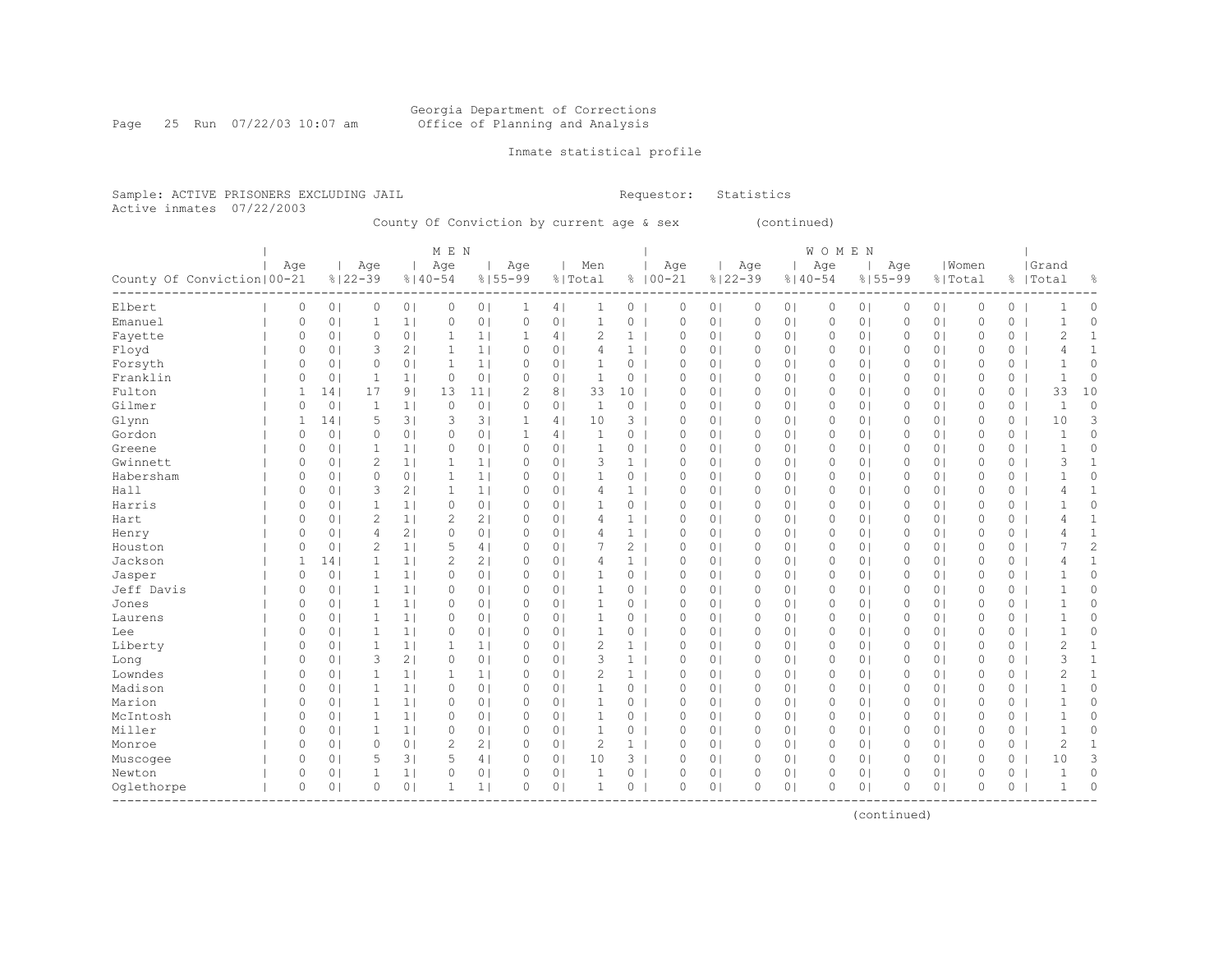#### Georgia Department of Corrections Page 26 Run 07/22/03 10:07 am Office of Planning and Analysis

## Inmate statistical profile

Sample: ACTIVE PRISONERS EXCLUDING JAIL **Requestor:** Statistics Active inmates 07/22/2003

County Of Conviction by current age & sex (continued)

|                              |          |                |              |                | M E N          |                |             |                |                |                |             |                |             |                | <b>WOMEN</b> |                |          |                |              |         |                |                |
|------------------------------|----------|----------------|--------------|----------------|----------------|----------------|-------------|----------------|----------------|----------------|-------------|----------------|-------------|----------------|--------------|----------------|----------|----------------|--------------|---------|----------------|----------------|
|                              | Age      |                | Age          |                | Age            |                | Age         |                | Men            |                | Age         |                | Age         |                | Age          |                | Age      |                | Women        |         | Grand          |                |
| County Of Conviction   00-21 |          |                | $8122 - 39$  |                | $8140 - 54$    |                | $8155 - 99$ |                | % Total        |                | $8100 - 21$ |                | $8122 - 39$ |                | $8140 - 54$  | $8155 - 99$    |          |                | % Total      |         | %   Total      | 옹              |
| Paulding                     | 0        | 0 <sub>1</sub> | 0            | 0 <sub>1</sub> | 1              | 1              | 0           | 0 <sub>1</sub> |                | 0              | 0           | 0 <sub>1</sub> | 0           | 0              | 0            | 0 <sub>1</sub> | 0        | 0 <sub>1</sub> | 0            | 0       |                | 0              |
| Pierce                       | 0        | 0 <sub>1</sub> | $\circ$      | 0 <sub>1</sub> | $\mathbf{1}$   | 1              | 0           | 0 <sub>1</sub> | 1              | 0              | $\Omega$    | $\circ$        | $\mathbf 0$ | $\circ$        | 0            | 0 <sub>1</sub> | $\Omega$ | 0 <sub>1</sub> | $\mathbf{0}$ | 0       | $\mathbf{1}$   | $\circ$        |
| Pike                         | 0        | 0 <sub>1</sub> | 1            | 1 <sub>1</sub> | $\mathbf{1}$   | 1 <sub>1</sub> | 1           | 4              | 3              | $\mathbf{1}$   | $\Omega$    | 0 <sup>1</sup> | $\circ$     | 0 <sup>1</sup> | $\circ$      | 0 <sub>1</sub> | $\Omega$ | 0 <sub>1</sub> | $\Omega$     | 0       | 3              | 1              |
| Pulaski                      | 0        | 0 <sub>1</sub> | $\mathbf{1}$ | 1 <sub>1</sub> | 0              | 0 <sub>1</sub> | 0           | 0 <sub>1</sub> | 1              | 0              | $\Omega$    | 0 <sup>1</sup> | $\circ$     | $\circ$        | 0            | 0 <sub>1</sub> | $\Omega$ | 0 <sub>1</sub> | $\circ$      | 0       |                | $\Omega$       |
| Putnam                       | 0        | 0 <sub>1</sub> | 3            | 2 <sub>1</sub> | -1             | 1              | 0           | 0 <sub>1</sub> | 4              | $\mathbf{1}$   | $\Omega$    | 0 <sub>1</sub> | 0           | 01             | 0            | 0 <sub>1</sub> | 0        | 0 <sub>1</sub> | $\circ$      | 0       | 4              |                |
| Rabun                        | 0        | 0 <sub>1</sub> | 1            | 1 <sub>1</sub> | $\circ$        | 0 <sub>1</sub> | 0           | 0 <sub>1</sub> | 1              | 0              | 0           | 0 <sub>1</sub> | 0           | 0 <sup>1</sup> | 0            | 0 <sub>1</sub> | 0        | 0 <sub>1</sub> | $\circ$      | 0       |                | $\Omega$       |
| Randolph                     | 0        | 0 <sub>1</sub> | $\mathbf{1}$ | 1 <sub>1</sub> | 0              | 0 <sub>1</sub> | 0           | 0 <sub>1</sub> | $\mathbf 1$    | 0              | 0           | 0 <sub>1</sub> | $\circ$     | 0 <sup>1</sup> | 0            | 0 <sub>1</sub> | 0        | 0 <sub>1</sub> | 0            | 0       | $\mathbf{1}$   | $\Omega$       |
| Richmond                     | 1        | 14             | 7            | 4 <sub>1</sub> | 5              | 4              |             | 4 <sub>1</sub> | 14             | 4              | 0           | 0 <sub>1</sub> | 1           | 501            | 0            | 0 <sub>1</sub> | 0        | 0 <sub>1</sub> | 1            | 50      | 15             | 5              |
| Rockdale                     | 0        | 0 <sub>1</sub> | 3            | 2 <sub>1</sub> | $\mathbf{1}$   | 1              | 0           | 0 <sub>1</sub> | 4              | $\mathbf{1}$   | $\circ$     | 0 <sub>1</sub> | $\circ$     | 0 <sup>1</sup> | 0            | 0 <sub>1</sub> | 0        | 0 <sub>1</sub> | $\mathbb O$  | $\circ$ | 4              | 1              |
| Spalding                     | 0        | 0 <sub>1</sub> | 3            | 2 <sub>1</sub> | $\mathbf{2}$   | 2 <sub>1</sub> | $\Omega$    | 0 <sub>1</sub> | 5              | 2              | $\circ$     | 0 <sub>1</sub> | $\circ$     | $\circ$        | $\circ$      | 0 <sub>1</sub> | $\Omega$ | 0 <sub>1</sub> | $\circ$      | 0       | 5              | 2              |
| Sumter                       | 0        | 0 <sub>1</sub> | $\circ$      | 0 <sub>1</sub> | $\mathbf{1}$   | 1              | 0           | 0 <sub>1</sub> | $\mathbf{1}$   | $\overline{0}$ | $\circ$     | 0 <sub>1</sub> | $\circ$     | 0 <sub>1</sub> | $\circ$      | 0 <sub>1</sub> | 0        | 0 <sub>1</sub> | $\circ$      | 0       | -1             | 0              |
| Terrell                      | $\Omega$ | 0 <sub>1</sub> | $\circ$      | 0 <sub>1</sub> | -1             | 1              | $\Omega$    | 0 <sub>1</sub> | 1              | 0              | $\Omega$    | 0 <sub>1</sub> | 0           | 01             | 0            | 0 <sub>1</sub> | 0        | 0 <sup>1</sup> | $\circ$      | 0       | -1             | 0              |
| Thomas                       | $\Omega$ | 0 <sub>1</sub> | 1            | $1\vert$       | $\mathbf{1}$   | 1 <sub>1</sub> | $\Omega$    | 0 <sub>1</sub> | 2              | $\mathbf{1}$   | $\Omega$    | 0 <sub>1</sub> | 0           | 0 <sub>1</sub> | 0            | 0 <sub>1</sub> | $\Omega$ | 0 <sup>1</sup> | $\Omega$     | 0       | 2              | 1              |
| Tift                         | 0        | 0 <sub>1</sub> | 0            | 0 <sub>1</sub> | 1              | 1              |             | 4 <sub>1</sub> | 2              | $\mathbf{1}$   | $\Omega$    | 0 <sub>1</sub> | 0           | 0 <sub>1</sub> | 0            | 0 <sub>1</sub> | 0        | 0 <sub>1</sub> | $\circ$      | 0       | 2              | 1              |
| Toombs                       | 0        | 0 <sub>1</sub> | 2            | 1 <sub>1</sub> | 1              | 1              | $\Omega$    | 0 <sub>1</sub> | 3              | $\mathbf{1}$   | $\Omega$    | 0 <sub>1</sub> | 0           | 0              | 0            | 0 <sub>1</sub> | 0        | 0 <sub>1</sub> | $\circ$      | 0       | 3              | 1              |
| Towns                        | $\Omega$ | 0 <sup>1</sup> | 1            | 1 <sub>1</sub> | 0              | 0 <sub>1</sub> | $\Omega$    | 0 <sub>1</sub> |                | 0              | $\Omega$    | 0 <sup>1</sup> | 0           | 0              | 0            | 0              | 0        | 0 <sub>1</sub> | $\Omega$     | 0       | -1             | $\Omega$       |
| Troup                        | 0        | 0 <sub>1</sub> | $\circ$      | 0 <sup>1</sup> | $\mathbf{1}$   | 1 <sub>1</sub> | $\Omega$    | 0 <sup>1</sup> | 1              | 0              | $\Omega$    | 0 <sup>1</sup> | $\circ$     | 0              | $\circ$      | $\circ$        | $\Omega$ | 0 <sub>1</sub> | $\circ$      | 0       |                | $\Omega$       |
| Union                        | 0        | 0 <sub>1</sub> | $\circ$      | 0 <sup>1</sup> | 1              | 1 <sub>1</sub> | 0           | 0 <sub>1</sub> | 1              | 0              | $\circ$     | 0 <sup>1</sup> | $\circ$     | $\circ$        | $\circ$      | 0 <sub>1</sub> | $\Omega$ | 0 <sub>1</sub> | $\circ$      | 0       |                | $\Omega$       |
| Upson                        | 0        | 0 <sub>1</sub> | 0            | 0 <sub>1</sub> | -1             | 1 <sub>1</sub> | 0           | 0 <sub>1</sub> | 1              | 0              | $\Omega$    | 0 <sup>1</sup> | $\circ$     | 0 <sup>1</sup> | 0            | 0 <sub>1</sub> | 0        | 0 <sub>1</sub> | $\circ$      | 0       |                | $\Omega$       |
| Walker                       | 0        | 0 <sub>1</sub> | 2            | 1 <sub>1</sub> | $\circ$        | 0 <sub>1</sub> | 0           | 0 <sub>1</sub> | $\overline{c}$ | $\mathbf{1}$   | $\Omega$    | 0 <sup>1</sup> | -1          | 501            | 0            | 0 <sub>1</sub> | 0        | 0 <sub>1</sub> | 1            | 50      | 3              |                |
| Walton                       | 0        | 0 <sub>1</sub> | $\circ$      | 0 <sub>1</sub> | $\overline{c}$ | 2 <sub>1</sub> | 0           | 0 <sub>1</sub> | $\overline{c}$ | 1 <sup>1</sup> | $\circ$     | 0 <sub>1</sub> | $\circ$     | 0 <sub>1</sub> | 0            | 0 <sub>1</sub> | 0        | 0 <sub>1</sub> | $\mathbf{0}$ | $\circ$ | $\overline{2}$ | 1              |
| Ware                         | 0        | 0 <sub>1</sub> | 3            | 2 <sub>1</sub> | 3              | 3              | $\Omega$    | 0 <sub>1</sub> | 6              | $\overline{2}$ | 0           | 0 <sub>1</sub> | 0           | 0 <sub>1</sub> | 0            | 0 <sub>1</sub> | 0        | 0 <sub>1</sub> | 0            | 0       | 6              | $\overline{c}$ |
| Washington                   | 0        | 0 <sub>1</sub> | $\mathbf{1}$ | 1 <sub>1</sub> | 0              | 0 <sub>1</sub> | 0           | 0 <sub>1</sub> |                | 0              | $\circ$     | 0 <sub>1</sub> | $\circ$     | 0              | 0            | 0 <sub>1</sub> | 0        | 0 <sub>1</sub> | $\circ$      | 0       |                | $\Omega$       |
| Wayne                        | 0        | 0 <sub>1</sub> | $\mathbf{1}$ | $1\vert$       | $\circ$        | 0 <sub>1</sub> | 0           | 0 <sub>1</sub> | $\mathbf{1}$   | 0              | $\circ$     | 0 <sub>1</sub> | $\circ$     | $\circ$        | $\circ$      | 0 <sub>1</sub> | 0        | 0 <sub>1</sub> | $\mathbf{0}$ | 0       | $\mathbf{1}$   | 0              |
| Whitfield                    | 0        | 0 <sub>1</sub> | $\circ$      | 0 <sub>1</sub> | 2              | 2 <sub>1</sub> | 2           | 8 <sub>1</sub> | 4              | $1 \mid$       | $\circ$     | 0 <sub>1</sub> | $\circ$     | 0 <sup>1</sup> | $\circ$      | 0 <sub>1</sub> | 0        | 0 <sub>1</sub> | $\circ$      | 0       | 4              | $\mathbf{1}$   |
| Wilkes                       | 0        | 0 <sub>1</sub> | -1           | $1\vert$       | O              | 0 <sub>1</sub> | $\Omega$    | 0 <sub>1</sub> | -1             | $\circ$        | $\Omega$    | 0 <sub>1</sub> | $\Omega$    | 01             | 0            | 0 <sub>1</sub> | 0        | 0 <sub>1</sub> | $\Omega$     | 0       | -1             | $\Omega$       |
| Total reported               |          | 7 1001         | 179 100      |                | 118 100        |                | 24 1001     |                | 328 100        |                | $\circ$     | 0 <sub>1</sub> |             | 2 100          | $\circ$      | 0 <sub>1</sub> | 0        | 0 <sub>1</sub> |              | 2 100   | 330 100        |                |
| Percent reported             |          | 100.0          |              | 100.0          |                | 100.0          |             | 100.01         |                | 100.0          |             | .01            |             | 100.0          |              | .0             |          | .01            |              | 100.0   |                | 100.0          |
|                              |          |                |              |                |                |                |             |                |                |                |             |                |             |                |              |                |          |                |              |         |                |                |
| Not reported                 | 0        |                | $\circ$      |                | 0              |                | $\circ$     |                | $\circ$        |                | 0           |                | $\circ$     |                | 0            |                | 0        |                | $\circ$      |         | $\circ$        |                |
| Total                        | 7        |                | 179          |                | 118            |                | 24          |                | 328            |                | $\circ$     |                | 2           |                | 0            |                | 0        |                | 2            |         | 330            |                |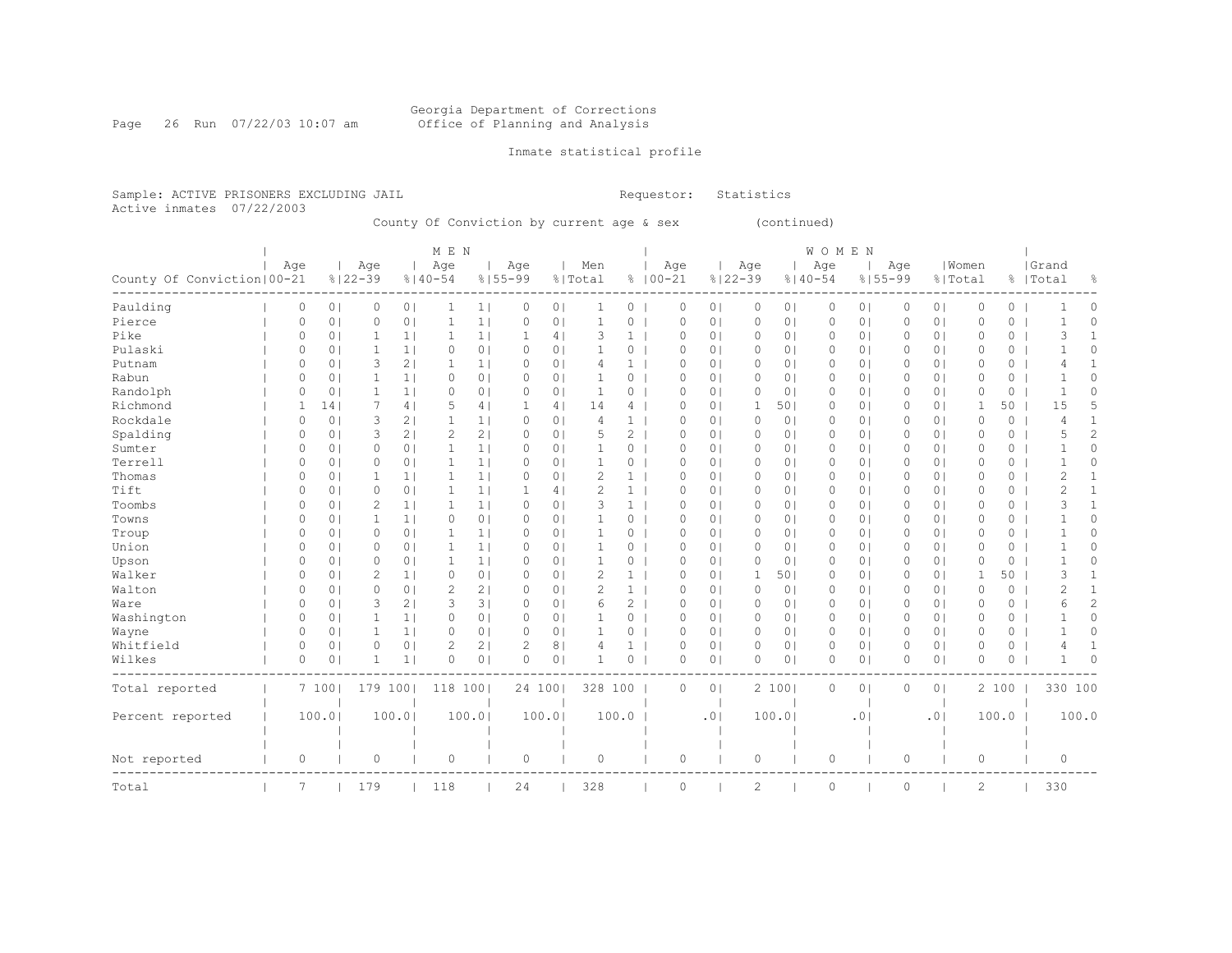#### Georgia Department of Corrections Page 27 Run 07/22/03 10:07 am Office of Planning and Analysis

## Inmate statistical profile

Sample: ACTIVE PRISONERS EXCLUDING JAIL **Requestor:** Statistics Active inmates 07/22/2003

Circ Of Conviction by current age & sex

|                    |                   |                |                    |                | M E N              |                |                    |                |                |                       |                    |                |                    |                | WOMEN   |                |          |                |                  |          |                    |                |
|--------------------|-------------------|----------------|--------------------|----------------|--------------------|----------------|--------------------|----------------|----------------|-----------------------|--------------------|----------------|--------------------|----------------|---------|----------------|----------|----------------|------------------|----------|--------------------|----------------|
| Circ Of Conviction | Age<br>$100 - 21$ |                | Age<br>$8122 - 39$ |                | Age<br>$8140 - 54$ |                | Age<br>$8155 - 99$ |                | Men<br>% Total |                       | Age<br>$8100 - 21$ |                | Age<br>$8122 - 39$ | $8140 - 54$    | Age     | $8155 - 99$    | Age      |                | Women<br>% Total |          | Grand<br>%   Total | 욲              |
| Alapaha            | 0                 | 0 <sub>1</sub> | 3                  | 2 <sub>1</sub> | 0                  | 0 <sub>1</sub> | 1                  | 4              | 4              | $\mathbf{1}$          | 0                  | 0 <sub>1</sub> | $\circ$            | 0 <sub>1</sub> | $\circ$ | 0 <sub>1</sub> | $\circ$  | 0 <sub>1</sub> | $\mathbf{0}$     | $\circ$  | 4                  | $\mathbf{1}$   |
| Alcovy             | $\Omega$          | 0 <sub>1</sub> | $\mathbf{1}$       | 1 <sub>1</sub> | $\overline{c}$     | 2 <sub>1</sub> | $\circ$            | 0 <sup>1</sup> | 3              | $\mathbf{1}$          | 0                  | 0 <sub>1</sub> | $\circ$            | 0 <sub>1</sub> | $\circ$ | 0 <sub>1</sub> | 0        | 0 <sub>1</sub> | $\mathbf{0}$     | $\Omega$ | 3                  | $\mathbf{1}$   |
| Atlanta            | 1                 | 14             | 17                 | 9 <sub>1</sub> | 13                 | 11             | $\overline{c}$     | 8 <sup>1</sup> | 33             | 10 <sub>1</sub>       | $\Omega$           | 0 <sub>1</sub> | 0                  | 0 <sub>1</sub> | $\circ$ | 0 <sub>1</sub> | $\Omega$ | 0 <sub>1</sub> | $\circ$          | 0        | 33                 | 10             |
| Atlantic           | 0                 | 0 <sub>1</sub> | 5                  | 3 <sup>1</sup> | 1                  | 1              | 0                  | 0 <sub>1</sub> | 6              | $\mathbf{2}^{\prime}$ | $\Omega$           | 0 <sub>1</sub> | 0                  | 0 <sub>1</sub> | 0       | $\circ$        | 0        | 0 <sub>1</sub> | $\circ$          | 0        | 6                  | $\overline{c}$ |
| Augusta            | $\mathbf{1}$      | 141            | 11                 | 61             | 9                  | 8 <sub>1</sub> | $\mathbf{1}$       | $\overline{4}$ | 22             | 7                     | $\Omega$           | 0 <sub>1</sub> | 1                  | 501            | $\circ$ | 0 <sub>1</sub> | $\Omega$ | 0 <sub>1</sub> | 1                | 50       | 23                 | 7              |
| Blue Ridge         | 0                 | 0 <sub>1</sub> | $\mathbf{1}$       | 1 <sup>1</sup> | $\mathbf{1}$       | 1              | 0                  | 0 <sub>1</sub> | 2              | $\mathbf{1}$          | 0                  | 0 <sub>1</sub> | $\circ$            | 01             | $\circ$ | 0 <sub>1</sub> | 0        | 0 <sub>1</sub> | $\circ$          | 0        | $\overline{c}$     | $\mathbf{1}$   |
| Brunswick          | $\mathbf 1$       | 14             | 8                  | 4 <sup>1</sup> | 5                  | 4              | $\mathbf{1}$       | 4              | 15             | 5                     | $\Omega$           | 0 <sub>1</sub> | $\circ$            | 0 <sub>1</sub> | $\circ$ | 0 <sub>1</sub> | $\Omega$ | 0 <sub>1</sub> | $\mathbf{0}$     | 0        | 15                 | 5              |
| Chattahoochee      | $\Omega$          | 0 <sub>1</sub> | 7                  | 4 <sub>1</sub> | 5                  | 4 <sub>1</sub> | $\circ$            | 0 <sub>1</sub> | 12             | 4                     | $\Omega$           | 0 <sub>1</sub> | $\circ$            | 0 <sub>1</sub> | $\circ$ | 0 <sub>1</sub> | $\circ$  | 0 <sub>1</sub> | $\circ$          | 0        | 12                 | 4              |
| Cherokee           | 0                 | 0 <sub>1</sub> | $\circ$            | 0 <sub>1</sub> | $\overline{c}$     | 2 <sub>1</sub> | 1                  | 4              | 3              | 1 <sup>1</sup>        | $\Omega$           | 0 <sub>1</sub> | $\circ$            | 0 <sub>1</sub> | $\circ$ | 0 <sub>1</sub> | $\circ$  | 0 <sub>1</sub> | $\circ$          | 0        | 3                  | $\mathbf{1}$   |
| Clayton            | 0                 | 0 <sup>1</sup> | 8                  | 4 <sup>1</sup> | $\overline{2}$     | 2 <sub>1</sub> | $\mathbf{1}$       | 4 <sup>1</sup> | 11             | 3                     | $\Omega$           | 0 <sub>1</sub> | $\circ$            | 01             | $\circ$ | 0 <sub>1</sub> | 0        | 0 <sub>1</sub> | $\circ$          | 0        | 11                 | 3              |
| Cobb               | $\mathbf{1}$      | 141            | 5                  | 3 <sup>1</sup> | 3                  | 31             | $\mathbf{1}$       | $\overline{4}$ | 10             | 3                     | $\Omega$           | 0 <sub>1</sub> | $\circ$            | 01             | $\circ$ | 0 <sub>1</sub> | $\Omega$ | 0 <sub>1</sub> | $\circ$          | 0        | 10                 | 3              |
| Conasauga          | $\Omega$          | 0 <sub>1</sub> | 0                  | 0 <sub>1</sub> | $\overline{c}$     | 2 <sub>1</sub> | $\overline{c}$     | 8 <sup>1</sup> | $\overline{4}$ | 1 <sup>1</sup>        | $\Omega$           | 0 <sub>1</sub> | $\circ$            | 01             | $\circ$ | 0 <sub>1</sub> | $\Omega$ | 0 <sub>1</sub> | $\mathbf{0}$     | 0        | 4                  | $\mathbf{1}$   |
| Cordele            | $\Omega$          | 0 <sub>1</sub> | 1                  | 1 <sub>1</sub> | $\mathbf{1}$       | 1              | $\circ$            | 0 <sub>1</sub> | $\overline{c}$ | $\mathbf{1}$          | $\Omega$           | 0 <sub>1</sub> | 0                  | 01             | 0       | 0 <sub>1</sub> | $\Omega$ | 0 <sub>1</sub> | $\mathbf{0}$     | 0        | $\mathbf{2}$       | $\mathbf{1}$   |
| Coweta             | $\Omega$          | 0 <sup>1</sup> | 4                  | 21             | $\mathbf{1}$       | 1              | 0                  | 0 <sub>1</sub> | 5              | $\mathbf{2}^{\prime}$ | $\Omega$           | 0 <sub>1</sub> | $\circ$            | 0 <sub>1</sub> | $\circ$ | 0 <sub>1</sub> | $\circ$  | 0 <sub>1</sub> | $\circ$          | 0        | 5                  | $\overline{c}$ |
| Dougherty          | 1                 | 14             | 5                  | 3 <sup>1</sup> | $\overline{c}$     | 2 <sub>1</sub> | $\mathbf{1}$       | 4              | 9              | 3                     | $\Omega$           | 0 <sub>1</sub> | $\circ$            | 0 <sub>1</sub> | $\circ$ | 0 <sub>1</sub> | 0        | 0 <sub>1</sub> | $\circ$          | 0        | 9                  | 3              |
| Dublin             | $\Omega$          | 0 <sup>1</sup> | 1                  | 1 <sup>1</sup> | $\circ$            | 0 <sub>1</sub> | 0                  | 0 <sup>1</sup> | $\mathbf{1}$   | $\circ$               | $\Omega$           | 0 <sub>1</sub> | $\circ$            | 01             | $\circ$ | 0 <sub>1</sub> | 0        | 0 <sub>1</sub> | $\circ$          | 0        | $\mathbf{1}$       | 0              |
| Eastern            | $\Omega$          | 0 <sup>1</sup> | 7                  | 4 <sup>1</sup> | 3                  | 3 <sub>1</sub> | $\mathbf{1}$       | $\overline{4}$ | 11             | 3                     | $\Omega$           | 0 <sub>1</sub> | $\circ$            | 01             | $\circ$ | 0 <sub>1</sub> | $\Omega$ | 0 <sub>1</sub> | $\Omega$         | $\Omega$ | 11                 | 3              |
| Flint              | 0                 | 0 <sub>1</sub> | 4                  | 2 <sub>1</sub> | $\circ$            | 0 <sub>1</sub> | 0                  | 0 <sub>1</sub> | $\overline{4}$ | 1 <sup>1</sup>        | 0                  | 0 <sub>1</sub> | $\circ$            | 01             | $\circ$ | 0 <sub>1</sub> | $\Omega$ | 0 <sub>1</sub> | $\circ$          | $\circ$  | 4                  | $\mathbf{1}$   |
| Griffin            | $\Omega$          | 0 <sub>1</sub> | 4                  | 2 <sub>1</sub> | 5                  | 4              | $\mathbf{2}$       | 8 <sup>1</sup> | 11             | 3                     | $\Omega$           | 0 <sub>1</sub> | $\circ$            | 0 <sub>1</sub> | 0       | 0 <sub>1</sub> | $\Omega$ | 0 <sub>1</sub> | $\mathbf{0}$     | 0        | 11                 | 3              |
| Gwinnett           | $\Omega$          | 0 <sub>1</sub> | $\overline{2}$     | 1 <sub>1</sub> | $\mathbf{1}$       | 1              | 0                  | 0 <sub>1</sub> | 3              | 1                     | $\Omega$           | 0 <sub>1</sub> | $\circ$            | 0 <sub>1</sub> | 0       | 0 <sub>1</sub> | $\circ$  | 0 <sub>1</sub> | $\circ$          | 0        | 3                  | $\mathbf{1}$   |
| Houston            | $\Omega$          | 0 <sup>1</sup> | $\overline{2}$     | 1 <sup>1</sup> | 5                  | 4              | 0                  | 0 <sub>1</sub> | 7              | $\overline{2}$        | $\Omega$           | 0 <sub>1</sub> | $\circ$            | 0 <sub>1</sub> | $\circ$ | 0 <sub>1</sub> | $\circ$  | 0 <sub>1</sub> | $\circ$          | 0        | 7                  | $\overline{c}$ |
| Lookout Mountain   | $\Omega$          | 0 <sup>1</sup> | 4                  | 2 <sub>1</sub> | $\mathbf{1}$       | 1              | $\mathbf{1}$       | 4              | 6              | $\overline{2}$        | $\Omega$           | 0 <sub>1</sub> | $\mathbf{1}$       | 501            | $\circ$ | 0 <sub>1</sub> | $\Omega$ | 0 <sub>1</sub> | $\mathbf{1}$     | 50       | 7                  | 2              |
| Macon              | $\Omega$          | 0 <sup>1</sup> | 7                  | 4 <sup>1</sup> | 3                  | 3 <sub>1</sub> | $\overline{c}$     | 8              | 12             | $\overline{4}$        | $\Omega$           | 0 <sub>1</sub> | $\circ$            | 0 <sub>1</sub> | $\circ$ | 0 <sub>1</sub> | $\Omega$ | 0 <sub>1</sub> | $\Omega$         | $\Omega$ | 12                 | 4              |
| Middle             | 0                 | 0 <sub>1</sub> | 4                  | 2 <sub>1</sub> | $\mathbf{1}$       | 1              | 0                  | 0 <sub>1</sub> | 5              | $\mathbf{2}^{\prime}$ | 0                  | 0 <sub>1</sub> | $\circ$            | 0              | 0       | 0 <sub>1</sub> | $\Omega$ | 0 <sub>1</sub> | $\circ$          | $\circ$  | 5                  | $\overline{c}$ |
| Mountain           | $\Omega$          | 0 <sub>1</sub> | $\mathbf{1}$       | 1 <sub>1</sub> | $\mathbf{1}$       | 1              | 0                  | 0 <sub>1</sub> | $\overline{2}$ | $\mathbf{1}$          | $\Omega$           | 0 <sub>1</sub> | 0                  | 0              | 0       | 0 <sub>1</sub> | 0        | 0 <sub>1</sub> | $\mathbb O$      | 0        | $\overline{2}$     | $\mathbf{1}$   |
| Northeastern       | $\Omega$          | 0 <sup>1</sup> | 3                  | 2 <sub>1</sub> | $\mathbf{1}$       | 1              | 0                  | 0 <sup>1</sup> | $\overline{4}$ | 1 <sup>1</sup>        | $\Omega$           | 0 <sub>1</sub> | $\circ$            | 0 <sub>1</sub> | $\circ$ | 0 <sub>1</sub> | 0        | 0 <sub>1</sub> | $\circ$          | 0        | 4                  | $\mathbf{1}$   |
| Northern           | 0                 | 0 <sup>1</sup> | 4                  | 2 <sub>1</sub> | 3                  | 3 <sub>1</sub> | $\mathbf{1}$       | 4              | 8              | $\mathbf{2}^{\prime}$ | $\Omega$           | 0 <sub>1</sub> | $\circ$            | 0 <sub>1</sub> | $\circ$ | 0 <sub>1</sub> | $\circ$  | 0 <sub>1</sub> | $\circ$          | 0        | 8                  | 2              |
| Ocmulgee           | $\Omega$          | 0 <sub>1</sub> | 7                  | 4 <sup>1</sup> | $\overline{4}$     | 3              | 0                  | 0              | 11             | 3                     | $\Omega$           | 0 <sub>1</sub> | $\circ$            | 01             | $\circ$ | 0 <sub>1</sub> | $\Omega$ | 0 <sub>1</sub> | $\circ$          | 0        | 11                 | 3              |
| Oconee             | $\Omega$          | 0 <sup>1</sup> | 3                  | 2 <sub>1</sub> | $\circ$            | 0 <sub>1</sub> | $\Omega$           | 0              | $\mathcal{R}$  | $\mathbf{1}$          | $\Omega$           | 0 <sub>1</sub> | $\circ$            | 01             | $\circ$ | 0 <sub>1</sub> | $\Omega$ | 0 <sub>1</sub> | $\Omega$         | $\Omega$ | 3                  | $\mathbf{1}$   |
| Pataula            | $\Omega$          | 0 <sub>1</sub> | $\overline{2}$     | 1 <sub>1</sub> | $\mathbf{1}$       | 1              | 0                  | 0 <sub>1</sub> | 3              | 1 <sup>1</sup>        | $\Omega$           | 0 <sub>1</sub> | 0                  | 01             | 0       | 0 <sub>1</sub> | $\Omega$ | 0 <sub>1</sub> | $\circ$          | 0        | 3                  | $\mathbf{1}$   |
| Piedmont           | 1                 | 14             | 3                  | 21             | $\overline{c}$     | 2 <sub>1</sub> | $\overline{c}$     | 8 <sup>1</sup> | 8              | 2 <sup>1</sup>        | $\Omega$           | 0 <sub>1</sub> | 0                  | 0              | 0       | 0 <sub>1</sub> | 0        | 0 <sub>1</sub> | $\mathbb O$      | 0        | 8                  | $\overline{c}$ |
| Rome               | $\Omega$          | 0 <sub>1</sub> | 3                  | 2 <sub>1</sub> | $\mathbf{1}$       | 1              | 0                  | 0 <sub>1</sub> | $\overline{4}$ | 1 <sup>1</sup>        | $\Omega$           | 0 <sub>1</sub> | $\circ$            | 0 <sub>1</sub> | $\circ$ | 0 <sub>1</sub> | $\circ$  | 0 <sub>1</sub> | $\circ$          | 0        | 4                  | $\mathbf{1}$   |
| South Georgia      | 0                 | 0 <sup>1</sup> | $\circ$            | 0 <sub>1</sub> | $\mathbf{1}$       | 1              | $\Omega$           | 0 <sub>1</sub> | $\mathbf{1}$   | 0 <sub>1</sub>        | $\Omega$           | 0 <sub>1</sub> | $\circ$            | 0 <sub>1</sub> | $\circ$ | 0 <sub>1</sub> | $\circ$  | 0 <sub>1</sub> | $\mathbf{0}$     | 0        | -1                 | 0              |
| Southern           | $\Omega$          | 0 <sup>1</sup> | 3                  | 2 <sub>1</sub> | 5                  | 4              | 0                  | 0 <sub>1</sub> | 8              | $\mathbf{2}^{\prime}$ | $\Omega$           | 0 <sub>1</sub> | 0                  | 0 <sub>1</sub> | 0       | 0 <sub>1</sub> | $\Omega$ | 0 <sub>1</sub> | $\circ$          | 0        | 8                  | $\overline{c}$ |
| Southwestern       | $\Omega$          | 0 <sub>1</sub> | $\mathbf{1}$       | 1 <sub>1</sub> | $\mathbf{1}$       | 1              | 0                  | 0              | $\overline{c}$ | $\mathbf{1}$          | $\Omega$           | 0 <sub>1</sub> | 0                  | 0              | $\circ$ | $\circ$        | O        | 0 <sup>1</sup> | $\Omega$         | $\Omega$ | 2                  | $\mathbf{1}$   |
| Stone Mountain     | $\Omega$          | 0 <sup>1</sup> | 16                 | 9 <sub>1</sub> | 6                  | 5 <sub>1</sub> | 2                  | 8              | 24             | 7 <sup>1</sup>        | 0                  | 0 <sub>1</sub> | $\Omega$           | 0              | $\circ$ | 0 <sub>1</sub> | $\Omega$ | 0 <sub>1</sub> | $\Omega$         | $\Omega$ | 24                 | 7              |

(continued)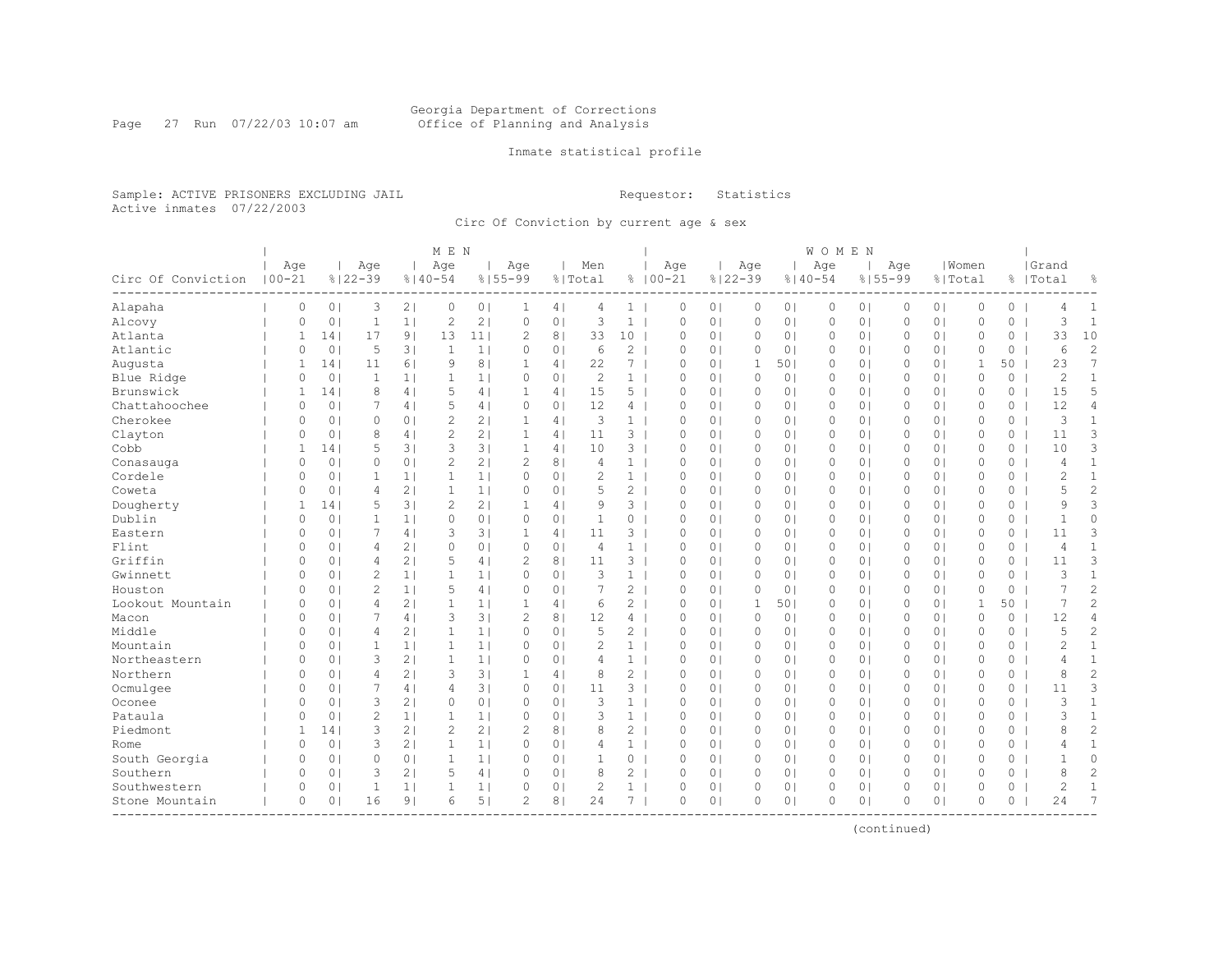#### Georgia Department of Corrections Page 28 Run 07/22/03 10:07 am Office of Planning and Analysis

## Inmate statistical profile

Sample: ACTIVE PRISONERS EXCLUDING JAIL **Requestor:** Statistics Active inmates 07/22/2003

Circ Of Conviction by current age & sex (continued)

|                    |            |     |                |                    |                | M E N              |       |                    |        |                |      |                    |                |                    |        | WOMEN              |     |                    |                |                  |       |                    |      |
|--------------------|------------|-----|----------------|--------------------|----------------|--------------------|-------|--------------------|--------|----------------|------|--------------------|----------------|--------------------|--------|--------------------|-----|--------------------|----------------|------------------|-------|--------------------|------|
| Circ Of Conviction | $100 - 21$ | Age |                | Age<br>$8122 - 39$ |                | Age<br>$8140 - 54$ |       | Age<br>$8155 - 99$ |        | Men<br>% Total |      | Age<br>$8100 - 21$ |                | Age<br>$8122 - 39$ |        | Age<br>$8140 - 54$ |     | Age<br>$8155 - 99$ |                | Women<br>% Total |       | Grand<br>%   Total | - 옹  |
| Tifton             |            |     | 0 <sub>1</sub> |                    | 0 <sub>1</sub> |                    |       |                    | 41     |                |      | 0                  | $\circ$        | 0                  | 01     | 0                  | 0   |                    | $\circ$        |                  | 0     |                    |      |
| Toombs             |            |     | 0 <sub>1</sub> |                    |                |                    | 0     |                    | 01     |                |      | O                  | 0              | $\mathbf{0}$       | 01     | 0                  | 0   |                    | $\circ$        |                  | 0     |                    |      |
| Waycross           |            |     |                |                    | 2              |                    | 61    |                    | 01     | 11             |      | O                  | $\circ$        | $\mathbf{0}$       | 01     | 0                  | 0   |                    | 0 <sup>1</sup> |                  | 0     |                    |      |
| Western            |            |     |                |                    | 31             | 6                  | 51    |                    | 01     | 11             |      | O                  | $\Omega$       | 0                  | 01     | 0                  | 0   |                    | $\circ$        |                  | 0     | 11                 | 3    |
| Rockdale           |            |     | 0              | 3                  | 2              |                    |       |                    | 01     |                |      | O                  | 0              | 0                  | 0      | 0                  | 0   | 0                  | 0              |                  | 0     |                    |      |
| Douglas            |            |     | 14             | 6                  | 3              |                    | 31    |                    | 01     | 10             |      |                    | 0              | 0                  | 0      | 0                  | 0   | 0                  | 0 <sup>1</sup> |                  | 0     | 10                 |      |
| Appalachian        |            |     | 0 <sub>1</sub> |                    |                |                    | 01    | $\Omega$           | 01     |                |      | O                  | 0              | $\Omega$           | 01     | 0                  | 0   | 0                  | $\circ$        |                  | 0     |                    |      |
| Enotah             |            |     | 0 <sub>1</sub> |                    |                |                    |       |                    | 01     |                |      | O                  | $\circ$        | $\mathbf{0}$       | 01     | $\mathbf{0}$       | 0   | 0                  | 0 <sup>1</sup> |                  | 0     |                    |      |
| Forsyth-Bell       |            |     | 0 <sub>1</sub> |                    | 0              |                    |       |                    | 01     |                |      | $\Omega$           | 0              | $\mathbf{0}$       | 01     | $\mathbf{0}$       | 0   |                    | $\circ$        |                  | 0     |                    |      |
| Towaliga           |            |     | 0              |                    |                | 3                  | 31    |                    | 4      |                | 2    | $\Omega$           | $\circ$        | 0                  | 0      | 0                  | 0   |                    | 0              |                  | 0     |                    |      |
| Total reported     |            |     | 7 1001         | 179                | 1001           | 117                | 1001  |                    | 24 100 | 327            | 100  | $\Omega$           | 0 <sub>1</sub> |                    | 2 1001 | $\circ$            | 0   | 0                  | 0 <sup>1</sup> |                  | 2 100 | 329 100            |      |
| Percent reported   |            |     | 100.01         |                    | 100.01         |                    | 99.21 |                    | 100.01 |                | 99.7 |                    | .01            |                    | 100.0  |                    | .0' |                    | $.0$           |                  | 100.0 |                    | 99.7 |
|                    |            |     |                |                    |                |                    |       |                    |        |                |      |                    |                |                    |        |                    |     |                    |                |                  |       |                    |      |
|                    |            |     |                |                    |                |                    |       |                    |        |                |      |                    |                |                    |        |                    |     |                    |                |                  |       |                    |      |
| Not reported       |            | 0   |                | 0                  |                |                    |       | $\circ$            |        |                |      | $\Omega$           |                | $\circ$            |        | $\circ$            |     | $\Omega$           |                | $\circ$          |       |                    |      |
| Total              |            |     |                | 179                |                | 118                |       | 24                 |        | 328            |      | $\Omega$           |                | $\mathcal{D}$      |        | $\Omega$           |     | $\Omega$           |                | 2                |       | 330                |      |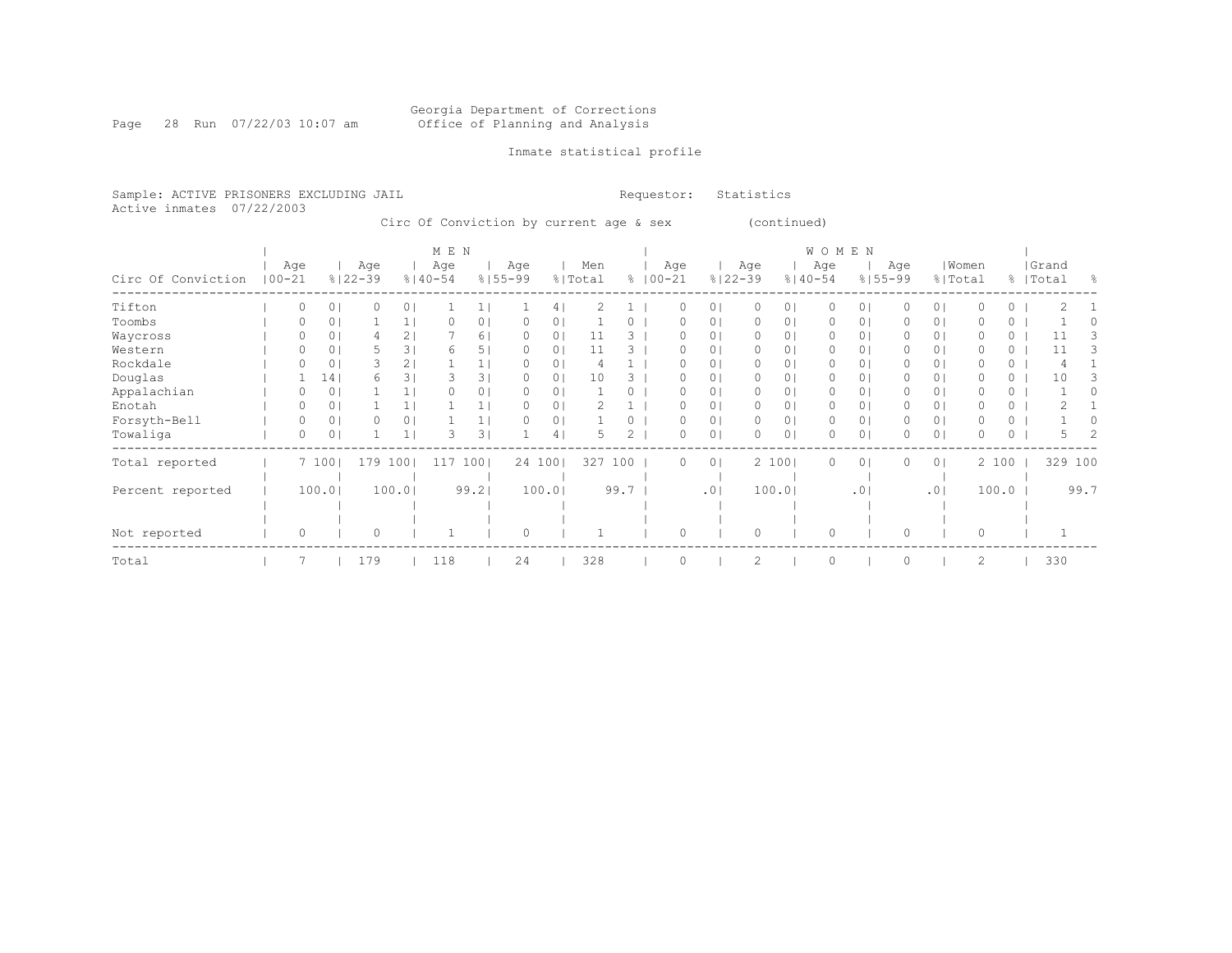#### Georgia Department of Corrections Page 29 Run 07/22/03 10:07 am Office of Planning and Analysis

## Inmate statistical profile

Sample: ACTIVE PRISONERS EXCLUDING JAIL **Requestor:** Statistics Active inmates 07/22/2003

Home County by current age & sex

|                         |                   |                |                    |                 | M E N              |                |                    |                |                |                |                    |                |                    |                | <b>WOMEN</b> |                |              |                |              |          |                    |                |
|-------------------------|-------------------|----------------|--------------------|-----------------|--------------------|----------------|--------------------|----------------|----------------|----------------|--------------------|----------------|--------------------|----------------|--------------|----------------|--------------|----------------|--------------|----------|--------------------|----------------|
| Home County<br>-------- | Age<br>$100 - 21$ |                | Age<br>$8122 - 39$ |                 | Age<br>$8140 - 54$ |                | Age<br>$8155 - 99$ |                | Men<br>% Total |                | Age<br>$8100 - 21$ |                | Age<br>$8122 - 39$ | $8140 - 54$    | Age          | $8155 - 99$    | Age          | % Total        | Women        |          | Grand<br>%   Total | 옹              |
| Appling                 | 0                 | 0 <sub>1</sub> | 1                  | 1               | 1                  | 1              | 0                  | 0 <sub>1</sub> | 2              | $1 \mid$       | $\circ$            | 0 <sub>1</sub> | $\circ$            | 0 <sub>1</sub> | $\circ$      | 0 <sub>1</sub> | 0            | 0 <sub>1</sub> | $\mathbb O$  | $\circ$  | 2                  | $\mathbf{1}$   |
| Atkinson                | 0                 | 0 <sub>1</sub> | $\circ$            | 0 <sub>1</sub>  | $\circ$            | 0 <sub>1</sub> | 1                  | 6              | $\mathbf{1}$   | $\circ$        | $\mathbb O$        | 0 <sub>1</sub> | $\circ$            | 0 <sub>1</sub> | 0            | 0 <sub>1</sub> | 0            | 0 <sub>1</sub> | $\mathbb O$  | $\circ$  | $\mathbf{1}$       | 0              |
| Baldwin                 | 0                 | 0 <sub>1</sub> | $\mathbf{1}$       | 1 <sub>1</sub>  | 2                  | 2 <sub>1</sub> | 0                  | 0 <sub>1</sub> | 3              | $\mathbf{1}$   | $\circ$            | 0 <sub>1</sub> | $\circ$            | 0 <sub>1</sub> | 0            | 0 <sub>1</sub> | 0            | 0 <sub>1</sub> | $\circ$      | 0        | 3                  | $\mathbf{1}$   |
| Barrow                  | $\Omega$          | 0 <sub>1</sub> | $\overline{2}$     | 11              | $\circ$            | 0 <sup>1</sup> | 1                  | 6 <sup>1</sup> | 3              | $\mathbf{1}$   | $\Omega$           | 0 <sup>1</sup> | $\circ$            | 0 <sup>1</sup> | $\Omega$     | 0 <sub>1</sub> | $\Omega$     | 0 <sub>1</sub> | $\Omega$     | $\circ$  | 3                  | $\mathbf{1}$   |
| Bartow                  | 0                 | 0 <sub>1</sub> | $\circ$            | 0 <sup>1</sup>  | 3                  | 3 <sup>1</sup> | $\circ$            | 0 <sub>1</sub> | 3              | $\mathbf{1}$   | $\circ$            | 0 <sub>1</sub> | $\circ$            | 0 <sup>1</sup> | $\circ$      | 0 <sub>1</sub> | $\Omega$     | 0 <sub>1</sub> | $\circ$      | 0        | 3                  | $\mathbf{1}$   |
| Ben Hill                | 0                 | 0 <sub>1</sub> | 1                  | 1 <sub>1</sub>  | 0                  | 0 <sub>1</sub> | 0                  | 0 <sub>1</sub> | 1              | 0              | 0                  | 0 <sub>1</sub> | $\circ$            | 0 <sub>1</sub> | 0            | 0 <sub>1</sub> | 0            | 0 <sub>1</sub> | $\mathbb O$  | 0        | $\mathbf 1$        | 0              |
| <b>Bibb</b>             | 0                 | 0 <sub>1</sub> | 3                  | 21              | $\mathbf{2}$       | 2 <sub>1</sub> | 1                  | 6 <sup>1</sup> | 6              | $\overline{c}$ | $\circ$            | 0 <sub>1</sub> | $\circ$            | 0 <sup>1</sup> | 0            | 0 <sub>1</sub> | 0            | 0 <sub>1</sub> | $\mathbf{0}$ | 0        | 6                  | $\overline{c}$ |
| Bleckley                | 0                 | 0 <sub>1</sub> | $\overline{2}$     | 1 <sub>1</sub>  | $\mathbf{1}$       | 1              | $\circ$            | 0 <sub>1</sub> | 3              | 1              | $\mathbf{0}$       | 0 <sub>1</sub> | $\circ$            | 0 <sub>1</sub> | $\circ$      | 0 <sub>1</sub> | 0            | 0 <sub>1</sub> | $\mathbf{0}$ | 0        | 3                  | $\mathbf{1}$   |
| <b>Brooks</b>           | 0                 | 0 <sub>1</sub> | $\mathbf{1}$       | 1               | $\circ$            | 0 <sub>1</sub> | $\circ$            | 0 <sub>1</sub> | $\mathbf{1}$   | 0              | $\circ$            | 0 <sub>1</sub> | $\circ$            | 0 <sub>1</sub> | $\circ$      | 0 <sub>1</sub> | 0            | 0 <sub>1</sub> | $\circ$      | 0        | $\mathbf 1$        | 0              |
| Burke                   | 0                 | 0 <sub>1</sub> | $\overline{2}$     | 1 <sub>1</sub>  | 1                  | 1 <sub>1</sub> | $\Omega$           | 0 <sub>1</sub> | 3              | $\mathbf{1}$   | $\Omega$           | 0 <sub>1</sub> | 0                  | 0 <sup>1</sup> | 0            | 0 <sub>1</sub> | 0            | 0 <sub>1</sub> | $\circ$      | $\circ$  | 3                  | $\mathbf{1}$   |
| <b>Butts</b>            | $\Omega$          | 0 <sub>1</sub> | $\circ$            | 0 <sup>1</sup>  | $\circ$            | 0 <sub>1</sub> | $\mathbf{1}$       | 61             | $\mathbf{1}$   | 0              | $\Omega$           | 0 <sup>1</sup> | $\circ$            | 0 <sup>1</sup> | $\circ$      | 0 <sub>1</sub> | $\Omega$     | 0 <sub>1</sub> | $\Omega$     | $\Omega$ | $\mathbf 1$        | $\Omega$       |
| Camden                  | 0                 | 0 <sub>1</sub> | $\circ$            | 0 <sub>1</sub>  | $\mathbf 1$        | 1 <sub>1</sub> | 0                  | 0 <sub>1</sub> | $\mathbf{1}$   | 0              | $\circ$            | 0 <sub>1</sub> | $\circ$            | 0 <sub>1</sub> | 0            | 0 <sub>1</sub> | 0            | 0 <sub>1</sub> | $\mathbf{0}$ | 0        | $\mathbf{1}$       | 0              |
| Carroll                 | 0                 | 0 <sub>1</sub> | $\mathbf{2}$       | 1 <sub>1</sub>  | 0                  | 0 <sub>1</sub> | 0                  | 0 <sub>1</sub> | 2              | $\mathbf{1}$   | 0                  | 0 <sub>1</sub> | $\circ$            | 0 <sub>1</sub> | 0            | 0 <sub>1</sub> | 0            | 0 <sub>1</sub> | $\mathbb O$  | 0        | $\mathbf{2}$       | $\mathbf{1}$   |
| Catoosa                 | 0                 | 0 <sub>1</sub> | $\circ$            | 0 <sub>1</sub>  | 1                  | 1 <sub>1</sub> | 0                  | 0 <sub>1</sub> | $\mathbf{1}$   | $0-1$          | $\circ$            | 0 <sub>1</sub> | $\circ$            | 01             | $\circ$      | 0 <sub>1</sub> | 0            | 0 <sub>1</sub> | $\mathbf{0}$ | 0        | $\mathbf{1}$       | 0              |
| Chatham                 | $\circ$           | 0 <sub>1</sub> | 8                  | 5 <sub>1</sub>  | 5                  | 5 <sub>1</sub> | $\mathbf{1}$       | 6              | 14             | 5.             | $\Omega$           | 0 <sub>1</sub> | $\circ$            | 0 <sub>1</sub> | 0            | 0 <sub>1</sub> | 0            | 0 <sub>1</sub> | $\mathbf{0}$ | 0        | 14                 | 5              |
| Chattooga               | $\circ$           | 0 <sub>1</sub> |                    | 1               | 0                  | 0 <sup>1</sup> | 0                  | 0 <sub>1</sub> | $\mathbf{1}$   | 0              | $\Omega$           | 0 <sub>1</sub> | $\circ$            | 0 <sub>1</sub> | 0            | 0 <sub>1</sub> | 0            | 0 <sub>1</sub> | $\mathbf{0}$ | $\circ$  | $\mathbf{1}$       | 0              |
| Cherokee                | 0                 | 0 <sub>1</sub> | $\mathbf{1}$       | 1 <sub>1</sub>  | $\mathbf{1}$       | 1 <sub>1</sub> | 0                  | 0 <sub>1</sub> | 2              | $\mathbf{1}$   | $\circ$            | 0 <sup>1</sup> | $\circ$            | 01             | 0            | 0 <sub>1</sub> | 0            | 0 <sub>1</sub> | $\circ$      | 0        | 2                  | $\mathbf{1}$   |
| Clarke                  | 0                 | 0 <sub>1</sub> | 5                  | 3               | 4                  | 4              | $\circ$            | 0 <sub>1</sub> | 9              | $3-1$          | $\circ$            | 0 <sub>1</sub> | $\circ$            | 0 <sub>1</sub> | $\circ$      | 0 <sub>1</sub> | 0            | 0 <sub>1</sub> | $\circ$      | 0        | 9                  | 3              |
| Clayton                 | $\circ$           | 0 <sub>1</sub> | 5                  | 3               | $\mathbf{1}$       | 1              | 1                  | 6              | 7              | $\overline{c}$ | $\mathbf{0}$       | 0 <sub>1</sub> | $\circ$            | 0 <sub>1</sub> | 0            | 0 <sub>1</sub> | $\Omega$     | 0 <sub>1</sub> | $\mathbf{0}$ | $\circ$  | 7                  | $\overline{c}$ |
| Cobb                    | $\mathbf 1$       | 14             | 4                  | 3               | 3                  | 3 <sub>1</sub> | $\mathbf{1}$       | 6              | 9              | 3 <sup>1</sup> | $\mathbf{0}$       | 0 <sub>1</sub> | $\circ$            | 0 <sub>1</sub> | 0            | 0 <sub>1</sub> | 0            | 0 <sub>1</sub> | $\mathbf{0}$ | 0        | 9                  | 3              |
| Coffee                  | 0                 | 0 <sub>1</sub> | $\circ$            | 0 <sub>1</sub>  | $\mathbf{1}$       | 1 <sub>1</sub> | 0                  | 0 <sub>1</sub> | $\mathbf{1}$   | 0              | $\circ$            | 0 <sub>1</sub> | $\circ$            | 0 <sup>1</sup> | $\circ$      | 0 <sub>1</sub> | 0            | 0 <sup>1</sup> | $\circ$      | 0        | $\mathbf 1$        | 0              |
| Colquit                 | $\Omega$          | 0 <sub>1</sub> | $\circ$            | 0 <sub>1</sub>  | $\mathbf{2}$       | 2 <sub>1</sub> | $\Omega$           | 0 <sub>1</sub> | $\overline{c}$ | $\mathbf{1}$   | $\circ$            | 0 <sub>1</sub> | $\circ$            | 0 <sub>1</sub> | 0            | 0 <sub>1</sub> | 0            | 0 <sub>1</sub> | $\mathbf{0}$ | 0        | 2                  | $\mathbf{1}$   |
| Columbia                | $\Omega$          | 0 <sub>1</sub> | $\circ$            | 0 <sup>1</sup>  | $\circ$            | 0 <sub>1</sub> | 1                  | 6 <sup>1</sup> | $\mathbf{1}$   | 0              | $\bigcap$          | 0 <sub>1</sub> | $\circ$            | 0 <sup>1</sup> | 0            | 0 <sub>1</sub> | $\Omega$     | 0 <sub>1</sub> | $\Omega$     | 0        | $\mathbf{1}$       | 0              |
| Cook                    | 0                 | 0 <sub>1</sub> | 1                  | $1\vert$        | 0                  | 0 <sup>1</sup> | 0                  | 0 <sub>1</sub> | $\mathbf{1}$   | 0              | $\circ$            | 0 <sub>1</sub> | $\circ$            | 0 <sub>1</sub> | 0            | 0 <sub>1</sub> | $\Omega$     | 0 <sub>1</sub> | $\circ$      | 0        | $\mathbf{1}$       | 0              |
| Coweta                  | 0                 | 0 <sub>1</sub> | 1                  | 1 <sub>1</sub>  | $\circ$            | 0 <sub>1</sub> | 0                  | 0 <sub>1</sub> | 1              | 0              | $\circ$            | 0 <sub>1</sub> | $\circ$            | 0 <sub>1</sub> | 0            | 0 <sub>1</sub> | 0            | 0 <sub>1</sub> | $\mathbf{0}$ | 0        | $\mathbf{1}$       | 0              |
| Crisp                   | $\Omega$          | 0 <sub>1</sub> | $\circ$            | 0 <sub>1</sub>  | $\mathbf{1}$       | 1              | $\Omega$           | 0 <sub>1</sub> | $\mathbf{1}$   | 0              | $\mathbf{0}$       | 0 <sub>1</sub> | $\circ$            | 0 <sup>1</sup> | 0            | 0 <sub>1</sub> | 0            | 0 <sub>1</sub> | $\mathbf{0}$ | 0        | $\mathbf{1}$       | 0              |
| Decatur                 | 0                 | 0 <sup>1</sup> | $\circ$            | 0 <sup>1</sup>  | $\overline{c}$     | 2 <sub>1</sub> | $\circ$            | 0 <sub>1</sub> | $\mathbf{2}$   | $\mathbf{1}$   | $\mathbf{0}$       | 0 <sub>1</sub> | $\circ$            | 0 <sup>1</sup> | 0            | 0 <sub>1</sub> | 0            | 0 <sub>1</sub> | $\mathbf{0}$ | 0        | $\overline{c}$     | $\mathbf{1}$   |
| DeKalb                  | 0                 | 0 <sup>1</sup> | 18                 | 12              | 3                  | 3 <sup>1</sup> | 0                  | 0 <sub>1</sub> | 21             | 7              | 0                  | 0 <sub>1</sub> | $\circ$            | 0 <sub>1</sub> | 0            | 0 <sub>1</sub> | 0            | 0 <sub>1</sub> | $\circ$      | 0        | 21                 | 7              |
| Dougherty               | 1                 | 141            | 3                  | 2 <sub>1</sub>  | $\overline{2}$     | 2 <sub>1</sub> | 1                  | 6 <sup>1</sup> | 7              | $\overline{c}$ | $\circ$            | 0 <sup>1</sup> | $\circ$            | 0 <sup>1</sup> | 0            | 0 <sub>1</sub> | 0            | 0 <sub>1</sub> | $\circ$      | $\circ$  | 7                  | $\overline{c}$ |
| Douglas                 | $\circ$           | 0 <sub>1</sub> | 3                  | 2 <sub>1</sub>  | $\overline{c}$     | 2 <sub>1</sub> | $\circ$            | 0 <sub>1</sub> | 5              | $\overline{2}$ | $\circ$            | 0 <sup>1</sup> | $\circ$            | 0 <sup>1</sup> | $\circ$      | 0 <sub>1</sub> | $\Omega$     | 0 <sub>1</sub> | $\mathbf{0}$ | 0        | 5                  | 2              |
| Elbert                  | 0                 | 0 <sub>1</sub> | 0                  | 0 <sub>1</sub>  | $\circ$            | 0 <sub>1</sub> | 1                  | 6 <sup>1</sup> | 1              | 0              | 0                  | 0 <sub>1</sub> | $\circ$            | 0 <sub>1</sub> | 0            | 0 <sub>1</sub> | 0            | 0 <sub>1</sub> | $\mathbb O$  | 0        | 1                  | 0              |
| Fayette                 | 0                 | 0 <sub>1</sub> | $\circ$            | 0 <sub>1</sub>  | 1                  | 1 <sub>1</sub> | 1                  | 6 <sup>1</sup> | $\overline{c}$ | $\mathbf{1}$   | $\circ$            | 0 <sub>1</sub> | $\circ$            | 0 <sub>1</sub> | 0            | 0 <sub>1</sub> | 0            | 0 <sub>1</sub> | $\mathbf{0}$ | 0        | 2                  | $\mathbf{1}$   |
| Floyd                   | $\circ$           | 0 <sub>1</sub> | 3                  | 2 <sub>1</sub>  | $\circ$            | 0 <sub>1</sub> | $\Omega$           | 0 <sub>1</sub> | 3              | $\mathbf{1}$   | $\mathbf{0}$       | 0 <sub>1</sub> | $\circ$            | 0 <sub>1</sub> | $\circ$      | 0 <sub>1</sub> | $\mathbf{0}$ | 0 <sub>1</sub> | $\mathbf{0}$ | $\circ$  | 3                  | $\mathbf{1}$   |
| Franklin                | $\circ$           | 0 <sub>1</sub> | $\overline{2}$     | 1               | 0                  | 0 <sub>1</sub> | 0                  | 0 <sub>1</sub> | 2              | $\mathbf{1}$   | $\circ$            | 0 <sub>1</sub> | $\circ$            | 0 <sub>1</sub> | $\circ$      | 0 <sub>1</sub> | 0            | 0 <sub>1</sub> | $\circ$      | 0        | $\overline{c}$     | 1              |
| Fulton                  | $\overline{c}$    | 291            | 23                 | 15 <sub>1</sub> | 16                 | 151            | 2                  | 11             | 43             | 15             | $\Omega$           | $\circ$        | 0                  | 0 <sub>1</sub> | $\Omega$     | $\circ$        | 0            | 0 <sub>1</sub> | $\circ$      | 0        | 43                 | 15             |
| Gilmer                  | $\circ$           | 0 <sub>1</sub> | $\mathbf{1}$       | $1\vert$        | $\circ$            | 0 <sup>1</sup> | 0                  | 0 <sub>1</sub> | $\mathbf{1}$   | $\circ$        | $\circ$            | 0 <sub>1</sub> | $\circ$            | 0 <sub>1</sub> | 0            | 0 <sub>1</sub> | $\Omega$     | 0 <sub>1</sub> | $\mathbf{0}$ | 0        | $\mathbf{1}$       | $\circ$        |
|                         |                   |                |                    |                 |                    |                |                    |                |                |                |                    |                |                    |                |              |                |              |                |              |          |                    |                |

(continued)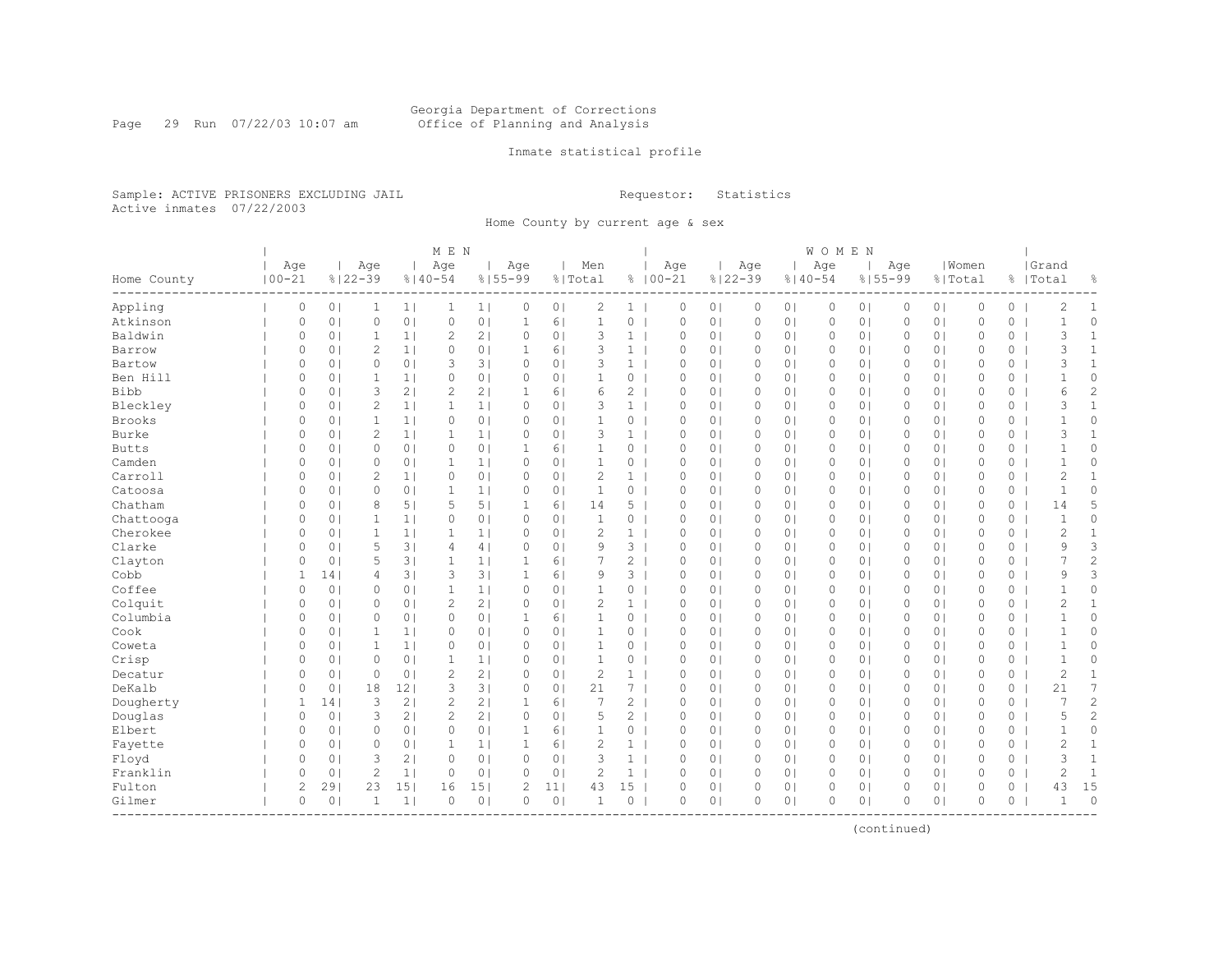## Georgia Department of Corrections<br>Page 30 Run 07/22/03 10:07 am 60ffice of Planning and Analysis Office of Planning and Analysis

## Inmate statistical profile

Sample: ACTIVE PRISONERS EXCLUDING JAIL Requestor: Statistics Active inmates 07/22/2003

Home County by current age & sex (continued)

|             | M E N             |  |                |                |                |                    |                |                    |                |                |                |                    |                |                    | <b>WOMEN</b>   |              |                |          |                |             |         |                    |                |
|-------------|-------------------|--|----------------|----------------|----------------|--------------------|----------------|--------------------|----------------|----------------|----------------|--------------------|----------------|--------------------|----------------|--------------|----------------|----------|----------------|-------------|---------|--------------------|----------------|
| Home County | Age<br>$100 - 21$ |  | $8122 - 39$    | Age            |                | Age<br>$8140 - 54$ |                | Age<br>$8155 - 99$ |                | Men<br>% Total |                | Age<br>$8100 - 21$ |                | Age<br>$8122 - 39$ | $8140 - 54$    | Age          | $8155 - 99$    | Age      | % Total        | Women       |         | Grand<br>%   Total | g.             |
| Glynn       | 1                 |  | 14             | 3              | 2 <sub>1</sub> | 1                  | 1 <sub>1</sub> | 1                  | 6              | 6              | 2              | 0                  | 0 <sub>1</sub> | 0                  | 0 <sub>1</sub> | 0            | 0 <sub>1</sub> | 0        | 0 <sub>1</sub> | 0           | $\circ$ | 6                  | 2              |
| Gordon      | $\circ$           |  | 0 <sub>1</sub> | $\circ$        | 0 <sub>1</sub> | $\mathbf{1}$       | 1              | $\mathbf{1}$       | 6              | $\overline{c}$ | $\mathbf{1}$   | $\circ$            | 0 <sub>1</sub> | 0                  | 0 <sub>1</sub> | $\mathbb O$  | 0 <sub>1</sub> | 0        | 0 <sub>1</sub> | $\circ$     | $\circ$ | $\overline{c}$     | $\mathbf{1}$   |
| Greene      | $\Omega$          |  | 0 <sub>1</sub> | $\mathbf{1}$   | 1              | $\circ$            | 0 <sub>1</sub> | $\circ$            | 0 <sub>1</sub> | $\mathbf{1}$   | 0              | $\circ$            | 0 <sub>1</sub> | 0                  | 0 <sub>1</sub> | $\circ$      | 0 <sub>1</sub> | 0        | 0 <sub>1</sub> | $\circ$     | 0       | $\mathbf{1}$       | 0              |
| Gwinnett    | $\Omega$          |  | 0 <sub>1</sub> | $\mathbf{1}$   | 1              | 3                  | 3              | $\Omega$           | 0 <sub>1</sub> | 4              | $\mathbf{1}$   | $\circ$            | 0 <sub>1</sub> | $\circ$            | 0 <sub>1</sub> | $\circ$      | 0 <sub>1</sub> | $\Omega$ | 0 <sub>1</sub> | $\circ$     | 0       | 4                  | $\mathbf{1}$   |
| Habersham   | $\Omega$          |  | 0 <sub>1</sub> | $\circ$        | 0 <sub>1</sub> | $\mathbf{1}$       | 1              | $\Omega$           | 0 <sub>1</sub> | 1              | 0              | $\circ$            | 0 <sub>1</sub> | 0                  | 0 <sub>1</sub> | $\circ$      | 0 <sub>1</sub> | 0        | 0 <sub>1</sub> | $\circ$     | 0       | $\mathbf{1}$       | 0              |
| Hall        | $\Omega$          |  | 0 <sub>1</sub> | 3              | 2              | $\overline{c}$     | 2 <sub>1</sub> | $\circ$            | 0 <sub>1</sub> | 5              | $\overline{c}$ | $\circ$            | 0 <sub>1</sub> | $\Omega$           | 0 <sub>1</sub> | $\circ$      | 0 <sub>1</sub> | $\Omega$ | 0 <sub>1</sub> | $\circ$     | 0       | 5                  | $\overline{c}$ |
| Hancock     | $\Omega$          |  | 0 <sub>1</sub> | $\circ$        | 0 <sub>1</sub> | $\mathbf{2}$       | 2 <sub>1</sub> | $\circ$            | 0 <sub>1</sub> | $\overline{2}$ | $\mathbf{1}$   | $\circ$            | 0 <sub>1</sub> | 0                  | 0 <sub>1</sub> | 0            | 0 <sub>1</sub> | 0        | 0 <sub>1</sub> | $\Omega$    | 0       | $\overline{c}$     | $\mathbf{1}$   |
| Harris      | $\Omega$          |  | 0 <sub>1</sub> | $\circ$        | 0 <sub>1</sub> | $\mathbf{1}$       | 1 <sub>1</sub> | $\circ$            | 0 <sub>1</sub> | $\mathbf{1}$   | 0              | $\circ$            | 0 <sub>1</sub> | $\circ$            | 0 <sub>1</sub> | $\circ$      | 0 <sub>1</sub> | 0        | 0 <sub>1</sub> | $\mathbf 0$ | 0       | $\mathbf{1}$       | 0              |
| Hart        | $\Omega$          |  | 0 <sub>1</sub> | $\mathbf{1}$   | 1 <sup>1</sup> | $\mathbf{1}$       | 11             | $\circ$            | 0 <sub>1</sub> | $\overline{2}$ | $\mathbf{1}$   | $\circ$            | 0 <sub>1</sub> | $\circ$            | 0 <sub>1</sub> | $\circ$      | 0 <sub>1</sub> | $\Omega$ | 0 <sub>1</sub> | $\Omega$    | 0       | $\overline{c}$     | $\mathbf{1}$   |
| Henry       | 0                 |  | 0 <sub>1</sub> | $\overline{c}$ | 1 <sub>1</sub> | $\mathbf{1}$       | 1 <sub>1</sub> | $\circ$            | 0 <sub>1</sub> | 3              | $\mathbf{1}$   | $\circ$            | 0 <sub>1</sub> | $\circ$            | 0 <sub>1</sub> | $\circ$      | 0 <sub>1</sub> | 0        | 0 <sub>1</sub> | $\mathbf 0$ | 0       | 3                  | $\mathbf{1}$   |
| Houston     | $\circ$           |  | 0 <sub>1</sub> | $\overline{c}$ | 1 <sub>1</sub> | 3                  | 3              | $\circ$            | 0 <sub>1</sub> | 5              | $\overline{c}$ | $\circ$            | 0 <sub>1</sub> | $\mathbf 0$        | 0 <sub>1</sub> | $\circ$      | 0 <sub>1</sub> | 0        | 0 <sub>1</sub> | $\mathbf 0$ | 0       | 5                  | $\overline{c}$ |
| Jackson     | $\mathbf{1}$      |  | 14             | $\circ$        | 0 <sub>1</sub> | $\mathbf{1}$       | 1 <sub>1</sub> | $\mathbf{1}$       | 6              | 3              | $\mathbf{1}$   | $\circ$            | 0 <sub>1</sub> | $\circ$            | 0 <sub>1</sub> | $\circ$      | 0 <sub>1</sub> | 0        | 0 <sub>1</sub> | $\mathbf 0$ | 0       | 3                  | $\mathbf{1}$   |
| Jeff Davis  | $\Omega$          |  | 0 <sub>1</sub> | $\mathbf{1}$   | 1              | 0                  | 0 <sub>1</sub> | $\Omega$           | 0 <sub>1</sub> | $\mathbf{1}$   | 0              | $\circ$            | 0 <sub>1</sub> | $\circ$            | 0 <sub>1</sub> | $\circ$      | 0 <sup>1</sup> | 0        | 0 <sub>1</sub> | $\Omega$    | 0       | $\mathbf{1}$       | 0              |
| Jenkins     | $\Omega$          |  | 0 <sub>1</sub> | $\overline{2}$ | 1              | 0                  | 0 <sub>1</sub> | $\circ$            | 0 <sub>1</sub> | 2              | $\mathbf{1}$   | $\circ$            | 0 <sub>1</sub> | $\circ$            | 0 <sub>1</sub> | $\circ$      | 0 <sub>1</sub> | $\Omega$ | 0 <sub>1</sub> | $\circ$     | 0       | $\overline{2}$     | $\mathbf{1}$   |
| Laurens     | $\Omega$          |  | 0 <sub>1</sub> | $\overline{c}$ | 1              | 0                  | 0 <sub>1</sub> | $\circ$            | 0 <sub>1</sub> | 2              | $\mathbf{1}$   | $\circ$            | 0 <sub>1</sub> | 0                  | 0 <sub>1</sub> | 0            | 0 <sub>1</sub> | 0        | 0 <sub>1</sub> | $\circ$     | 0       | $\overline{c}$     | 1              |
| Liberty     | $\Omega$          |  | 0 <sub>1</sub> | $\overline{2}$ | 1              | 2                  | 2              | $\circ$            | 0 <sub>1</sub> | 4              | $\mathbf{1}$   | $\circ$            | 0 <sub>1</sub> | 0                  | 0 <sub>1</sub> | $\circ$      | $\circ$        | $\Omega$ | 0 <sub>1</sub> | $\circ$     | 0       | $\overline{4}$     | 1              |
| Lincoln     | $\Omega$          |  | 0 <sub>1</sub> | $\mathbf{1}$   | 1              | $\circ$            | 0 <sub>1</sub> | $\Omega$           | 0 <sub>1</sub> | 1              | 0              | $\circ$            | 0 <sub>1</sub> | $\circ$            | 0 <sub>1</sub> | $\circ$      | 0 <sub>1</sub> | $\Omega$ | 0 <sub>1</sub> | $\mathbf 0$ | 0       | $\mathbf{1}$       | 0              |
| Long        | $\Omega$          |  | 0 <sub>1</sub> | $\mathbf{1}$   | 1              | $\circ$            | 0 <sub>1</sub> | $\circ$            | 0 <sub>1</sub> | $\mathbf{1}$   | 0              | $\circ$            | 0 <sub>1</sub> | $\circ$            | 0 <sub>1</sub> | 0            | 0 <sub>1</sub> | $\Omega$ | 0 <sub>1</sub> | $\mathbf 0$ | 0       | $\mathbf{1}$       | 0              |
| Lowndes     | 0                 |  | 0 <sub>1</sub> | 1              | 1 <sub>1</sub> | $\mathbf{1}$       | 1 <sub>1</sub> | $\circ$            | 0 <sub>1</sub> | 2              | $\mathbf{1}$   | $\circ$            | 0 <sub>1</sub> | $\circ$            | 0 <sub>1</sub> | $\circ$      | 0 <sub>1</sub> | 0        | 0 <sub>1</sub> | $\circ$     | 0       | $\overline{2}$     | 1              |
| Marion      | 0                 |  | 0 <sub>1</sub> | 1              | 1              | 0                  | 0 <sub>1</sub> | $\circ$            | 0 <sub>1</sub> | 1              | 0              | $\circ$            | 0 <sub>1</sub> | 0                  | 0 <sub>1</sub> | 0            | 0 <sub>1</sub> | 0        | 0 <sub>1</sub> | $\mathbf 0$ | 0       | $\mathbf{1}$       | 0              |
| McDuffie    | $\Omega$          |  | 0 <sub>1</sub> | $\circ$        | 0 <sub>1</sub> | $\mathbf{1}$       | 1 <sub>1</sub> | $\circ$            | 0 <sub>1</sub> | $\mathbf{1}$   | 0              | $\circ$            | 0 <sub>1</sub> | $\circ$            | 0 <sub>1</sub> | $\circ$      | 0 <sub>1</sub> | $\Omega$ | 0 <sub>1</sub> | $\mathbf 0$ | 0       | $\mathbf{1}$       | 0              |
| McIntosh    | $\Omega$          |  | 0 <sup>1</sup> | $\mathbf{2}$   | 1              | 0                  | 0 <sub>1</sub> | $\Omega$           | 0 <sub>1</sub> | $\overline{c}$ | $\mathbf{1}$   | $\circ$            | 0 <sub>1</sub> | $\circ$            | 0 <sub>1</sub> | $\circ$      | $\circ$        | $\Omega$ | 0 <sub>1</sub> | $\Omega$    | 0       | $\overline{c}$     | $\mathbf{1}$   |
| Miller      | $\Omega$          |  | 0 <sub>1</sub> | $\mathbf{1}$   | 1 <sub>1</sub> | 0                  | 0 <sub>1</sub> | $\circ$            | 0 <sub>1</sub> | 1              | 0              | $\circ$            | 0 <sub>1</sub> | $\circ$            | 0 <sub>1</sub> | $\circ$      | 0 <sub>1</sub> | $\Omega$ | 0 <sub>1</sub> | $\Omega$    | 0       | $\mathbf 1$        | 0              |
| Mitchell    | $\Omega$          |  | 0 <sub>1</sub> | $\mathbf{1}$   | 1              | 0                  | 0 <sub>1</sub> | $\Omega$           | 0 <sub>1</sub> | 1              | 0              | $\circ$            | 0 <sub>1</sub> | $\Omega$           | 0 <sub>1</sub> | 0            | 0 <sub>1</sub> | 0        | 0 <sub>1</sub> | $\circ$     | 0       | $\mathbf{1}$       | 0              |
| Monroe      | $\Omega$          |  | 0 <sub>1</sub> | $\circ$        | 0 <sub>1</sub> | $\mathbf{1}$       | 1 <sub>1</sub> | $\circ$            | 0 <sub>1</sub> | 1              | 0              | $\circ$            | 0 <sub>1</sub> | $\Omega$           | 0 <sub>1</sub> | $\circ$      | 0 <sub>1</sub> | 0        | 0 <sub>1</sub> | $\Omega$    | 0       | $\mathbf{1}$       | 0              |
| Morgan      | $\Omega$          |  | 0 <sub>1</sub> | $\mathbf{1}$   | 1 <sub>1</sub> | $\circ$            | 0 <sub>1</sub> | $\circ$            | 0 <sub>1</sub> | 1              | 0              | $\circ$            | 0 <sub>1</sub> | $\circ$            | 0 <sub>1</sub> | $\mathbf{0}$ | 0 <sub>1</sub> | $\Omega$ | 0 <sub>1</sub> | $\mathbf 0$ | 0       | $\mathbf{1}$       | 0              |
| Muscogee    | $\Omega$          |  | 0 <sub>1</sub> | 5              | 3 <sup>1</sup> | 4                  | 4              | $\circ$            | 0 <sub>1</sub> | 9              | 3              | $\circ$            | 0 <sub>1</sub> | $\circ$            | 0 <sub>1</sub> | $\circ$      | $\circ$        | $\Omega$ | 0 <sub>1</sub> | $\mathbf 0$ | 0       | 9                  | 3              |
| Newton      | $\Omega$          |  | 0 <sub>1</sub> | $\mathbf{1}$   | 1 <sub>1</sub> | 0                  | 0 <sub>1</sub> | 0                  | 0 <sub>1</sub> | $\mathbf{1}$   | 0              | $\circ$            | 0 <sub>1</sub> | 0                  | 0 <sub>1</sub> | 0            | 0 <sub>1</sub> | 0        | 0 <sub>1</sub> | $\circ$     | 0       | $\mathbf 1$        | 0              |
| Oqlethorpe  | 0                 |  | 0 <sup>1</sup> | $\mathbf{1}$   | 1 <sub>1</sub> | 0                  | 0 <sub>1</sub> | 1                  | 6              | 2              | $\mathbf{1}$   | $\circ$            | 0 <sub>1</sub> | $\circ$            | 0 <sub>1</sub> | $\circ$      | 0 <sub>1</sub> | 0        | 0 <sub>1</sub> | $\mathbf 0$ | 0       | $\mathbf{2}$       | $\mathbf{1}$   |
| Paulding    | $\Omega$          |  | 0 <sub>1</sub> | $\circ$        | 0 <sub>1</sub> | $\mathbf{1}$       | 1 <sub>1</sub> | $\circ$            | 0 <sub>1</sub> | $\mathbf{1}$   | $\circ$        | $\circ$            | 0 <sub>1</sub> | $\circ$            | 0 <sub>1</sub> | $\mathbf{0}$ | 0 <sub>1</sub> | 0        | 0 <sub>1</sub> | $\mathbf 0$ | 0       | $\mathbf{1}$       | 0              |
| Pierce      | $\Omega$          |  | 0 <sub>1</sub> | 0              | 0 <sub>1</sub> | $\mathbf{1}$       | 1 <sub>1</sub> | $\circ$            | 0 <sub>1</sub> | $\mathbf{1}$   | 0              | $\circ$            | 0 <sub>1</sub> | 0                  | 0 <sub>1</sub> | $\circ$      | 0 <sup>1</sup> | 0        | 0 <sub>1</sub> | $\circ$     | 0       | $\mathbf{1}$       | 0              |
| Pike        | $\Omega$          |  | 0 <sub>1</sub> | 1              | 1              | 1                  | 1 <sub>1</sub> | $\circ$            | 0 <sub>1</sub> | 2              | $\mathbf{1}$   | $\circ$            | 0 <sub>1</sub> | $\circ$            | 0 <sub>1</sub> | $\circ$      | 0 <sup>1</sup> | 0        | 0 <sub>1</sub> | $\circ$     | 0       | 2                  | $\mathbf{1}$   |
| Putnam      | 0                 |  | 0 <sub>1</sub> | $\mathbf{1}$   | 1              | 1                  | 1              | $\circ$            | 0 <sub>1</sub> | 2              | 1              | $\circ$            | 0 <sub>1</sub> | $\circ$            | 0 <sub>1</sub> | $\circ$      | 0 <sub>1</sub> | 0        | 0 <sub>1</sub> | $\circ$     | 0       | $\overline{2}$     | $\mathbf{1}$   |
| Rabun       | $\Omega$          |  | 0 <sub>1</sub> | 1              | 1              | $\Omega$           | 0 <sub>1</sub> | $\circ$            | 0 <sub>1</sub> | 1              | 0              | $\circ$            | 0 <sub>1</sub> | $\Omega$           | 0 <sub>1</sub> | $\circ$      | 0 <sub>1</sub> | $\Omega$ | 0 <sub>1</sub> | $\Omega$    | 0       | $\mathbf{1}$       | 0              |
| Randolph    | $\Omega$          |  | 0 <sub>1</sub> | $\mathbf{1}$   | 1              | $\mathbf{1}$       | 1 <sub>1</sub> | $\Omega$           | 0 <sub>1</sub> | $\overline{c}$ | $\mathbf{1}$   | $\circ$            | 0 <sub>1</sub> | $\Omega$           | 0 <sub>1</sub> | $\Omega$     | $\circ$        | $\Omega$ | 0 <sub>1</sub> | $\Omega$    | 0       | $\overline{c}$     | $\mathbf{1}$   |
| --------    |                   |  |                |                |                |                    |                |                    |                |                |                |                    |                |                    |                |              |                |          |                |             |         |                    |                |

(continued)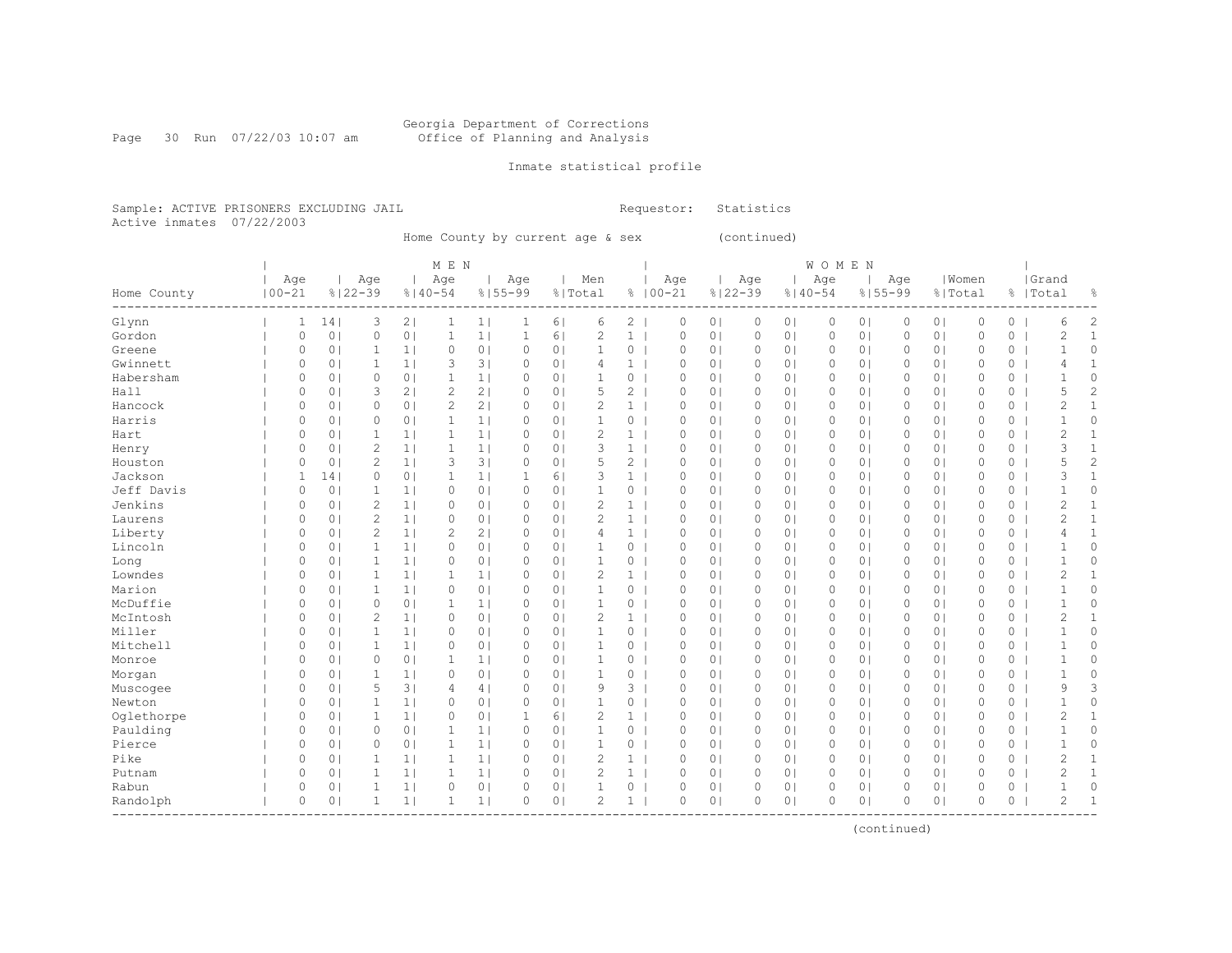#### Georgia Department of Corrections Page 31 Run 07/22/03 10:07 am Office of Planning and Analysis

## Inmate statistical profile

Sample: ACTIVE PRISONERS EXCLUDING JAIL **Requestor:** Statistics Active inmates 07/22/2003

Home County by current age & sex (continued)

|                  |            |                |             |                | M E N       |                |             |                |         |              |             |                |             |                 | <b>WOMEN</b> |                |             |                |                |          |           |          |
|------------------|------------|----------------|-------------|----------------|-------------|----------------|-------------|----------------|---------|--------------|-------------|----------------|-------------|-----------------|--------------|----------------|-------------|----------------|----------------|----------|-----------|----------|
|                  | Age        |                | Age         |                | Aqe         |                | Age         |                | Men     |              | Age         |                | Age         |                 | Age          |                | Age         |                | Women          |          | Grand     |          |
| Home County      | $100 - 21$ |                | $8122 - 39$ |                | $8140 - 54$ |                | $8155 - 99$ |                | % Total |              | $8100 - 21$ |                | $8122 - 39$ |                 | $8140 - 54$  |                | $8155 - 99$ |                | % Total        |          | %   Total | 옹        |
| Richmond         | 1          | 14             | 5           | 3              | 5           | 5              | 0           | $\circ$        | 11      | 4            | 0           | 0 <sub>1</sub> |             | 50 <sub>1</sub> | 0            | 0              | 0           | 0 <sub>1</sub> | 1              | 50       | 12        | 4        |
| Rockdale         | 0          | 0 <sup>1</sup> | $\Omega$    | 0              |             | 1              | 0           | $\circ$        |         | 0            | $\Omega$    | 0 <sub>1</sub> | $\circ$     | 0 <sub>1</sub>  | 0            | $\circ$        | 0           | 0 <sup>1</sup> | $\circ$        | 0        |           | $\Omega$ |
| Seminole         | $\Omega$   | $\circ$        |             | 1 <sub>1</sub> | 0           | 0 <sub>1</sub> | $\Omega$    | 0 <sub>1</sub> |         | 0            | $\Omega$    | 0 <sub>1</sub> | $\circ$     | 0 <sub>1</sub>  | 0            | 0 <sub>1</sub> | 0           | 0 <sub>1</sub> | $\Omega$       | 0        |           | $\Omega$ |
| Spalding         | 0          | 0 <sup>1</sup> | 2           | $1\vert$       | 2           | 2 <sub>1</sub> | 0           | 0 <sup>1</sup> |         | $\mathbf{1}$ | $\Omega$    | 0 <sub>1</sub> | 0           | 01              | 0            | $\circ$        | 0           | 0 <sup>1</sup> | 0              | 0        |           |          |
| Stephens         | 0          | 0 <sup>1</sup> | $\Omega$    | 0 <sub>1</sub> |             | 1 <sub>1</sub> | $\Omega$    | 0 <sub>1</sub> |         | 0            | $\Omega$    | 0 <sub>1</sub> | 0           | 0               | $\circ$      | 0              | 0           | 0 <sup>1</sup> | $\Omega$       | 0        |           | Ω        |
| Sumter           | O          | 0 <sup>1</sup> | 0           | 0 <sup>1</sup> | 1           | 1 <sub>1</sub> | $\Omega$    | 0 <sup>1</sup> |         | 0            | O           | 0 <sub>1</sub> | 0           | 01              | 0            | 0              | 0           | 0 <sup>1</sup> | 0              | $\Omega$ |           |          |
| Tattnall         | 0          | 0 <sup>1</sup> |             | 1 <sup>1</sup> | 0           | 0 <sub>1</sub> | 0           | 0 <sub>1</sub> |         | 0            | $\Omega$    | 0 <sub>1</sub> | $\circ$     | 01              | $\circ$      | $\circ$        | 0           | 0 <sup>1</sup> | $\circ$        | 0        |           | Ω        |
| Thomas           | $\Omega$   | 0 <sub>1</sub> |             | 1 <sub>1</sub> |             | 1              | 0           | 0              |         | $\mathbf{1}$ | $\Omega$    | 0 <sub>1</sub> | $\circ$     | 01              | $\circ$      | $\circ$        | 0           | 0 <sup>1</sup> | 0              | 0        | 2         |          |
| Tift             | 0          | 0 <sup>1</sup> | 0           | 0 <sup>1</sup> |             | 1              |             | 6              |         | $\mathbf{1}$ | O           | 0 <sub>1</sub> | 0           | 01              | 0            | 0              | $\Omega$    | 0 <sup>1</sup> | 0              | 0        |           |          |
| Toombs           | O          | 0 <sup>1</sup> | 2           | $1\vert$       |             | 1              | $\Omega$    | $\circ$        |         | $\mathbf{1}$ | $\Omega$    | 0 <sub>1</sub> | 0           | 01              | 0            | 0              | $\Omega$    | 0 <sub>1</sub> | $\Omega$       | 0        |           |          |
| Troup            | 0          | $\circ$        | 1           | $1\vert$       | 0           | 0 <sub>1</sub> | $\Omega$    | 0 <sub>1</sub> |         | 0            | O           | 0 <sub>1</sub> | 0           | 01              | 0            | $\circ$        | 0           | 0 <sub>1</sub> | $\Omega$       | 0        |           | Ω        |
| Union            |            | 0 <sub>1</sub> | 0           | 0 <sub>1</sub> |             | 1 <sub>1</sub> | 0           | 0 <sub>1</sub> |         | 0            | $\Omega$    | 0 <sub>1</sub> | 0           | 0               | 0            | 0              | $\circ$     | 0 <sub>1</sub> | 0              | 0        |           |          |
| Upson            | Ω          | $\circ$        | $\Omega$    | 0 <sup>1</sup> |             | 1 <sub>1</sub> | 0           | 0              |         | 0            | O           | 0 <sub>1</sub> | $\circ$     | 01              | 0            | 0              | 0           | 0 <sup>1</sup> | $\Omega$       | 0        |           | Ω        |
| Walker           | 0          | 0              | 2           | $1\vert$       | 0           | 0 <sub>1</sub> | $\Omega$    | 0              | 2       |              | $\Omega$    | 0 <sub>1</sub> |             | 501             | 0            | 0              | $\Omega$    | 0 <sub>1</sub> |                | 50       |           |          |
| Walton           | 0          | 0 <sub>1</sub> | $\Omega$    | 0 <sub>1</sub> | 2           | 2 <sub>1</sub> | 0           | 0 <sub>1</sub> | 2       | $\mathbf{1}$ | 0           | 0 <sub>1</sub> | $\circ$     | 0 <sub>1</sub>  | $\circ$      | $\circ$        | $\Omega$    | 0 <sub>1</sub> | $\Omega$       | 0        | 2         |          |
| Ware             | Ω          | $\circ$        | 3           | 2 <sub>1</sub> |             | 1 <sub>1</sub> | $\Omega$    | 0 <sup>1</sup> | 4       | $\mathbf{1}$ | $\Omega$    | 0 <sub>1</sub> | 0           | 01              | 0            | 0              | 0           | 0 <sup>1</sup> | $\Omega$       | 0        |           |          |
| Washington       | 0          | $\mathbf{0}$   |             | 1 <sub>1</sub> | 0           | 0 <sub>1</sub> | 0           | 0 <sub>1</sub> |         | 0            | $\Omega$    | 0 <sub>1</sub> | 0           | 01              | $\circ$      | 0              | 0           | 0 <sup>1</sup> | $\circ$        | 0        |           | 0        |
| Wayne            | 0          | 0              | 2           | $1\vert$       | 0           | 0 <sub>1</sub> | 0           | $\circ$        |         | 1            | $\Omega$    | 0 <sub>1</sub> | 0           | 0               | 0            | $\circ$        | 0           | 0 <sub>1</sub> | $\Omega$       | 0        |           |          |
| Whitfield        | 0          | $\circ$        | $\Omega$    | 0 <sub>1</sub> |             | 1              | 0           | 0 <sub>1</sub> |         | 0            | $\Omega$    | 0 <sub>1</sub> | $\circ$     | 0               | $\circ$      | $\circ$        | 0           | 0 <sup>1</sup> | $\circ$        | 0        |           | Ω        |
| Wilkinson        | 0          | 0 <sup>1</sup> | 1           | 1 <sup>1</sup> | $\circ$     | 0 <sub>1</sub> | 0           | 0              |         | 0            | $\Omega$    | 0 <sub>1</sub> | $\circ$     | 0 <sub>1</sub>  | $\circ$      | $\circ$        | 0           | 0 <sup>1</sup> | $\Omega$       | 0        |           |          |
| Total reported   |            | 7 100          | 156 100     |                | 106 100     |                | 18 100      |                | 287 100 |              | 0           | 0 <sub>1</sub> |             | 2 100           | $\circ$      | $\circ$        | 0           | 0 <sub>1</sub> |                | 2 100    | 289 100   |          |
| Percent reported |            | 100.0          |             | 87.2           |             | 89.81          |             | 75.01          |         | 87.5         |             | .01            |             | 100.01          |              | $\cdot$ 0      |             | .01            |                | 100.0    |           | 87.6     |
|                  |            |                |             |                |             |                |             |                |         |              |             |                |             |                 |              |                |             |                |                |          |           |          |
| Not reported     | 0          |                | 23          |                | 12          |                | 6           |                | 41      |              | 0           |                | 0           |                 | 0            |                | 0           |                | 0              |          | 41        |          |
| Total            | 7          |                | 179         |                | 118         |                | 24          |                | 328     |              | 0           |                | 2           |                 | $\circ$      |                | 0           |                | $\overline{c}$ |          | 330       |          |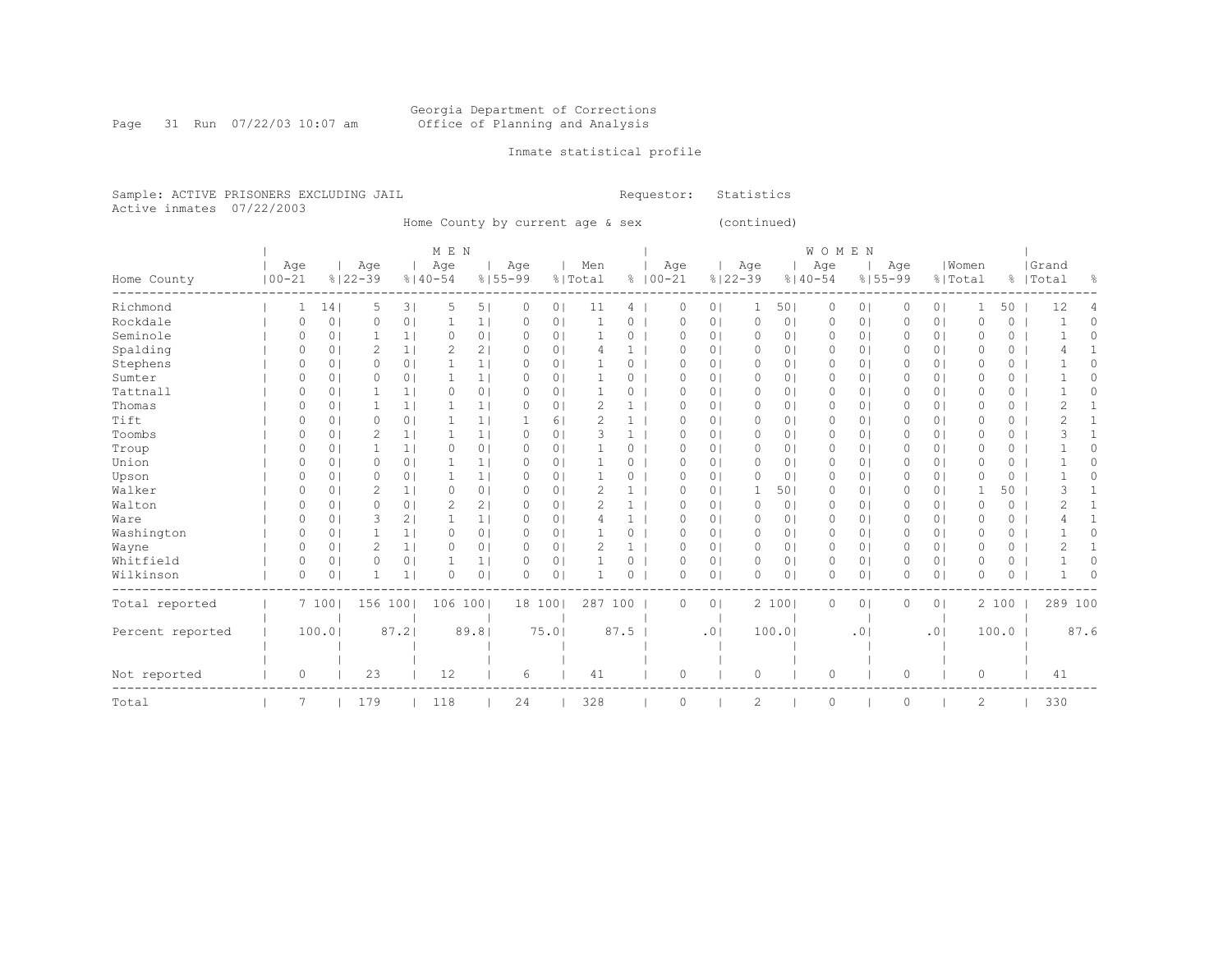Georgia Department of Corrections Page 32 Run 07/22/03 10:07 am Office of Planning and Analysis Inmate statistical profile<br>Requestor: Statistics

Sample: ACTIVE PRISONERS EXCLUDING JAIL Active inmates 07/22/2003

# Prison Sentence In Years by current age & sex

|                                    |                   |                |                    |                | M E N              |                            |                |                |                |                    |                |                    |                | <b>WOMEN</b>       |                |                    |                |                  |          |                    |                          |
|------------------------------------|-------------------|----------------|--------------------|----------------|--------------------|----------------------------|----------------|----------------|----------------|--------------------|----------------|--------------------|----------------|--------------------|----------------|--------------------|----------------|------------------|----------|--------------------|--------------------------|
| Sentence In Years                  | Age<br>$100 - 21$ |                | Age<br>$8122 - 39$ |                | Age<br>$8140 - 54$ | Age<br>$8155 - 99$         |                | Men<br>% Total |                | Age<br>$8100 - 21$ |                | Age<br>$8122 - 39$ |                | Age<br>$8140 - 54$ |                | Age<br>$8155 - 99$ |                | Women<br>% Total |          | Grand<br>%   Total | 옹                        |
| -------<br>$0 - 1$                 | 0                 | 0 <sub>1</sub> | 0                  | 0 <sub>1</sub> | $\Omega$           | 0 <sub>1</sub><br>$\circ$  | 0 <sub>1</sub> | 0              | 0              | $\circ$            | 0 <sub>1</sub> | 0                  | 01             | $\circ$            | $\circ$        | $\Omega$           | 0 <sub>1</sub> | $\circ$          | 0        | $\Omega$           | 0                        |
| $1.1 - 2$                          | 0                 | 0 <sub>1</sub> | 0                  | 0 <sub>1</sub> | 0                  | 0 <sub>1</sub><br>0        | 0 <sub>1</sub> | 0              | 0              | 0                  | 0 <sub>1</sub> | 0                  | 0 <sub>1</sub> | $\circ$            | 0 <sub>1</sub> | 0                  | 0 <sub>1</sub> | 0                | 0        | 0                  | $\circ$                  |
| $2.1 - 3$                          | 0                 | 0 <sup>1</sup> | $\circ$            | 0 <sub>1</sub> | 0                  | 0 <sup>1</sup><br>$\circ$  | 0 <sub>1</sub> | 0              | 0 <sub>1</sub> | $\mathbf 0$        | 0 <sub>1</sub> | $\circ$            | 01             | $\circ$            | 0 <sub>1</sub> | 0                  | 0 <sup>1</sup> | $\Omega$         | $\circ$  | $\Omega$           | $\circ$                  |
| $3.1 - 4$                          | 0                 | 0 <sup>1</sup> | $\circ$            | 0 <sub>1</sub> | $\Omega$           | 0 <sub>1</sub><br>$\Omega$ | 0 <sub>1</sub> | 0              | 0 <sub>1</sub> | $\circ$            | 0 <sub>1</sub> | $\circ$            | 0 <sub>1</sub> | $\circ$            | $\circ$        | 0                  | 0 <sub>1</sub> | $\Omega$         | $\circ$  | $\cap$             | $\Omega$                 |
| $4.1 - 5$                          | 0                 | 0 <sub>1</sub> | 0                  | 0 <sub>1</sub> | 0                  | 0 <sup>1</sup><br>$\Omega$ | 0 <sub>1</sub> | 0              | 0 <sub>1</sub> | 0                  | 0 <sub>1</sub> | $\mathbf{0}$       | 01             | 0                  | 0 <sup>1</sup> | 0                  | 0 <sup>1</sup> | 0                | $\Omega$ | $\Omega$           | $\Omega$                 |
| $5.1 - 6$                          | 0                 | 0 <sup>1</sup> | $\circ$            | 0 <sub>1</sub> | $\circ$            | 0 <sup>1</sup><br>$\Omega$ | 0 <sub>1</sub> | $\Omega$       | 0 <sub>1</sub> | $\Omega$           | 0 <sub>1</sub> | $\circ$            | 0 <sub>1</sub> | $\circ$            | 0 <sub>1</sub> | 0                  | 0 <sub>1</sub> | $\Omega$         | $\circ$  | $\Omega$           | $\circ$                  |
| $6.1 - 7$                          | $\Omega$          | $\Omega$       | $\circ$            | 0 <sub>1</sub> | $\Omega$           | 0 <sub>1</sub><br>$\Omega$ | 0 <sub>1</sub> | 0              | $0-1$          | $\Omega$           | 0 <sub>1</sub> | $\Omega$           | $\Omega$       | $\Omega$           | $\circ$        | 0                  | 0 <sub>1</sub> | $\Omega$         | $\Omega$ | $\Omega$           | $\Omega$                 |
| $7.1 - 8$                          | 0                 | 0 <sub>1</sub> | 0                  | 0 <sub>1</sub> | $\circ$            | 0 <sub>1</sub><br>$\circ$  | 0 <sub>1</sub> | $\Omega$       | 0 <sub>1</sub> | $\circ$            | 0 <sub>1</sub> | $\circ$            | 0 <sub>1</sub> | 0                  | 0 <sup>1</sup> | 0                  | 0 <sub>1</sub> | $\circ$          | $\circ$  | 0                  | $\Omega$                 |
| $8.1 - 9$                          | $\Omega$          | 0 <sup>1</sup> | $\circ$            | 0 <sub>1</sub> | $\Omega$           | $\Omega$<br>0 <sup>1</sup> | 0 <sup>1</sup> | 0              | 0 <sub>1</sub> | $\Omega$           | 0 <sub>1</sub> | $\Omega$           | 01             | $\Omega$           | 0 <sup>1</sup> | 0                  | 0 <sub>1</sub> | $\Omega$         | $\circ$  | $\Omega$           | $\Omega$                 |
| $9.1 - 10$                         | $\circ$           | 0 <sup>1</sup> | $\circ$            | 0 <sub>1</sub> | $\circ$            | 0 <sub>1</sub><br>$\circ$  | 0 <sub>1</sub> | 0              | 0 <sub>1</sub> | $\circ$            | 0 <sub>1</sub> | $\circ$            | 0 <sub>1</sub> | $\circ$            | $\circ$        | $\Omega$           | 0 <sub>1</sub> | $\Omega$         | 0        | $\Omega$           | $\Omega$                 |
| $10.1 - 12$                        | 0                 | 0 <sub>1</sub> | 0                  | 0 <sub>1</sub> | $\Omega$           | 0 <sup>1</sup><br>$\Omega$ | 0 <sub>1</sub> | 0              | 0 <sub>1</sub> | 0                  | 0 <sub>1</sub> | $\mathbf{0}$       | 01             | 0                  | 0 <sup>1</sup> | 0                  | 0 <sup>1</sup> | 0                | $\circ$  | $\Omega$           | $\Omega$                 |
| $12.1 - 15$                        | 0                 | 0 <sup>1</sup> | $\circ$            | 0 <sub>1</sub> | $\circ$            | 0 <sub>1</sub><br>$\Omega$ | 0 <sub>1</sub> | $\Omega$       | 0 <sub>1</sub> | $\Omega$           | 0 <sub>1</sub> | $\circ$            | 0 <sub>1</sub> | $\circ$            | 0 <sub>1</sub> | 0                  | 0 <sub>1</sub> | $\circ$          | $\circ$  | $\Omega$           | $\circ$                  |
| $15.1 - 20$                        | $\Omega$          | $\Omega$       | $\circ$            | 0 <sub>1</sub> | $\Omega$           | 0 <sup>1</sup><br>$\Omega$ | 0 <sub>1</sub> | 0              | $0-1$          | $\Omega$           | 0 <sub>1</sub> | $\Omega$           | $\Omega$       | $\Omega$           | $\circ$        | 0                  | 0 <sub>1</sub> | $\Omega$         | $\Omega$ | $\Omega$           | $\Omega$                 |
| 20.1-OVER                          | 0                 | 0 <sub>1</sub> | 0                  | 0 <sub>1</sub> | 0                  | 0 <sub>1</sub><br>$\circ$  | 0 <sub>1</sub> | 0              | 0 <sub>1</sub> | $\circ$            | 0 <sub>1</sub> | $\circ$            | 0 <sub>1</sub> | 0                  | 0 <sub>1</sub> | 0                  | 0 <sub>1</sub> | $\circ$          | 0        | $\Omega$           | $\Omega$                 |
| LIFE                               | $\Omega$          | 0 <sup>1</sup> | $\circ$            | 0 <sub>1</sub> | $\Omega$           | 0 <sup>1</sup><br>$\Omega$ | 0 <sub>1</sub> | 0              | 0 <sub>1</sub> | $\Omega$           | 0 <sub>1</sub> | $\Omega$           | 0 <sub>1</sub> | $\circ$            | 0 <sub>1</sub> | 0                  | 0 <sub>1</sub> | $\Omega$         | $\Omega$ | $\Omega$           | $\Omega$                 |
| DEATH                              | 0                 | 0              | $\circ$            | 0 <sub>1</sub> | $\Omega$           | 0 <sub>1</sub><br>$\circ$  | 0 <sup>1</sup> | $\Omega$       | 0              | $\Omega$           | 0 <sub>1</sub> | 0                  | 0 <sub>1</sub> | $\circ$            | $\circ$        | $\Omega$           | 0 <sub>1</sub> | $\mathbf 0$      | 0        | $\Omega$           | $\Omega$                 |
| LIFE W/O PAROLE                    |                   | 7 100          | 179 100            |                | 118<br>1001        | 24                         | 1001           | 328            | 100            | 0                  | 0 <sub>1</sub> |                    | 2 100          | 0                  | 0 <sup>1</sup> | 0                  | 0 <sub>1</sub> | 2                | 100      | 330                | 100                      |
| YOUTHFUL OFFENDERS                 | 0                 | 0 <sub>1</sub> | 0                  | 0 <sub>1</sub> | 0                  | 0 <sub>1</sub><br>0        | 0 <sub>1</sub> | 0              | $0-1$          | $\circ$            | 0 <sub>1</sub> | $\circ$            | 0 <sub>1</sub> | 0                  | $\circ$        | 0                  | 0 <sub>1</sub> | $\circ$          | 0        | 0                  | $\overline{\phantom{0}}$ |
|                                    |                   |                |                    |                |                    |                            |                |                |                |                    |                |                    |                |                    |                |                    |                |                  |          |                    |                          |
| Total reported                     |                   | 7 100          | 179 100            |                | 118 100            | 24 100                     |                | 328 100        |                | 0                  | 0 <sub>1</sub> |                    | 2 100          | 0                  | 0 <sub>1</sub> | 0                  | 0 <sub>1</sub> |                  | 2 100    | 330 100            |                          |
| Percent reported                   |                   | 100.0          |                    | 100.0          | 100.0              |                            | 100.0          |                | 100.0          |                    | .0             |                    | 100.0          |                    | .01            |                    | .0             |                  | 100.0    | 100.0              |                          |
| NOT REPORTED                       | 0                 |                | $\circ$            |                | 0                  | 0                          |                | 0              |                | 0                  |                | $\circ$            |                | $\circ$            |                | 0                  |                | 0                |          | $\circ$            |                          |
| Total                              | 7                 |                | 179                |                | 118                | 24                         |                | 328            |                | $\circ$            |                | 2                  |                | $\Omega$           |                | $\circ$            |                | $\overline{c}$   |          | 330                |                          |
| AVG EXCLUDING<br>LIFE, DEATH, YO   | .00               |                | .00                |                | .00                | .00                        |                | .00            |                | .00                |                | .00                |                | .00                |                | .00                |                | .00              |          | .00                |                          |
| AVG INCLUDING<br>LIFE=21, YO=3 YRS | 3.00              |                | 3.00               |                | 3.00               | 3.00                       |                | 3.00           |                | .00                |                | 3.00               |                | .00                |                | .00                |                | 3.00             |          | 3.00               |                          |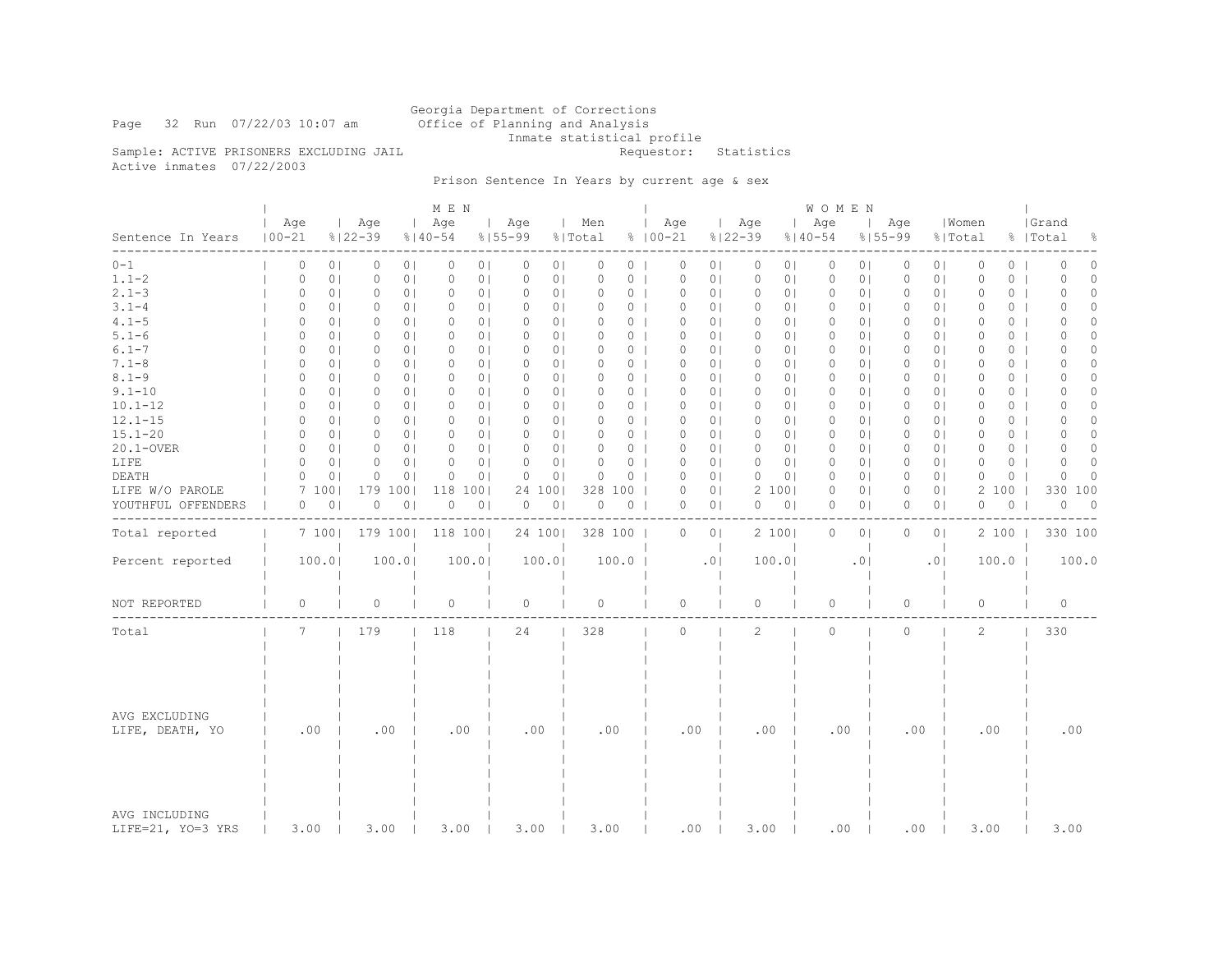#### Georgia Department of Corrections Page 33 Run 07/22/03 10:07 am Office of Planning and Analysis

## Inmate statistical profile

Sample: ACTIVE PRISONERS EXCLUDING JAIL **Requestor:** Statistics Active inmates 07/22/2003

Probation To Follow Prison by current age & sex

| Prob After Prison                   | Age<br>$100 - 21$ |         |           | Aqe<br>$8122 - 39$ |          | M E N<br>Age<br>$8140 - 54$ |                       | Aqe<br>$8155 - 99$ |                           | Men<br>% Total |                     | Age<br>$8100 - 21$ |                                  | Age<br>$8122 - 39$ |                         | <b>WOMEN</b><br>Age<br>$8140 - 54$ |                                  | Age<br>$8155 - 99$   | % Total                          | Women             |         | Grand<br>%   Total | - 옹       |
|-------------------------------------|-------------------|---------|-----------|--------------------|----------|-----------------------------|-----------------------|--------------------|---------------------------|----------------|---------------------|--------------------|----------------------------------|--------------------|-------------------------|------------------------------------|----------------------------------|----------------------|----------------------------------|-------------------|---------|--------------------|-----------|
| PROBATION TO FOLLOW<br>NO PROBATION |                   | 6       | 14<br>861 | 172                | 4<br>961 | 9<br>109                    | 8 <sub>1</sub><br>921 | 0                  | 0 <sub>1</sub><br>24 1001 | 311            | $\mathcal{D}$<br>95 | 0<br>$\circ$       | 0 <sub>1</sub><br>0 <sub>1</sub> | $\Omega$           | 0 <sup>1</sup><br>2 100 | $\circ$<br>$\circ$                 | 0 <sup>1</sup><br>0 <sup>1</sup> | $\Omega$<br>$\Omega$ | 0 <sup>1</sup><br>0 <sup>1</sup> | $\Omega$<br>2 100 | $\circ$ | 313                | - 5<br>95 |
| Total reported                      |                   |         | 7 1001    | 179 100            |          |                             | 118 1001              |                    | 24 1001                   | 328 100        |                     | $\Omega$           | 0 <sup>1</sup>                   |                    | 2 1001                  | $\Omega$                           | 0 <sup>1</sup>                   | $\Omega$             | 0 <sup>1</sup>                   | 2 100             |         | 330 100            |           |
| Percent reported                    |                   |         | 100.0     |                    | 100.0    |                             | 100.0                 |                    | 100.01                    |                | 100.0               |                    | .0 <sub>1</sub>                  |                    | 100.01                  |                                    | .01                              |                      | .01                              | 100.0             |         |                    | 100.0     |
| NOT REPORTED                        |                   | $\circ$ |           | $\Omega$           |          | 0                           |                       | $\Omega$           |                           | $\Omega$       |                     |                    |                                  |                    |                         | $\Omega$                           |                                  |                      |                                  | $\Omega$          |         | $\circ$            |           |
| Total                               |                   |         |           | 179                |          | 118                         |                       | 24                 |                           | 328            |                     |                    |                                  |                    |                         | $\Omega$                           |                                  |                      |                                  |                   |         | 330                |           |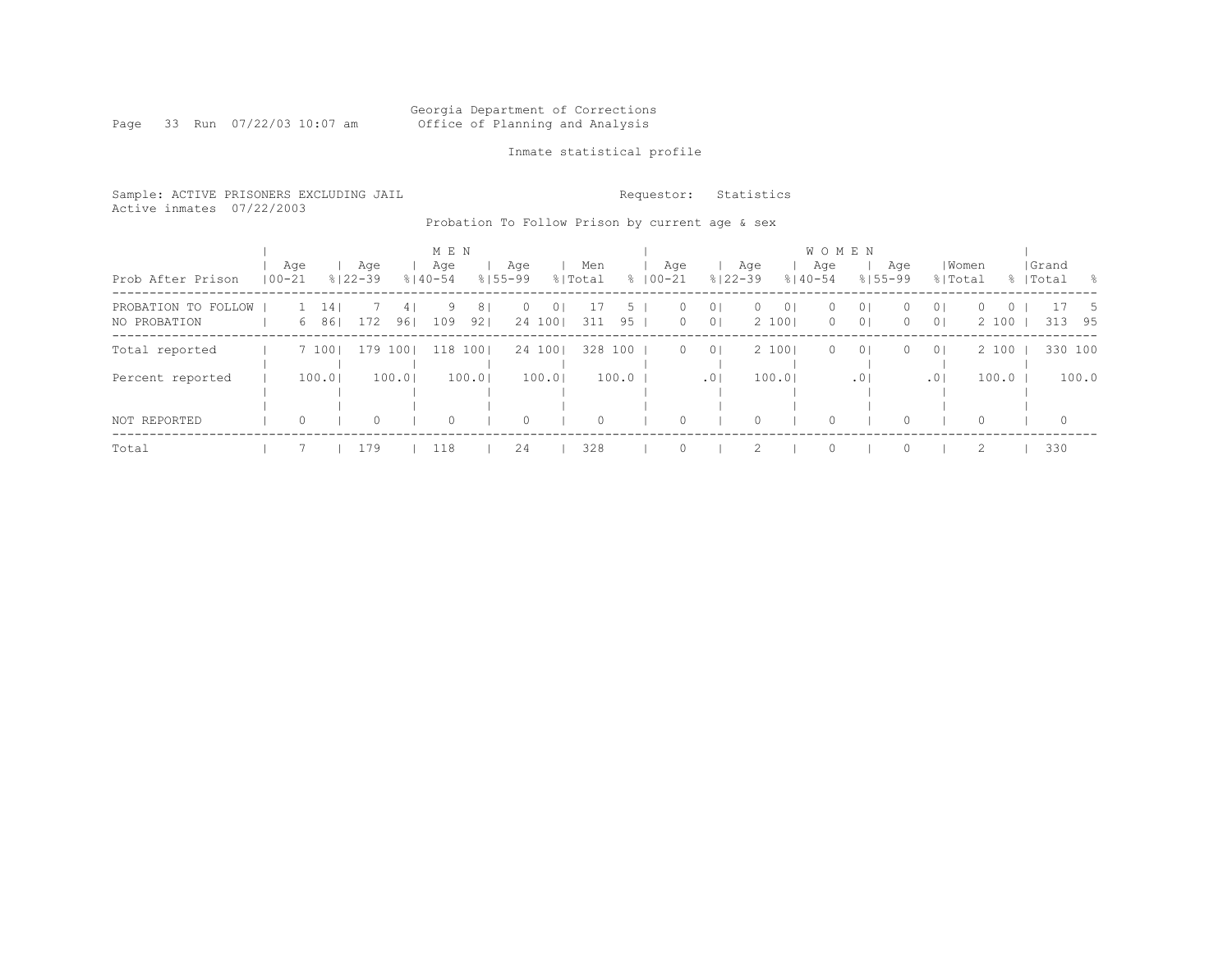#### Georgia Department of Corrections Page 34 Run 07/22/03 10:07 am Office of Planning and Analysis

## Inmate statistical profile

Sample: ACTIVE PRISONERS EXCLUDING JAIL **Requestor:** Statistics Active inmates 07/22/2003

Admission Type by current age & sex

|                       |            |                |             |                | M E N       |                |              |                |          |              |             |                            |             |                | <b>WOMEN</b> |                |             |                |           |          |           |               |
|-----------------------|------------|----------------|-------------|----------------|-------------|----------------|--------------|----------------|----------|--------------|-------------|----------------------------|-------------|----------------|--------------|----------------|-------------|----------------|-----------|----------|-----------|---------------|
|                       | Age        |                | Age         |                | Age         |                | Age          |                | Men      |              | Age         |                            | Age         |                | Age          |                | Age         |                | Women     |          | Grand     |               |
| Admission Type        | $100 - 21$ |                | $8122 - 39$ |                | $8140 - 54$ |                | $8155 - 99$  |                | % Total  |              | $8100 - 21$ |                            | $8122 - 39$ |                | $8140 - 54$  |                | $8155 - 99$ | % Total        |           |          | %   Total | ႜႂ            |
| COMMITTED FROM COURT  | 1          | 14             | 50          | 281            | 34          | 291            | 6            | 251            | 91       | 28           | 0           | 0 <sub>1</sub>             |             | 2 100          | 0            | 0 <sub>1</sub> | 0           | 01             | 2         | 100      | 93        | 28            |
| RETURN APPEAL/BOND    | 0          | 0              | $\circ$     | 0 <sup>1</sup> | $\circ$     | 0 <sup>1</sup> | $\Omega$     | 0 <sup>1</sup> | $\circ$  | 0            | U           | 0 <sub>1</sub>             | $\circ$     | 0 <sub>1</sub> | 0            | 0 <sub>1</sub> | $\Omega$    | 0 <sup>1</sup> | $\Omega$  | 0        | $\Omega$  | $\Omega$      |
| PAROLE REV/NEW SENT   | 0          | 0 <sup>1</sup> | 12          | 71             | 1.5         | 131            | 3            | 131            | 30       | 9            | U           | 0 <sub>1</sub>             | $\Omega$    | 0 <sub>1</sub> | $\Omega$     | 0 <sub>1</sub> | $\Omega$    | $\bigcirc$     | O         | $\Omega$ | 30        | 9             |
| PAR REV/NO NEW SENT   | 1.         | 141            | 3           | 21             | 1           | 1 <sub>1</sub> | $\Omega$     | 0 <sub>1</sub> |          | 2            | U           | 0 <sup>1</sup>             | $\Omega$    | 0 <sub>1</sub> | $\Omega$     | 0 <sub>1</sub> | ∩           | 0 <sub>1</sub> | U         | $\Omega$ | 5         | $\mathcal{L}$ |
| PROB VIOL/TOTAL REV   | 0          | $\circ$        | $\Omega$    | $\Omega$       | $\Omega$    | 0 <sub>1</sub> | $\Omega$     | 0 <sub>1</sub> | $\Omega$ | $\Omega$     | U           | 0 <sup>1</sup>             | $\Omega$    | 0 <sup>1</sup> | $\Omega$     | 0 <sub>1</sub> | $\Omega$    | 0 <sub>1</sub> | $\Omega$  | $\Omega$ | $\bigcap$ | $\Omega$      |
| PROB VIOL/PARTIAL     | 1.         | 141            | 0           | 0 <sub>1</sub> | 1.          | 1 <sub>1</sub> | $\Omega$     | 0 <sub>1</sub> |          | $\mathbf{1}$ | n           | 0 <sub>1</sub>             | $\Omega$    | 0 <sup>1</sup> | $\Omega$     | 0 <sub>1</sub> | $\Omega$    | 0 <sub>1</sub> | $\Omega$  | $\Omega$ | 2         |               |
| ADMIT FM OTHER CUST   | 0          | 0 <sub>1</sub> | 0           | 0 <sub>1</sub> | $\Omega$    | 0 <sub>1</sub> | O.           | 0 <sub>1</sub> | Ω        | 0            | n           | 0 <sup>1</sup>             | $\Omega$    | 0 <sub>1</sub> | $\Omega$     | 0 <sub>1</sub> |             | 0 <sub>1</sub> | O         | 0        |           | O             |
| SHOCK INCARCERATION   | 0          | 0 <sup>1</sup> | O           | 0 <sup>1</sup> | $\Omega$    | 0 <sub>1</sub> | $\Box$       | 0 <sub>1</sub> | $\Omega$ | 0            | 0           | 0 <sup>1</sup>             | $\Omega$    | 0 <sub>1</sub> | $\Omega$     | 0 <sub>1</sub> | O           | 0 <sub>1</sub> | $\bigcap$ | $\circ$  | n         | 0             |
| PROB REV/REMAINDER    | 0          | $\Omega$       | 5           | 31             | 3           | 31             | $\Omega$     | 0 <sub>1</sub> | 8        | 2            | O.          | 0 <sup>1</sup>             | $\Omega$    | 0 <sup>1</sup> | $\Omega$     | 0 <sub>1</sub> | 0           | 0 <sub>1</sub> | $\Omega$  | $\Omega$ |           | 2             |
| NEW SENT/PAR REV PND  | $\Omega$   | $\Omega$       | $\Omega$    | 0 <sup>1</sup> | 1           | 1 <sub>1</sub> | $\Omega$     | 0 <sub>1</sub> | 1        | 0            | U           | 0 <sup>1</sup>             | $\Omega$    | 0 <sup>1</sup> | $\Omega$     | 0 <sub>1</sub> | $\Omega$    | 0 <sup>1</sup> | O         | $\Omega$ |           | $\Omega$      |
| LIFE W/O PAROLE       | 4          | 571            | 109         | 611            | 63          | 531            | 15           | 631            | 191      | 58           | 0           | 0 <sup>1</sup>             | $\Omega$    | 0 <sub>1</sub> | $\Omega$     | 0 <sub>1</sub> | $\Omega$    | 0 <sup>1</sup> | 0         | $\Omega$ | 191       | 58            |
| PAROLE REV BOOT CAMP  | 0          | 0 <sup>1</sup> | $\Omega$    | 0 <sub>1</sub> | $\Omega$    | 0 <sub>1</sub> | $\circ$      | 0 <sub>1</sub> | $\Omega$ | $\Omega$     | 0           | 0 <sup>1</sup>             | $\circ$     | 0 <sub>1</sub> | $\Omega$     | 0 <sub>1</sub> | 0           | 0 <sup>1</sup> | $\Omega$  | 0        | $\Omega$  | $\Omega$      |
| PAR REV/RSN UNKNOWN   | 0          | 0 <sub>1</sub> | O           | 0 <sup>1</sup> | $\Omega$    | 01             | $\Omega$     | 0 <sub>1</sub> | $\Omega$ | $\Omega$     | n           | 0 <sup>1</sup>             | 0           | 01             | 0            | 0 <sup>1</sup> |             | 01             | O         | $\Omega$ | O         | $\Omega$      |
| PROBATION/PAROLE REVI | 0          | 0 <sub>1</sub> | O           | 0 <sup>1</sup> | $\Omega$    | 0 <sub>1</sub> | $\Omega$     | 0 <sub>1</sub> | $\Omega$ | 0            | U           | 0 <sup>1</sup>             | $\Omega$    | 0 <sub>1</sub> | $\Omega$     | 0 <sub>1</sub> | $\Omega$    | 0 <sub>1</sub> | O         | 0        | O         | 0             |
| PB PAROLE RESCINDED   | 0          | $\Omega$       | n           | $\Omega$       | $\Omega$    | $\Omega$       | <sup>o</sup> | 0 <sub>1</sub> | $\Omega$ | 0            | n           | 0 <sup>1</sup>             | $\Omega$    | 0 <sub>1</sub> | $\Omega$     | 0 <sub>1</sub> | ∩           | 0 <sub>1</sub> | U         | $\Omega$ | U         | <sup>n</sup>  |
| PROB REVOC/SPEC COND  | 0          | $\Omega$       | U           | 0 <sub>1</sub> | $\Omega$    | $\Omega$       | $\Omega$     | 0 <sub>1</sub> | ∩        | 0            | U           | 0 <sup>1</sup>             | $\bigcap$   | 0 <sub>1</sub> | $\Omega$     | 0 <sub>1</sub> | ∩           | 0 <sub>1</sub> | U         | 0        |           | <sup>n</sup>  |
| PAR REV/REVOC CENTER  | 0          | $\Omega$       | O           | 0 <sub>1</sub> | $\Omega$    | 0 <sub>1</sub> | $\Omega$     | 0 <sub>1</sub> | $\Omega$ | 0            | U           | 0 <sup>1</sup>             | $\Omega$    | 0 <sub>1</sub> | $\Omega$     | 0 <sub>1</sub> | $\Omega$    | 0 <sub>1</sub> | U         | 0        |           | <sup>n</sup>  |
| INFORMATION ONLY      | $\Omega$   | 0 <sup>1</sup> | 0           | 0 <sub>1</sub> | $\Omega$    | 0 <sub>1</sub> | $\Omega$     | 0 <sub>1</sub> | 0        | 0            | U           | 0 <sub>1</sub>             | $\Omega$    | 0 <sub>1</sub> | $\Omega$     | 0 <sub>1</sub> | O           | 0 <sub>1</sub> | O         | $\Omega$ |           | U             |
| INCOMPLETE SENT PKG   | 0          | $\Omega$       | 0           | 0 <sub>1</sub> | 0           | 0 <sub>1</sub> | <sup>o</sup> | 0 <sub>1</sub> |          | 0            | Ω           | 0 <sup>1</sup>             | n           | 01             | $\Omega$     | 0 <sub>1</sub> |             | 0 <sub>1</sub> | O         | 0        |           | O             |
| HANCOCK REVOC CENTER  | 0          | 0 <sub>1</sub> | $\Omega$    | 0 <sup>1</sup> | $\Omega$    | 0 <sub>1</sub> | $\Omega$     | 0 <sub>1</sub> | $\Omega$ | 0            | U           | 0 <sup>1</sup>             | $\Omega$    | 0 <sub>1</sub> | $\Omega$     | 0 <sub>1</sub> | 0           | 0 <sub>1</sub> | $\bigcap$ | $\circ$  | $^{(1)}$  | 0             |
| WHITWORTH DETENTION   | 0          | $\Omega$       | $\Omega$    | 0 <sub>1</sub> | $\Omega$    | 0 <sub>1</sub> | $\Omega$     | 0 <sub>1</sub> | $\Omega$ | 0            | $\bigcap$   | 0 <sup>1</sup>             | $\Omega$    | 0 <sub>1</sub> | $\Omega$     | 0 <sup>1</sup> | $\Omega$    | 0 <sub>1</sub> | $\bigcap$ | $\Omega$ | U         | 0             |
| DCYS AT RISK          | $\Omega$   | $\Omega$       | $\Omega$    | 0 <sub>1</sub> | O           | 0 <sub>1</sub> | $\Omega$     | 0 <sub>1</sub> | $\Omega$ | 0            | $\Omega$    | 0 <sup>1</sup>             | $\Omega$    | 0 <sub>1</sub> | $\Omega$     | 0 <sub>1</sub> | $\Omega$    | 0 <sup>1</sup> | O         | $\Omega$ |           | 0             |
| OTHER                 | 0          | 0              | U           | 0 <sup>1</sup> | O           | 0 <sup>1</sup> | $\Omega$     | 0 <sub>1</sub> | O        | 0            | U           | 0 <sub>1</sub>             | $\Omega$    | 0 <sub>1</sub> | $\Omega$     | 0 <sub>1</sub> | $\Omega$    | 0 <sup>1</sup> | O         | $\Omega$ |           | $\cap$        |
| Total reported        |            | 7 100          | 179 1001    |                | 118 100     |                |              | 24 1001        | 328 100  |              |             | $\Omega$<br>0 <sub>1</sub> |             | 2 100          | 0            | 0 <sub>1</sub> | $\Omega$    | 0 <sup>1</sup> |           | 2 100    |           | 330 100       |
|                       |            |                |             |                |             |                |              |                |          |              |             |                            |             |                |              |                |             |                |           |          |           |               |
| Percent reported      |            | 100.0          |             | 100.01         |             | 100.0          |              | 100.0          |          | 100.0        |             | .01                        |             | 100.01         |              | .01            |             | . 0 1          |           | 100.0    |           | 100.0         |
|                       |            |                |             |                |             |                |              |                |          |              |             |                            |             |                |              |                |             |                |           |          |           |               |
| UNKNOWN               | 0          |                | 0           |                | $\circ$     |                | 0            |                | $\circ$  |              | 0           |                            | 0           |                | 0            |                | $\Omega$    |                | 0         |          | 0         |               |
| Total                 | 7          |                | 179         |                | 118         |                | 24           |                | 328      |              | 0           |                            | 2           |                | $\circ$      |                | 0           |                | 2         |          | 330       |               |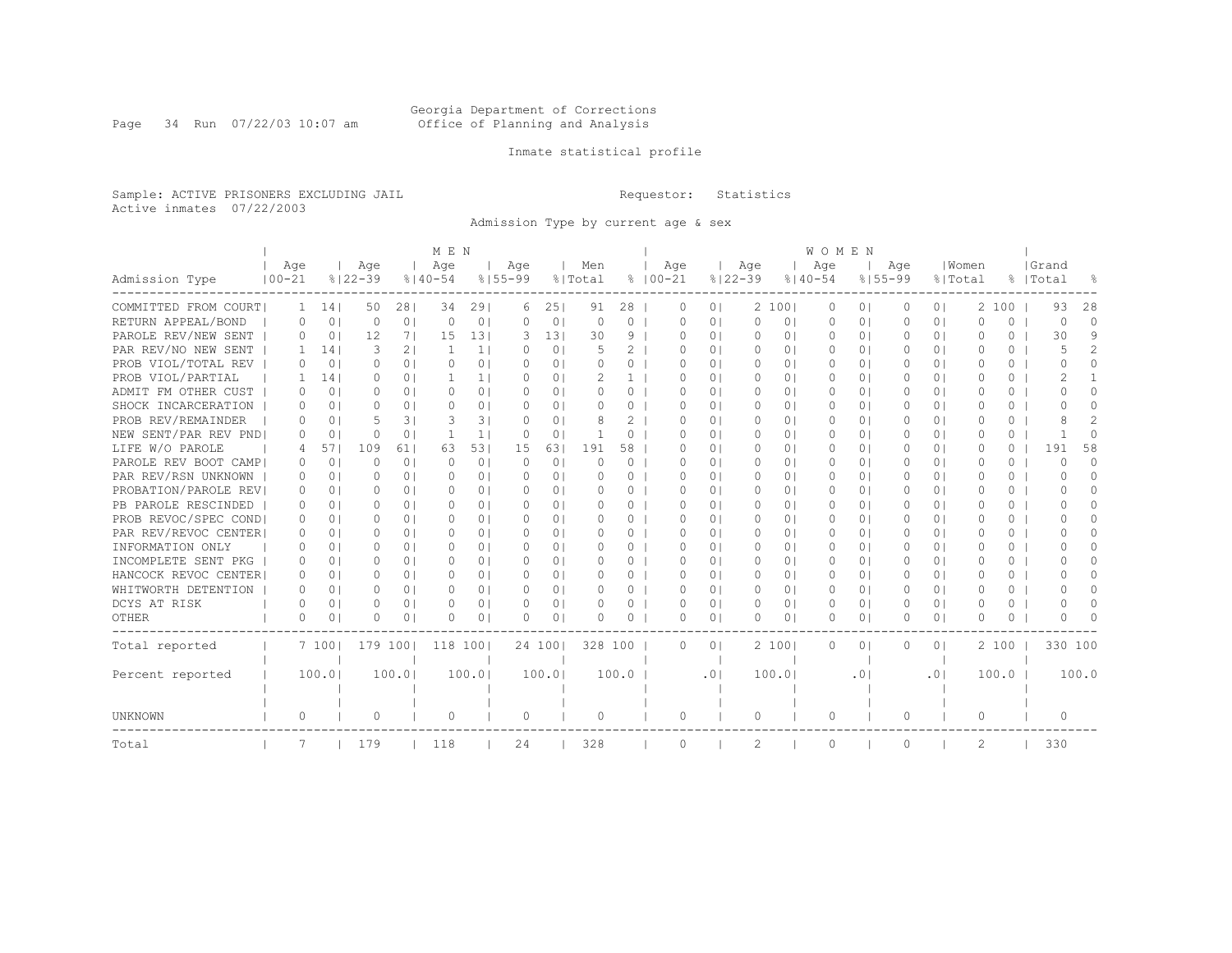#### Georgia Department of Corrections Page 35 Run 07/22/03 10:07 am Office of Planning and Analysis

# Inmate statistical profile

| Sample: ACTIVE PRISONERS EXCLUDING JAIL<br>Active inmates 07/22/2003 |                   |                           |                             |                    |                  | Requestor:<br>Release Type by current age & sex | Statistics                               |                                    |                                                        |                           |                     |
|----------------------------------------------------------------------|-------------------|---------------------------|-----------------------------|--------------------|------------------|-------------------------------------------------|------------------------------------------|------------------------------------|--------------------------------------------------------|---------------------------|---------------------|
| Release Type                                                         | Age<br>$100 - 21$ | Age<br>$8122 - 39$        | M E N<br>Aqe<br>$8140 - 54$ | Age<br>$8155 - 99$ | Men<br>응 Total   | Aqe<br>%   00−21                                | Aqe<br>$8122 - 39$                       | <b>WOMEN</b><br>Age<br>$8140 - 54$ | Aqe<br>$8155 - 99$                                     | Women<br>% Total          | Grand<br>%  Total % |
| Active                                                               |                   | 7 100   179 100   118 100 |                             |                    | 24 100   328 100 |                                                 | $\begin{array}{ccc} 0 & 0 & \end{array}$ | 2 100  <br>$\circ$                 | $\begin{array}{c c} 0 & \end{array}$<br>$\overline{0}$ | 2 100 1<br>0 <sup>1</sup> | 330 100             |
| Total                                                                |                   | 179                       | 118                         | 24                 | 328              | $\Omega$                                        |                                          | $\Omega$                           |                                                        |                           | 330                 |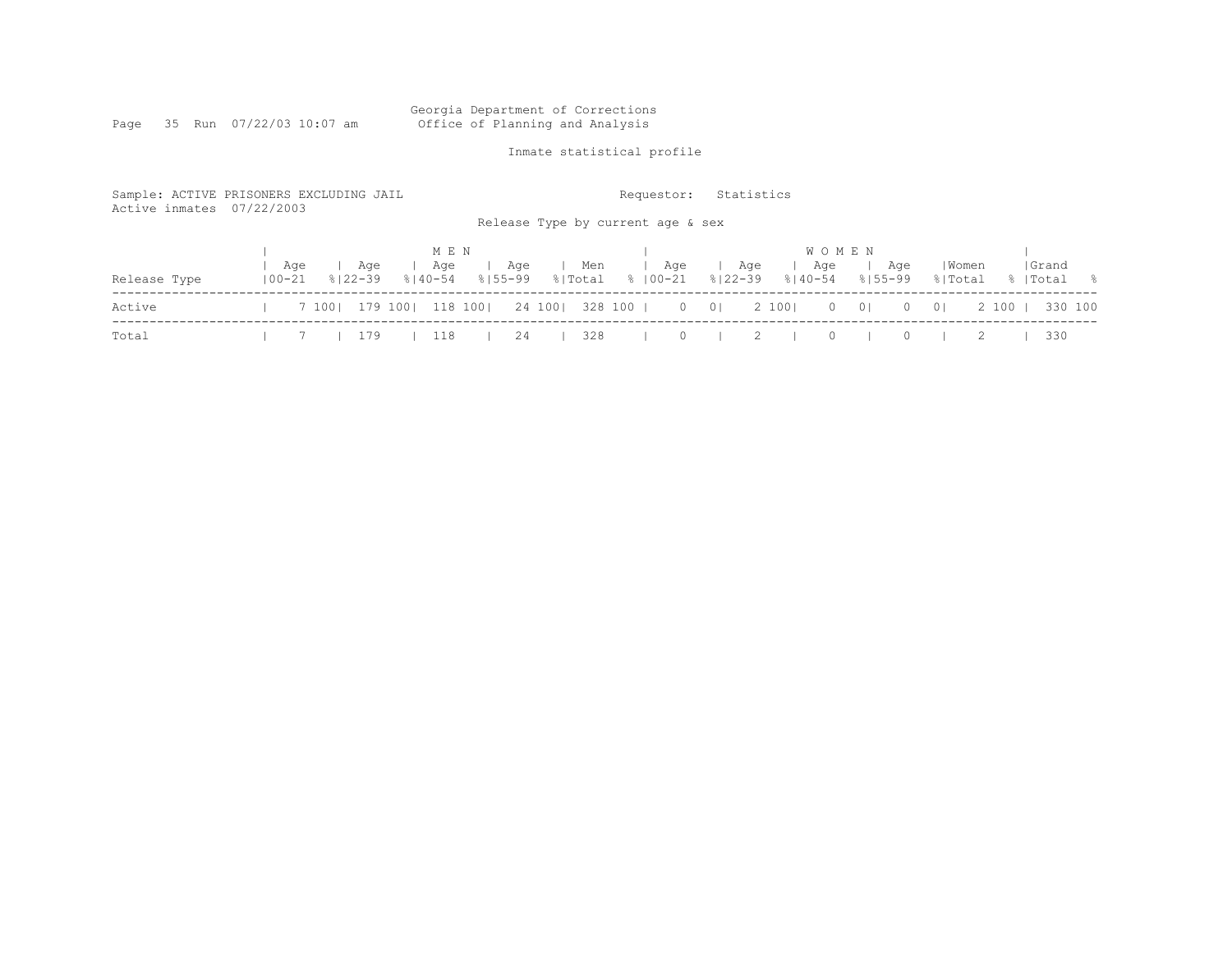#### Georgia Department of Corrections Page 36 Run 07/22/03 10:07 am Office of Planning and Analysis

## Inmate statistical profile

Sample: ACTIVE PRISONERS EXCLUDING JAIL **Requestor:** Statistics Active inmates 07/22/2003

Inst By Group by current age & sex

|                      |            |          |                |             |                  | M E N       |                |                  |                |          |          |              |                |             |                | W O M E N   |                 |             |                |          |          |           |               |
|----------------------|------------|----------|----------------|-------------|------------------|-------------|----------------|------------------|----------------|----------|----------|--------------|----------------|-------------|----------------|-------------|-----------------|-------------|----------------|----------|----------|-----------|---------------|
|                      |            | Age      |                | Age         |                  | Age         |                | Age              |                | Men      |          | Age          |                | Age         |                | Age         |                 | Age         |                | Women    |          | Grand     |               |
| Inst By Group        | $100 - 21$ |          |                | $8122 - 39$ |                  | $8140 - 54$ |                | $8155 - 99$      |                | % Total  |          | $% 100 - 21$ |                | $8122 - 39$ |                | $8140 - 54$ |                 | $8155 - 99$ | % Total        |          |          | %   Total | $\frac{9}{2}$ |
| County jails         |            | 0        | 0 <sup>1</sup> | 0           | $\overline{0}$ l | $\Omega$    | 0 <sub>1</sub> | 0                | 0              |          |          | O            | 0 <sup>1</sup> | 0           | 01             | 0           | $\circ$         | 0           | 0 <sup>1</sup> | O        | 0        | $\Omega$  |               |
| Transitional centers |            | 0        | $\circ$        | 0           | 0 <sup>1</sup>   | $\Omega$    | 0 <sub>1</sub> | $\Omega$         | 0              | 0        | 0        | 0            | 0 <sub>1</sub> | 0           | 01             | 0           | 0               | 0           | 0 <sub>1</sub> | 0        | 0        |           |               |
| County camps         |            | 0        | 0              | 0           | $\overline{0}$   | $\Omega$    | 0 <sub>1</sub> | $\Omega$         | 0 <sub>1</sub> |          | $\Omega$ | 0            | 0 <sub>1</sub> | 0           | 01             | 0           | 0               | 0.          | 0 <sub>1</sub> | O        | $\circ$  | $\Omega$  |               |
| Inmate boot camps    |            | Ω        | 0              |             | $\circ$          | O           | 01             | 0                | 0              |          | 0        |              | 01             | $\Omega$    | 0 <sub>1</sub> | 0           | $\Omega$        | 0           | 0 <sub>1</sub> | 0        | $\circ$  |           |               |
| State prisons        |            |          | 100            | 179         | L O O .          | 118         | 1001           |                  | 24 100         | 328      | 100      |              | 0 <sub>1</sub> |             | 2 100          | 0           | 0               |             | 0 <sub>1</sub> |          | 2 100    | 330       | 100           |
| Private prisons      |            |          | 0              |             | $\circ$          |             | 0 <sub>1</sub> | $\left( \right)$ | $\circ$        |          |          |              | 0 <sup>1</sup> | 0           | 0 <sub>1</sub> | 0           | 0               |             | $\circ$        | 0        | 0        | $\Omega$  | $\Omega$      |
| Other                |            | $\Omega$ | 0              | 0           | 0 <sup>1</sup>   | $\bigcap$   | 0 <sub>1</sub> | $\Omega$         | 0              | $\Omega$ | $\Omega$ | 0            | 0 <sub>1</sub> | $\Omega$    | 0 <sub>1</sub> | 0           | 0               |             | 0 <sub>1</sub> | 0        | $\Omega$ | $\Omega$  | $\cap$        |
| Total reported       |            |          | 7 100          | 179         | 1001             | 118         | 100            |                  | 24 100         | 328      | 100      | 0            | $\overline{0}$ |             | 2 1001         | $\Omega$    | $\circ$         | 0           | 0 <sup>1</sup> |          | 2 100    | 330 100   |               |
|                      |            |          |                |             |                  |             |                |                  |                |          |          |              |                |             |                |             |                 |             |                |          |          |           |               |
| Percent reported     |            |          | 100.0          |             | 100.01           |             | 100.01         |                  | 100.01         |          | 100.0    |              | .01            |             | 100.01         |             | .0 <sup>1</sup> |             | .01            |          | 100.0    |           | 100.0         |
|                      |            |          |                |             |                  |             |                |                  |                |          |          |              |                |             |                |             |                 |             |                |          |          |           |               |
|                      |            |          |                |             |                  |             |                |                  |                |          |          |              |                |             |                |             |                 |             |                |          |          |           |               |
| Not reported         |            | $\Omega$ |                |             |                  | $\Omega$    |                |                  |                |          |          |              |                |             |                | $\Omega$    |                 |             |                | $\Omega$ |          |           |               |
| Total                |            |          |                | 179         |                  | 118         |                | 24               |                | 328      |          |              |                | 2           |                | $\Omega$    |                 |             |                | 2        |          | 330       |               |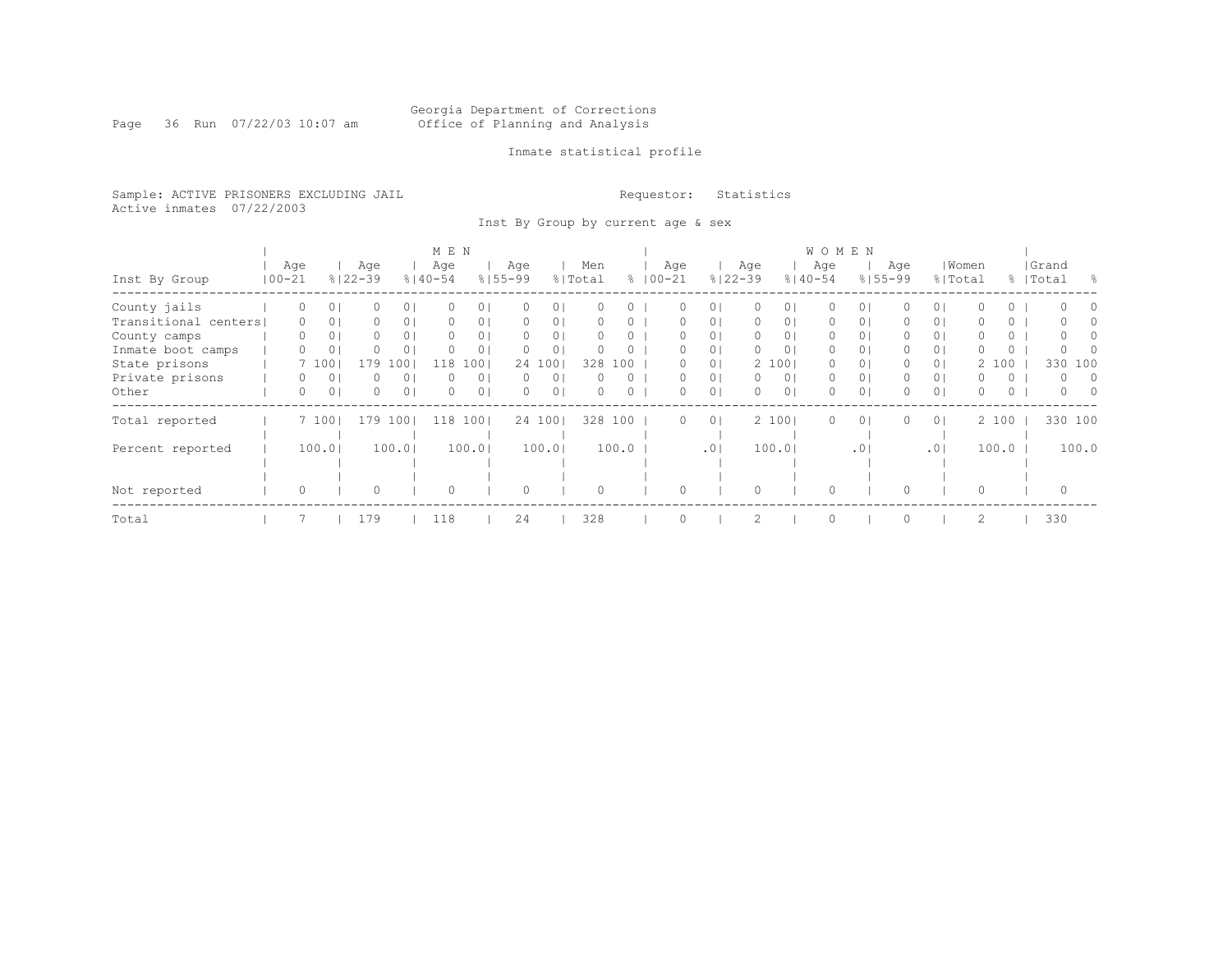#### Georgia Department of Corrections Page 37 Run 07/22/03 10:07 am Office of Planning and Analysis

# Inmate statistical profile

Sample: ACTIVE PRISONERS EXCLUDING JAIL **Requestor:** Statistics Active inmates 07/22/2003

Institution by current age & sex

|                      |            |          |                 |         |                 | M E N       |                |             |                |          |               |             |                |               |                | WOMEN       |          |             |                |          |          |           |                |
|----------------------|------------|----------|-----------------|---------|-----------------|-------------|----------------|-------------|----------------|----------|---------------|-------------|----------------|---------------|----------------|-------------|----------|-------------|----------------|----------|----------|-----------|----------------|
|                      | Age        |          |                 | Age     |                 | Age         |                | Age         |                | Men      |               | Age         |                | Age           |                | Age         |          | Aqe         |                | Women    |          | Grand     |                |
| Institution          | $100 - 21$ |          | $8122 - 39$     |         |                 | $8140 - 54$ |                | $8155 - 99$ |                | % Total  |               | $8100 - 21$ |                | $8122 - 39$   |                | $8140 - 54$ |          | $8155 - 99$ | % Total        |          |          | %   Total | ⊱              |
| Ware Prison          |            |          | 14              | 13      | 71              | 13          | 11             | 2           | 8              | 29       | 9             | O           | $\Omega$       | $\circ$       | 01             | $\Omega$    | $\Omega$ |             | 0 <sup>1</sup> | $\Omega$ | 0        | 29        |                |
| Phillips Prison      |            |          | 0               | 6       | 31              |             | 2 <sub>1</sub> | 0           | 0              | 8        | 2             | O           | $\circ$        | 0             | 01             | 0           | 0        | O           | 0 <sup>1</sup> | O        | 0        |           | 2              |
| Arrendale Prison     |            |          | 14 <sub>1</sub> | 5       | 31              |             | 2 <sub>1</sub> |             | $\Omega$       | 8        | $\mathcal{D}$ |             | $\Omega$       | $\Omega$      | $\Omega$ I     | $\Omega$    | $\Omega$ |             | $\Omega$       | U        | 0        |           | $\overline{c}$ |
| Georgia State Prison |            |          | 0 <sup>1</sup>  | 31      | 17 <sup>1</sup> | 16          | 141            | 5.          | 211            | 52       | 16            | U           | $\Omega$       | 0             | $\Omega$ I     | $\Omega$    | $\Omega$ |             | 0 <sup>1</sup> | O        | 0        | 52        | 16             |
| Jackson Prison-Diag  |            |          | 0 <sub>1</sub>  | 4       | 2 <sub>1</sub>  | ∩           | 0 <sub>1</sub> |             | $\Omega$       |          |               |             | $\Omega$       | $\Omega$      | $\Omega$ I     | $\Omega$    | $\Omega$ |             | $\Omega$       | U        | $\Omega$ |           |                |
| Jackson Prison-Perm  |            | $\Omega$ | 0 <sub>1</sub>  | 0       | $\Omega$        |             |                | $\Omega$    | 0 <sub>1</sub> |          | 0             | O           | $\circ$        | $\circ$       | $\Omega$       | $\Omega$    | $\circ$  | 0           | 0 <sup>1</sup> | U        | 0        |           | 0              |
| Coastal Prison       |            | U        | 0 <sup>1</sup>  |         | 1 <sup>1</sup>  |             | 3 <sub>1</sub> | $\Omega$    | 0              |          | 2             |             | $\Omega$       | $\Omega$      | 01             | $\Omega$    | $\Omega$ | 0           | $\Omega$       | U        | $\Omega$ |           | $\mathcal{L}$  |
| Augusta Med Prison   |            |          | 14              | 11      | 6               |             | 31             | 5.          | 21             | 21       | 6             | n           | $\Omega$       | $\Omega$      | $\Omega$ I     | $\Omega$    | $\Omega$ |             | 0 <sup>1</sup> | O        | 0        | 21        | 6              |
| Valdosta Prison      |            |          | 14              | 23      | 131             | 16          | 141            |             | 4              | 41       | 13            |             | 01             | 0             | 01             | $\Omega$    | $\Omega$ |             | 0 <sub>1</sub> | O        | 0        | 41        | 12             |
| Hays Prison          |            |          | 0 <sub>1</sub>  | 11      | 61              | 10          | 8 <sup>1</sup> | 3           | 131            | 24       |               | n           | $\Omega$       | $\Omega$      | $\Omega$       | $\Omega$    | $\Omega$ | 0           | $\Omega$       | U        | $\Omega$ | 24        | 7              |
| Hancock Prison       |            |          | $\Omega$        | 10      | 61              | 6           | 51             | $\Omega$    | $\Omega$       | 16       | 5             |             | $\Omega$       | $\Omega$      | $\Omega$       | $\Omega$    | $\Omega$ | 0           | $\Omega$       | O        | $\Omega$ | 16        | .5             |
| Telfair Prison       |            |          | 291             | 26      | 151             | 16          | 141            | n.          | 0 <sup>1</sup> | 44       | 13            |             | $\Omega$       | $\Omega$      | $\Omega$       | $\Omega$    | $\Omega$ | 0           | $\Omega$       | $\cap$   | $\Omega$ | 44        | 13             |
| Macon Prison         |            |          | $\Omega$        | 18      | 101             | 17          | 14             | 5           | 21             | 40       | 12            |             | $\Omega$       | $\Omega$      | $\Omega$ I     | $\Omega$    | $\Omega$ | 0           | $\Omega$       | O        | 0        | 40        | 12             |
| Smith Prison         |            |          | 141             | 19      | 11              | 11          | 9 <sub>1</sub> | 3           | 131            | 34       | 10            | 0           | $\Omega$       | $\Omega$      | $\Omega$       | $\Omega$    | $\Omega$ | $\Omega$    | $\Omega$       | $\Omega$ | $\Omega$ | 34        | 10             |
| Baldwin Prison       |            | n        | 0 <sub>1</sub>  |         | 1 <sup>1</sup>  | $\Omega$    | 0 <sub>1</sub> | $\Omega$    | 0 <sup>1</sup> |          | $\Omega$      | O           | 0 <sub>1</sub> | $\Omega$      | 0 <sub>1</sub> | $\Omega$    | $\circ$  | $\Omega$    | 0 <sup>1</sup> | $\cap$   | $\Omega$ |           | $\Omega$       |
| Metro Womens Prison  |            | $\Omega$ | 0 <sub>1</sub>  | 0       | $\Omega$        | $\Omega$    | 0 <sub>1</sub> | $\Omega$    | 0 <sub>1</sub> | $\Omega$ | $\Omega$      | O           | 0 <sub>1</sub> |               | 501            | $\Omega$    | $\Omega$ | $\Omega$    | $\Omega$       |          | 50       |           | 0              |
| Pulaski Womens Pris  |            | $\Omega$ | $\Omega$        | 0       | $\Omega$        | ∩           | 0 <sub>1</sub> | $\Omega$    | 0 <sup>1</sup> |          | $\Omega$      | U           | $\circ$        |               | 501            | $\circ$     | 0        | 0           | 0 <sup>1</sup> |          | 50       |           |                |
| Total reported       |            | 7 1001   |                 | 179 100 |                 | 118         | 1001           |             | 24 100         | 328 100  |               | 0           | 0 <sup>1</sup> |               | 2 100          | $\circ$     | 0        | 0           | 0 <sub>1</sub> |          | 2 100    |           | 330 100        |
| Percent reported     |            | 100.01   |                 |         | 100.01          |             | 100.01         |             | 100.01         |          | 100.0         |             | .01            |               | 100.01         |             | .01      |             | .01            |          | 100.0    |           | 100.0          |
|                      |            |          |                 |         |                 |             |                |             |                |          |               |             |                |               |                |             |          |             |                |          |          |           |                |
|                      |            |          |                 |         |                 |             |                |             |                |          |               |             |                |               |                |             |          |             |                |          |          |           |                |
| Not Reported         |            | 0        |                 | 0       |                 | $\Omega$    |                | $\Omega$    |                | $\Omega$ |               | 0           |                | $\Omega$      |                | $\circ$     |          | $\bigcap$   |                | $\Omega$ |          | $\bigcap$ |                |
| Total                |            |          |                 | 179     |                 | 118         |                | 24          |                | 328      |               | U           |                | $\mathcal{D}$ |                | $\Omega$    |          | O           |                | 2        |          | 330       |                |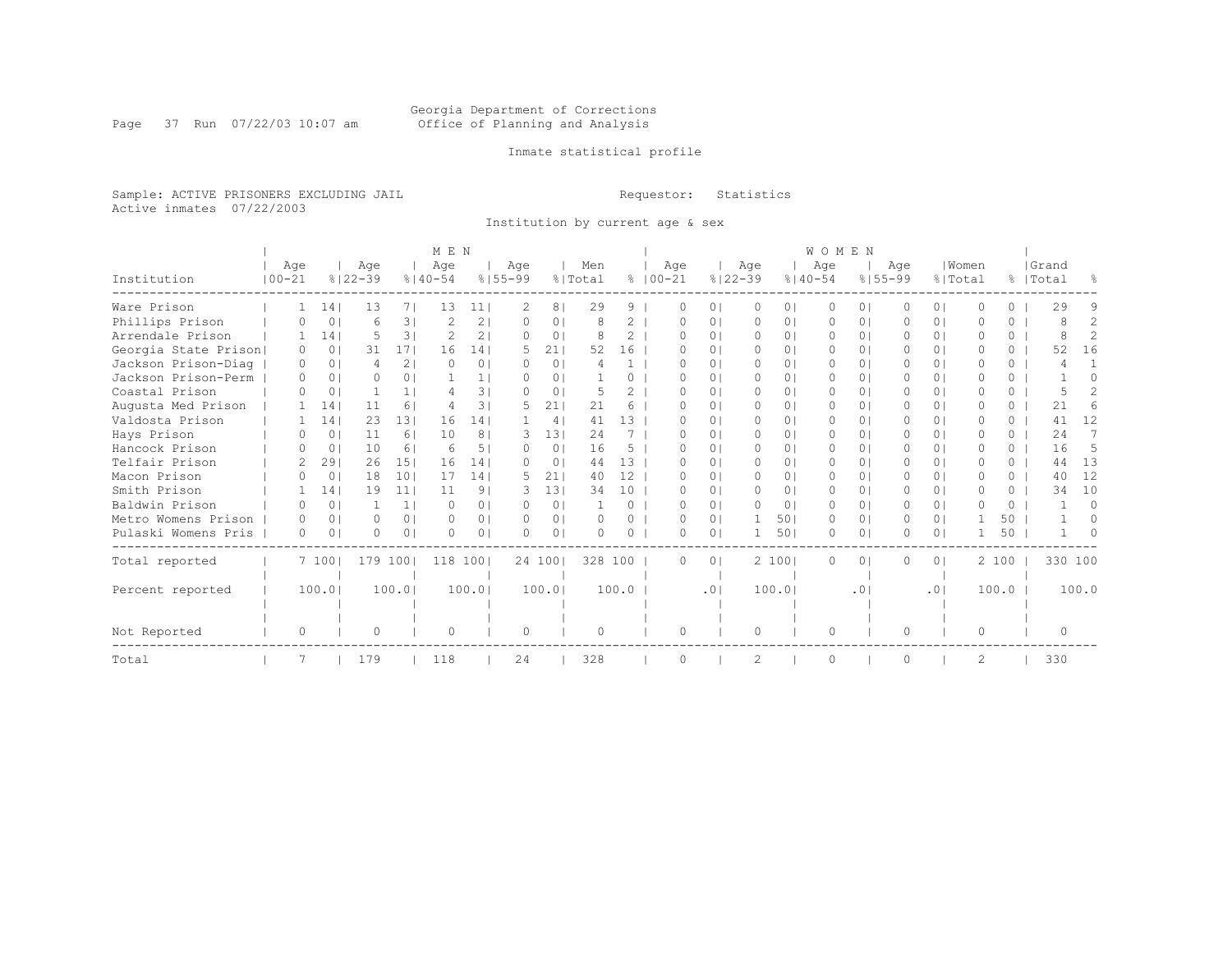#### Georgia Department of Corrections Page 38 Run 07/22/03 10:07 am Office of Planning and Analysis

# Inmate statistical profile

|  |                           | Sample: ACTIVE PRISONERS EXCLUDING JAIL |  | Requestor: Statistics |  |
|--|---------------------------|-----------------------------------------|--|-----------------------|--|
|  | Active inmates 07/22/2003 |                                         |  |                       |  |

Misdemeanors And Felonies by current age & sex

|                       |            |         |                   |                    |                              | M E N              |                            |                    |                          |                |                    |                     |                                  |                    |                         | <b>WOMEN</b>       |                                  |                     |                                  |                              |                           |  |
|-----------------------|------------|---------|-------------------|--------------------|------------------------------|--------------------|----------------------------|--------------------|--------------------------|----------------|--------------------|---------------------|----------------------------------|--------------------|-------------------------|--------------------|----------------------------------|---------------------|----------------------------------|------------------------------|---------------------------|--|
| Crime Type            | $100 - 21$ | Age     |                   | Aqe<br>$8122 - 39$ |                              | Age<br>$8140 - 54$ |                            | Aqe<br>$8155 - 99$ |                          | Men<br>% Total |                    | Age<br>$8100 - 21$  |                                  | Aqe<br>$8122 - 39$ |                         | Age<br>$8140 - 54$ |                                  | Aqe<br>$8155 - 99$  | % Total                          | Women                        | Grand<br>%   Total<br>- 옹 |  |
| MISDEMEANOR<br>FELONY |            | $\circ$ | $\circ$<br>7 1001 | $\Omega$           | $\overline{0}$ 1<br>179 1001 | $\Omega$           | 0 <sub>1</sub><br>118 1001 | $\Omega$           | 0 <sub>1</sub><br>24 100 | $\Omega$       | $\circ$<br>328 100 | $\Omega$<br>$\circ$ | 0 <sup>1</sup><br>0 <sub>1</sub> | $\Omega$           | 0 <sup>1</sup><br>2 100 | $\circ$<br>$\circ$ | 0 <sup>1</sup><br>0 <sup>1</sup> | $\Omega$<br>$\circ$ | 0 <sup>1</sup><br>0 <sup>1</sup> | $\Omega$<br>$\circ$<br>2 100 | $0\qquad 0$<br>330 100    |  |
| Total reported        |            |         | 7 100             | 179 1001           |                              |                    | 118 1001                   |                    | 24 1001                  |                | 328 100            | $\circ$             | 0 <sup>1</sup>                   |                    | 2 1001                  | $\circ$            | 0 <sup>1</sup>                   | $\Omega$            | 0 <sup>1</sup>                   | 2 100                        | 330 100                   |  |
| Percent reported      |            |         | 100.01            |                    | 100.01                       |                    | 100.0                      |                    | 100.01                   |                | $100.0$            |                     | .0 <sub>1</sub>                  |                    | 100.01                  |                    | .01                              |                     | .01                              | 100.0                        | 100.0                     |  |
| NOT REPORTED          |            | $\circ$ |                   | 0                  |                              | 0                  |                            | 0                  |                          | 0              |                    | $\Omega$            |                                  | $\Omega$           |                         | $\circ$            |                                  |                     |                                  | 0                            | $\circ$                   |  |
| Total                 |            |         |                   | 179                |                              | 118                |                            | 24                 |                          | 328            |                    |                     |                                  |                    |                         | $\Omega$           |                                  |                     |                                  |                              | 330                       |  |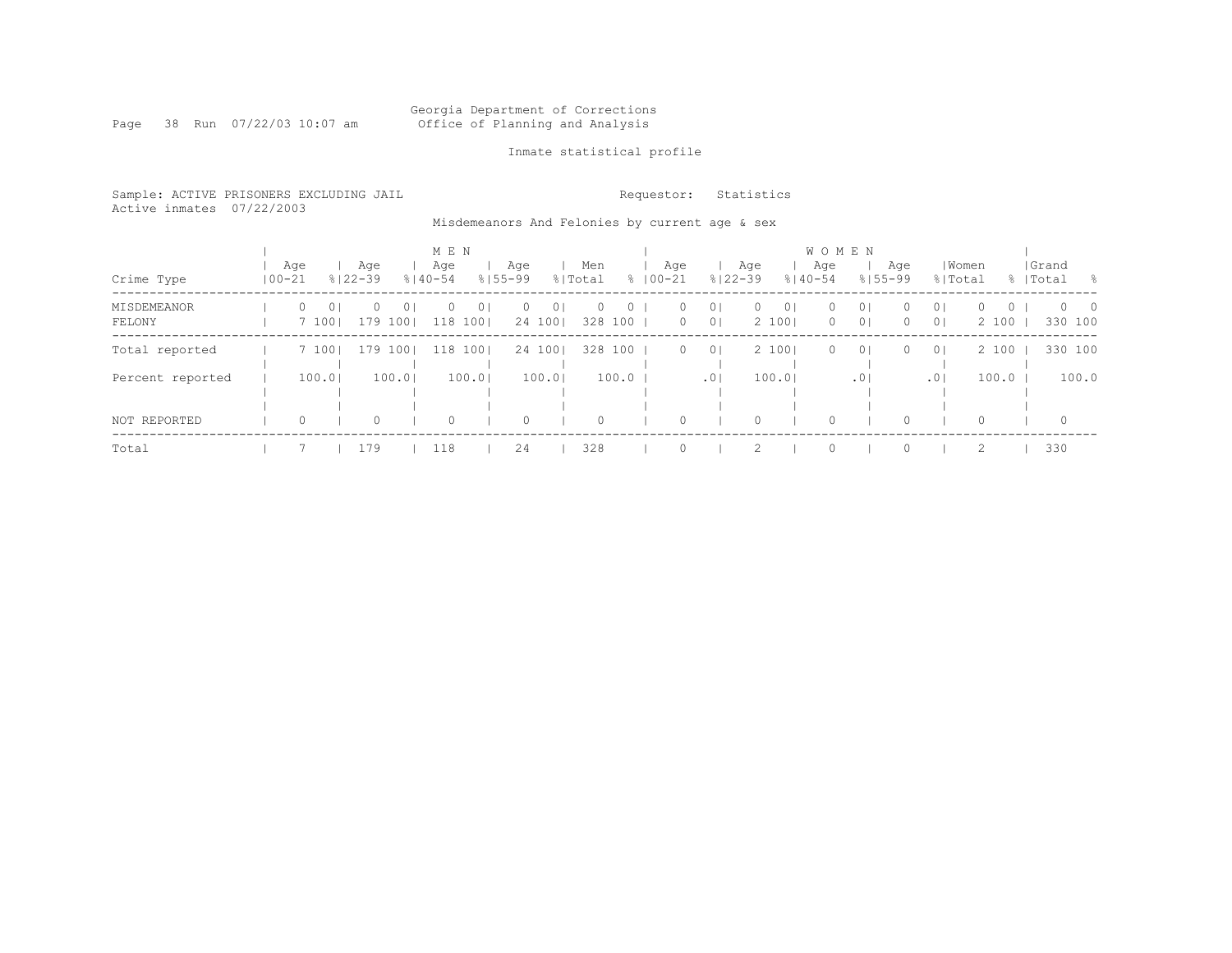#### Georgia Department of Corrections Page 39 Run 07/22/03 10:07 am Office of Planning and Analysis

# Inmate statistical profile

Sample: ACTIVE PRISONERS EXCLUDING JAIL **Requestor:** Statistics Active inmates 07/22/2003

Crimes By Group by current age & sex

|                      |                   |                 |                    |                | M E N              |                |                    |                |                |          |                    |                |                    |                | W O M E N          |                |                    |                |                |          |                    |                |
|----------------------|-------------------|-----------------|--------------------|----------------|--------------------|----------------|--------------------|----------------|----------------|----------|--------------------|----------------|--------------------|----------------|--------------------|----------------|--------------------|----------------|----------------|----------|--------------------|----------------|
| Crimes By Group      | Aqe<br>$100 - 21$ |                 | Age<br>$8122 - 39$ |                | Age<br>$8140 - 54$ |                | Age<br>$8155 - 99$ |                | Men<br>% Total |          | Age<br>$8100 - 21$ |                | Age<br>$8122 - 39$ |                | Age<br>$8140 - 54$ |                | Age<br>$8155 - 99$ | % Total        | Women          |          | Grand<br>%   Total | 욲              |
| HOMICIDE             | 5                 | 711             | 119                | 661            | 55                 | 471            | 13                 | 54             | 192            | 59       | 0                  | 0 <sup>1</sup> |                    | 2 1001         | 0                  | 0 <sub>1</sub> | $\circ$            | 0 <sup>1</sup> |                | 2 100    | 194                | 59             |
| ABORTION             | $\Omega$          | 0 <sup>1</sup>  | 0                  | 0 <sub>1</sub> | $\circ$            | 0 <sub>1</sub> | 0                  | 0 <sub>1</sub> | $\Omega$       | 0        | $\Omega$           | $\Omega$       | $\circ$            | 0 <sub>1</sub> | $\circ$            | 0 <sub>1</sub> | $\circ$            | 0 <sub>1</sub> | $\Omega$       | $\Omega$ | $\circ$            | $\Omega$       |
| BODILY INJRY&REL OFF | 1.                | 14              | 14                 | 8 <sup>1</sup> | 19                 | 161            | 2                  | 8              | 36             | 11       | 0                  | 0 <sub>1</sub> | 0                  | 0 <sub>1</sub> | 0                  | 0              | 0                  | 0 <sup>1</sup> | 0              | 0        | 36                 | 11             |
| ARSON & REL OFF      | $\Omega$          | 0 <sub>1</sub>  | 0                  | 0 <sub>1</sub> | $\Omega$           | 0 <sub>1</sub> | $\Omega$           | 0 <sub>1</sub> | $\Omega$       | 0        | O                  | $\Omega$       | 0                  | 0 <sub>1</sub> | 0                  | $\circ$        | $\Omega$           | 0 <sup>1</sup> | $\Omega$       | $\Omega$ | $\Omega$           | $\Omega$       |
| DAMAGE OF PROPERTY   | 0                 | 0 <sub>1</sub>  | 0                  | 0 <sub>1</sub> | 0                  | 0 <sub>1</sub> | 0                  | 0 <sub>1</sub> | 0              | 0        | $\Omega$           | 0 <sub>1</sub> | 0                  | 0 <sub>1</sub> | 0                  | 0 <sub>1</sub> | 0                  | 0 <sup>1</sup> | $\circ$        | $\circ$  | $\Omega$           | $\Omega$       |
| BURGLARY & REL OFF   | 0                 | 0 <sub>1</sub>  | 0                  | 0 <sub>1</sub> | 1                  | 1 <sub>1</sub> | $\Omega$           | 0 <sub>1</sub> |                | $\Omega$ | 0                  | 0 <sub>1</sub> | 0                  | 0 <sub>1</sub> | 0                  | 0 <sub>1</sub> | $\Omega$           | 0 <sub>1</sub> | $\circ$        | 0        | -1                 | $\Omega$       |
| FORGERY & REL OFF    | $\Omega$          | 0 <sub>1</sub>  | 0                  | 0 <sub>1</sub> | $\Omega$           | 0 <sub>1</sub> | $\Omega$           | 0 <sub>1</sub> | $\Omega$       | 0        | $\Omega$           | $\Omega$       | 0                  | 0 <sub>1</sub> | $\Omega$           | 0 <sub>1</sub> | $\Omega$           | 0 <sup>1</sup> | $\Omega$       | 0        | $\bigcap$          | $\Omega$       |
| THEFT                | ∩                 | 0 <sup>1</sup>  | 0                  | 0 <sup>1</sup> | $\Omega$           | 0 <sub>1</sub> | $\Omega$           | 0 <sub>1</sub> | $\Omega$       | 0        | $\Omega$           | 0 <sub>1</sub> | $\circ$            | 0 <sub>1</sub> | 0                  | 0 <sub>1</sub> | 0                  | 0 <sub>1</sub> | $\Omega$       | 0        | $\Omega$           | 0              |
| <b>ROBBERY</b>       |                   | 14 <sub>1</sub> | 22                 | 121            | 21                 | 181            | 7                  | 291            | 51             | 16       | 0                  | $\Omega$       | 0                  | 0 <sub>1</sub> | $\Omega$           | 0 <sub>1</sub> | $\Omega$           | 0 <sup>1</sup> | $\Omega$       | 0        | 51                 | 15             |
| SEXUAL OFFENSES      | $\Omega$          | 0               | 18                 | 101            | 19                 | 161            | 2                  | 8              | 39             | 12       | O                  | $\Omega$       | $\Omega$           | $\Omega$       | $\Omega$           | $\Omega$       | $\Omega$           | $\Omega$       | $\bigcap$      | $\Omega$ | 39                 | 12             |
| OBSCENITY CRIMES     | 0                 | 0 <sub>1</sub>  | 0                  | 0 <sup>1</sup> | $\Omega$           | 0 <sub>1</sub> | 0                  | 0 <sub>1</sub> | $\Omega$       | 0        | 0                  | 0 <sub>1</sub> | 0                  | 0 <sub>1</sub> | 0                  | 0 <sub>1</sub> | 0                  | 0 <sup>1</sup> | 0              | 0        | $\Omega$           | $\Omega$       |
| TREASON & REL OFF    | 0                 | 0 <sub>1</sub>  | $\Omega$           | 0 <sub>1</sub> | $\circ$            | 0 <sub>1</sub> | 0                  | 0 <sub>1</sub> | 0              | 0        | 0                  | 0 <sub>1</sub> | 0                  | 0 <sub>1</sub> | 0                  | 0 <sub>1</sub> | 0                  | 0 <sub>1</sub> | $\circ$        | 0        | $\Omega$           | 0              |
| CRIMES INVOLVNG GOVT | $\Omega$          | 0 <sub>1</sub>  | 0                  | 0 <sub>1</sub> | $\Omega$           | 0 <sub>1</sub> | $\Omega$           | $\Omega$       | $\Omega$       | $\Omega$ | $\Omega$           | $\Omega$       | $\Omega$           | $\Omega$       | $\Omega$           | $\Omega$       | $\Omega$           | 0 <sup>1</sup> | $\Omega$       | $\Omega$ | O                  | $\Omega$       |
| FALSIFICATIONS       | $\Omega$          | 0 <sub>1</sub>  | 0                  | 0 <sub>1</sub> | $\Omega$           | 0 <sub>1</sub> | $\Omega$           | 0 <sub>1</sub> | 0              | $\circ$  | $\Omega$           | 0 <sup>1</sup> | 0                  | 0 <sub>1</sub> | $\Omega$           | 0 <sub>1</sub> | $\Omega$           | 0 <sub>1</sub> | $\Omega$       | 0        | O                  | $\Omega$       |
| OBSTRUCT LAW ENFORCE | 0                 | 0 <sub>1</sub>  | 0                  | 0 <sub>1</sub> | $\Omega$           | 0 <sub>1</sub> | 0                  | 0 <sub>1</sub> |                | 0        | O                  | 0 <sub>1</sub> | 0                  | 0 <sub>1</sub> | 0                  | 0 <sub>1</sub> | 0                  | 0 <sup>1</sup> | 0              | 0        | O                  | $\Omega$       |
| DISORDERLY CONDUCT   | $\Omega$          | $\Omega$        | $\Omega$           | $\Omega$       | $\Omega$           | $\Omega$       | $\Omega$           | $\Omega$       | $\Omega$       | $\Omega$ | $\Omega$           | $\Omega$       | $\Omega$           | $\Omega$       | $\Omega$           | $\Omega$       | $\Omega$           | $\Omega$       | $\Omega$       | $\Omega$ | ∩                  | $\Omega$       |
| GAMBLING & REL OFF   | $\Omega$          | 0 <sub>1</sub>  | 0                  | 0 <sub>1</sub> | $\Omega$           | 0 <sub>1</sub> | $\Omega$           | 0 <sub>1</sub> | $\Omega$       | $\Omega$ | O                  | $\Omega$       | 0                  | 0 <sub>1</sub> | 0                  | 0 <sub>1</sub> | $\Omega$           | 0 <sup>1</sup> | $\Omega$       | 0        | O                  | $\Omega$       |
| CRUELTY TO CHILDREN  | 0                 | 0 <sub>1</sub>  | 0                  | 0 <sub>1</sub> | 0                  | 0 <sub>1</sub> | 0                  | 0 <sub>1</sub> | 0              | 0        | 0                  | 0 <sub>1</sub> | 0                  | 0 <sub>1</sub> | 0                  | 0 <sub>1</sub> | 0                  | 0 <sup>1</sup> | 0              | 0        | O                  | $\Omega$       |
| CRIMES WITH GUNS     | $\Omega$          | 0 <sub>1</sub>  | 0                  | 0 <sub>1</sub> | $\Omega$           | 0 <sub>1</sub> | $\Omega$           | 0 <sub>1</sub> | O              | 0        | O                  | $\Omega$       | 0                  | 0 <sub>1</sub> | 0                  | 0 <sub>1</sub> | 0                  | 0 <sup>1</sup> | $\Omega$       | 0        | O                  | $\Omega$       |
| INVASION PRIVACY     | $\Omega$          | 0 <sub>1</sub>  | 0                  | 0 <sub>1</sub> | $\Omega$           | 0 <sub>1</sub> | $\Omega$           | 0 <sub>1</sub> | $\Omega$       | $\Omega$ | $\Omega$           | 0 <sub>1</sub> | $\Omega$           | $\Omega$       | $\Omega$           | 0 <sub>1</sub> | $\Omega$           | 0 <sub>1</sub> | $\Omega$       | $\Omega$ | O                  | $\Omega$       |
| RACKETEERING         | O                 | 0 <sub>1</sub>  | 0                  | 0 <sub>1</sub> | $\Omega$           | 0 <sub>1</sub> | $\Omega$           | 0 <sub>1</sub> | O              | 0        | O                  | $\Omega$       | 0                  | 0 <sub>1</sub> | $\Omega$           | 0 <sub>1</sub> | 0                  | 0 <sup>1</sup> | $\Omega$       | 0        | O                  | $\Omega$       |
| DRUG ABUSE OFFENSES  | $\Omega$          | 0 <sup>1</sup>  | 5                  | 3 <sup>1</sup> | 3                  | 31             | $\Omega$           | 0              |                | 2        | O                  | $\Omega$       | 0                  | 0 <sub>1</sub> | 0                  | $\circ$        | $\Omega$           | 0 <sup>1</sup> | $\Omega$       | 0        |                    | $\overline{2}$ |
| DRUG TRAFFICKING     | $\Omega$          | 0 <sub>1</sub>  | 1                  | 1 <sub>1</sub> | $\Omega$           | 0 <sub>1</sub> | $\Omega$           | 0 <sub>1</sub> |                | 0        | 0                  | $\circ$        | 0                  | 0 <sub>1</sub> | 0                  | $\circ$        | 0                  | 0 <sup>1</sup> | 0              | 0        |                    | $\Omega$       |
| AUTO CRIMES          | $\Omega$          | 0 <sub>1</sub>  | 0                  | 0 <sub>1</sub> | $\Omega$           | 0 <sub>1</sub> | $\Omega$           | 0 <sub>1</sub> | $\Omega$       | 0        | 0                  | $\Omega$       | 0                  | 0 <sub>1</sub> | 0                  | 0 <sub>1</sub> | 0                  | 0 <sup>1</sup> | $\Omega$       | $\Omega$ | $\Omega$           | $\Omega$       |
| REVENUE & CONTRABAND | 0                 | 0 <sub>1</sub>  | O                  | $\Omega$       | $\Omega$           | 0 <sub>1</sub> | $\Omega$           | 0 <sub>1</sub> | O              | 0        | $\Omega$           | $\Omega$       | $\circ$            | 0 <sub>1</sub> | $\circ$            | 0 <sub>1</sub> | $\Omega$           | 0 <sub>1</sub> | $\Omega$       | 0        | $\Omega$           | $\Omega$       |
| CRIMES OF OTH STATES | $\Omega$          | 0 <sub>1</sub>  | $\Omega$           | 0 <sub>1</sub> | $\Omega$           | 0 <sub>1</sub> | $\Omega$           | 0 <sub>1</sub> | $\Omega$       | 0        | $\Omega$           | $\Omega$       | $\circ$            | 0 <sub>1</sub> | $\circ$            | 0 <sub>1</sub> | $\circ$            | 0 <sub>1</sub> | $\Omega$       | 0        | $\Omega$           | $\Omega$       |
| MISC. FELONIES       | $\Omega$          | 0 <sub>1</sub>  | 0                  | 0 <sub>1</sub> | $\Omega$           | 0 <sub>1</sub> | O                  | 0 <sub>1</sub> | $\Omega$       | $\Omega$ | $\Omega$           | $\Omega$       | $\Omega$           | 0 <sub>1</sub> | $\Omega$           | $\circ$        | $\Omega$           | 0 <sup>1</sup> | $\Omega$       | $\Omega$ | O                  | $\Omega$       |
| MISDEMEANORS         | 0                 | 0               | U                  | 0              | O                  | 0 <sub>1</sub> | 0                  | 0              |                | 0        | 0                  | 0              | 0                  | 0 <sub>1</sub> | 0                  | 0              | 0                  | 0 <sub>1</sub> | 0              | 0        | O                  | O              |
| Total reported       |                   | 7 1001          | 179 1001           |                | 118 1001           |                |                    | 24 1001        | 328 100        |          | $\Omega$           | 0 <sup>1</sup> |                    | 2 1001         | 0                  | $\circ$        | $\Omega$           | 0 <sup>1</sup> |                | 2100     | 330 100            |                |
| Percent reported     |                   | 100.0           |                    | 100.0          |                    | 100.0          |                    | 100.0          |                | 100.0    |                    | .01            |                    | 100.0          |                    | $\cdot$ 0      |                    | .01            |                | 100.0    |                    | 100.0          |
| <b>NOT REPORTED</b>  | $\circ$           |                 | $\Omega$           |                | $\Omega$           |                | $\Omega$           |                | $\Omega$       |          | $\Omega$           |                | $\Omega$           |                | $\circ$            |                | $\Omega$           |                | $\Omega$       |          | $\Omega$           |                |
| Total                | 7                 |                 | 179                |                | 118                |                | 24                 |                | 328            |          | $\circ$            |                | 2                  |                | $\circ$            |                | $\Omega$           |                | $\overline{c}$ |          | 330                |                |
|                      |                   |                 |                    |                |                    |                |                    |                |                |          |                    |                |                    |                |                    |                |                    |                |                |          |                    |                |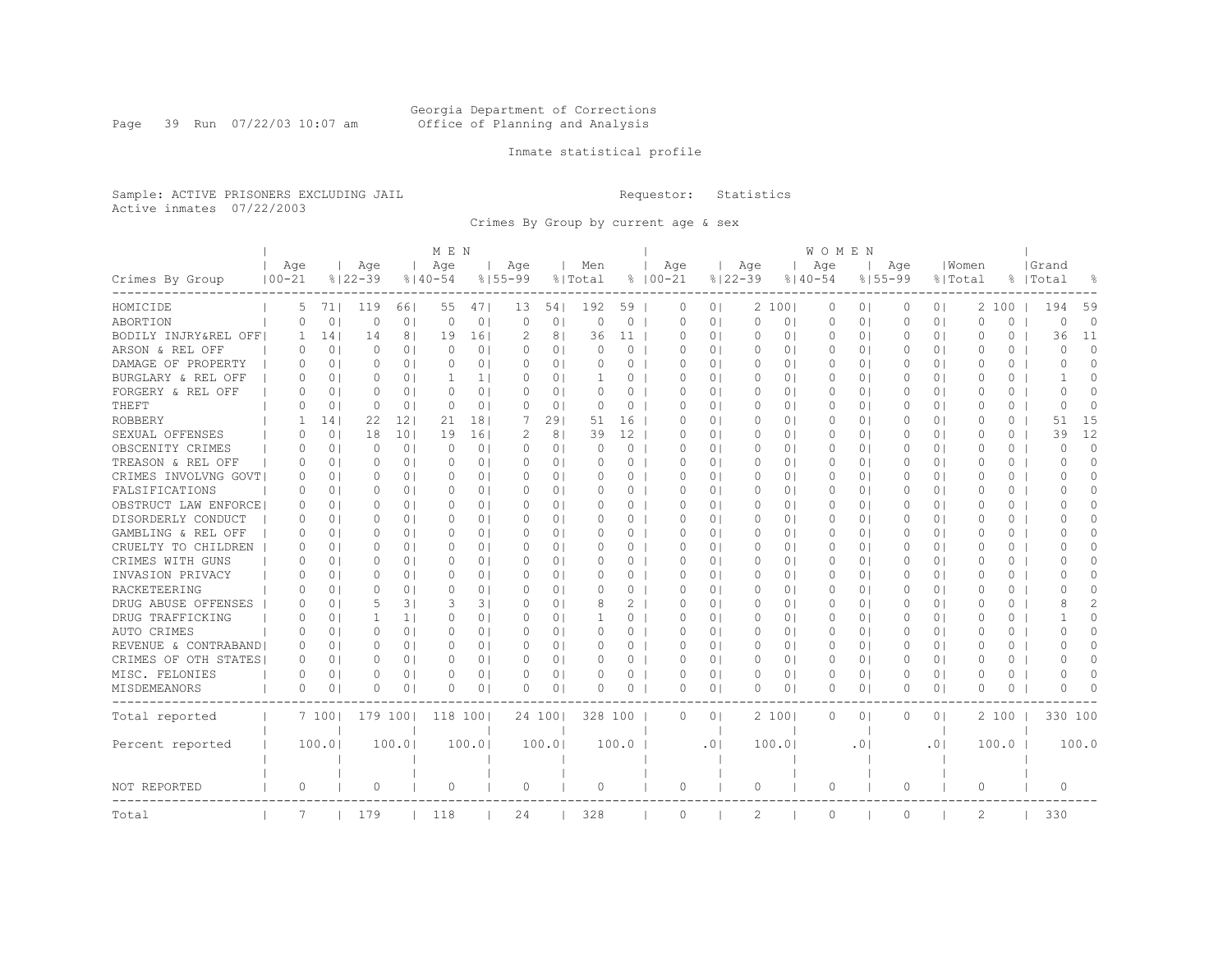#### Georgia Department of Corrections Page 40 Run 07/22/03 10:07 am Office of Planning and Analysis

## Inmate statistical profile

Sample: ACTIVE PRISONERS EXCLUDING JAIL **Requestor:** Statistics Active inmates 07/22/2003

Most Serious Offense by current age & sex

|                                                                                                                                       |                  |          |             |                 | M E N       |                |              |          |         |          |             |          |             |          | <b>WOMEN</b> |             |           |                |           |          |       |          |
|---------------------------------------------------------------------------------------------------------------------------------------|------------------|----------|-------------|-----------------|-------------|----------------|--------------|----------|---------|----------|-------------|----------|-------------|----------|--------------|-------------|-----------|----------------|-----------|----------|-------|----------|
|                                                                                                                                       | Aqe              |          | Age         |                 | Age         |                | Age          |          | Men     |          | Age         |          | Age         |          | Age          |             | Age       |                | Women     |          | Grand |          |
| Most Serious Offense   00-21                                                                                                          |                  |          | $8122 - 39$ |                 | $8140 - 54$ |                | $8155 - 99$  |          | % Total |          | $8100 - 21$ |          | $8122 - 39$ |          | $8140 - 54$  | $8155 - 99$ |           |                | % Total   |          | Total |          |
| In the table below, misdemeanors come first, and are in lower-case letters. AFTER THAT COME FELONIES, IN UPPER-CASE LETTERS.<br>NOTE: |                  |          |             |                 |             |                |              |          |         |          |             |          |             |          |              |             |           |                |           |          |       |          |
| MURDER                                                                                                                                | 5.               | 831      | 119         | 69              | 55          | 501            | 13           | 54       | 192     | 62       | 0           | $\circ$  | 2 1001      |          | $\Omega$     | 0           | $\Omega$  | 0 <sub>1</sub> |           | 2 100    | 194   | 62       |
| KIDNAPPING                                                                                                                            |                  | 17       | 14          | 8               | 19          | 171            |              | 8        | 36      | 12       |             | $\Omega$ | 0           | 01       | 0            | $\circ$     |           | 0 <sup>1</sup> |           | 0        | 36    | 12       |
| <b>BURGLARY</b>                                                                                                                       |                  | $\Omega$ | 0           | $\Omega$        |             | $\mathbf{1}$   | $\Omega$     | $\Omega$ |         | $\Omega$ | O           | $\Omega$ | $\Omega$    | 01       | $\Omega$     | $\Omega$    | $\Omega$  | 0 I            | O         | 0        |       | $\Omega$ |
| ARMED ROBBERY                                                                                                                         |                  | 17       | 21          | 12 <sup>°</sup> | 21          | 191            |              | 291      | 50      | 16       | O           | $\Omega$ | $\Omega$    | $\circ$  | $\Omega$     | $\Omega$    | $\Omega$  | $\Omega$       | O         | $\Omega$ | 50    | 16       |
| HIJACKING MOTOR VEHI                                                                                                                  |                  | $\Omega$ |             | 1 <sup>1</sup>  | $\Omega$    | $\Omega$       | $\Omega$     | $\Omega$ |         | $\Omega$ | O           | $\Omega$ | $\bigcap$   | $\Omega$ | $\Box$       | 0           | $\Box$    | $\Omega$       | O         | $\Omega$ |       | $\Omega$ |
| RAPE                                                                                                                                  |                  | $\Omega$ | 14          | 8               | 15          | 141            | 2            | 8        | 31      | 10       | O           | $\Omega$ | $\Omega$    | 01       | $\Omega$     | $\Omega$    | $\Omega$  | $\Omega$       | O         | 0        | 31    | 10       |
| AGGRAV SODOMY                                                                                                                         |                  | 0        |             |                 | $\Omega$    | $\Omega$       | $\Omega$     | $\Omega$ |         | $\Omega$ | U           | $\Omega$ | $\Box$      | 01       | $\Omega$     | 0           | $\Omega$  | 0 I            | U         | 0        |       | 0        |
| AGGRAV SEXUAL BATTER                                                                                                                  |                  | $\Omega$ | 0           | $\Omega$        |             | 1              | $\Omega$     | $\Omega$ |         | 0        | U           | $\Omega$ | $\Omega$    | 01       | $\Omega$     | 0           | $\Omega$  | $\Omega$       | U         | 0        |       | n        |
| CHILD MOLESTATION                                                                                                                     | <sup>o</sup>     | $\Omega$ | 0           | $\cap$          |             | 1              | <sup>o</sup> | $\Omega$ |         | 0        | U           | $\Omega$ | $\bigcap$   | 01       | $\bigcap$    | 0           | 0         | $\Omega$       | U         | $\Omega$ |       |          |
| AGGRAV CHILD MOLESTA                                                                                                                  | $\Omega$         | 0        |             | $\overline{2}$  |             | 21             | $\Omega$     | $\Omega$ |         |          | U           | $\Omega$ | $\Omega$    | 01       | $\Omega$     | 0           | $\Omega$  | 0 I            | U         | $\Omega$ |       |          |
| VIOL GA CNTRL SBST A                                                                                                                  | $\left( \right)$ | $\Omega$ |             |                 | ∩           | 0 <sub>1</sub> | <sup>o</sup> | $\Omega$ |         | 0        | U           | $\Omega$ | $\Box$      | 01       | $\Omega$     | 0           | 0         | 0 I            | U         | $\Omega$ |       |          |
| S/D CONT SUB SCHOOL                                                                                                                   | $\left( \right)$ | $\Omega$ |             | 11              | ∩           | 01             | $\Omega$     | $\Omega$ |         | 0        | U           | $\Omega$ | $\Omega$    | 01       | $\Omega$     | 0           | 0         | 0 I            | ∩         | 0        |       |          |
| S/D COCAINE                                                                                                                           |                  | $\Omega$ | 3           | $\overline{2}$  | ∩           | 0 <sub>1</sub> | <sup>n</sup> | $\Omega$ |         |          | U           | $\Omega$ | $\Omega$    | 01       | $\Omega$     | 0           | 0         | 0 I            | U         | $\Omega$ |       |          |
| POSS OF COCAINE                                                                                                                       |                  | $\Omega$ | 0           | $\Omega$        |             | 31             | $\Omega$     | $\Omega$ |         |          | U           | $\Omega$ | $\Omega$    | $\Omega$ | $\Omega$     | $\Omega$    | 0         | $\Omega$       | $\bigcap$ | $\Omega$ |       |          |
| ATT/CONSPRCY COMMT C                                                                                                                  | $\Omega$         | $\Omega$ |             |                 |             | 0 <sub>1</sub> | n            | $\Omega$ |         | O.       | U           | 01       | $\Omega$    | 01       | $\Omega$     | 0           | n.        | 0 I            | U         | 0        |       |          |
| Total reported                                                                                                                        |                  | 7 1001   | 179         | 1001            | 118         | 1001           |              | 24 1001  | 328 100 |          | $\Omega$    | $\circ$  | 2 1001      |          | 0            | 0           | 0         | 0 I            |           | 2 100    |       | 330 100  |
| Percent reported                                                                                                                      |                  | 85.71    |             | 96.1            |             | 92.4           |              | 100.01   |         | 94.8     |             | .01      | 100.01      |          |              | $\cdot$ 0   |           | .01            |           | 100.0    |       | 94.8     |
|                                                                                                                                       |                  |          |             |                 |             |                |              |          |         |          |             |          |             |          |              |             |           |                |           |          |       |          |
| Not reported                                                                                                                          |                  |          |             |                 | 9           |                | $\Omega$     |          | 17      |          | O           |          | $\Omega$    |          | $\Omega$     |             | $\bigcap$ |                | $\Omega$  |          | 17    |          |
| Total                                                                                                                                 |                  |          | 179         |                 | 118         |                | 24           |          | 328     |          | 0           |          | 2           |          | 0            |             |           |                | 2         |          | 330   |          |